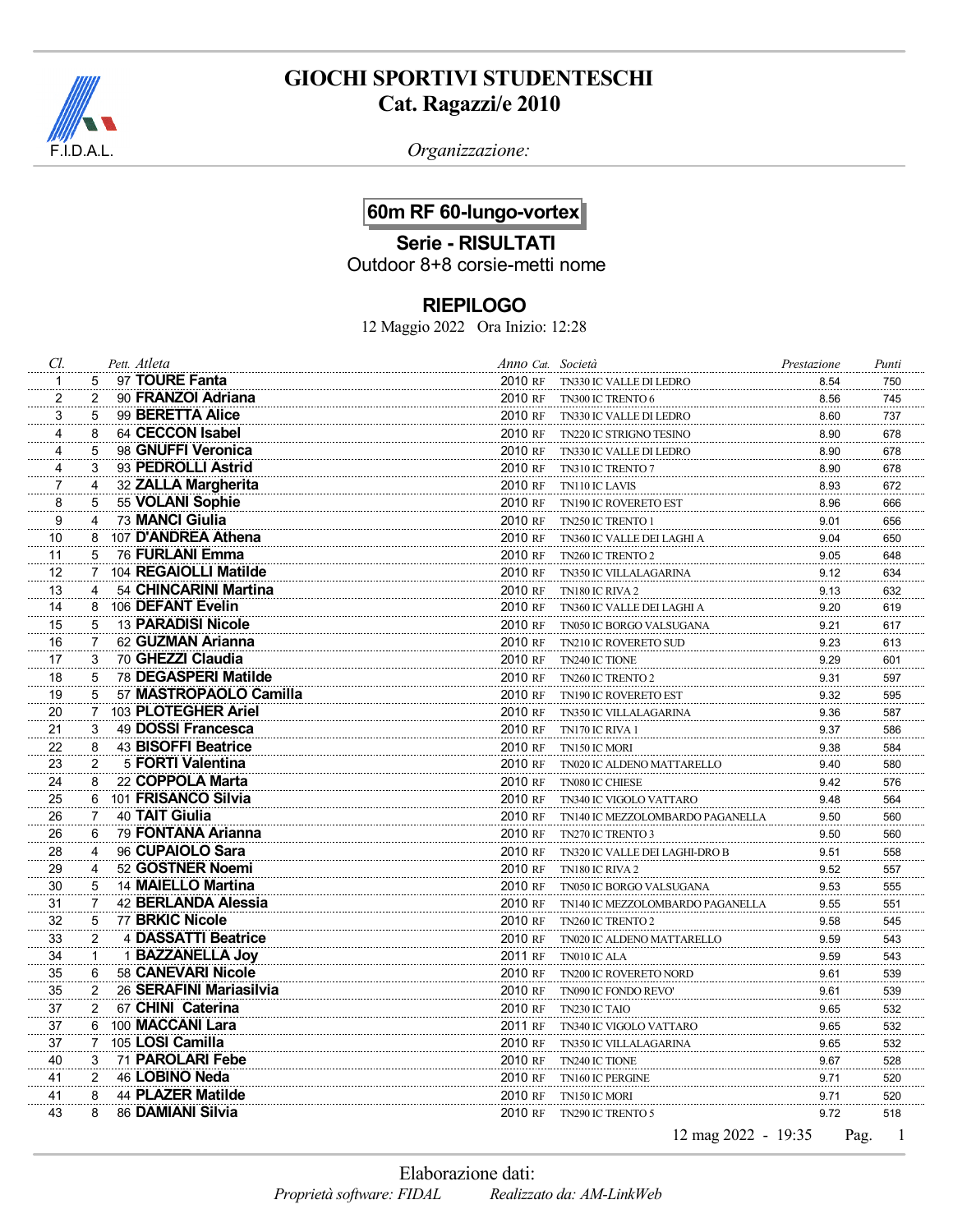

### *Organizzazione:*

| 43 | $\mathbf{2}$   | 6 TOMASI Beatrice            | 2010 RF | TN020 IC ALDENO MATTARELLO       | 9.72  | 518 |
|----|----------------|------------------------------|---------|----------------------------------|-------|-----|
| 45 | 2              | 25 ARNOLDI Jasmine           | 2010 RF | TN090 IC FONDO REVO'             | 9.74  | 514 |
| 46 | 3              | 28 BEGHER Gaia               | 2010 RF | TN100 IC ISERA ROVERETO          | 9.74  | 514 |
| 47 |                | 89 FACCHINELLI Sara          | 2010 RF | TN300 IC TRENTO 6                | 9.78  | 507 |
| 47 |                | 45 DELAITI Gloria            | 2010 RF | TN150 IC MORI                    | 9.78  | 507 |
| 49 | 3              | 51 GAROFALO Anna             | 2010 RF | TN170 IC RIVA 1                  | 9.79  | 505 |
| 50 | 6              | 16 VISINTIN Elisabeth        | 2010 RF |                                  | 9.81  | 501 |
|    |                | 47 BERNABE' Aurora           |         | TN060 IC CAVALESE                |       |     |
| 50 | $\overline{2}$ |                              | 2010 RF | TN160 IC PERGINE                 | 9.81  | 501 |
| 52 | 2              | 69 ECCHER Emily              | 2010 RF | TN230 IC TAIO                    | 9.82  | 499 |
| 53 | 6              | 60 SLOMIC Siria              | 2010 RF | TN200 IC ROVERETO NORD           | 9.83  | 497 |
| 53 | 8              | 108 GUERINO Elena            | 2010 RF | TN360 IC VALLE DEI LAGHI A       | 9.83  | 497 |
| 55 |                | 92 TRAORE Noura Myryam       | 2010 RF | TN310 IC TRENTO 7                | 9.85  | 494 |
| 56 |                | 50 ZECCHINI Gaia             | 2010 RF | TN170 IC RIVA 1                  | 9.86  | 492 |
| 57 | 6              | 102 STELLA Elisa             | 2010 RF | TN340 IC VIGOLO VATTARO          | 9.89  | 486 |
| 58 | 6              | 17 DALLABONA Lucia           | 2010 RF | TN060 IC CAVALESE                | 9.91  | 482 |
| 58 | $\overline{7}$ | 63 MARCHELLI Emma            | 2010 RF | TN210 IC ROVERETO SUD            | 9.91  | 482 |
| 60 | 3              | 30 DE MARTINO Anastasia      | 2010 RF | TN100 IC ISERA ROVERETO          | 9.95  | 475 |
| 61 | 6              | 80 ERROI Sofia               | 2010 RF | TN270 IC TRENTO 3                | 9.97  | 471 |
| 62 | 7              | 41 BUSHATI Elena             | 2010 RF | TN140 IC MEZZOLOMBARDO PAGANELLA | 10.00 | 465 |
| 62 |                | 9 ONDERTOLLER Matilde        | 2010 RF | TN030 IC ALTA VALLAGARINA        | 10.00 | 465 |
| 64 | $\overline{4}$ | 31 VULCAN Lavinia            | 2010 RF | TN110 IC LAVIS                   | 10.01 | 463 |
| 65 | $\overline{2}$ | 88 CAPPELLETTI Sara          | 2010 RF | TN300 IC TRENTO 6                | 10.03 | 460 |
| 65 | 4              | 53 DE GAETANO Anna           | 2010 RF |                                  | 10.03 | 460 |
|    |                | 95 BENUZZI Ambra             |         | TN180 IC RIVA 2                  |       |     |
| 67 | 4              | 36 FISHTI Fiona              | 2010 RF | TN320 IC VALLE DEI LAGHI-DRO B   | 10.07 | 452 |
| 67 | 5              |                              | 2010 RF | TN121 IC LEVICO TERME            | 10.07 | 452 |
| 69 | 6              | 39 CANO RUIZ Amelie          | 2010 RF | TN130 IC MEZZOCORONA             | 10.07 | 452 |
| 70 |                | 85 GRISENTI Margherita       | 2010 RF | TN290 IC TRENTO 5                | 10.09 | 448 |
| 70 | 8              | 24 FERRETTI Sofia            | 2010 RF | TN080 IC CHIESE                  | 10.09 | 448 |
| 72 | 6              | 18 COSTA CHOELO Sophia       | 2010 RF | TN060 IC CAVALESE                | 10.09 | 448 |
| 73 | 4              | 33 ROMANESCU Annamaria       | 2010 RF | TN110 IC LAVIS                   | 10.11 | 445 |
| 74 | 8              | 66 UNTERHAUSER Serena        | 2010 RF | TN220 IC STRIGNO TESINO          | 10.13 | 441 |
| 75 | $\overline{I}$ | 61 ESPOSITO Aurora           | 2010 RF | TN210 IC ROVERETO SUD            | 10.17 | 433 |
| 76 | 5              | 35 CASAGRANDA Elena          | 2010 RF | TN121 IC LEVICO TERME            | 10.18 | 431 |
| 77 | 6              | 59 ALBINO Isabel             | 2010 RF | TN200 IC ROVERETO NORD           | 10.19 | 430 |
| 78 |                | 20 MOROSIN Ginevra Frances   | 2010 RF | TN070 IC CENTRO VALSUGANA        | 10.22 | 424 |
| 79 | 5              | 34 LIBARDI Aurora            | 2010 RF | TN121 IC LEVICO TERME            | 10.25 | 418 |
| 79 | $\overline{4}$ | 94 SANTONI Giada             | 2010 RF | TN320 IC VALLE DEI LAGHI-DRO B   | 10.25 | 418 |
| 81 | $\overline{7}$ | 19 GRISENTI Anna             | 2010 RF | TN070 IC CENTRO VALSUGANA        | 10.26 | 417 |
| 82 | 5              | 56 BRESCIANI Caterina        | 2010 RF | TN190 IC ROVERETO EST            | 10.27 | 415 |
| 83 | 7              | 82 GARGIUOLI Alice           | 2010 RF | TN280 IC TRENTO 4                | 10.29 | 411 |
| 83 | 3              | 29 CESCATTI Vera             | 2010 RF |                                  |       |     |
|    |                | 87 POJER Camilla             |         | TN100 IC ISERA ROVERETO          | 10.29 | 411 |
| 85 |                |                              | 2010 RF | TN290 IC TRENTO 5                | 10.32 | 405 |
| 86 |                | 2 CAVAGNA Aurora             | 2010 RF | TN010 IC ALA                     | 10.33 | 404 |
| 87 | 3              | 91 BONADEI Elena             | 2010 RF | TN310 IC TRENTO 7                | 10.38 | 394 |
| 88 | 8              | 23 CORTELLA Desi             | 2010 RF | TN080 IC CHIESE                  | 10.39 | 392 |
| 89 | 6              | 38 BATTISTONI Vittoria       | 2010 RF | TN130 IC MEZZOCORONA             | 10.40 | 391 |
| 89 | $\overline{2}$ | 48 SEFERI Elie               | 2010 RF | TN160 IC PERGINE                 | 10.40 | 391 |
| 91 | 2              | 27 GIULIANI Erika            | 2010 RF | TN090 IC FONDO REVO              | 10.41 | 389 |
| 92 |                | 12 <b>IACHELINI Veronica</b> | 2010 RF | TN040 IC BASSA VAL DI SOLE       | 10.46 | 380 |
| 93 |                | 37 STIMPFL Vanessa           | 2010 RF | TN130 IC MEZZOCORONA             | 10.56 | 361 |
| 94 | $\overline{7}$ | 21 DALLA COSTA Desire'       | 2010 RF | TN070 IC CENTRO VALSUGANA        | 10.60 | 354 |
| 95 | $\overline{a}$ | 10 STANCHINA Gaia            | 2010 RF | TN040 IC BASSA VAL DI SOLE       | 10.64 | 347 |
| 95 | 8              | 65 ROPELATO Viola            | 2010 RF | TN220 IC STRIGNO TESINO          | 10.64 | 347 |
| 97 | 3              | 7 ALOTTI Sofia               | 2010 RF | TN030 IC ALTA VALLAGARINA        | 10.64 | 347 |
|    |                |                              |         |                                  |       |     |
|    |                |                              |         | 12 mag 2022 - 19:35              | Pag.  | 2   |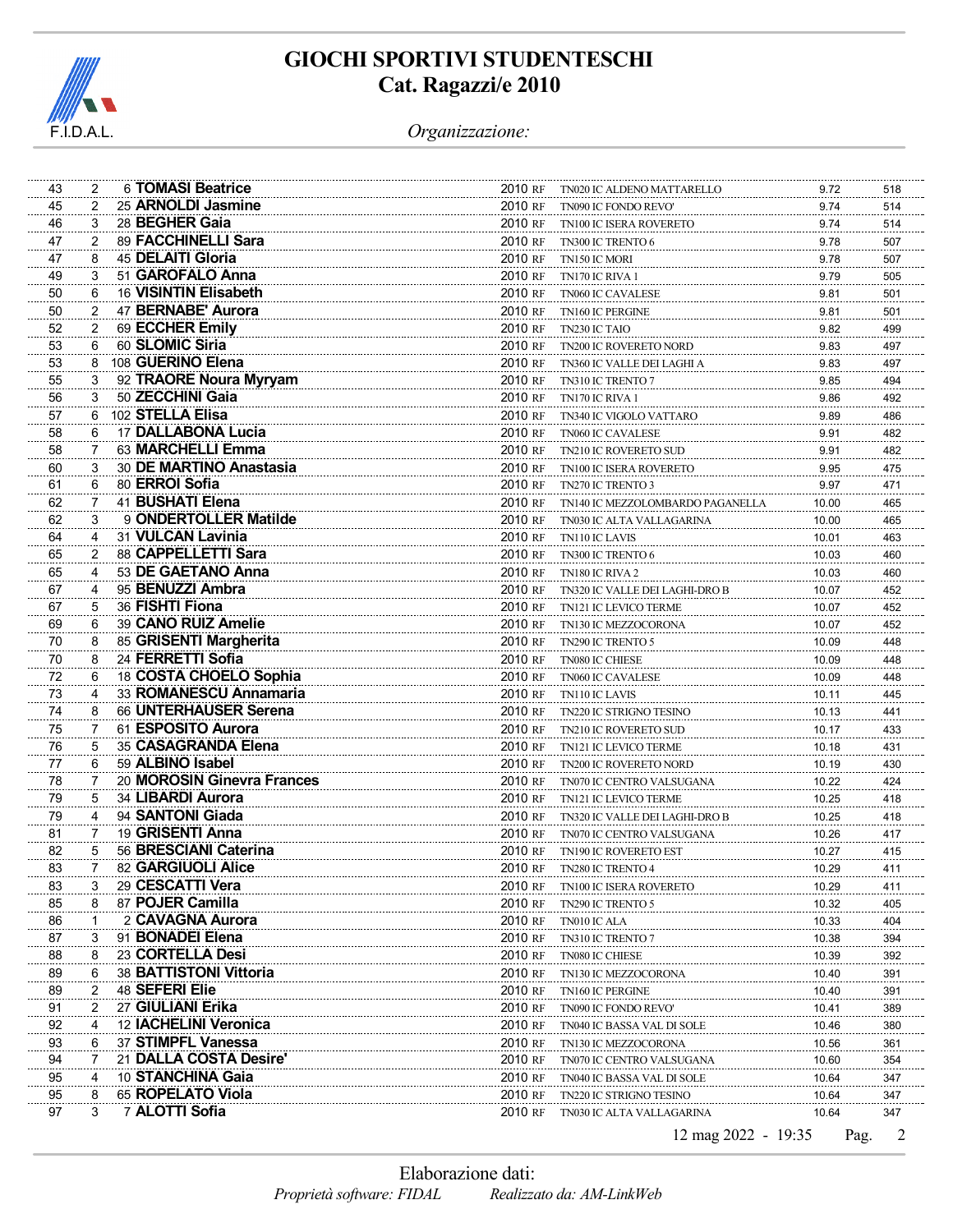

#### *Organizzazione:*

|    |   | 74 CHIUSOLE Greta          |         | 2010 RF TN250 IC TRENTO 1  | በ 66  |  |
|----|---|----------------------------|---------|----------------------------|-------|--|
| 99 |   | 68 TRENTINI Camilla        | 2010 RF | TN230 IC TAIO              | 10 66 |  |
|    |   | CHECCLICCL Carlotta<br>81  | 2010 RF | TN270 IC TRENTO 3          | 10.69 |  |
|    |   | 75 RIALTI Giulia           |         | 2010 RF TN250 IC TRENTO 1  | IN 69 |  |
|    | 3 | 72 SCALVINI Giada          |         | 2010 RF TN240 IC TIONE     | IN 69 |  |
|    |   | I INI Sara                 | 2010 RF | TN010 IC ALA               | 10.81 |  |
|    |   | 15 OLEINIC Arianna         | 2010 RF | TN050 IC BORGO VALSUGANA   |       |  |
|    |   | 84 DE CESARE Allison Letiz |         | 2010 RF TN280 IC TRENTO 4  |       |  |
|    |   | JGGIO Noemi                | 2010 RF | TN030 IC ALTA VALLAGARINA  | 1.58  |  |
|    |   | <b>IRZI Nicole</b>         | RF      | TN040 IC BASSA VAL DI SOLE | l 58  |  |
|    |   | 83 KALOCAI Iris            |         | 2010 RF TN280 IC TRENTO 4  |       |  |

### **Serie 1**

12 Maggio 2022 Ora Inizio: 12:15

| Corsia | Pett Atleta                    |           |                            |        |    |
|--------|--------------------------------|-----------|----------------------------|--------|----|
|        | 13 <b>PARADISI Nicole</b><br>5 | <b>RE</b> | TN050 IC BORGO VALSUGANA   |        |    |
|        | 22 COPPOLA Marta               | - R E     | TN080 IC CHIESE            |        |    |
|        | 4 DASSATTI Beatrice            | 2010 RF   | TN020 IC ALDENO MATTARELLO | 9.59   |    |
|        | <b>BAZZANELLA Jov</b>          | 2011 RF   | <b>TN010 IC ALA</b>        | 9.59   |    |
|        | SINTIN Flisahr                 | RE        | TN060 IC CAVALESE.         |        |    |
|        | 19 GRISENTI Anna               | ∣ RF      | TN070 IC CENTRO VAI SUGANA |        |    |
|        | 10 STANCHINA Gaia              | 2010 RF   | TN040 IC BASSA VAL DI SOLE | $n$ 64 | 34 |
|        |                                | <b>RE</b> | TN030 IC ALTA VALLAGARINA  |        |    |

### **Serie 2**

12 Maggio 2022 Ora Inizio: 12:17

|  | Corsia Pett Atleta   | Anno Cat  | Società                          |      | unti |
|--|----------------------|-----------|----------------------------------|------|------|
|  | 43 BISOFFI Beatrice  | 2010 RF   | TN150 IC MORI                    | ገ 38 |      |
|  | 40 TAIT Giulia       | 2010 RF   | TN140 IC MEZZOLOMBARDO PAGANELLA | 9.50 | 560  |
|  | 25 ARNOLDI Jasmine   | 2010 RF   | <b>TN090 IC FONDO REVO'</b>      |      |      |
|  | 28 BEGHER Gaia       | 2010 RF   | <b>TN100 IC ISERA ROVERETO</b>   |      |      |
|  | VULCAN Lavinia<br>31 | 2010 RF   | TN110 IC LAVIS                   |      |      |
|  | 34 LIBARDI Aurora    | 2010 RF   | <b>TN121 IC LEVICO TERME</b>     |      |      |
|  |                      | <b>DE</b> | TN130 IC MEZZOCORONA             |      |      |

### **Serie 3**

12 Maggio 2022 Ora Inizio: 12:20

| Corsia | Pett Atleta         |           |                                |       |  |
|--------|---------------------|-----------|--------------------------------|-------|--|
|        | CECCON Isabel<br>64 | 2010 RF   | <b>TN220 IC STRIGNO TESINO</b> | s an  |  |
|        | 55                  | 2010 RF   | IN190 IC ROVERETO EST          | 8.96  |  |
|        | 49 DOSSI Francesca  | <b>RE</b> | TN170 IC RIVA *                | ר בים |  |
|        |                     | 2010 RF   | <b>TN180 IC RIVA 2</b>         |       |  |
|        | 58 CANEVARI Nicole  | 2010 RF   | <b>TN200 IC ROVERETO NORD</b>  |       |  |
|        | 46 LOBINO Neda      | 2010 RF   | TN160 IC PERGINE               |       |  |
|        |                     | ÞЕ        | TN210 IC ROVERETO SI ID        |       |  |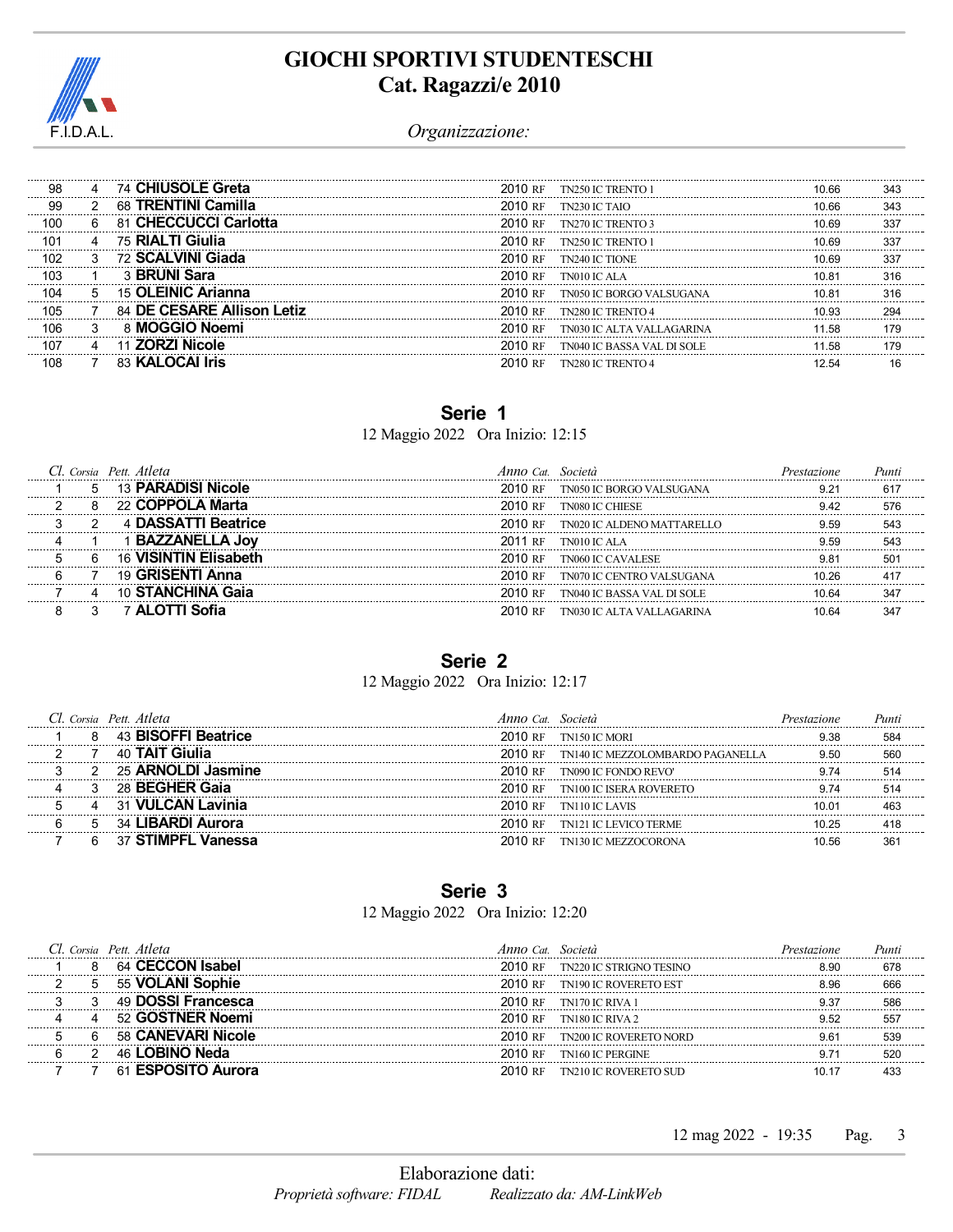

*Organizzazione:* 

**Serie 4**

12 Maggio 2022 Ora Inizio: 12:24

| Corsia |    | Pett Atleta                |              | Societa                  | 17.10NE |     |
|--------|----|----------------------------|--------------|--------------------------|---------|-----|
|        |    | . MANCI Giulia             | 2011<br>ገ RF | <b>TN250 IC TRENTO 1</b> |         |     |
| 5.     |    | 76 FURLANI Emma            | 2011<br>ገ RF | TN260 IC TRENTO 2        |         | 648 |
|        |    | 70 GHEZZI Claudia          | 2010 RF.     | <b>TN240 IC TIONE</b>    |         |     |
| ĥ      |    | 79 <b>FONTANA Arianna</b>  | 2010 RF      | <b>TN270 IC TRENTO 3</b> |         | 560 |
|        | 67 | CHINI Caterina             | ) RF         | TN230 IC TAIO            | 65      |     |
|        | 85 | <b>GRISENTI Margherita</b> | 2010 RF      | TN290 IC TRENTO 5        | IN 09   |     |
|        |    |                            | <b>DE</b>    | TN280 IC TRENTO 4        |         |     |

### **Serie 5**

12 Maggio 2022 Ora Inizio: 12:28

| Corsia |    | Pett Atleta         |           |                                | unti |
|--------|----|---------------------|-----------|--------------------------------|------|
|        |    | ∩URE Fanta          | 2010 RF   | TN330 IC VALLE DI LEDRO        | 750  |
|        |    | 106 DEFANT Evelin   | <b>RF</b> | TN360 IC VALLE DELLAGHI A      |      |
|        |    | 103 PLOTEGHER Ariel | l RF      | TN350 IC VILLALAGARINA         |      |
|        |    | 100 MACCANI Lara    | 2011 RF   | TN340 IC VIGOI O VATTARO       |      |
|        |    | 88 CAPPELLETTI Sara | <b>RE</b> | <b>TN300 IC TRENTO 6</b>       |      |
|        | 94 | SANTONI Giada       | 2010 RF   | TN320 IC VALLE DEI LAGHI-DRO B |      |
|        |    |                     |           | <b>EN310 IC TRENTO "</b>       |      |

#### **Serie 6**

12 Maggio 2022 Ora Inizio: 14:20

| Corsia |          |                              |           |                            |       |  |
|--------|----------|------------------------------|-----------|----------------------------|-------|--|
|        | ົ        | 5 FORTI Valentina            | 2010 RF   | TN020 IC ALDENO MATTARELLO | 940   |  |
|        |          | <b>MAIELLO Martina</b><br>14 | 2010 RF   | TN050 IC BORGO VALSUGANA   | 9.53  |  |
|        | <b>6</b> | DALLABONA Lucia              | 2010 RF   | TN060 IC CAVALESE          | 9.9   |  |
|        |          | 20 MOROSIN Ginevra Frances   | ∣ RF      | TN070 IC CENTRO VAI SUGANA |       |  |
|        |          | <b>CAVAGNA Aurora</b>        |           | EN010 IC ALA               | 10 33 |  |
|        |          | CORTELLA Desi                | -RE       | TNOSO IC CHIESE            | 10.39 |  |
|        | ີ        |                              | ) RE      | TN030 IC ALTA VALLAGARINA  | 1.58  |  |
|        |          |                              | <b>RE</b> | TN040 IC BASSA VAL DI SOLE | 58    |  |

### **Serie 7**

12 Maggio 2022 Ora Inizio: 14:23

|  | Corsia Pett. Atleta        |           | Societa                          | restazione  | Punti |
|--|----------------------------|-----------|----------------------------------|-------------|-------|
|  | <b>ZALLA Marghe</b>        | 2010 RF   | TN110 IC LAVIS                   | <b>9.93</b> |       |
|  | 26 SERAFINI Mai            | 2010 RF   | <b>TN090 IC FONDO REVO'</b>      | ว 6         |       |
|  | 44 PLAZER Matilde          | <b>RE</b> | TN150 IC MORI                    |             |       |
|  | <b>BUSHATI Elena</b><br>41 | 2010 RF   | TN140 IC MEZZOLOMBARDO PAGANELLA |             |       |
|  | CASAGRANDA Elena<br>35.    | 2010 RF   | <b>TN121 IC LEVICO TERME</b>     |             |       |
|  | 29 CESCATTI Vera           | -RE       | TN100 IC ISERA ROVERETO          |             |       |
|  |                            | <b>RE</b> | TN130 IC MEZZOCORONA             |             |       |

12 mag 2022 - 19:35 Pag. 4 Pag.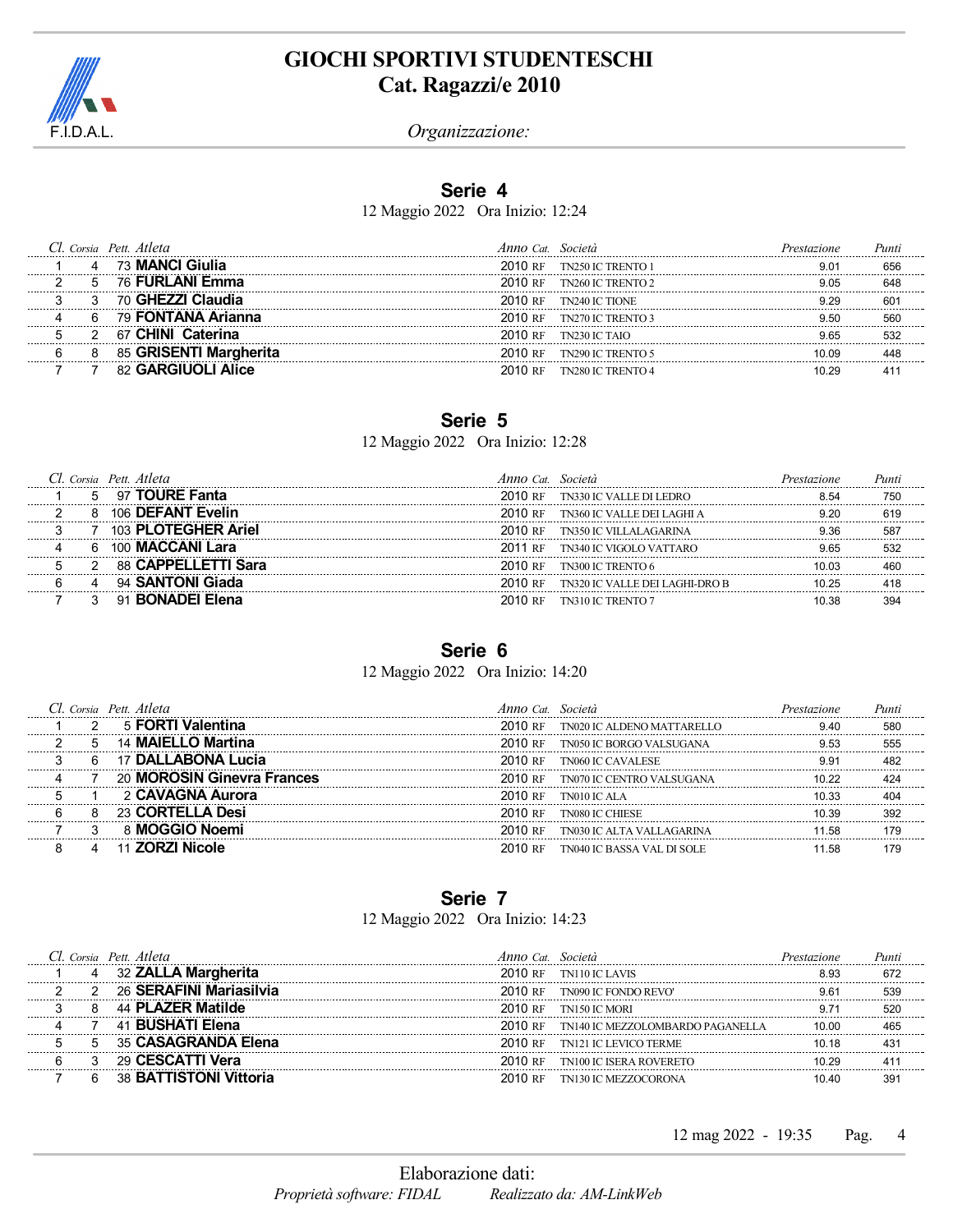

*Organizzazione:* 

## **Serie 8**

12 Maggio 2022 Ora Inizio: 14:26

| $\gamma_{orsia}$ | Pett Atleta           | Societa                                  | 1710.ne |     |
|------------------|-----------------------|------------------------------------------|---------|-----|
|                  | 62 GUZMAN Arianna     | 201.<br>) RF<br>TN210 IC ROVERETO SUD    |         |     |
|                  | 47 BERNABE' Aurora    | 2010 RF<br>TN160 IC PERGINE              |         | 50  |
|                  | 50 ZECCHINI Gaia      | 0 RF<br><b>TN170 IC RIVA 1</b>           |         |     |
|                  | 53 DE GAETANO Anna    | ) RF<br><b>TN180 IC RIVA 2</b>           |         | 460 |
|                  | 59 ALBINO Isabel      | 2010 RF<br><b>TN200 IC ROVERETO NORD</b> |         |     |
|                  | 56 BRESCIANI Caterina | ) RF<br><b>TN190 IC ROVERETO EST</b>     |         |     |
|                  | 65 ROPELATO Viola     | 7.RF<br><b>TN220 IC STRIGNO TESINO</b>   |         |     |

#### **Serie 9**

12 Maggio 2022 Ora Inizio: 14:29

| Corsia |     | Pett Atleta         | Anno Cat | Societa                  | stazione      | °untı |
|--------|-----|---------------------|----------|--------------------------|---------------|-------|
|        |     | <b>BRKIC Nicole</b> | 2010 RF  | TN260 IC TRENTO 2        | 9.58          |       |
|        |     | 71 PAROLARI Febe    | 2010 RF  | TN240 IC TIONE           | $9.6^{\circ}$ |       |
| я      |     | 86 DAMIANI Silvia   | 2010 RF  | TN290 IC TRENTO 5        |               |       |
|        | 80. | <b>ERROL Sofia</b>  | n rf     | <b>TN270 IC TRENTO 3</b> | 9.9.          |       |
|        |     | 74 CHIUSOLE Greta   | 2010 RF  | TN250 IC TRENTO 1        | 0.66          |       |
|        |     | 68 TRENTINI Camilla | ) RF     | TN230 IC TAIO            | 10.66         |       |
|        |     | . KALOCAI Iris      | ∣ RF     | TN280 IC TRENTO 4        | ג י           |       |

### **Serie 10**

12 Maggio 2022 Ora Inizio: 14:32

|  | 'orsia | Pett Atleta            |              |                                | tazione | unti |
|--|--------|------------------------|--------------|--------------------------------|---------|------|
|  |        | <b>GNUFFL Veronica</b> | 2010 RF      | TN330 IC VALLE DI LEDRO        | 8.90    |      |
|  |        | D'ANDREA Athena        | 2010 RF      | TN360 IC VALLE DELLAGHLA       |         |      |
|  |        | 104 REGAIOLLI Matilde  | 2010<br>∣ RF | TN350 IC VILLALAGARINA         |         |      |
|  |        | <b>FRISANCO Silvia</b> | 2010 RF      | TN340 IC VIGOLO VATTARO        | 9 4 P   |      |
|  |        | 89 FACCHINELLI         | <b>RF</b>    | TN300 IC TRENTO 6              |         | 50   |
|  |        | 92 TRAORE Noura Myryam | <b>RF</b>    | <b>TN310 IC TRENTO 7</b>       | 9.85    |      |
|  |        |                        | <b>RF</b>    | TN320 IC VALLE DEI LAGHI-DRO B |         |      |

### **Serie 11**

12 Maggio 2022 Ora Inizio: 13:00

|   | <sup>c</sup> orsia Pett Atleta |                                       |       |     |
|---|--------------------------------|---------------------------------------|-------|-----|
| ົ | TOMASI Beatrice                | 2010 RF<br>TN020 IC ALDENO MATTARELLO |       |     |
| ર | ONDERTOL LER Matilde           | 2010 RF<br>TN030 IC ALTA VALLAGARINA  | 1በ በር |     |
| я | 24 FERRETTI Sofia              | 2010 RF<br>TN080 IC CHIESE            | 10.09 |     |
| 6 | COSTA CHOELO Sophia            | 2010 RF<br>TN060 IC CAVALESE          | 10 O. |     |
|   | 12 <b>IACHELINI Veronica</b>   | 2010 RF<br>TN040 IC BASSA VAL DI SOLE | 10 46 |     |
|   | 21 DALLA COSTA Desire'         | 2010 RF<br>TN070 IC CENTRO VALSUGANA  | 10 RO | 354 |
|   | 3 BRUNI Sara                   | 2010 RF<br><b>TN010 IC ALA</b>        | 10.81 | 31F |
|   | 15 OLEINIC Arianna             | 2010 RF<br>TN050 IC BORGO VALSUGANA   | 10.81 |     |
|   |                                |                                       |       |     |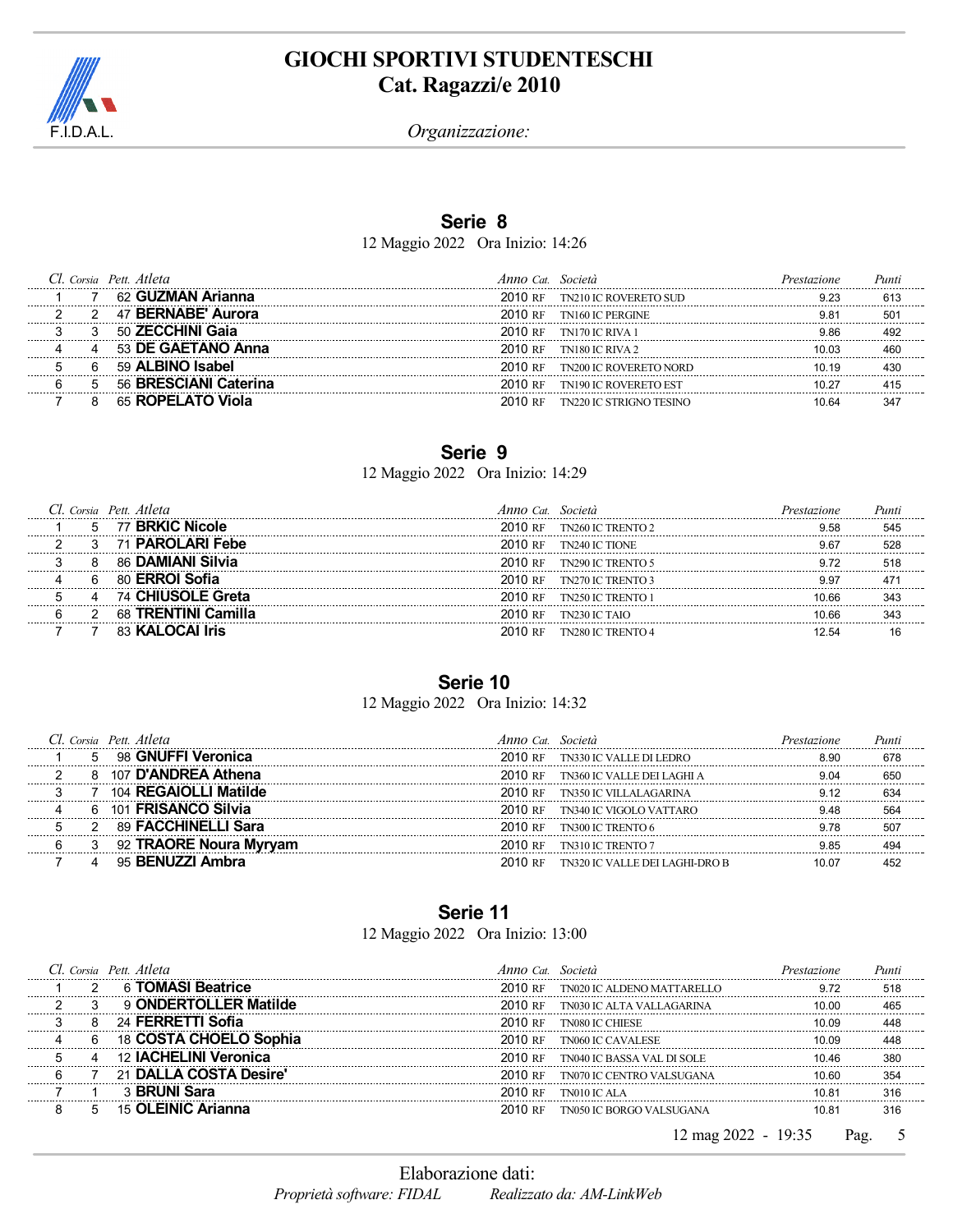

*Organizzazione:* 

## **Serie 12**

12 Maggio 2022 Ora Inizio: 13:02

| Corsia | Pett Atleta               |              | Societa                          |       | -ипі         |
|--------|---------------------------|--------------|----------------------------------|-------|--------------|
|        | 42 BERLANDA Alessia       | 2011<br>) RF | TN140 IC MEZZOLOMBARDO PAGANELLA | 9.55  | $55^{\circ}$ |
|        | 45 DELAITI Gloria         | 2010 RF      | TN150 IC MORI                    |       | 507          |
|        | 30 DE MARTINO Anastasia   | ) RF         | TN100 IC ISER A ROVERETO         |       |              |
|        | 36 FISHTI Fiona           | ) RF         | TN121 IC LEVICO TERME            | 10.07 |              |
|        | 39 CANO RUIZ Amelie       | 2010 RF      | TN130 IC MEZZOCORONA             |       |              |
|        | <b>ROMANESCU Annamari</b> | ) RF         | TN110 IC LAVIS                   |       |              |
|        | 27 GIULIANI Erika         | 0 RF         | TN090 IC FONDO REVO'             |       |              |

#### **Serie 13**

12 Maggio 2022 Ora Inizio: 13:04

| Corsia | Pett Atleta                     | Società                                  | tazione |    |
|--------|---------------------------------|------------------------------------------|---------|----|
|        | 54 CHINCARINI Martina           | 2010 RF<br><b>TN180 IC RIVA 2</b>        |         |    |
| 5      | 57 MASTROPAOLO Camilla          | 2010 RF<br>TN190 IC ROVERETO EST         |         |    |
|        | <b>GAROFALO Anna</b><br>51      | 2010 RF<br><b>TN170 IC RIVA 1</b>        |         |    |
|        | 60 <b>SLOMIC Siria</b>          | 2010 RF<br><b>TN200 IC ROVERETO NORD</b> |         | 49 |
|        | 63 MARCHELLI Emma               | 2010 RF<br>TN210 IC ROVERETO SUD         | 991     |    |
|        | <b>UNTERHAUSER Serena</b><br>66 | n rf<br>TN220 IC STRIGNO TESINO          | 10 13   |    |
|        | <b>SEFERI Elie</b>              | ) RF<br>TN160 IC PERGINE                 |         |    |

### **Serie 14**

12 Maggio 2022 Ora Inizio: 13:06

| 'orsia | Pett Atleta                 |           | Societa                   | stazione    | unt |
|--------|-----------------------------|-----------|---------------------------|-------------|-----|
|        | <b>78 DEGASPERI Matilde</b> | 2010 RF   | TN260 IC TRENTO 2         |             |     |
|        | 69 ECCHER Emily             | 2010 RF   | TN <sub>230</sub> IC TAIO | <b>Q 82</b> |     |
|        | 87 POJER Camilla            | ) RF      | TN290 IC TRENTO 5         | 10.32       |     |
|        | <b>CHECCUCCI Carlotta</b>   | 2010 RF   | <b>TN270 IC TRENTO 3</b>  | 1በ 69       |     |
|        | 75 RIALTI Giulia            | ) RE      | TN250 IC TRENTO 1         | 1በ 69       |     |
|        | 72 SCALVINI Giada           | -RE       | TN240 IC TIONE            | IN 69       |     |
|        | DE CESARE Allison L<br>84   | <b>DE</b> | <b>TN280 IC TRENTO 4</b>  |             |     |

### **Serie 15**

12 Maggio 2022 Ora Inizio: 13:08

|   |         | Corsia Pett. Atleta     | Anno Cat | Società                       | restazione | $-$ unti |
|---|---------|-------------------------|----------|-------------------------------|------------|----------|
| ◠ | ാറ      | <b>FRANZOI Adriana</b>  | 2010 RF  | TN300 IC TRENTO 6             | 3.56       |          |
| h |         | 99 <b>BERETTA Alice</b> | 2010 RF  | TN330 IC VALLE DI LEDRO       | 8 R C      |          |
|   |         | 93 PEDROLLI Astrid      | 2010 RF  | TN310 IC TRENTO 7             | 3 91       |          |
|   | 96.     | <b>CUPAIOLO Sara</b>    | 2010 RF  | TN320 IC VALLE DELLAGHI-DRO B | ٦.         |          |
|   | $105 -$ | LOSI Camilla            | n rf     | TN350 IC VILLALAGARINA        | 9 R.       |          |
|   |         | 108 GUERINO Elena       | 2010 RF  | TN360 IC VALLE DEI LAGHI A    | 9.83       |          |
|   |         | ι Δ Flisa               | -RF      | TN340 IC VIGOLO VATTARO       |            |          |

12 mag 2022 - 19:35 Pag. 6 Pag.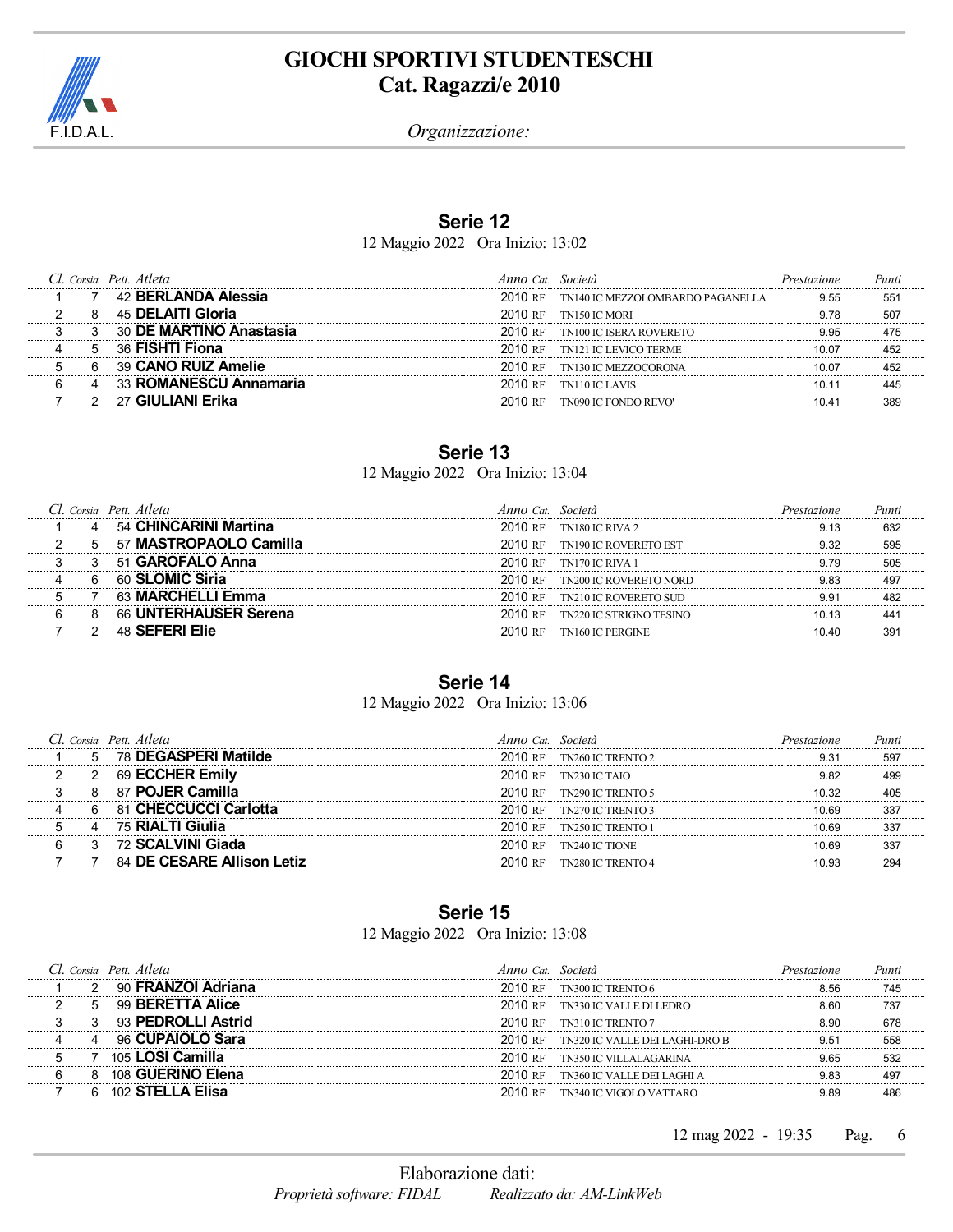

*Organizzazione:* 

## **Salto in lungo RF 100-lungo-vortex**

### **Serie - RISULTATI** Outdoor 8+8 corsie-metti nome

### **RIEPILOGO**

12 Maggio 2022 Ora Inizio: 13:00

| Cl.                | Pett. Atleta              | Anno Cat. Società |                                  | Prestazione | Punti |
|--------------------|---------------------------|-------------------|----------------------------------|-------------|-------|
| 1                  | 97 TOURE Fanta            | 2010 RF           | TN330 IC VALLE DI LEDRO          | 4.30        | 699   |
| $\frac{2}{3}$      | 70 GHEZZI Claudia         | 2010 RF           | TN240 IC TIONE                   | 4.04        | 635   |
|                    | 73 MANCI Giulia           | 2010 RF           | TN250 IC TRENTO 1                | 4.00        | 625   |
| $\frac{4}{\cdots}$ | 13 PARADISI Nicole        | 2010 RF           | TN050 IC BORGO VALSUGANA         | 4.00        | 625   |
| 5                  | 78 DEGASPERI Matilde      | 2010 RF           | TN260 IC TRENTO 2                | 3.97        | 617   |
| 6                  | 74 CHIUSOLE Greta         | 2010 RF           | TN250 IC TRENTO 1                | 3.84        | 586   |
| $\overline{7}$     | 55 VOLANI Sophie          | 2010 RF           | TN190 IC ROVERETO EST            | 3.83        | 583   |
| $\overline{8}$     | 107 D'ANDREA Athena       | 2010 RF           | TN360 IC VALLE DEI LAGHI A       | 3.82        | 581   |
| 9                  | 77 BRKIC Nicole           | 2010 RF           | TN260 IC TRENTO 2                | 3.79        | 573   |
| 10                 | 98 GNUFFI Veronica        | 2010 RF           | TN330 IC VALLE DI LEDRO          | 3.78        | 571   |
| 11                 | 106 DEFANT Evelin         | 2010 RF           | TN360 IC VALLE DEI LAGHI A       | 3.78        | 571   |
| 12                 | 76 <b>FURLANI Emma</b>    | 2010 RF           | TN260 IC TRENTO 2                | 3.76        | 566   |
| 13                 | 90 FRANZOI Adriana        | 2010 RF           | TN300 IC TRENTO 6                | 3.76        | 566   |
| 14                 | 99 BERETTA Alice          | 2010 RF           | TN330 IC VALLE DI LEDRO          | 3.73        | 559   |
| 15                 | 101 FRISANCO Silvia       | 2010 RF           | TN340 IC VIGOLO VATTARO          | 3.73        | 559   |
| 16                 | 67 CHINI Caterina         | 2010 RF           | TN230 IC TAIO                    | 3.70        | 552   |
| 17                 | 28 BEGHER Gaia            | 2010 RF           | TN100 IC ISERA ROVERETO          | 3.70        | 552   |
| 18                 | 22 COPPOLA Marta          | 2010 RF           | TN080 IC CHIESE                  | 3.68        | 547   |
| 19                 | 96 CUPAIOLO Sara          | 2010 RF           | TN320 IC VALLE DEI LAGHI-DRO B   | 3.66        | 542   |
| 20                 | 39 CANO RUIZ Amelie       | 2010 RF           | TN130 IC MEZZOCORONA             | 3.65        | 539   |
| 21                 | 16 VISINTIN Elisabeth     | 2010 RF           | TN060 IC CAVALESE                | 3.64        | 537   |
| 22                 | 1 BAZZANELLA Joy          | 2011 RF           | TN010 IC ALA                     | 3.63        | 535   |
| 23                 | <b>5 FORTI Valentina</b>  | 2010 RF           | TN020 IC ALDENO MATTARELLO       | 3.62        | 532   |
| 24                 | 31 VULCAN Lavinia         | 2010 RF           | TN110 IC LAVIS                   | 3.61        | 530   |
| 25                 | 103 PLOTEGHER Ariel       | 2010 RF           | TN350 IC VILLALAGARINA           | 3.60        | 527   |
| 26                 | 24 FERRETTI Sofia         | 2010 RF           | TN080 IC CHIESE                  | 3.60        | 527   |
| 27                 | <b>58 CANEVARI Nicole</b> | 2010 RF           | TN200 IC ROVERETO NORD           | 3.59        | 525   |
| 28                 | 79 FONTANA Arianna        | 2010 RF           | TN270 IC TRENTO 3                | 3.59        | 525   |
| 29                 | 19 GRISENTI Anna          | 2010 RF           | TN070 IC CENTRO VALSUGANA        | 3.58        | 523   |
| 30                 | 63 MARCHELLI Emma         | 2010 RF           | TN210 IC ROVERETO SUD            | 3.57        | 520   |
| 31                 | 52 GOSTNER Noemi          | 2010 RF           | TN180 IC RIVA 2                  | 3.55        | 515   |
| 32                 | 51 GAROFALO Anna          | 2010 RF           | TN170 IC RIVA 1                  | 3.52        | 508   |
| 33                 | 64 CECCON Isabel          | 2010 RF           | TN220 IC STRIGNO TESINO          | 3.52        | 508   |
| 34                 | 80 ERROI Sofia            | 2010 RF           | TN270 IC TRENTO 3                | 3.50        | 503   |
| 35                 | 4 DASSATTI Beatrice       | 2010 RF           | TN020 IC ALDENO MATTARELLO       | 3.50        | 503   |
| 36                 | 104 REGAIOLLI Matilde     | 2010 RF           | TN350 IC VILLALAGARINA           | 3.49        | 501   |
| 37                 | 85 GRISENTI Margherita    | 2010 RF           | TN290 IC TRENTO 5                | 3.45        | 492   |
| 38                 | 43 BISOFFI Beatrice       | 2010 RF           | TN150 IC MORI                    | 3.45        | 492   |
| 39                 | 62 GUZMAN Arianna         | 2010 RF           | TN210 IC ROVERETO SUD            | 3.45        | 492   |
| 40                 | 41 BUSHATI Elena          | 2010 RF           | TN140 IC MEZZOLOMBARDO PAGANELLA | 3.42        | 484   |
| 41                 | 6 TOMASI Beatrice         | 2010 RF           | TN020 IC ALDENO MATTARELLO       | 3.36        | 470   |

12 mag 2022 - 19:35 Pag. 7 Pag.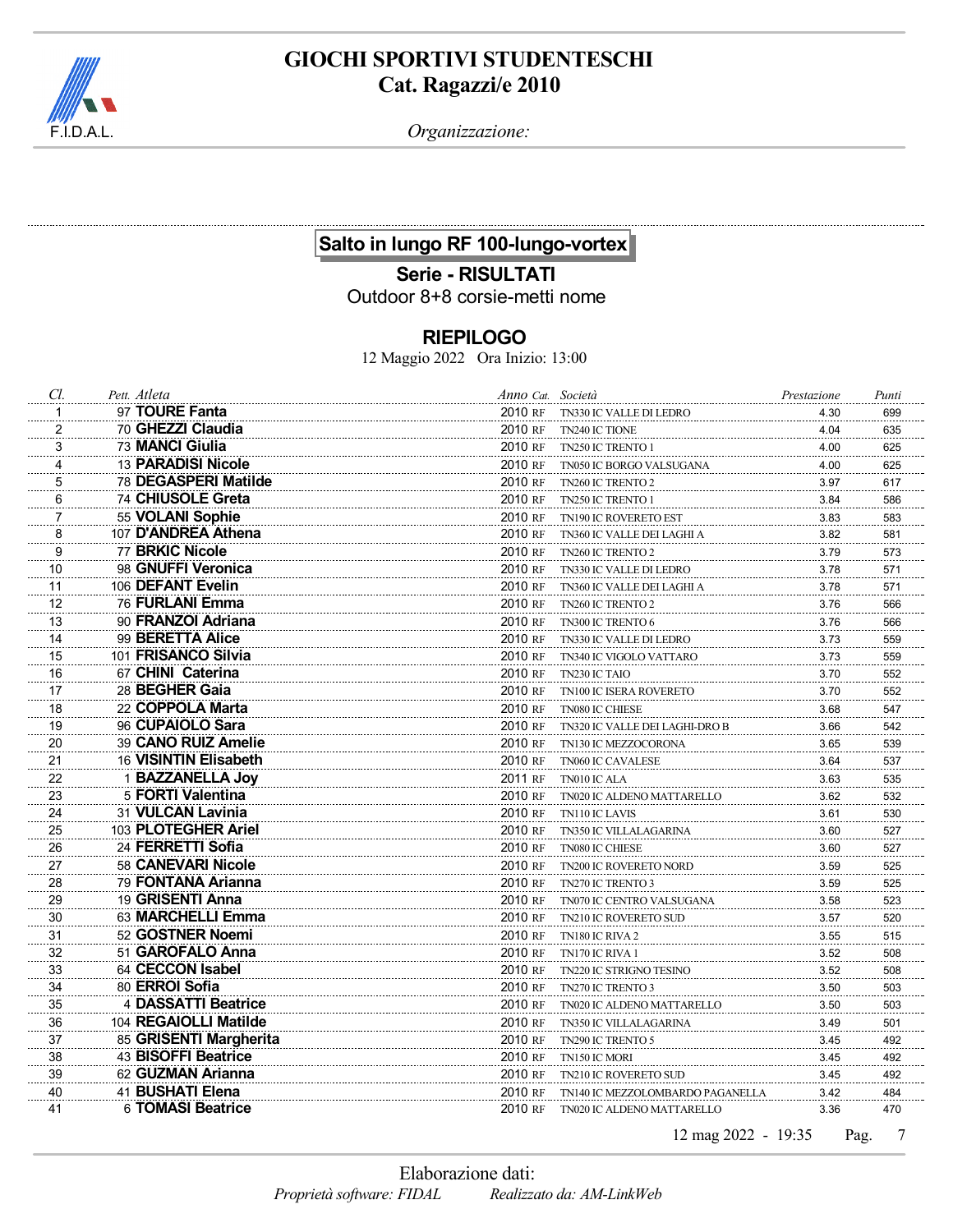

*Organizzazione:* 

| 42             | 44 PLAZER Matilde                         |         | 2010 RF TN150 IC MORI            | 3.35         | 468 |
|----------------|-------------------------------------------|---------|----------------------------------|--------------|-----|
| 43             | 57 MASTROPAOLO Camilla                    | 2010 RF | TN190 IC ROVERETO EST            | 3.33         | 463 |
| 44             | 40 TAIT Giulia                            | 2010 RF | TN140 IC MEZZOLOMBARDO PAGANELLA | 3.31         | 458 |
| 45             | 46 LOBINO Neda                            | 2010 RF | TN160 IC PERGINE                 | 3.31         | 458 |
| 46             | 59 ALBINO Isabel                          | 2010 RF | TN200 IC ROVERETO NORD           | 3.30         | 456 |
| 47             | 47 BERNABE' Aurora                        | 2010 RF | TN160 IC PERGINE                 | 3.30         | 456 |
| 48             | 86 DAMIANI Silvia                         | 2010 RF | TN290 IC TRENTO 5                | 3.27         | 449 |
| 49             | 54 CHINCARINI Martina                     | 2010 RF | TN180 IC RIVA 2                  | 3.26         | 446 |
| 50             | 33 ROMANESCU Annamaria                    | 2010 RF | TN110 IC LAVIS                   | 3.25         | 444 |
| 51             | 25 ARNOLDI Jasmine                        | 2010 RF | TN090 IC FONDO REVO'             | 3.25         | 444 |
| 52             | 100 MACCANI Lara                          | 2011 RF | TN340 IC VIGOLO VATTARO          | 3.24         | 442 |
| 53             | 81 CHECCUCCI Carlotta                     | 2010 RF | TN270 IC TRENTO 3                | 3.23         | 439 |
| 54             | 50 ZECCHINI Gaia                          | 2010 RF | TN170 IC RIVA 1                  | 3.23         | 439 |
| 55             | 93 PEDROLLI Astrid                        | 2010 RF | TN310 IC TRENTO 7                | 3.22         | 437 |
| 56             | 92 TRAORE Noura Myryam                    | 2010 RF | TN310 IC TRENTO 7                | 3.22         | 437 |
| 57             | 88 CAPPELLETTI Sara                       | 2010 RF | TN300 IC TRENTO 6                | 3.21         | 435 |
| 58             | 32 ZALLA Margherita                       | 2010 RF | TN110 IC LAVIS                   | 3.20         | 432 |
| 59             | 8 MOGGIO Noemi                            | 2010 RF | TN030 IC ALTA VALLAGARINA        | 3.18         | 428 |
| 60             | 2 CAVAGNA Aurora                          | 2010 RF | TN010 IC ALA                     | 3.16         | 423 |
| 61             | 35 CASAGRANDA Elena                       | 2010 RF |                                  |              |     |
| 62             | 105 LOSI Camilla                          | 2010 RF | TN121 IC LEVICO TERME            | 3.13         | 416 |
|                | 10 STANCHINA Gaia                         |         | TN350 IC VILLALAGARINA           | 3.12         | 414 |
| 63<br>64       | 75 RIALTI Giulia                          | 2010 RF | TN040 IC BASSA VAL DI SOLE       | 3.11         | 411 |
|                | 7 ALOTTI Sofia                            | 2010 RF | TN250 IC TRENTO 1                | 3.10<br>3.10 | 409 |
| 65             | 18 COSTA CHOELO Sophia                    | 2010 RF | TN030 IC ALTA VALLAGARINA        |              | 409 |
| 66             |                                           | 2010 RF | TN060 IC CAVALESE                | 3.10         | 409 |
| 67             | 53 DE GAETANO Anna<br>68 TRENTINI Camilla | 2010 RF | TN180 IC RIVA 2                  | 3.09         | 407 |
| 68             |                                           | 2010 RF | TN230 IC TAIO                    | 3.08         | 404 |
| 69             | 49 DOSSI Francesca                        | 2010 RF | TN170 IC RIVA 1                  | 3.07         | 402 |
| 70             | 71 PAROLARI Febe                          | 2010 RF | TN240 IC TIONE                   | 3.06         | 400 |
| 71             | 69 ECCHER Emily                           | 2010 RF | TN230 IC TAIO                    | 3.06         | 400 |
| 72             | 30 DE MARTINO Anastasia                   | 2010 RF | TN100 IC ISERA ROVERETO          | 3.05         | 397 |
| 73             | 23 CORTELLA Desi                          | 2010 RF | TN080 IC CHIESE                  | 3.02         | 390 |
| 74             | 29 CESCATTI Vera                          | 2010 RF | TN100 IC ISERA ROVERETO          | 3.01         | 388 |
| 75             | 61 ESPOSITO Aurora                        | 2010 RF | TN210 IC ROVERETO SUD            | 3.00         | 386 |
| 76             | 95 BENUZZI Ambra                          | 2010 RF | TN320 IC VALLE DEI LAGHI-DRO B   | 2.98         | 381 |
| $\frac{77}{2}$ | 45 DELAITI Gloria                         | 2010 RF | TN150 IC MORI                    | 2.97         | 379 |
| 78             | 87 POJER Camilla                          | 2010 RF | TN290 IC TRENTO 5                | 2.96         | 376 |
| 79             | 34 LIBARDI Aurora                         | 2010 RF | TN121 IC LEVICO TERME            | 2.95         | 374 |
| 80             | 82 GARGIUOLI Alice                        | 2010 RF | TN280 IC TRENTO 4                | 2.92         | 367 |
| 81             | 27 GIULIANI Erika                         |         | 2010 RF TN090 IC FONDO REVO'     | 2.90         | 363 |
| 82             | 84 DE CESARE Allison Letiz                | 2010 RF | TN280 IC TRENTO 4                | 2.90         | 363 |
| 83             | 14 MAIELLO Martina                        | 2010 RF | TN050 IC BORGO VALSUGANA         | 2.88         | 358 |
| 84             | 36 FISHTI Fiona                           | 2010 RF | TN121 IC LEVICO TERME            | 2.87         | 356 |
| 85             | 48 SEFERI Elie                            | 2010 RF | TN160 IC PERGINE                 | 2.87         | 356 |
| 86             | 108 GUERINO Elena                         | 2010 RF | TN360 IC VALLE DEI LAGHI A       | 2.87         | 356 |
| 87             | 89 FACCHINELLI Sara                       | 2010 RF | TN300 IC TRENTO 6                | 2.85         | 351 |
| 88             | 56 BRESCIANI Caterina                     | 2010 RF | TN190 IC ROVERETO EST            | 2.84         | 349 |
| 89             | 26 SERAFINI Mariasilvia                   | 2010 rf | TN090 IC FONDO REVO'             | 2.81         | 342 |
| 90             | 9 ONDERTOLLER Matilde                     | 2010 RF | TN030 IC ALTA VALLAGARINA        | 2.78         | 335 |
| 91             | 65 ROPELATO Viola                         | 2010 RF | TN220 IC STRIGNO TESINO          | 2.77         | 333 |
| 92             | 102 STELLA Elisa                          | 2010 RF | TN340 IC VIGOLO VATTARO          | 2.75         | 328 |
| 93             | 12 <b>IACHELINI Veronica</b>              | 2010 RF | TN040 IC BASSA VAL DI SOLE       | 2.75         | 328 |
| 94             | 20 MOROSIN Ginevra Frances                | 2010 RF | TN070 IC CENTRO VALSUGANA        | 2.74         | 326 |
| 95             | 91 <b>BONADEI Elena</b>                   | 2010 RF | TN310 IC TRENTO 7                | 2.73         | 324 |
|                |                                           |         | 12 mag 2022 - 19:35              | Pag.         | 8   |
|                |                                           |         |                                  |              |     |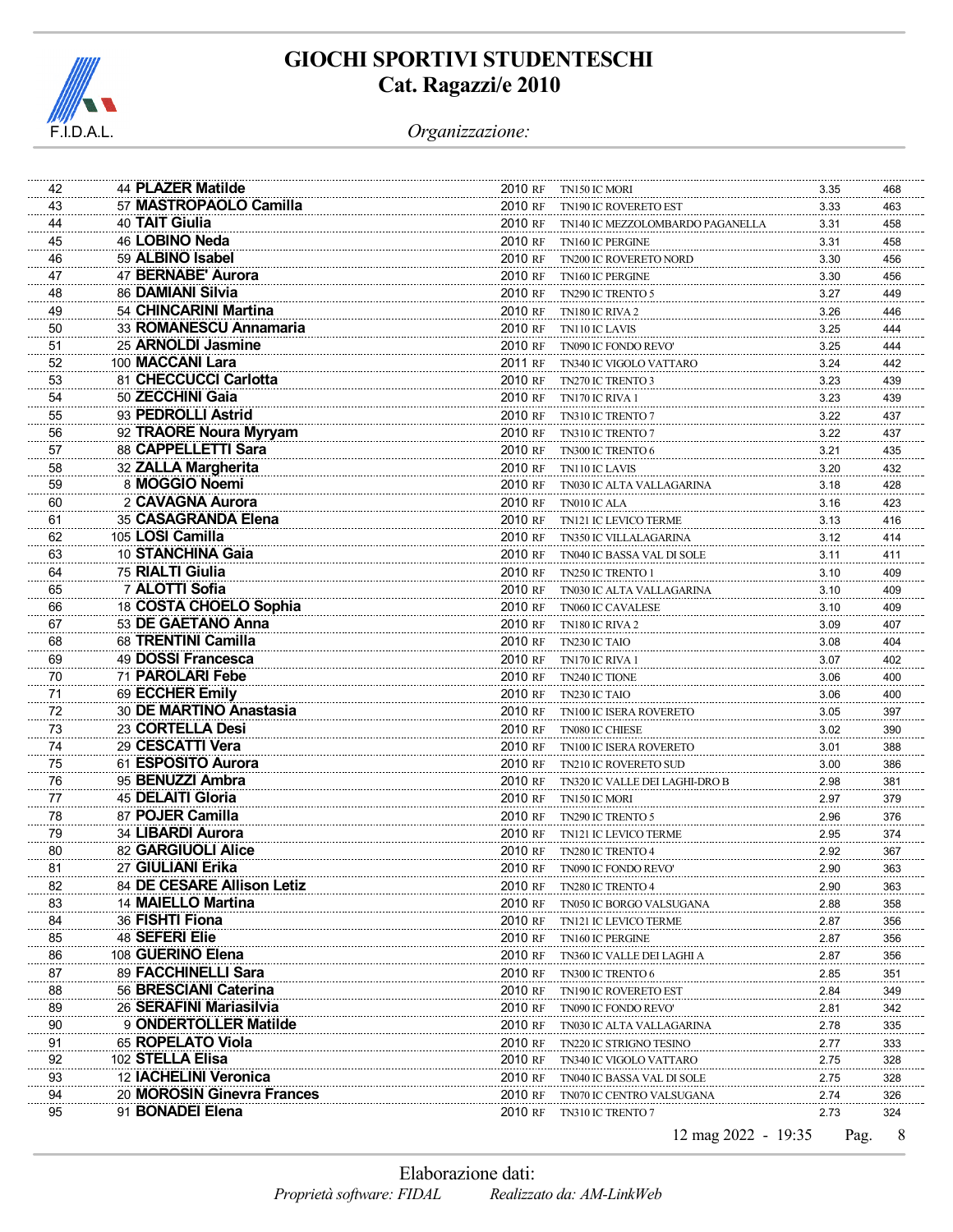

# *Organizzazione:*

| 96  | 60 SLOMIC Siria               | 2010 RF  | <b>TN200 IC ROVERETO NORD</b>      |      |  |
|-----|-------------------------------|----------|------------------------------------|------|--|
| המ  | <b>DALLA COSTA Desire'</b>    | 2010 RF  | TN070 IC CENTRO VAI SUGANA         | 2 70 |  |
| 98  | 94 SANTONI Giada              | 2010 RF  | TN320 IC VALLE DEI LAGHI-DRO B     | 2 70 |  |
| gc  | 11 ZORZI Nicole               |          | 2010 RF TN040 IC BASSA VAL DI SOLE | 2.67 |  |
| 10C | 38 <b>BATTISTONI Vittoria</b> | 2010 RF  | TN130 IC MEZZOCORONA               | 2.66 |  |
|     | <b>FIMPFL Vanessa</b>         | 2010 RF  | TN130 IC MEZZOCORONA               | 2.62 |  |
| 1∩′ | <b>DALLABONA Lucia</b>        | 2010 RF  | TN060 IC CAVAI ESE                 | 26   |  |
|     | 3 BRUNI Sara                  | 2010 RF  | TN010 IC ALA                       | 2 61 |  |
| 104 | 66 UNTERHAUSER Serena         |          | 2010 RF TN220 IC STRIGNO TESINO    | 26'  |  |
| 105 | 42 BERLANDA Alessia           | 2010 RF  | TN140 IC MEZZOLOMBARDO PAGA        |      |  |
| 10F | <b>SCALVINI Giada</b>         | 2010 RF. | TN240 IC TIONE                     | 2.55 |  |
|     | 15 OLEINIC Arianna            | 2010 RF  | TN050 IC BORGO VALSUGANA           | 2 42 |  |
|     | <b>KALOCAL</b> Iris           | 2010 RF  | TN280 IC TRENTO 4                  |      |  |
|     |                               |          |                                    |      |  |

#### **Serie 1** 12 Maggio 2022 Ora Inizio: 13:00 - Ora Fine: 13:50

| Cl.                        | Pett. Atleta              | Anno Cat. Società |                                    | Prestazione | Punti |
|----------------------------|---------------------------|-------------------|------------------------------------|-------------|-------|
| $\overline{\phantom{a}}$ 1 | 97 TOURE Fanta            | 2010 rf           | TN330 IC VALLE DI LEDRO            | 4.30        | 699   |
| $\frac{2}{2}$              | 70 GHEZZI Claudia         | 2010 RF           | TN240 IC TIONE                     | 4.04        | 635   |
| $\frac{3}{2}$              | 73 MANCI Giulia           | 2010 RF           | TN250 IC TRENTO 1                  | 4.00        | 625   |
| $\frac{4}{2}$              | 13 <b>PARADISI Nicole</b> | 2010 RF           | TN050 IC BORGO VALSUGANA           | 4.00        | 625   |
| $\overline{5}$             | 55 VOLANI Sophie          |                   | 2010 RF TN190 IC ROVERETO EST      | 3.83        | 583   |
| $\overline{6}$             | 106 DEFANT Evelin         |                   | 2010 RF TN360 IC VALLE DEI LAGHI A | 3.78        | 571   |
| $\frac{7}{ }$              | 76 FURLANI Emma           |                   | 2010 RF TN260 IC TRENTO 2          | 3.76        | 566   |
| 8                          | 67 CHINI Caterina         |                   | 2010 RF TN230 IC TAIO              | 3.70        | 552   |
| $\overline{9}$             | 28 BEGHER Gaia            |                   | 2010 RF TN100 IC ISERA ROVERETO    | 3.70        | 552   |
| 10                         | 22 COPPOLA Marta          |                   | 2010 RF TN080 IC CHIESE            | 3.68        | 547   |
| 11                         | 16 VISINTIN Elisabeth     | 2010 RF           | TN060 IC CAVALESE                  | 3.64        | 537   |
| 12                         | 1 <b>BAZZANELLA Joy</b>   |                   | 2011 RF TN010 IC ALA               | 3.63        | 535   |
| 13                         | 31 VULCAN Lavinia         | 2010 RF           | TN110 IC LAVIS                     | 3.61        | 530   |
| 14                         | 103 PLOTEGHER Ariel       | 2010 RF           | TN350 IC VILLALAGARINA             | 3.60        | 527   |
| 15                         | 58 CANEVARI Nicole        | 2010 RF           | TN200 IC ROVERETO NORD             | 3.59        | 525   |
| 16                         | 79 FONTANA Arianna        | 2010 RF           | TN270 IC TRENTO 3                  | 3.59        | 525   |
| 17                         | 19 GRISENTI Anna          | 2010 RF           | TN070 IC CENTRO VALSUGANA          | 3.58        | 523   |
| 18                         | 52 GOSTNER Noemi          | 2010 RF           | TN180 IC RIVA 2                    | 3.55        | 515   |
| 19                         | 64 CECCON Isabel          | 2010 RF           | TN220 IC STRIGNO TESINO            | 3.52        | 508   |
| 20                         | 4 DASSATTI Beatrice       | 2010 RF           | TN020 IC ALDENO MATTARELLO         | 3.50        | 503   |
| 21                         | 85 GRISENTI Margherita    | 2010 RF           | TN290 IC TRENTO 5                  | 3.45        | 492   |
| 22                         | 43 BISOFFI Beatrice       | 2010 RF           | TN150 IC MORI                      | 3.45        | 492   |
| 23                         | 40 TAIT Giulia            | 2010 RF           | TN140 IC MEZZOLOMBARDO PAGANELLA   | 3.31        | 458   |
| 24                         | 46 LOBINO Neda            | 2010 RF           | TN160 IC PERGINE                   | 3.31        | 458   |
| 25                         | 25 ARNOLDI Jasmine        | 2010 RF           | TN090 IC FONDO REVO'               | 3.25        | 444   |
| 26                         | 100 MACCANI Lara          | 2011 RF           | TN340 IC VIGOLO VATTARO            | 3.24        | 442   |
| 27                         | 88 CAPPELLETTI Sara       | 2010 RF           | TN300 IC TRENTO 6                  | 3.21        | 435   |
| 28                         | 10 STANCHINA Gaia         | 2010 RF           | TN040 IC BASSA VAL DI SOLE         | 3.11        | 411   |
| 29                         | 7 ALOTTI Sofia            | 2010 RF           | TN030 IC ALTA VALLAGARINA          | 3.10        | 409   |
| 30                         | 49 DOSSI Francesca        | 2010 RF           | TN170 IC RIVA 1                    | 3.07        | 402   |
| 31                         | 61 ESPOSITO Aurora        | 2010 RF           | TN210 IC ROVERETO SUD              | 3.00        | 386   |
| 32                         | 34 LIBARDI Aurora         | 2010 RF           | TN121 IC LEVICO TERME              | 2.95        | 374   |
| 33                         | 82 GARGIUOLI Alice        | 2010 RF           | TN280 IC TRENTO 4                  | 2.92        | 367   |
| 34                         | 91 BONADEI Elena          | 2010 RF           | TN310 IC TRENTO 7                  | 2.73        | 324   |
| 35                         | 94 SANTONI Giada          | 2010 RF           | TN320 IC VALLE DEI LAGHI-DRO B     | 2.70        | 317   |
|                            |                           |                   | 12 mag 2022 - 19:35                | Pag.        | 9     |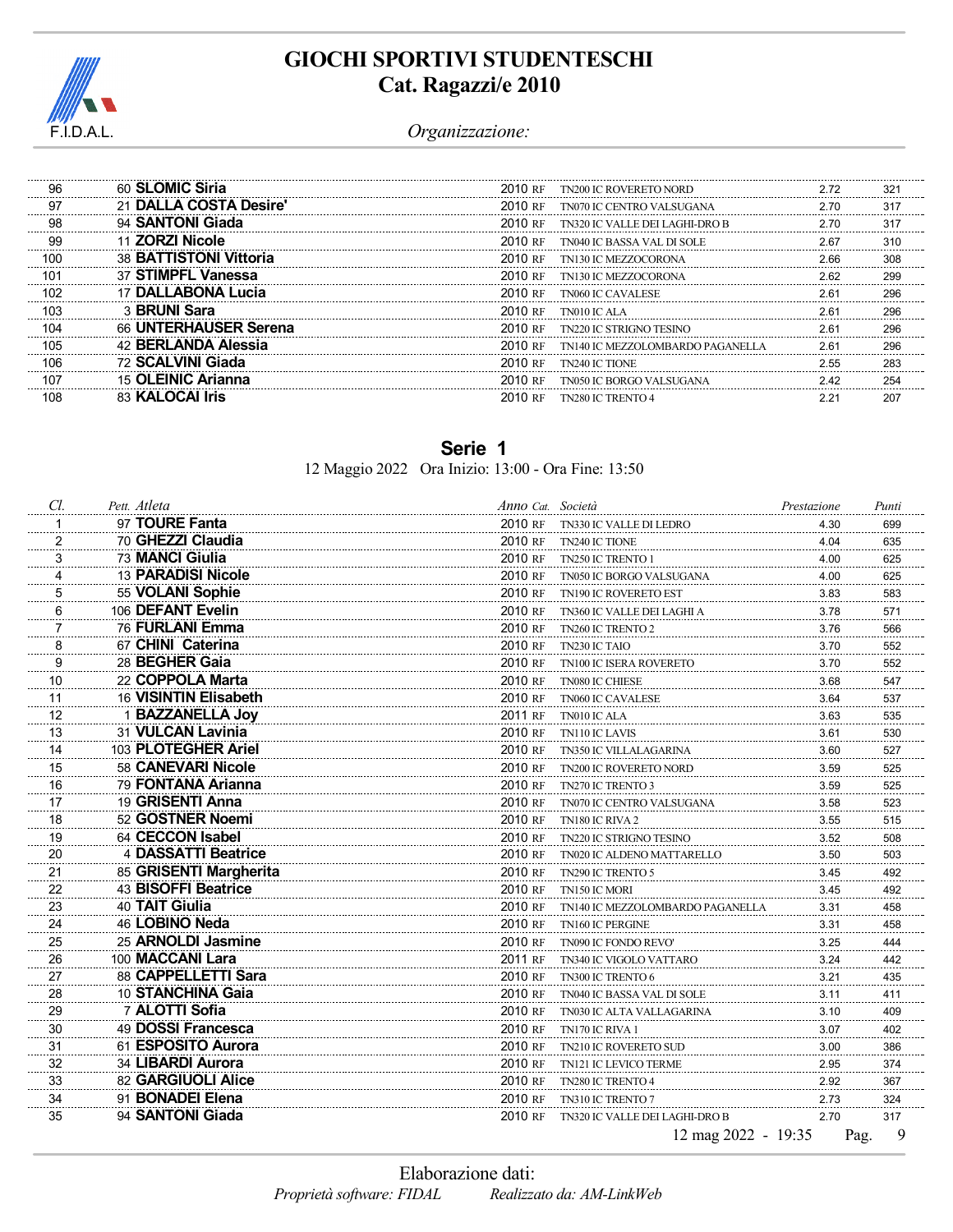

*Organizzazione:* 

36 37 **STIMPFL Vanessa** 2010 RF TN130 IC MEZZOCORONA 2.62 299

...................................

#### **Serie 2**

12 Maggio 2022 Ora Inizio: 13:00 - Ora Fine: 13:50

| Cl.            | Pett. Atleta                  | Anno Cat. Società |                                  | Prestazione | Punti |
|----------------|-------------------------------|-------------------|----------------------------------|-------------|-------|
|                | 74 CHIUSOLE Greta             | 2010 RF           | TN250 IC TRENTO:                 | 3.84        | 586   |
| $\overline{a}$ | 107 D'ANDREA Athena           | 2010 RF           | TN360 IC VALLE DEI LAGHI A       | 3.82        | 581   |
| $\overline{3}$ | 77 BRKIC Nicole               | 2010 RF           | TN260 IC TRENTO 2                | 3.79        | 573   |
| $\overline{4}$ | 98 GNUFFI Veronica            | 2010 RF           | TN330 IC VALLE DI LEDRO          | 3.78        | 571   |
| 5              | 101 FRISANCO Silvia           | 2010 RF           | TN340 IC VIGOLO VATTARO          | 3.73        | 559   |
| 6              | 5 FORTI Valentina             | 2010 RF           | TN020 IC ALDENO MATTARELLO       | 3.62        | 532   |
| 7              | 80 ERROI Sofia                | 2010 RF           | TN270 IC TRENTO 3                | 3.50        | 503   |
| 8              | 104 REGAIOLLI Matilde         | 2010 RF           | TN350 IC VILLALAGARINA           | 3.49        | 501   |
| 9              | 62 GUZMAN Arianna             | 2010 RF           | TN210 IC ROVERETO SUD            | 3.45        | 492   |
| 10             | 41 BUSHATI Elena              | 2010 RF           | TN140 IC MEZZOLOMBARDO PAGANELLA | 3.42        | 484   |
| 11             | 44 PLAZER Matilde             | 2010 RF           | TN150 IC MORI                    | 3.35        | 468   |
| 12             | 59 ALBINO Isabel              | 2010 RF           | TN200 IC ROVERETO NORD           | 3.30        | 456   |
| 13             | 47 BERNABE' Aurora            | 2010 RF           | TN160 IC PERGINE                 | 3.30        | 456   |
| 14             | 86 DAMIANI Silvia             | 2010 RF           | TN290 IC TRENTO 5                | 3.27        | 449   |
| 15             | 50 ZECCHINI Gaia              | 2010 RF           | TN170 IC RIVA 1                  | 3.23        | 439   |
| 16             | 92 TRAORE Noura Myryam        | 2010 RF           | TN310 IC TRENTO 7                | 3.22        | 437   |
| 17             | 32 ZALLA Margherita           | 2010 RF           | TN110 IC LAVIS                   | 3.20        | 432   |
| 18             | 8 MOGGIO Noemi                | 2010 RF           | TN030 IC ALTA VALLAGARINA        | 3.18        | 428   |
| 19             | 2 CAVAGNA Aurora              | 2010 RF           | TN010 IC ALA                     | 3.16        | 423   |
| 20             | 35 CASAGRANDA Elena           | 2010 RF           | TN121 IC LEVICO TERME            | 3.13        | 416   |
| 21             | 53 DE GAETANO Anna            | 2010 RF           | TN180 IC RIVA 2                  | 3.09        | 407   |
| 22             | 68 TRENTINI Camilla           | 2010 RF           | TN230 IC TAIO                    | 3.08        | 404   |
| 23             | 71 PAROLARI Febe              | 2010 RF           | TN240 IC TIONE                   | 3.06        | 400   |
| 24             | 23 CORTELLA Desi              | 2010 RF           | TN080 IC CHIESE                  | 3.02        | 390   |
| 25             | 29 CESCATTI Vera              | 2010 RF           | <b>TN100 IC ISERA ROVERETO</b>   | 3.01        | 388   |
| 26             | 95 BENUZZI Ambra              | 2010 RF           | TN320 IC VALLE DEI LAGHI-DRO B   | 2.98        | 381   |
| 27             | 14 MAIELLO Martina            | 2010 RF           | TN050 IC BORGO VALSUGANA         | 2.88        | 358   |
| 28             | 89 FACCHINELLI Sara           | 2010 RF           | TN300 IC TRENTO 6                | 2.85        | 351   |
| 29             | 56 BRESCIANI Caterina         | 2010 RF           | TN190 IC ROVERETO EST            | 2.84        | 349   |
| 30             | 26 SERAFINI Mariasilvia       | 2010 RF           | TN090 IC FONDO REVO'             | 2.81        | 342   |
| 31             | 65 ROPELATO Viola             | 2010 RF           | TN220 IC STRIGNO TESINO          | 2.77        | 333   |
| 32             | 20 MOROSIN Ginevra Frances    | 2010 RF           | TN070 IC CENTRO VALSUGANA        | 2.74        | 326   |
| 33             | 11 ZORZI Nicole               | 2010 RF           | TN040 IC BASSA VAL DI SOLE       | 2.67        | 310   |
| 34             | 38 <b>BATTISTONI Vittoria</b> | 2010 RF           | TN130 IC MEZZOCORONA             | 2.66        | 308   |
| 35             | 17 DALLABONA Lucia            | 2010 RF           | <b>TN060 IC CAVALESE</b>         | 2.61        | 296   |
| 36             | 83 KALOCAI Iris               | 2010 RF           | TN280 IC TRENTO 4                | 2.21        | 207   |

#### **Serie 3**

12 Maggio 2022 Ora Inizio: 16:00 - Ora Fine: 16:30

| Pett<br>Atleta   | Societa                                   | stazione | unti |
|------------------|-------------------------------------------|----------|------|
|                  | RI.                                       | 5.9"     |      |
| 90               | 2010 RF<br>TN300 IC TRENTO 6              | J/f      | 566  |
| 99               | 2010<br>, RF<br>TN330 IC VALLE DI LEDRO   |          | 559  |
| 96 CUPAIOLO Sara | 2010 RF<br>TN320 IC VALLE DEI LAGHI-DRO B | 3.66     |      |
|                  |                                           |          |      |

12 mag 2022 - 19:35 Pag. 10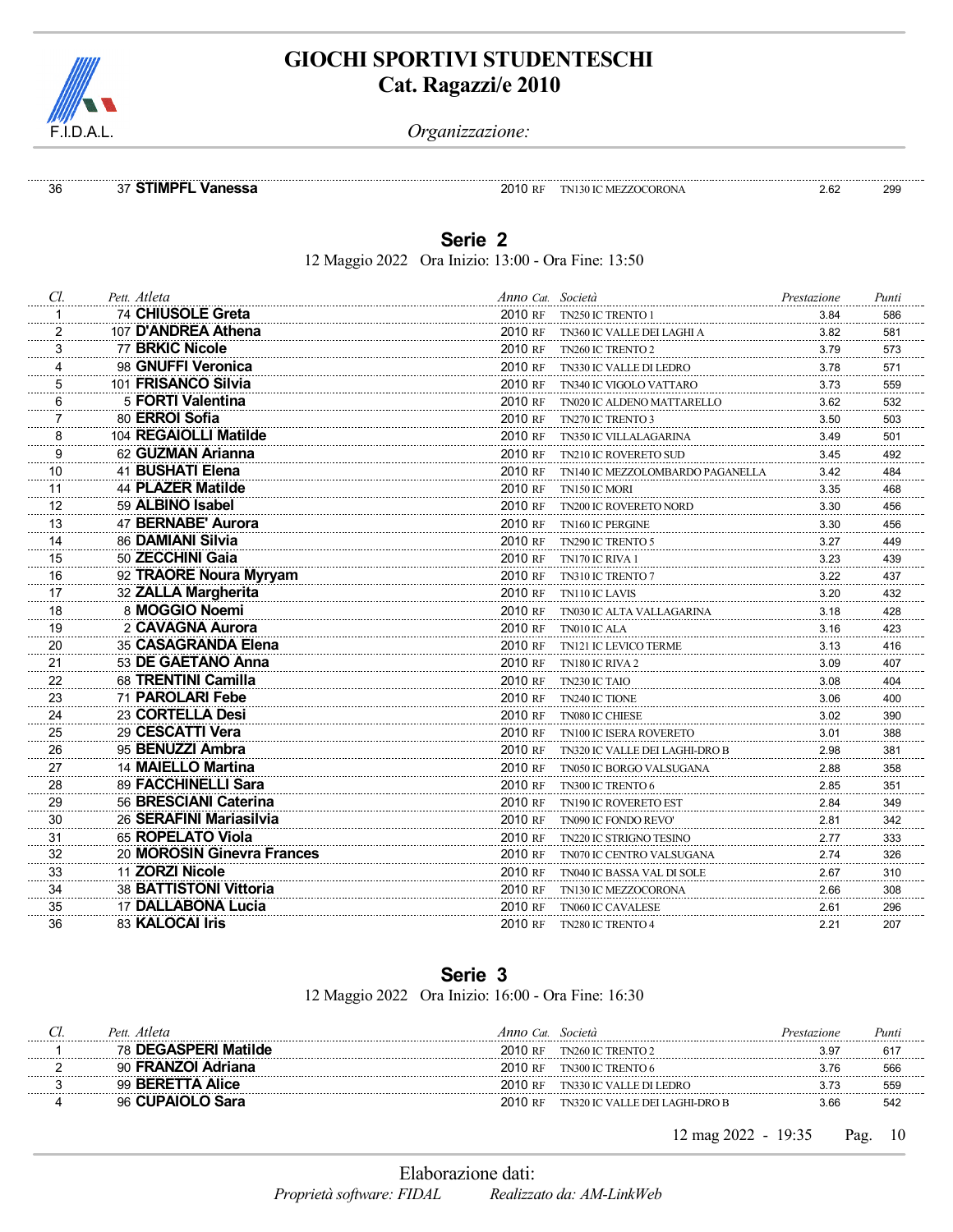

*Organizzazione:* 

| $rac{5}{2}$         | 39 CANO RUIZ Amelie        | 2010 RF | TN130 IC MEZZOCORONA             | 3.65 | 539 |
|---------------------|----------------------------|---------|----------------------------------|------|-----|
| 6                   | 24 FERRETTI Sofia          | 2010 RF | TN080 IC CHIESE                  | 3.60 | 527 |
| $\overline{7}$<br>. | 63 MARCHELLI Emma          | 2010 RF | TN210 IC ROVERETO SUD            | 3.57 | 520 |
| 8                   | 51 GAROFALO Anna           | 2010 RF | TN170 IC RIVA 1                  | 3.52 | 508 |
| 9                   | 6 TOMASI Beatrice          | 2010 RF | TN020 IC ALDENO MATTARELLO       | 3.36 | 470 |
| 10                  | 57 MASTROPAOLO Camilla     | 2010 RF | TN190 IC ROVERETO EST            | 3.33 | 463 |
| 11                  | 54 CHINCARINI Martina      | 2010 RF | TN180 IC RIVA 2                  | 3.26 | 446 |
| 12                  | 33 ROMANESCU Annamaria     | 2010 RF | TN110 IC LAVIS                   | 3.25 | 444 |
| 13                  | 81 CHECCUCCI Carlotta      | 2010 RF | TN270 IC TRENTO 3                | 3.23 | 439 |
| 14<br>.             | 93 PEDROLLI Astrid         | 2010 RF | TN310 IC TRENTO 7                | 3.22 | 437 |
| 15                  | 105 LOSI Camilla           | 2010 RF | TN350 IC VILLALAGARINA           | 3.12 | 414 |
| 16                  | 75 RIALTI Giulia           | 2010 RF | TN250 IC TRENTO 1                | 3.10 | 409 |
| 17                  | 18 COSTA CHOELO Sophia     | 2010 RF | TN060 IC CAVALESE                | 3.10 | 409 |
| 18                  | 69 ECCHER Emily            | 2010 RF | TN230 IC TAIO                    | 3.06 | 400 |
| 19                  | 30 DE MARTINO Anastasia    | 2010 RF | TN100 IC ISERA ROVERETO          | 3.05 | 397 |
| 20                  | 45 DELAITI Gloria          | 2010 RF | TN150 IC MORI                    | 2.97 | 379 |
| 21                  | 87 POJER Camilla           | 2010 RF | TN290 IC TRENTO 5                | 2.96 | 376 |
| 22                  | 27 GIULIANI Erika          | 2010 RF | TN090 IC FONDO REVO'             | 2.90 | 363 |
| 23                  | 84 DE CESARE Allison Letiz | 2010 RF | TN280 IC TRENTO 4                | 2.90 | 363 |
| 24                  | 36 FISHTI Fiona            | 2010 RF | TN121 IC LEVICO TERME            | 2.87 | 356 |
| 25                  | 48 SEFERI Elie             | 2010 RF | <b>TN160 IC PERGINE</b>          | 2.87 | 356 |
| 26                  | 108 GUERINO Elena          | 2010 RF | TN360 IC VALLE DEI LAGHI A       | 2.87 | 356 |
| 27                  | 9 ONDERTOLLER Matilde      | 2010 RF | TN030 IC ALTA VALLAGARINA        | 2.78 | 335 |
| 28                  | 102 STELLA Elisa           | 2010 RF | TN340 IC VIGOLO VATTARO          | 2.75 | 328 |
| 29                  | 12 IACHELINI Veronica      | 2010 RF | TN040 IC BASSA VAL DI SOLE       | 2.75 | 328 |
| 30                  | 60 SLOMIC Siria            | 2010 RF | TN200 IC ROVERETO NORD           | 2.72 | 321 |
| 31                  | 21 DALLA COSTA Desire'     | 2010 RF | TN070 IC CENTRO VALSUGANA        | 2.70 | 317 |
| 32                  | 3 BRUNI Sara               | 2010 RF | TN010 IC ALA                     | 2.61 | 296 |
| 33                  | 66 UNTERHAUSER Serena      | 2010 RF | TN220 IC STRIGNO TESINO          | 2.61 | 296 |
| 34                  | 42 BERLANDA Alessia        | 2010 RF | TN140 IC MEZZOLOMBARDO PAGANELLA | 2.61 | 296 |
| 35                  | 72 SCALVINI Giada          | 2010 RF | TN240 IC TIONE                   | 2.55 | 283 |
| 36                  | 15 OLEINIC Arianna         | 2010 RF | TN050 IC BORGO VALSUGANA         | 2.42 | 254 |
|                     |                            |         |                                  |      |     |

## **Vortex RF 100-lungo-vortex**

### **Serie - RISULTATI**

Outdoor 8+8 corsie-metti nome

### **RIEPILOGO**

12 Maggio 2022 Ora Inizio: 13:00

| 77 BRKIC Nicole               | 2010 RF | TN <sub>260</sub> IC TRENTO 2 |       |    |
|-------------------------------|---------|-------------------------------|-------|----|
| 75 RIALTI Giulia              | 2010 RF | <b>TN250 IC TRENTO 1</b>      | 34 80 |    |
| CAPPELLETTI Sara<br>88        | 2010 RF | TN300 IC TRENTO 6             | 31 75 |    |
| 76 FURLANI Emma               | 2010 RF | TN260 IC TRENTO 2             | 30.90 |    |
| 38 <b>BATTISTONI Vittoria</b> | 2010 RF | TN130 IC MEZZOCORONA          | 2978  |    |
| 86 DAMIANI Silvia             | 2010 RF | TN290 IC TRENTO 5             | 29.70 | 51 |
| SANTONI Giada                 | 2010 RF | TN320 IC VALLE DELLAGHLDRO B  | 29.40 |    |
| <br>ONTANA Arianna<br>79.     | 2010 RF | TN270 IC TRENTO 3             | 28.90 | 50 |
| <b>TOURE Fanta</b>            | 2010 RF | TN330 IC VALLE DI LEDRO       | 28.60 |    |
|                               |         |                               |       |    |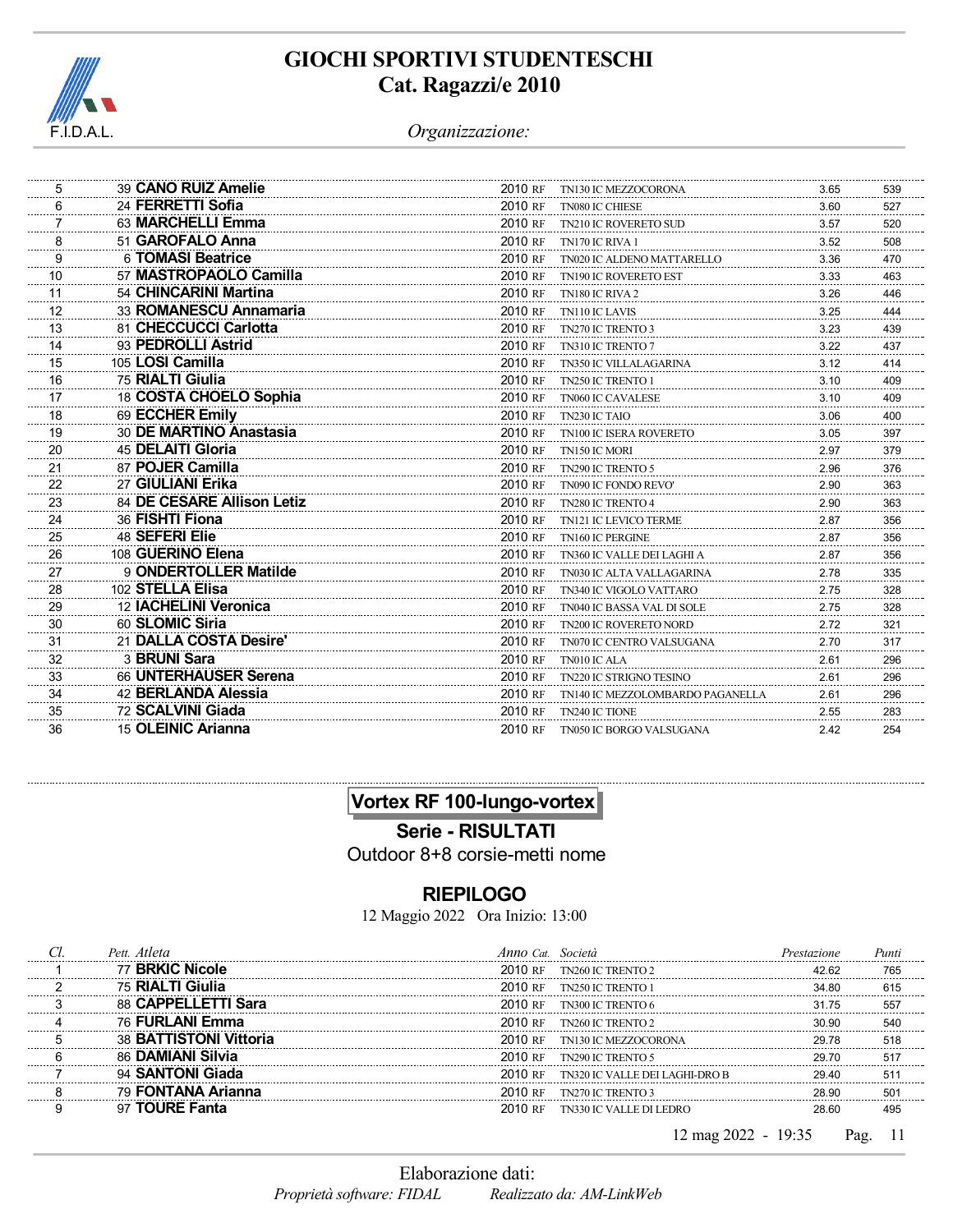

### *Organizzazione:*

| 10       | 89 FACCHINELLI Sara                             |                    | 2010 RF TN300 IC TRENTO 6                     | 28.46          | 492        |
|----------|-------------------------------------------------|--------------------|-----------------------------------------------|----------------|------------|
| 11       | 104 REGAIOLLI Matilde                           | 2010 RF            | TN350 IC VILLALAGARINA                        | 27.92          | 482        |
| 12       | 45 DELAITI Gloria                               | 2010 RF            | TN150 IC MORI                                 | 27.90          | 481        |
| 13       | 92 TRAORE Noura Myryam                          | 2010 RF            | TN310 IC TRENTO 7                             | 27.74          | 478        |
| 14       | 36 FISHTI Fiona                                 | 2010 RF            | TN121 IC LEVICO TERME                         | 27.70          | 477        |
| 15       | 69 ECCHER Emily                                 | 2010 RF            | TN230 IC TAIO                                 | 27.63          | 476        |
| 16       | 18 COSTA CHOELO Sophia                          | 2010 RF            | TN060 IC CAVALESE                             | 27.58          | 475        |
| 17       | 56 BRESCIANI Caterina                           | 2010 RF            | TN190 IC ROVERETO EST                         | 26.79          | 459        |
| 18       | 102 STELLA Elisa                                | 2010 RF            | TN340 IC VIGOLO VATTARO                       | 26.63          | 456        |
| 19       | 58 CANEVARI Nicole                              | 2010 RF            | TN200 IC ROVERETO NORD                        | 26.60          | 456        |
| 20       | 83 KALOCAI Iris                                 | 2010 RF            | TN280 IC TRENTO 4                             | 25.79          | 439        |
| 21       | 40 TAIT Giulia                                  | 2010 RF            | TN140 IC MEZZOLOMBARDO PAGANELLA              | 25.75          | 439        |
| 22       | 7 ALOTTI Sofia                                  | 2010 RF            | TN030 IC ALTA VALLAGARINA                     | 25.50          | 434        |
| 23       | 31 VULCAN Lavinia                               | 2010 RF            | TN110 IC LAVIS                                | 24.90          | 422        |
| 24       | 1 BAZZANELLA Joy                                | 2011 RF            | TN010 IC ALA                                  | 24.80          | 420        |
| 25       | 101 FRISANCO Silvia                             | 2010 RF            | TN340 IC VIGOLO VATTARO                       | 24.78          | 419        |
| 26       | 44 PLAZER Matilde                               | 2010 RF            | TN150 IC MORI                                 | 24.66          | 417        |
| 27       | 93 PEDROLLI Astrid                              | 2010 RF            | TN310 IC TRENTO 7                             | 24.64          | 416        |
| 28       | 27 GIULIANI Erika                               | 2010 RF            | TN090 IC FONDO REVO'                          | 24.45          | 412        |
| 29       | 105 LOSI Camilla                                | 2010 RF            | TN350 IC VILLALAGARINA                        | 24.15          | 406        |
| 30       | 32 ZALLA Margherita                             | 2010 RF            | TN110 IC LAVIS                                | 23.52          | 394        |
| 31       | 98 GNUFFI Veronica                              | 2010 RF            | TN330 IC VALLE DI LEDRO                       | 23.46          | 392        |
| 32       | 19 GRISENTI Anna                                | 2010 RF            | TN070 IC CENTRO VALSUGANA                     | 23.40          | 391        |
| 33       | 68 TRENTINI Camilla                             | 2010 RF            | TN230 IC TAIO                                 | 23.24          | 388        |
| 34       | 10 STANCHINA Gaia                               | 2010 RF            | TN040 IC BASSA VAL DI SOLE                    | 23.05          | 384        |
| 35       | 51 GAROFALO Anna                                | 2010 RF            | TN170 IC RIVA 1                               |                |            |
| 36       | 64 CECCON Isabel                                | 2010 RF            |                                               | 22.81          | 379        |
| 37       | 103 PLOTEGHER Ariel                             | 2010 RF            | TN220 IC STRIGNO TESINO                       | 22.80          | 379<br>375 |
| 38       | 24 FERRETTI Sofia                               |                    | TN350 IC VILLALAGARINA                        | 22.60          | 374        |
| 39       | 5 FORTI Valentina                               | 2010 RF<br>2010 RF | TN080 IC CHIESE<br>TN020 IC ALDENO MATTARELLO | 22.55<br>22.19 | 367        |
| 40       | 81 CHECCUCCI Carlotta                           | 2010 RF            |                                               | 21.82          |            |
|          | 96 CUPAIOLO Sara                                |                    | TN270 IC TRENTO 3                             |                | 359        |
| 41<br>42 | 54 CHINCARINI Martina                           | 2010 RF            | TN320 IC VALLE DEI LAGHI-DRO B                | 21.77          | 358        |
|          | 47 BERNABE' Aurora                              | 2010 RF<br>2010 RF | TN180 IC RIVA 2                               | 21.74          | 357        |
| 43       | 25 ARNOLDI Jasmine                              |                    | TN160 IC PERGINE                              | 21.59          | 354        |
| 44       | 20 MOROSIN Ginevra Frances                      | 2010 RF            | TN090 IC FONDO REVO'                          | 21.40          | 350        |
| 45       | 52 GOSTNER Noemi                                | 2010 RF            | TN070 IC CENTRO VALSUGANA                     | 21.38          | 350        |
| 46       | 28 BEGHER Gaia                                  | 2010 RF            | TN180 IC RIVA 2                               | 21.20          | 346        |
| 47       | 29 CESCATTI Vera                                | 2010 RF            | TN100 IC ISERA ROVERETO                       | 21.00          | 342        |
| 48       |                                                 | 2010 RF            | TN100 IC ISERA ROVERETO                       | 20.69          | 336        |
| 49       | 85 GRISENTI Margherita<br>12 IACHELINI Veronica | 2010 RF            | TN290 IC TRENTO 5                             | 20.25          | 327        |
| 50       | 39 CANO RUIZ Amelie                             | 2010 RF            | TN040 IC BASSA VAL DI SOLE                    | 20.21          | 326        |
| 51       |                                                 | 2010 RF            | TN130 IC MEZZOCORONA                          | 19.95          | 321        |
| 52       | 22 COPPOLA Marta                                | 2010 RF            | TN080 IC CHIESE                               | 19.85          | 319        |
| 53       | 74 CHIUSOLE Greta                               | 2010 RF            | TN250 IC TRENTO 1                             | 19.71          | 316        |
| 54       | 70 GHEZZI Claudia                               | 2010 RF            | TN240 IC TIONE                                | 19.70          | 315        |
| 55       | 99 BERETTA Alice                                | 2010 RF            | TN330 IC VALLE DI LEDRO                       | 19.60          | 313        |
| 56       | 100 MACCANI Lara                                | 2011 RF            | TN340 IC VIGOLO VATTARO                       | 19.50          | 311        |
| 57       | 16 VISINTIN Elisabeth                           | 2010 RF            | TN060 IC CAVALESE                             | 19.40          | 309        |
| 58       | 108 GUERINO Elena                               | 2010 RF            | TN360 IC VALLE DEI LAGHI A                    | 19.08          | 303        |
| 59       | 11 ZORZI Nicole                                 | 2010 RF            | TN040 IC BASSA VAL DI SOLE                    | 18.95          | 300        |
| 60       | 48 SEFERI Elie                                  | 2010 RF            | TN160 IC PERGINE                              | 18.76          | 296        |
| 61       | 84 DE CESARE Allison Letiz                      | 2010 RF            | TN280 IC TRENTO 4                             | 18.73          | 295        |
| 62       | 61 ESPOSITO Aurora                              | 2010 RF            | TN210 IC ROVERETO SUD                         | 18.50          | 291        |
| 63       | 8 MOGGIO Noemi                                  | 2010 RF            | TN030 IC ALTA VALLAGARINA                     | 18.44          | 289        |
|          |                                                 |                    | 12 mag 2022 - 19:35                           | Pag.           | -12        |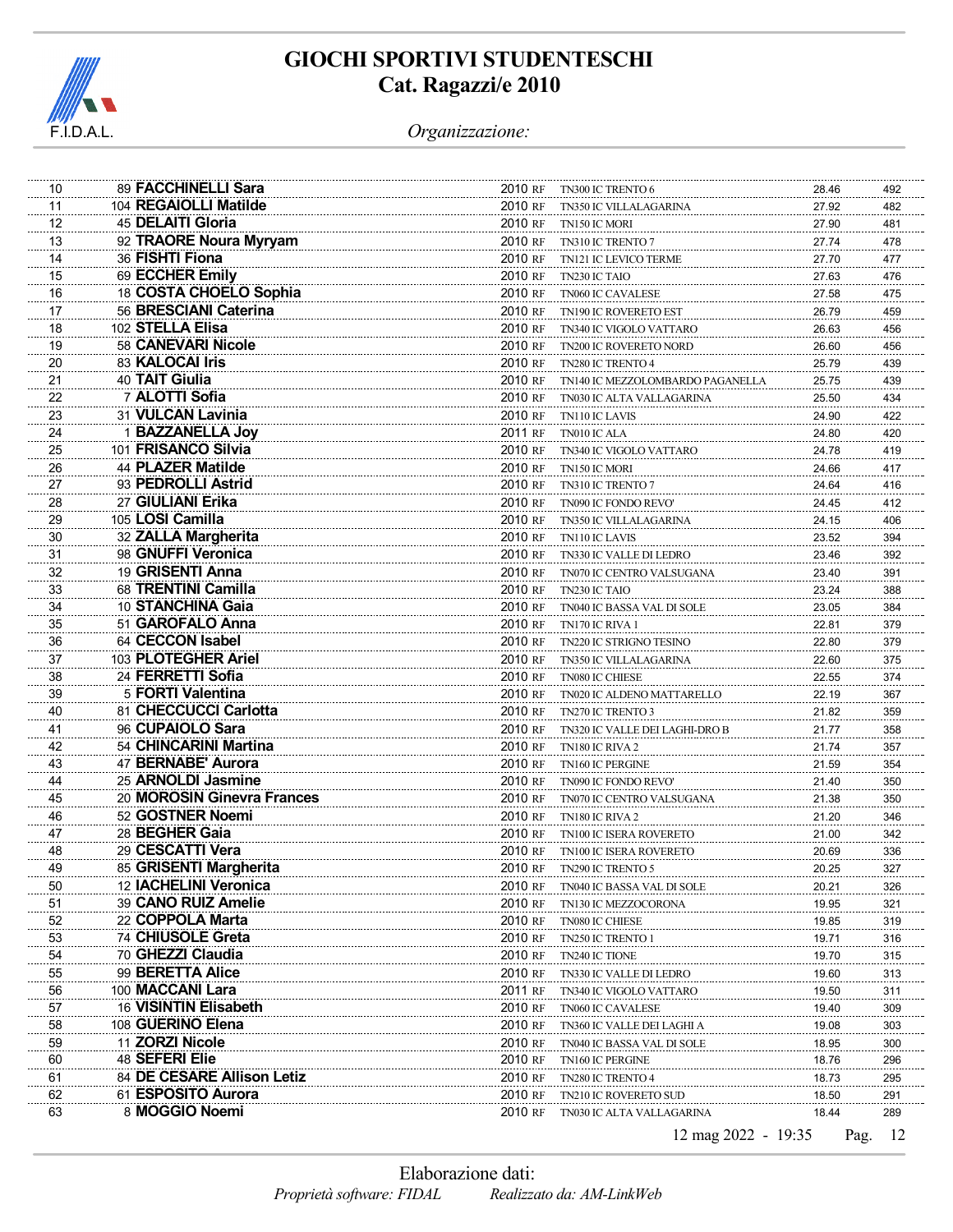

*Organizzazione:* 

|     |                           |         |                                  |       | .   |
|-----|---------------------------|---------|----------------------------------|-------|-----|
| 63  | 72 SCALVINI Giada         | 2010 RF | TN240 IC TIONE                   | 18.44 | 289 |
| 65  | 17 DALLABONA Lucia        | 2010 RF | TN060 IC CAVALESE                | 18.34 | 287 |
| 66  | 80 ERROI Sofia            | 2010 RF | TN270 IC TRENTO 3                | 17.98 | 280 |
| 67  | 9 ONDERTOLLER Matilde     | 2010 RF | TN030 IC ALTA VALLAGARINA        | 17.86 | 277 |
| 68  | 63 MARCHELLI Emma         | 2010 RF | TN210 IC ROVERETO SUD            | 17.85 | 277 |
| 69  | 14 MAIELLO Martina        | 2010 RF | TN050 IC BORGO VALSUGANA         | 17.71 | 274 |
| 69  | 87 POJER Camilla          | 2010 RF | TN290 IC TRENTO 5                | 17.71 | 274 |
| 71  | 4 DASSATTI Beatrice       | 2010 RF | TN020 IC ALDENO MATTARELLO       | 17.65 | 273 |
| 72  | 30 DE MARTINO Anastasia   | 2010 RF | TN100 IC ISERA ROVERETO          | 17.47 | 269 |
| 73  | 90 FRANZOI Adriana        | 2010 RF | TN300 IC TRENTO 6                | 17.46 | 269 |
| 74  | 13 <b>PARADISI Nicole</b> | 2010 RF | TN050 IC BORGO VALSUGANA         | 17.40 | 268 |
| 75  | 23 CORTELLA Desi          | 2010 RF | TN080 IC CHIESE                  | 17.19 | 263 |
| 76  | 67 CHINI Caterina         | 2010 RF | TN230 IC TAIO                    | 17.05 | 260 |
| 77  | 49 DOSSI Francesca        | 2010 RF | TN170 IC RIVA 1                  | 17.00 | 259 |
| 78  | 57 MASTROPAOLO Camilla    | 2010 RF | TN190 IC ROVERETO EST            | 16.95 | 258 |
| 79  | 73 MANCI Giulia           | 2010 RF | TN250 IC TRENTO 1                | 16.90 | 257 |
| 80  | 2 CAVAGNA Aurora          | 2010 RF | TN010 IC ALA                     | 16.41 | 247 |
| 81  | 33 ROMANESCU Annamaria    | 2010 RF | TN110 IC LAVIS                   | 16.35 | 246 |
| 82  | 15 OLEINIC Arianna        | 2010 RF | TN050 IC BORGO VALSUGANA         | 16.23 | 243 |
| 83  | 59 ALBINO Isabel          | 2010 RF | TN200 IC ROVERETO NORD           | 16.02 | 239 |
| 84  | 43 BISOFFI Beatrice       | 2010 RF | TN150 IC MORI                    | 16.00 | 238 |
| 85  | 6 TOMASI Beatrice         | 2010 RF | TN020 IC ALDENO MATTARELLO       | 15.90 | 236 |
| 86  | 26 SERAFINI Mariasilvia   | 2010 RF | TN090 IC FONDO REVO'             | 15.45 | 227 |
| 87  | 91 <b>BONADEI Elena</b>   | 2010 RF | TN310 IC TRENTO 7                | 15.25 | 222 |
| 88  | 55 VOLANI Sophie          | 2010 RF | TN190 IC ROVERETO EST            | 15.20 | 221 |
| 89  | 42 BERLANDA Alessia       | 2010 RF | TN140 IC MEZZOLOMBARDO PAGANELLA | 14.75 | 212 |
| 90  | 78 DEGASPERI Matilde      | 2010 RF | TN260 IC TRENTO 2                | 14.73 | 211 |
| 91  | 71 PAROLARI Febe          | 2010 RF | TN240 IC TIONE                   | 14.70 | 211 |
| 91  | 66 UNTERHAUSER Serena     | 2010 RF | TN220 IC STRIGNO TESINO          | 14.70 | 211 |
| 93  | 35 CASAGRANDA Elena       | 2010 RF | TN121 IC LEVICO TERME            | 14.48 | 206 |
| 94  | 37 STIMPFL Vanessa        | 2010 RF | TN130 IC MEZZOCORONA             | 14.40 | 204 |
| 95  | 50 ZECCHINI Gaia          | 2010 RF | TN170 IC RIVA 1                  | 14.20 | 200 |
| 95  | 3 BRUNI Sara              | 2010 RF | TN010 IC ALA                     | 14.20 | 200 |
| 97  | 53 DE GAETANO Anna        | 2010 RF | TN180 IC RIVA 2                  | 14.18 | 200 |
| 98  | 46 LOBINO Neda            | 2010 RF | TN160 IC PERGINE                 | 13.90 | 194 |
| 99  | 34 LIBARDI Aurora         | 2010 RF | TN121 IC LEVICO TERME            | 13.50 | 185 |
| 100 | 21 DALLA COSTA Desire'    | 2010 RF | TN070 IC CENTRO VALSUGANA        | 13.40 | 183 |
| 101 | 106 DEFANT Evelin         | 2010 RF | TN360 IC VALLE DEI LAGHI A       | 13.15 | 178 |
| 102 | 62 GUZMAN Arianna         | 2010 RF | TN210 IC ROVERETO SUD            | 12.64 | 167 |
| 103 | 107 D'ANDREA Athena       | 2010 RF | TN360 IC VALLE DEI LAGHI A       | 12.08 | 155 |
| 104 | 60 SLOMIC Siria           | 2010 RF | TN200 IC ROVERETO NORD           | 11.47 | 141 |
| 105 | 82 GARGIUOLI Alice        | 2010 RF | TN280 IC TRENTO 4                | 11.40 | 140 |
| 106 | 65 ROPELATO Viola         | 2010 RF | TN220 IC STRIGNO TESINO          | 10.68 | 124 |
| 107 | 95 BENUZZI Ambra          | 2010 RF | TN320 IC VALLE DEI LAGHI-DRO B   | 9.62  | 101 |
| 108 | 41 BUSHATI Elena          | 2010 RF | TN140 IC MEZZOLOMBARDO PAGANELLA | 8.28  | 72  |

#### **Serie 1**

12 Maggio 2022 Ora Inizio: 14:00 - Ora Fine: 14:50

| Pett<br>Atleta           | Società<br>Anno Cat.                      | Prestazione | Punti |
|--------------------------|-------------------------------------------|-------------|-------|
| 88 CAPPEL                | 2010 RF<br>TN300 IC TRENTO 6              | 31.75       | 557   |
| LANI Emma<br><b>76 k</b> | 2010<br><b>RF</b><br>TN260 IC TRENTO 2    | 30.90       | 540   |
| 94 SANTONI Giada         | 2010 RF<br>TN320 IC VALLE DEI LAGHI-DRO B | 29.40       | 51    |
|                          | $12 \text{ mag } 2022$                    | 19:35       | Pag.  |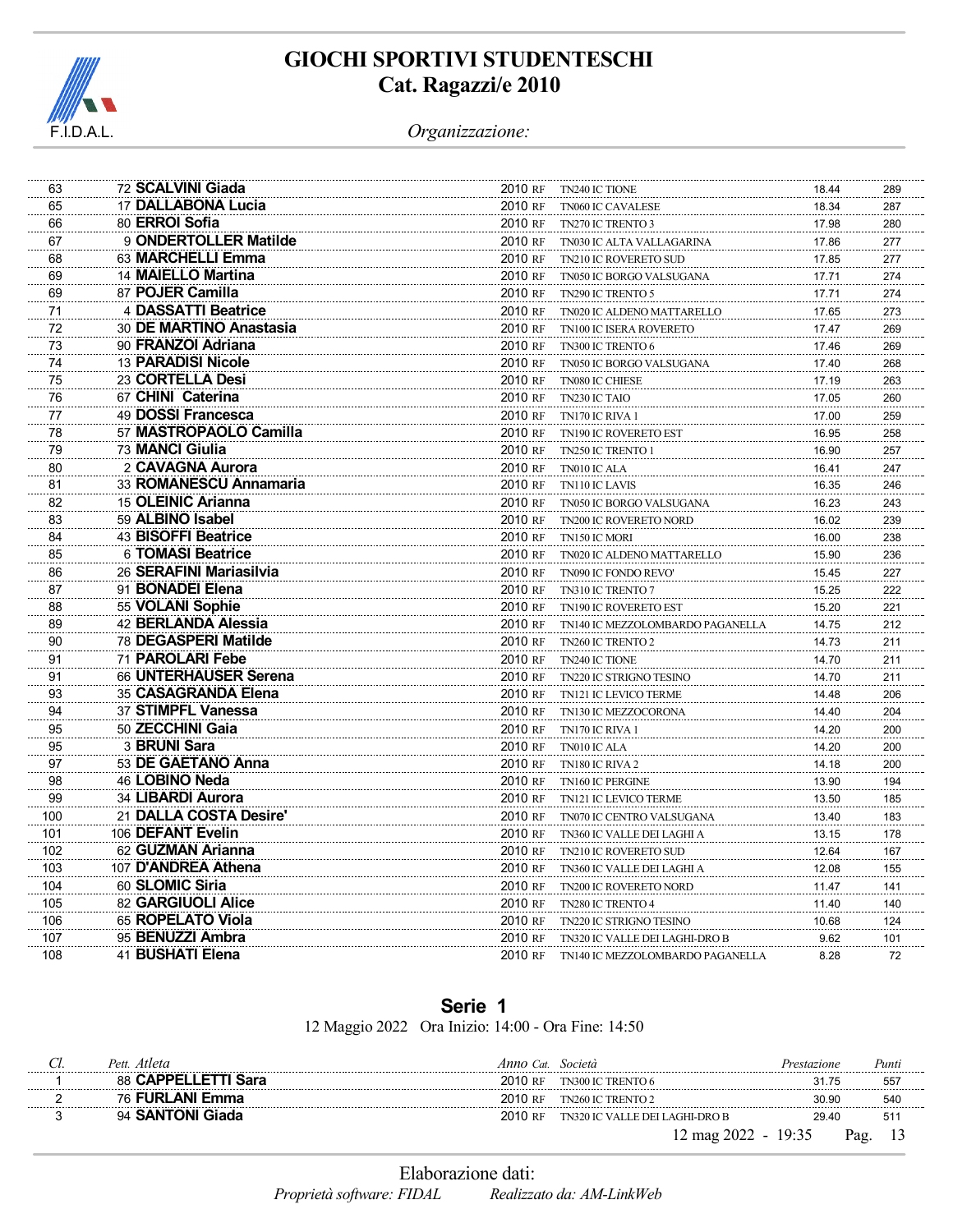

### *Organizzazione:*

| 4       | 79 <b>FONTANA Arianna</b> | 2010 RF | <b>TN270 IC TRENTO 3</b>         | 28.90 | 501 |
|---------|---------------------------|---------|----------------------------------|-------|-----|
| 5       | 97 TOURE Fanta            | 2010 RF | TN330 IC VALLE DI LEDRO          | 28.60 | 495 |
| 6       | 58 CANEVARI Nicole        | 2010 RF | TN200 IC ROVERETO NORD           | 26.60 | 456 |
| .       | 40 TAIT Giulia            | 2010 RF | TN140 IC MEZZOLOMBARDO PAGANELLA | 25.75 | 439 |
| 8       | 7 ALOTTI Sofia            | 2010 RF | TN030 IC ALTA VALLAGARINA        | 25.50 | 434 |
| 9       | 31 VULCAN Lavinia         | 2010 RF | TN110 IC LAVIS                   | 24.90 | 422 |
| 10<br>  | 1 BAZZANELLA Joy          | 2011 RF | TN010 IC ALA                     | 24.80 | 420 |
| .11     | 19 GRISENTI Anna          | 2010 RF | TN070 IC CENTRO VALSUGANA        | 23.40 | 391 |
| 12      | 10 STANCHINA Gaia         | 2010 RF | TN040 IC BASSA VAL DI SOLE       | 23.05 | 384 |
| 13      | 64 CECCON Isabel          | 2010 RF | TN220 IC STRIGNO TESINO          | 22.80 | 379 |
| 14      | 103 PLOTEGHER Ariel       | 2010 RF | TN350 IC VILLALAGARINA           | 22.60 | 375 |
| 15      | 25 ARNOLDI Jasmine        | 2010 RF | TN090 IC FONDO REVO'             | 21.40 | 350 |
| 16      | 52 GOSTNER Noemi          | 2010 RF | TN180 IC RIVA 2                  | 21.20 | 346 |
| 17      | 28 BEGHER Gaia            | 2010 RF | <b>TN100 IC ISERA ROVERETO</b>   | 21.00 | 342 |
| 18      | 85 GRISENTI Margherita    | 2010 RF | TN290 IC TRENTO 5                | 20.25 | 327 |
| 19      | 22 COPPOLA Marta          | 2010 RF | TN080 IC CHIESE                  | 19.85 | 319 |
| 20      | 70 GHEZZI Claudia         | 2010 RF | TN240 IC TIONE                   | 19.70 | 315 |
| 21<br>. | 100 MACCANI Lara          | 2011 RF | TN340 IC VIGOLO VATTARO          | 19.50 | 311 |
| 22      | 16 VISINTIN Elisabeth     | 2010 RF | <b>TN060 IC CAVALESE</b>         | 19.40 | 309 |
| 23      | 61 ESPOSITO Aurora        | 2010 RF | TN210 IC ROVERETO SUD            | 18.50 | 291 |
| 24      | 4 DASSATTI Beatrice       | 2010 RF | TN020 IC ALDENO MATTARELLO       | 17.65 | 273 |
| 25      | 13 PARADISI Nicole        | 2010 RF | TN050 IC BORGO VALSUGANA         | 17.40 | 268 |
| 26      | 67 CHINI Caterina         | 2010 RF | TN230 IC TAIO                    | 17.05 | 260 |
| 27      | 49 DOSSI Francesca        | 2010 RF | TN170 IC RIVA 1                  | 17.00 | 259 |
| 28      | 73 MANCI Giulia           | 2010 RF | TN250 IC TRENTO 1                | 16.90 | 257 |
| 29      | 43 BISOFFI Beatrice       | 2010 RF | TN150 IC MORI                    | 16.00 | 238 |
| 30      | 91 BONADEI Elena          | 2010 RF | TN310 IC TRENTO 7                | 15.25 | 222 |
| 31      | 55 VOLANI Sophie          | 2010 RF | <b>TN190 IC ROVERETO EST</b>     | 15.20 | 221 |
| 32      | 37 STIMPFL Vanessa        | 2010 RF | TN130 IC MEZZOCORONA             | 14.40 | 204 |
| 33      | 46 LOBINO Neda            | 2010 RF | TN160 IC PERGINE                 | 13.90 | 194 |
| 34      | 34 LIBARDI Aurora         | 2010 RF | <b>TN121 IC LEVICO TERME</b>     | 13.50 | 185 |
| 35      | 106 DEFANT Evelin         | 2010 RF | TN360 IC VALLE DEI LAGHI A       | 13.15 | 178 |
| 36      | 82 GARGIUOLI Alice        | 2010 RF | TN280 IC TRENTO 4                | 11.40 | 140 |

#### **Serie 2**

12 Maggio 2022 Ora Inizio: 13:00 - Ora Fine: 13:50

|    | Pett. Atleta                  | Anno Cat. Società                        | Prestazione |     |
|----|-------------------------------|------------------------------------------|-------------|-----|
|    | 77 BRKIC Nicole               | 2010 RF<br>TN <sub>260</sub> IC TRENTO 2 | 42.62       | 765 |
| C  | 38 <b>BATTISTONI Vittoria</b> | 2010 RF<br>TN130 IC MEZZOCORONA          | 29.78       | 518 |
|    | 86 DAMIANI Silvia             | 2010 RF<br><b>TN290 IC TRENTO 5</b>      | 29.70       | 517 |
|    | 89 FACCHINELLI Sara           | 2010 RF<br>TN300 IC TRENTO 6             | 28.46       | 492 |
|    | 104 REGAIOLLI Matilde         | 2010 RF                                  | 27.92       |     |
|    | 92 TRAORE Noura Myryam        | 2010 RF                                  | 27.74       |     |
|    | 56 BRESCIANI Caterina         | 2010 RF<br>TN190 IC ROVERETO EST         | 26.79       |     |
|    | 83 KALOCAI Iris               | 2010 RF<br><b>TN280 IC TRENTO 4</b>      | 25.79       | 439 |
|    | 101 FRISANCO Silvia           | 2010 RF<br>TN340 IC VIGOLO VATTARO       | 24.78       |     |
|    | 44 PLAZER Matilde             | 2010 RF<br>TN150 IC MORI                 | 24.66       |     |
|    | 32 ZALLA Margherita           | 2010 RF<br>TN110 IC LAVIS                | 23.52       |     |
|    | 98 GNUFFI Veronica            | 2010 RF<br>TN330 IC VALLE DI LEDRO       | 23.46       | 392 |
| 13 | 68 TRENTINI Camilla           | 2010 RF<br>TN230 IC TAIO                 | 23.24       | 388 |
| 14 | 5 FORTI Valentina             | 2010 RF<br>TN020 IC ALDENO MATTARE       |             | 367 |
| 15 | 47 BERNABE' Aurora            | 2010 RF<br>TN160 IC PERGINE              | 21.59       | 354 |
|    |                               | 12 mag 2022 - 19:35                      |             |     |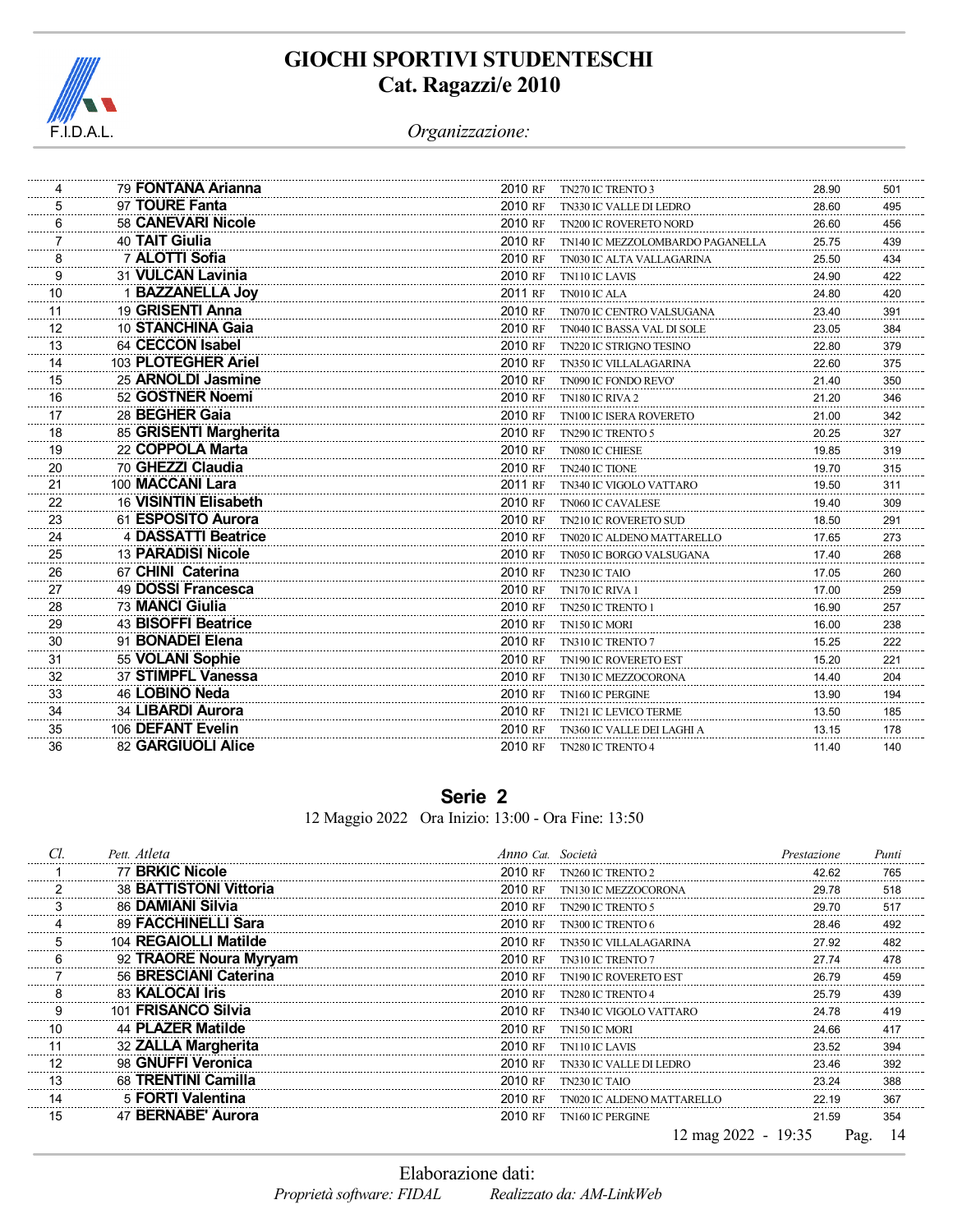

#### *Organizzazione:*

| 16      | 20 MOROSIN Ginevra Frances | 2010 RF | TN070 IC CENTRO VALSUGANA        | 21.38 | 350 |
|---------|----------------------------|---------|----------------------------------|-------|-----|
| 17      | 29 CESCATTI Vera           | 2010 RF | TN100 IC ISERA ROVERETO          | 20.69 | 336 |
| 18      | 74 CHIUSOLE Greta          | 2010 RF | TN250 IC TRENTO 1                | 19.71 | 316 |
| 19<br>. | 11 ZORZI Nicole            | 2010 RF | TN040 IC BASSA VAL DI SOLE       | 18.95 | 300 |
| 20      | 8 MOGGIO Noemi             | 2010 RF | TN030 IC ALTA VALLAGARINA        | 18.44 | 289 |
| 21      | 17 DALLABONA Lucia         | 2010 RF | <b>TN060 IC CAVALESE</b>         | 18.34 | 287 |
| 22      | 80 ERROI Sofia             | 2010 RF | <b>TN270 IC TRENTO 3</b>         | 17.98 | 280 |
| 23      | 14 MAIELLO Martina         | 2010 RF | TN050 IC BORGO VALSUGANA         | 17.71 | 274 |
| 24      | 23 CORTELLA Desi           | 2010 RF | <b>TN080 IC CHIESE</b>           | 17 19 | 263 |
| 25      | 2 CAVAGNA Aurora           | 2010 RF | TN010 IC ALA                     | 16.41 | 247 |
| 26      | 59 ALBINO Isabel           | 2010 RF | TN200 IC ROVERETO NORD           | 16.02 | 239 |
| 27<br>  | 26 SERAFINI Mariasilvia    | 2010 RF | <b>TN090 IC FONDO REVO</b>       | 15.45 | 227 |
| 28      | 71 PAROLARI Febe           | 2010 RF | TN240 IC TIONE                   | 14.70 | 211 |
| 29      | 35 CASAGRANDA Elena        | 2010 RF | <b>TN121 IC LEVICO TERME</b>     | 14.48 | 206 |
| 30      | 50 ZECCHINI Gaia           | 2010 RF | TN170 IC RIVA 1                  | 14.20 | 200 |
| 31      | 53 DE GAETANO Anna         | 2010 RF | TN180 IC RIVA 2                  | 14.18 | 200 |
| 32      | 62 GUZMAN Arianna          | 2010 RF | TN210 IC ROVERETO SUD            | 12.64 | 167 |
| 33      | 107 D'ANDREA Athena        | 2010 RF | TN360 IC VALLE DELLAGHLA         | 12.08 | 155 |
| 34      | 65 ROPELATO Viola          | 2010 RF | <b>TN220 IC STRIGNO TESINO</b>   | 10.68 | 124 |
| 35      | 95 BENUZZI Ambra           | 2010 RF | TN320 IC VALLE DEI LAGHI-DRO B   | 9.62  | 101 |
| 36      | 41 BUSHATI Elena           | 2010 RF | TN140 IC MEZZOLOMBARDO PAGANELLA | 8.28  | 72  |

**Serie 3** 12 Maggio 2022 Ora Inizio: 14:00 - Ora Fine: 14:50

| Cl.                     | Pett. Atleta               | Anno Cat. Società |                                | Prestazione | Punti |
|-------------------------|----------------------------|-------------------|--------------------------------|-------------|-------|
|                         | 75 RIALTI Giulia           | 2010 RF           | <b>TN250 IC TRENTO 1</b>       | 34.80       | 615   |
| $\frac{2}{2}$           | 45 DELAITI Gloria          | 2010 RF           | TN150 IC MORI                  | 27.90       | 481   |
| 3                       | 36 FISHTI Fiona            | 2010 RF           | TN121 IC LEVICO TERME          | 27.70       | 477   |
| 4                       | 69 ECCHER Emily            | 2010 RF           | TN230 IC TAIO                  | 27.63       | 476   |
| 5                       | 18 COSTA CHOELO Sophia     | 2010 RF           | <b>TN060 IC CAVALESE</b>       | 27.58       | 475   |
| 6                       | 102 STELLA Elisa           | 2010 RF           | TN340 IC VIGOLO VATTARO        | 26.63       | 456   |
| 7                       | 93 PEDROLLI Astrid         | 2010 RF           | TN310 IC TRENTO 7              | 24.64       | 416   |
| 8<br>. <del>. .</del> . | 27 GIULIANI Erika          | 2010 RF           | TN090 IC FONDO REVO'           | 24.45       | 412   |
| 9<br>. <del>.</del>     | 105 LOSI Camilla           | 2010 RF           | <b>TN350 IC VILLALAGARINA</b>  | 24.15       | 406   |
| 10<br>                  | 51 GAROFALO Anna           | 2010 RF           | TN170 IC RIVA 1                | 22.81       | 379   |
| 11<br>.                 | 24 FERRETTI Sofia          | 2010 RF           | <b>TN080 IC CHIESE</b>         | 22.55       | 374   |
| 12                      | 81 CHECCUCCI Carlotta      | 2010 RF           | TN270 IC TRENTO 3              | 21.82       | 359   |
| 13                      | 96 CUPAIOLO Sara           | 2010 RF           | TN320 IC VALLE DEI LAGHI-DRO B | 21.77       | 358   |
| 14                      | 54 CHINCARINI Martina      | 2010 RF           | TN180 IC RIVA 2                | 21.74       | 357   |
| 15                      | 12 IACHELINI Veronica      | 2010 RF           | TN040 IC BASSA VAL DI SOLE     | 20.21       | 326   |
| 16<br>.                 | 39 CANO RUIZ Amelie        | 2010 RF           | TN130 IC MEZZOCORONA           | 19.95       | 321   |
| 17<br>.                 | 99 BERETTA Alice           | 2010 RF           | TN330 IC VALLE DI LEDRO        | 19.60       | 313   |
| 18<br>.                 | 108 GUERINO Elena          | 2010 RF           | TN360 IC VALLE DEI LAGHI A     | 19.08       | 303   |
| 19                      | 48 SEFERI Elie             | 2010 RF           | TN160 IC PERGINE               | 18.76       | 296   |
| 20                      | 84 DE CESARE Allison Letiz | 2010 RF           | TN280 IC TRENTO 4              | 18.73       | 295   |
| 21                      | 72 SCALVINI Giada          | 2010 RF           | TN240 IC TIONE                 | 18.44       | 289   |
| 22                      | 9 ONDERTOLLER Matilde      | 2010 RF           | TN030 IC ALTA VALLAGARINA      | 17.86       | 277   |
| 23<br>.                 | 63 MARCHELLI Emma          | 2010 RF           | TN210 IC ROVERETO SUD          | 17.85       | 277   |
| 24                      | 87 POJER Camilla           | 2010 RF           | TN290 IC TRENTO 5              | 17.71       | 274   |
| 25                      | 30 DE MARTINO Anastasia    | 2010 RF           | TN100 IC ISERA ROVERETO        | 17.47       | 269   |
| 26                      | 90 FRANZOI Adriana         | 2010 RF           | TN300 IC TRENTO 6              | 17.46       | 269   |
| 27                      | 57 MASTROPAOLO Camilla     | 2010 RF           | TN190 IC ROVERETO EST          | 16.95       | 258   |
|                         |                            |                   | 12 mag 2022 - 19:35            | Pag.        | 15    |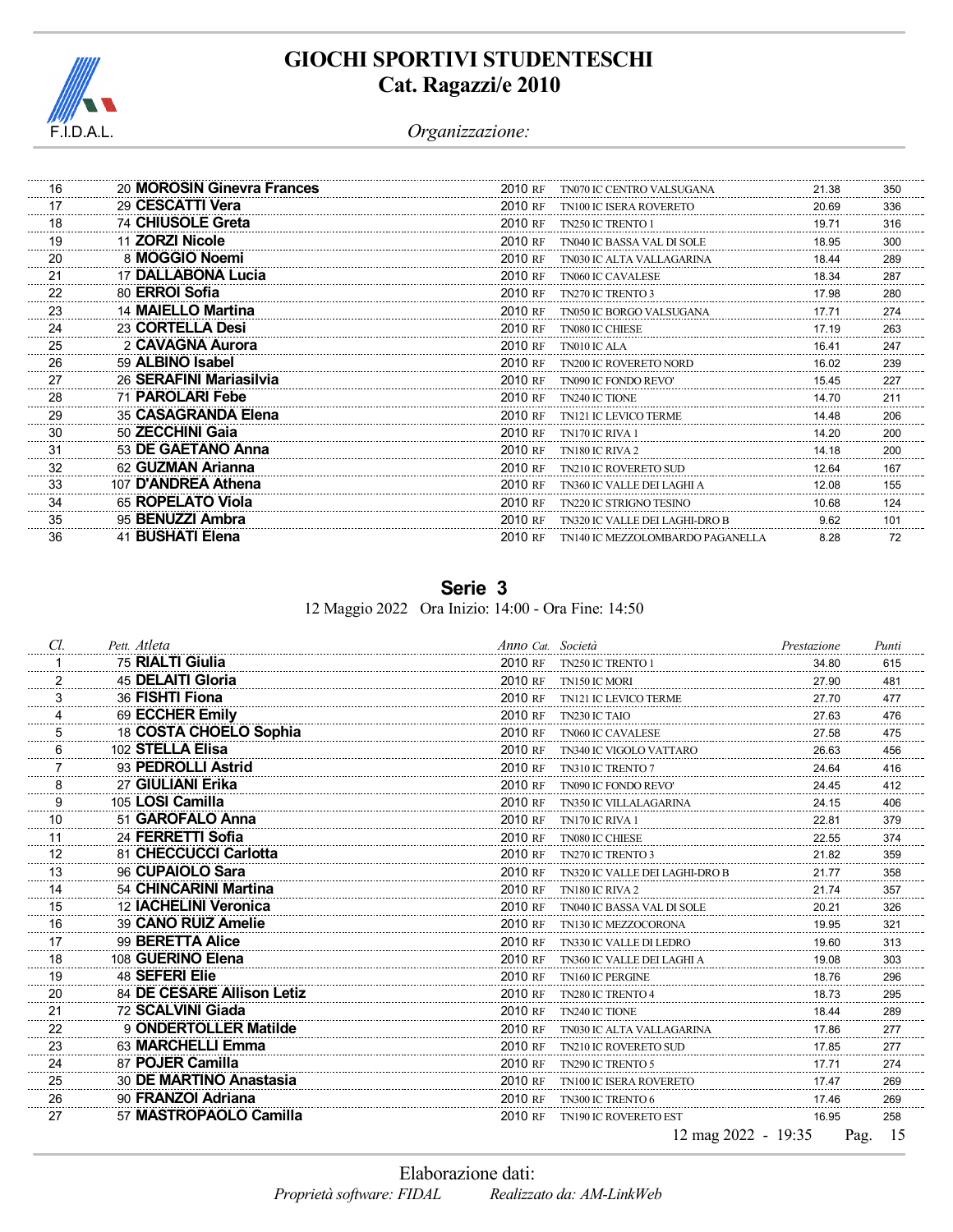

*Organizzazione:* 

|    | OMANESCU Annamaria         | 2010 RF<br>TN110 IC LAVIS                   |       |  |
|----|----------------------------|---------------------------------------------|-------|--|
| 29 | ∟EINIC Arianna             | 2010 RF<br>TN050 IC BORGO VALSUGANA         |       |  |
| 30 | OMASI Beatrice             | 2010 RF<br>TN020 IC ALDENO MATTARELLO       | 15 90 |  |
| n. | 42 BERLANDA Alessia        | 2010 RF<br>TN140 IC MEZZOLOMBARDO PAGANELLA | 14 75 |  |
| or | DEGASPERI Matilde<br>78    | 2010 RF<br>TN260 IC TRENTO 2                | 14 73 |  |
| ົ  | UNTERHAUSER Serena<br>66   | 2010 RF<br><b>TN220 IC STRIGNO TESINO</b>   |       |  |
| ີ  | INI Sara                   | 2010 RF<br><b>TN010 IC ALA</b>              |       |  |
| 35 | <b>DALLA COSTA Desire'</b> | 2010 RF<br>TN070 IC CENTRO VALSUGANA        |       |  |
|    |                            | 2010 RF<br><b>TN200 IC ROVERETO NORD</b>    |       |  |

**600m RF**

**Serie - RISULTATI**

Outdoor 8+8 corsie-metti nome

#### **RIEPILOGO**

12 Maggio 2022 Ora Inizio: 12:00

| Cl.            | Pett. Atleta              | Anno Cat. Società |                                  | Prestazione | Punti          |
|----------------|---------------------------|-------------------|----------------------------------|-------------|----------------|
| $\mathbf{1}$   | 24 ARMANI Mariasole       | 2010 RF           | TN240 IC TIONE                   | 1:59.76     |                |
| 2              | 33 VAINER Elisa           | 2010 RF           | TN330 IC VALLE DI LEDRO          | 2:00.41     | $\overline{2}$ |
| 3              | 26 SIVIGLIA Marta         | 2010 RF           | TN260 IC TRENTO 2                | 2:00.60     | $\frac{3}{2}$  |
| 4              | 29 REVOLTI Anna           | 2010 RF           | TN290 IC TRENTO 5                | 2:00.69     | 4              |
| 5              | 16 CASOTTO Laura          | 2010 RF           | TN160 IC PERGINE                 | 2:04.71     | 5              |
| 6              | 8 GIOVANELLI Eleonora     | 2010 RF           | TN080 IC CHIESE                  | 2:04.88     | 6              |
| $\overline{7}$ | 25 BONVECCHIO Sofia       | 2010 RF           | TN250 IC TRENTO 1                | 2:05.47     | $\overline{7}$ |
| 8              | 6 GORI Martina            | 2010 RF           | TN060 IC CAVALESE                | 2:06.24     | 8              |
| 9              | 9 CLAUSER Angela          | 2010 RF           | TN090 IC FONDO REVO'             | 2:06.53     | 9              |
| 10             | 35 DE ANGELIS Carolina    | 2010 RF           | TN350 IC VILLALAGARINA           | 2:07.09     | 10             |
| 11<br>.        | 20 BRUSEGHINI Alice       | 2010 RF           | TN200 IC ROVERETO NORD           | 2:08.46     | $\frac{11}{2}$ |
| 12<br>.        | 34 ZAMBONI Emma           | 2010 RF           | TN340 IC VIGOLO VATTARO          | 2:08.98     | 12             |
| 13             | 23 MARINELLI Jennifer     | 2010 RF           | TN230 IC TAIO                    | 2:09.44     | 13             |
| 14             | 18 FINOCCHIARO Carlotta   | 2010 RF           | TN180 IC RIVA 2                  | 2:10.05     | 14             |
| 15             | 11 DAMAGGIO Emily         | 2010 RF           | TN110 IC LAVIS                   | 2:10.69     | 15             |
| 16             | 3 GRASSELLI Alice         | 2010 RF           | TN030 IC ALTA VALLAGARINA        | 2:11.79     | 16             |
| 17             | 30 VECCHIETTI Martina     | 2010 RF           | TN300 IC TRENTO 6                | 2:11.88     | 17             |
| 18             | 12 MARCHESONI Beatrice    | 2010 RF           | TN121 IC LEVICO TERME            | 2:12.48     | 33             |
| 19             | 17 D'AGOSTO Aurora        | 2010 RF           | TN170 IC RIVA 1                  | 2:13.90     | 18             |
| 20             | 27 CATTONI Camilla        | 2010 RF           | <b>TN270 IC TRENTO 3</b>         | 2:14.69     | 19             |
| 21             | 2 MENEGHELLI Emma         | 2010 RF           | TN020 IC ALDENO MATTARELLO       | 2:14.75     | 20             |
| 22             | 10 BENONI Asia            | 2010 RF           | TN100 IC ISERA ROVERETO          | 2:17.70     | 21             |
| 23             | 15 ERSPAMER Carlotta      | 2010 RF           | TN150 IC MORI                    | 2:21.18     | 22             |
| 24             | 31 DEFANT Sara            | 2010 RF           | TN310 IC TRENTO 7                | 2:21.62     | 23             |
| 25             | 1 PINTER Noemi            | 2010 RF           | TN010 IC ALA                     | 2:21.82     | 24             |
| 26             | 36 ZOCCATELLI Caterina    | 2010 RF           | TN360 IC VALLE DEI LAGHI A       | 2:26.62     | 25             |
| 27             | 21 CEKA Donika            | 2010 RF           | TN210 IC ROVERETO SUD            | 2:29.69     | 26             |
| 28             | 28 VADALA' Anna           | 2010 RF           | TN280 IC TRENTO 4                | 2:31.07     | 27             |
| 29             | 14 IACONO Matilde         | 2010 RF           | TN140 IC MEZZOLOMBARDO PAGANELLA | 2:31.67     | 28             |
| 30             | 7 CALOVINI SARTORI Rachel | 2010 RF           | TN070 IC CENTRO VALSUGANA        | 2:33.17     | 29             |
| 31             | 13 DELVAI Sophie          | 2010 RF           | TN130 IC MEZZOCORONA             | 2:33.43     | 30             |
| 32             | 4 BAGGIA Teresa           | 2010 RF           | TN040 IC BASSA VAL DI SOLE       | 3:22.72     | 31             |
|                |                           |                   |                                  |             |                |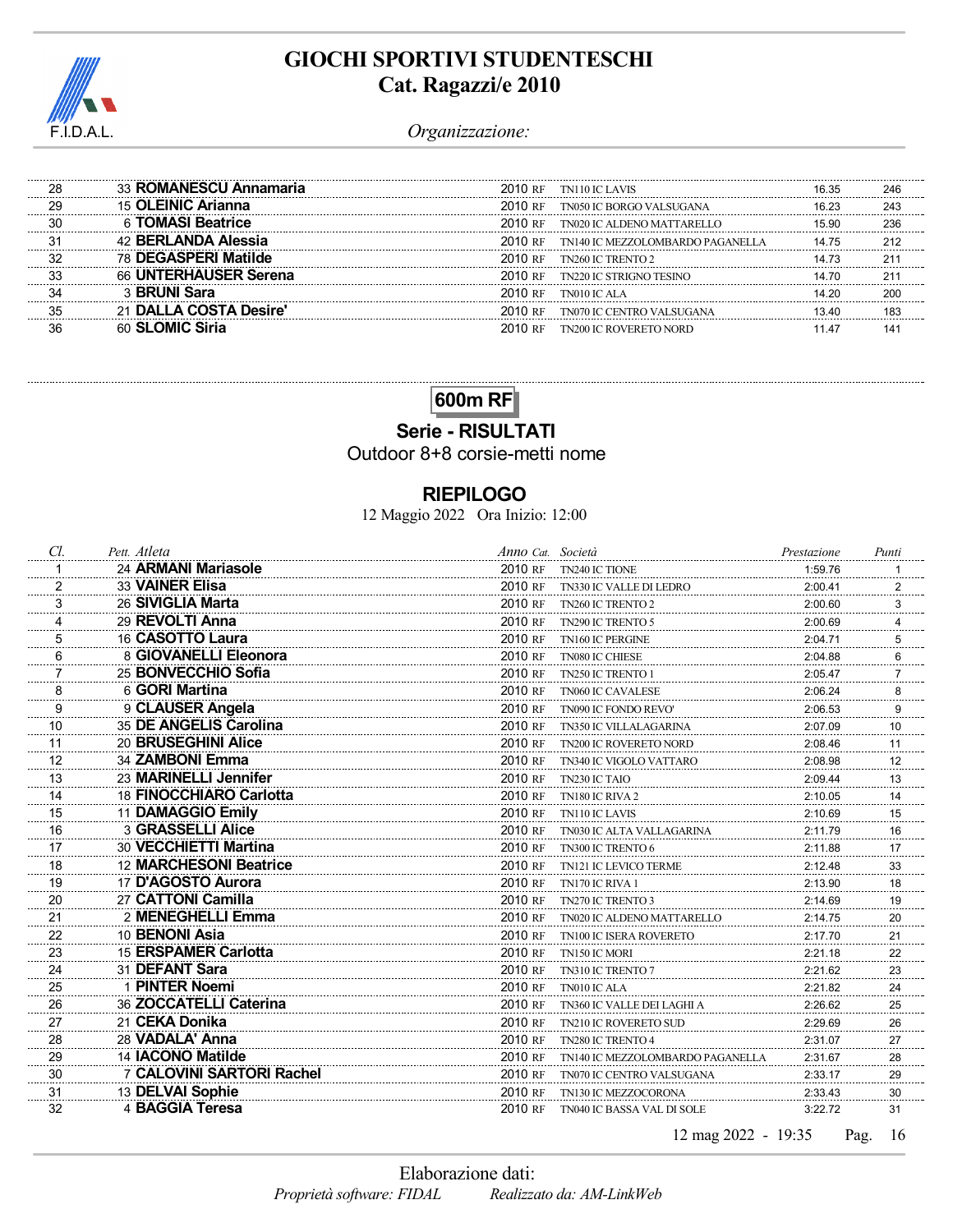

#### *Organizzazione:*

| 19 ASANTE Rhoda Maame     | 2010<br>' RF | <b>TN190 IC ROVERETO EST</b>   | 3:28.3' |  |
|---------------------------|--------------|--------------------------------|---------|--|
| 5 SEGNANA Adele           | 2010 RF      | TN050 IC BORGO VALSUGANA       | DNS     |  |
| 32 SOMMADOSSI LONER Grete | 2010 RF      | TN320 IC VALLE DEI LAGHI-DRO B | DNS     |  |
| 22 DANDREA Silvia         | 2011<br>-RF  | <b>TN220 IC STRIGNO TESINO</b> | DNS     |  |

#### **Serie 1** 12 Maggio 2022 Ora Inizio: 11:50

|    | Pett Atleta               | Anno Cat. Società |                                | Prestazione |    |
|----|---------------------------|-------------------|--------------------------------|-------------|----|
|    | 16 CASOTTO Laura          | 2010 RF           | TN160 IC PERGINE               | 2:04.71     |    |
|    | 8 GIOVANELLI Eleonora     | 2010 RF           | TN080 IC CHIESE                | 2:04.88     |    |
|    | 6 GORI Martina            | 2010 RF           | TN060 IC CAVALESE              | 2:06.24     |    |
|    | 9 CLAUSER Angela          | 2010 RF           | TN090 IC FONDO REVO            | 2:06.53     |    |
|    | 18 FINOCCHIARO Carlotta   | 2010 RF           | TN180 IC RIVA 2                | 2:10.05     |    |
|    | 11 DAMAGGIO Emily         | 2010 RF           | TN110 IC LAVIS                 | 2:10.69     |    |
|    | 3 GRASSELLI Alice         | 2010 RF           | TN030 IC ALTA VALLAGARINA      | 2:11.79     | 16 |
|    | 17 D'AGOSTO Aurora        | 2010 RF           | TN170 IC RIVA 1                | 2:13.90     |    |
|    | 2 MENEGHELLI Emma         | 2010 RF           | TN020 IC ALDENO MATTARELLO     | 2:14.75     | 20 |
| 10 | 10 <b>BENONI Asia</b>     | 2010 RF           | <b>TN100 IC ISERA ROVERETO</b> | 2:17.70     | 21 |
|    | 15 ERSPAMER Carlotta      | 2010 RF           | TN150 IC MORI                  | 2:21.18     | 22 |
| 12 | <b>PINTER Noemi</b>       | 2010 RF           | TN010 IC ALA                   | 2:21.82     | 24 |
|    | 14 <b>IACONO Matilde</b>  | 2010 RF           | TN140 IC MEZZOLOMBARDO PAC     | 2:31.67     | 28 |
| 14 | 7 CALOVINI SARTORI Rachel | 2010 RF           | TN070 IC CENTRO VALSUGANA      | 2:33.17     | 29 |
| 15 | 13 DELVAI Sophie          | 2010 RF           | TN130 IC MEZZOCORONA           | 2:33.43     | 30 |
| 16 | 4 BAGGIA Teresa           | 2010 RF           | TN040 IC BASSA VAL DI SOLE     | 3:22.72     | 31 |
| 17 | 19 ASANTE Rhoda Maame     | 2010 RF           | <b>TN190 IC ROVERETO EST</b>   | 3:28.31     | 32 |
|    | 5 SEGNANA Adele           | 2010 RF           | TN050 IC BORGO VALSUGANA       | <b>DNS</b>  |    |

#### **Serie 2** 12 Maggio 2022 Ora Inizio: 12:00

|    | Pett Atleta               | Anno Cat - Società |                                | Prestazione |    |
|----|---------------------------|--------------------|--------------------------------|-------------|----|
|    | 24 ARMANI Mariasole       | 2010 RF            | <b>TN240 IC TIONE</b>          | 1:59.76     |    |
|    | 33 VAINER Elisa           | 2010 RF            | <b>TN330 IC VALLE DI LEDRO</b> | 2:00.41     |    |
|    | 26 SIVIGLIA Marta         | 2010 RF            | TN <sub>260</sub> IC TRENTO 2  | 2:00.60     |    |
|    | 29 REVOLTI Anna           | 2010 RF            | <b>TN290 IC TRENTO 5</b>       | 2:00.69     |    |
|    | 25 BONVECCHIO Sofia       | 2010 RF            | TN250 IC TRENTO 1              | 2:05.47     |    |
|    | 35 DE ANGELIS Carolina    | 2010 RF            | TN350 IC VILLALAGARINA         | 2:07.09     |    |
|    | 20 BRUSEGHINI Alice       | 2010 RF            | TN200 IC ROVERETO NORD         | 2:08.46     |    |
|    | 34 ZAMBONI Emma           | 2010 RF            | TN340 IC VIGOLO VATTARO        | 2:08.98     |    |
| 9  | 23 MARINELLI Jennifer     | 2010 RF            | TN230 IC TAIO                  | 2:09.44     |    |
| 10 | 30 VECCHIETTI Martina     | 2010 RF            | TN300 IC TRENTO 6              | 2:11.88     |    |
| 11 | 12 MARCHESONI Beatrice    | 2010 RF            | <b>TN121 IC LEVICO TERME</b>   | 2:12.48     | 33 |
| 12 | 27 CATTONI Camilla        | 2010 RF            | <b>TN270 IC TRENTO 3</b>       | 2:14.69     | 19 |
| 13 | 31 DEFANT Sara            | 2010 RF            | TN310 IC TRENTO 7              | 2:21.62     | 23 |
| 14 | 36 ZOCCATELLI Caterina    | 2010 RF            | TN360 IC VALLE DEI LAGHI A     | 2:26.62     | 25 |
| 15 | 21 CEKA Donika            | 2010 RF            | <b>TN210 IC ROVERETO SUD</b>   | 2:29.69     | 26 |
| 16 | 28 VADALA' Anna           | 2010 RF            | TN280 IC TRENTO 4              | 2:31.07     | 27 |
|    | 32 SOMMADOSSI LONER Grete | 2010 RF            | TN320 IC VALLE DELLAGHL-DRO B  | <b>DNS</b>  |    |
|    | 22 DANDREA Silvia         | 2010 RF            | <b>TN220 IC STRIGNO TESINO</b> | <b>DNS</b>  |    |

12 mag 2022 - 19:35 Pag. 17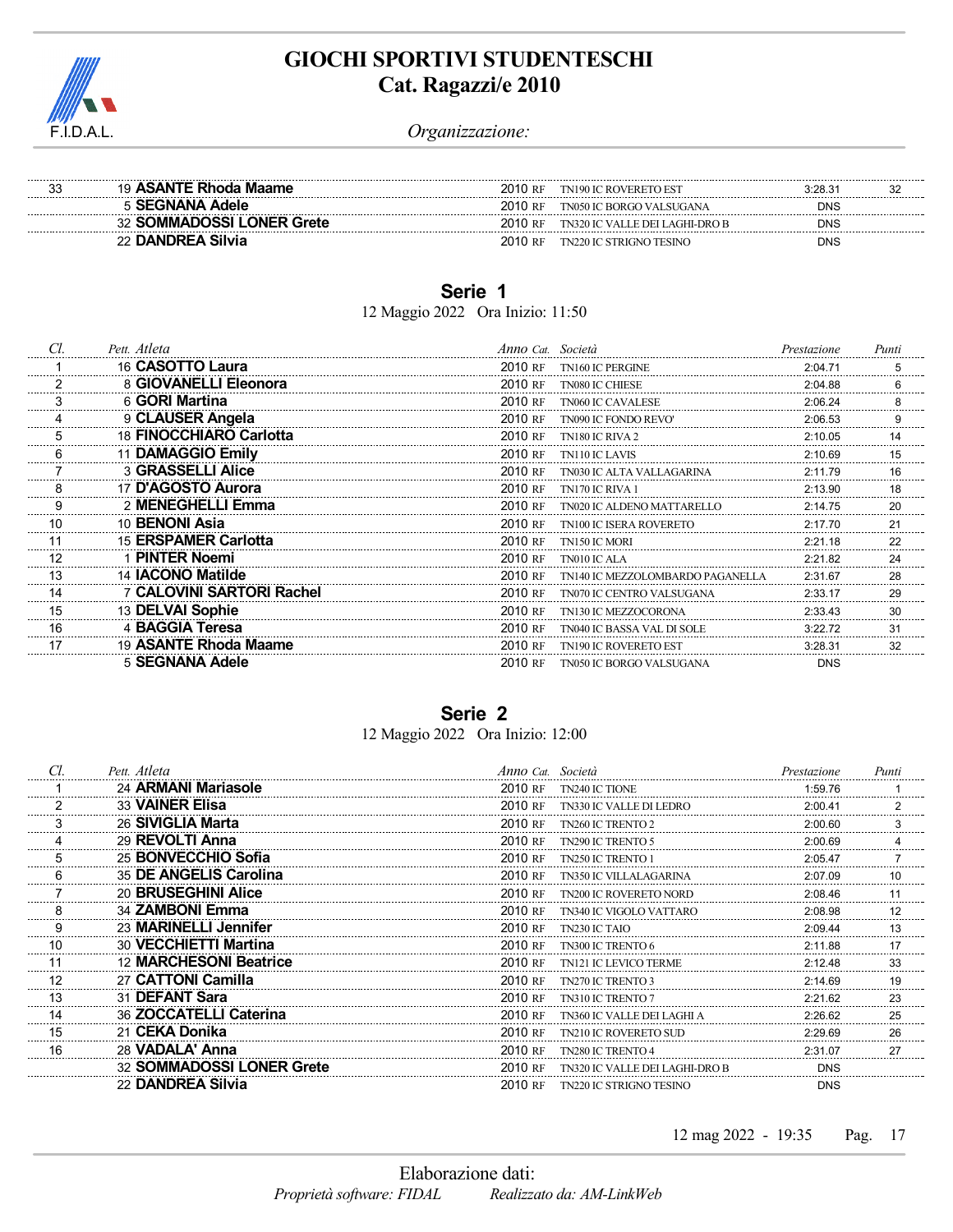

*Organizzazione:* 

**Staffetta 4X100 RF**

**Serie - RISULTATI** Outdoor 8+8 corsie-metti nome

### **RIEPILOGO**

12 Maggio 2022 Ora Inizio: 15:40

| Cl.             |                | Pett. Atleti                                                                     |    | Cat. Società                     | Prestazione | Punti          |
|-----------------|----------------|----------------------------------------------------------------------------------|----|----------------------------------|-------------|----------------|
| -1              | 3              | 33 BERETTA Alice - GNUFFI Veronica - VAINER Elisa - TOURE Fanta                  | RF | TN330 VALLE DI LEDRO             | 57.61       | 1              |
| 2               | 4              | 26 DEGASPERI Matilde - BRKIC Nicole - SIVIGLIA Marta - FURLANI Emma              | RF | TN260 IC TRENTO 2                | 1:00.46     | $\overline{a}$ |
| 3               | 2              | 35 DE ANGELIS Carolina - LOSI Camilla - PLOTEGHER Ariel - REGAIOLLI Matilde      | RF | TN350 IC VILLALAGARINA           | 1:02.08     | 3              |
| $\frac{4}{\pi}$ | 2              | 17 D'AGOSTO Aurora - DOSSI Francesca - ZECCHINI Gaia - GAROFALO Anna             | RF | TN170 IC RIVA 1                  | 1:02.32     | 4              |
| 5               | 5              | 18 FINOCCHIARO Carlotta - GOSTNER Noemi - DE GAETANO Anna - CHINCARINI Martia RF |    | TN180 IC RIVA 2                  | 1:02.38     | $\overline{5}$ |
| 6               | 4              | 19 MASTROPAOLO Camilla - BRESCIANI Caterina - ASANTE Rhoda Maame - VOLANI Soj RF |    | <b>TN190 IC ROVERETO EST</b>     | 1:02.84     | 6              |
| 7               | 8              | 11 DAMAGGIO Emily - VULCAN Lavinia - ROMANESCU Annamaria - ZALLA Margherita RF   |    | TN110 IC LAVIS                   | 1:03.00     | $\overline{I}$ |
| 8               | 3              | 25 RIALTI Giulia - BONVECCHIO Sofia - CHIUSOLE Greta - MANCI Giulia              | RF | <b>TN250 IC TRENTO 1</b>         | 1:03.56     | 8              |
| 9               | 6              | 20 BRUSEGHINI Alice - SLOMIC Siria - ALBINO Isabel - CANEVARI Nicole             | RF | TN200 IC ROVERETO NORD           | 1:03.68     | 9              |
| 10              | 4              | 9 SERAFINI Mariasilvia - GIULIANI Erika - CLAUSER Angela - ARNOLDI Jasmine       | RF | TN090 IC FONDO REVO'             | 1:03.71     | 10             |
| 11              | 5              | 24 ARMANI Mariasole - GHEZZI Claudia - SCALVINI Giada - PAROLARI Febe            | RF | <b>TN240 IC TIONE</b>            | 1:03.74     | 11             |
| 12              | 7              | 22 UNTERHAUSER Serena - DANDREA Silvia - ROPELATO Viola - CECCON Isabel          | RF | TN220 IC STRIGNO TESINO          | 1:03.75     | 12             |
| 13              | 4              | 30 FRANZOI Adriana - CAPPELLETTI Sara - VECCHIETTI Martina - FACCHINELLI Sara    | RF | TN300 IC TRENTO 6                | 1:03.76     | 13             |
| 14              | 2              | 29 DAMIANI Silvia - REVOLTI Anna - GRISENTI Margherita - POJER Camilla           | RF | TN290 IC TRENTO 5                | 1:04.00     | 14             |
| 15              | 4              | 2 DASSATTI Beatrice - TOMASI Beatrice - MENEGHELLI Emma - FORTI Valentina        | RF | TN020 IC ALDENO MATTARELLO       | 1:04.23     | 15             |
| 16              | 6              | 14 BUSHATI Elena - BERLANDA Alessia - IACONO Matilde - TAIT Giulia               | RF | TN140 IC MEZZOLOMBARDO PAGANELLA | 1:04.26     | 16             |
| 17              | 5              | 15 DELAITI Gloria - PLAZER Matilde - ERSPAMER Carlotta - BISOFFI Beatrice        | RF | TN150 IC MORI                    | 1:04.27     | 18             |
| 17              | 5              | 32 CUPAIOLO Sara - BENUZZI Ambra - SANTONI Giada - SOMMADOSSI LONER Grete        | RF | TN320 IC VALLE DEI LAGHI-DRO     | 1:04.27     | 17             |
| 19              | 6              | 36 ZOCCATELLI Caterina - DEFANT Evelin - GUERINO Elena - D'ANDREA Athena         | RF | TN360 IC VALLE DEI LAGHI A       | 1:04.32     | 19             |
| 20              | $\overline{2}$ | 13 CANO RUIZ Amelie - STIMPFL Vanessa - DELVAI Sophie - BATTISTONI Vittoria      | RF | TN130 IC MEZZOCORONA             | 1:04.81     | 20             |
| 21              | 8              | 34 ZAMBONI Emma - STELLA Elisa - MACCANI Lara - FRISANCO Silvia                  | RF | TN340 IC VIGOLO VATTARO          | 1:04.96     | 21             |
| 22              | $\overline{2}$ | 8 GIOVANELLI Eleonora - COPPOLA Marta - CORTELLA Desi - FERRETTI Sofia           | RF | <b>TN080 IC CHIESE</b>           | 1:05.31     | 22             |
| 23              | 7              | 10 BENONI Asia - DE MARTINO Anastasia - BEGHER Gaia - CESCATTI Vera              | RF | TN100 IC ISERA ROVERETO          | 1:05.42     | 23             |
| 24              | $\overline{7}$ | 31 DEFANT Sara - TRAORE Noura Myryam - BONADEI Elena - PEDROLLI Astrid           | RF | TN310 IC TRENTO 7                | 1:05.71     | 24             |
| 25              | 8              | 5 PARADISI Nicole - MAIELLO Martina - SEGNANA Adele - OLEINIC Arianna            | RF | TN050 IC BORGO VALSUGANA         | 1:05.77     | 25             |
| 26              | 5              | 6 DALLABONA Lucia - COSTA CHOELO Sophia - VISINTIN Elisabeth - GORI Martina      | RF | TN060 IC CAVALESE                | 1:05.83     | 26             |
| 27              | 8              | 23 MARINELLI Jennifer - TRENTINI Camilla - CHINI Caterina - ECCHER Emily         | RF | TN230 IC TAIO                    | 1:06.07     | 27             |
| 28              | 3              | 21 GUZMAN Arianna - MARCHELLI Emma - ESPOSITO Aurora - CEKA Donika               | RF | <b>TN210 IC ROVERETO SUD</b>     | 1:06.11     | 28             |
| 29              | 6              | 27 CATTONI Camilla - FONTANA Arianna - CHECCUCCI Carlotta - ERROI Sofia          | RF | <b>TN270 IC TRENTO 3</b>         | 1:06.12     | 29             |
| 30              | 3              | 12 FISHTI Fiona - LIBARDI Aurora - CASAGRANDA Elena - MARCHESONI Beatrice        | RF | TN121 IC LEVICO TERME            | 1:06.58     | 36             |
| 31              | 8              | 16 LOBINO Neda - SEFERI Elie - CASOTTO Laura - BERNABE' Aurora                   | RF | TN160 IC PERGINE                 | 1:06.94     | 30             |
| 32              | 6              | 1 PINTER Noemi - CAVAGNA Aurora - BRUNI Sara - BAZZANELLA Joy                    | RF | TN010 IC ALA                     | 1:06.97     | 31             |
| 33              | 7              | 4 STANCHINA Gaia - ZORZI Nicole - BAGGIA Teresa - IACHELINI Veronica             | RF | TN040 IC BASSA VAL DI SOLE       | 1:07.65     | 32             |
| 34              | 3              | 7 CALOVINI SARTORI Rachel - DALLA COSTA Desire' - GRISENTI Anna - MOROSIN Gi RF  |    | TN070 IC CENTRO VALSUGANA        | 1:07.78     | 33             |
| 35              | 1              | 3 MOGGIO Noemi - ALOTTI Sofia - ONDERTOLLER Matilde - GRASSELLI Alice            | RF | TN030 IC ALTA VALLAGARINA        | 1:08.90     | 34             |
| 36              | 7              | 28 KALOCAI Iris - GARGIUOLI Alice - VADALA' Anna - DE CESARE Allison Letiz       | RF | TN280 IC TRENTO 4                | 1:15.36     | 35             |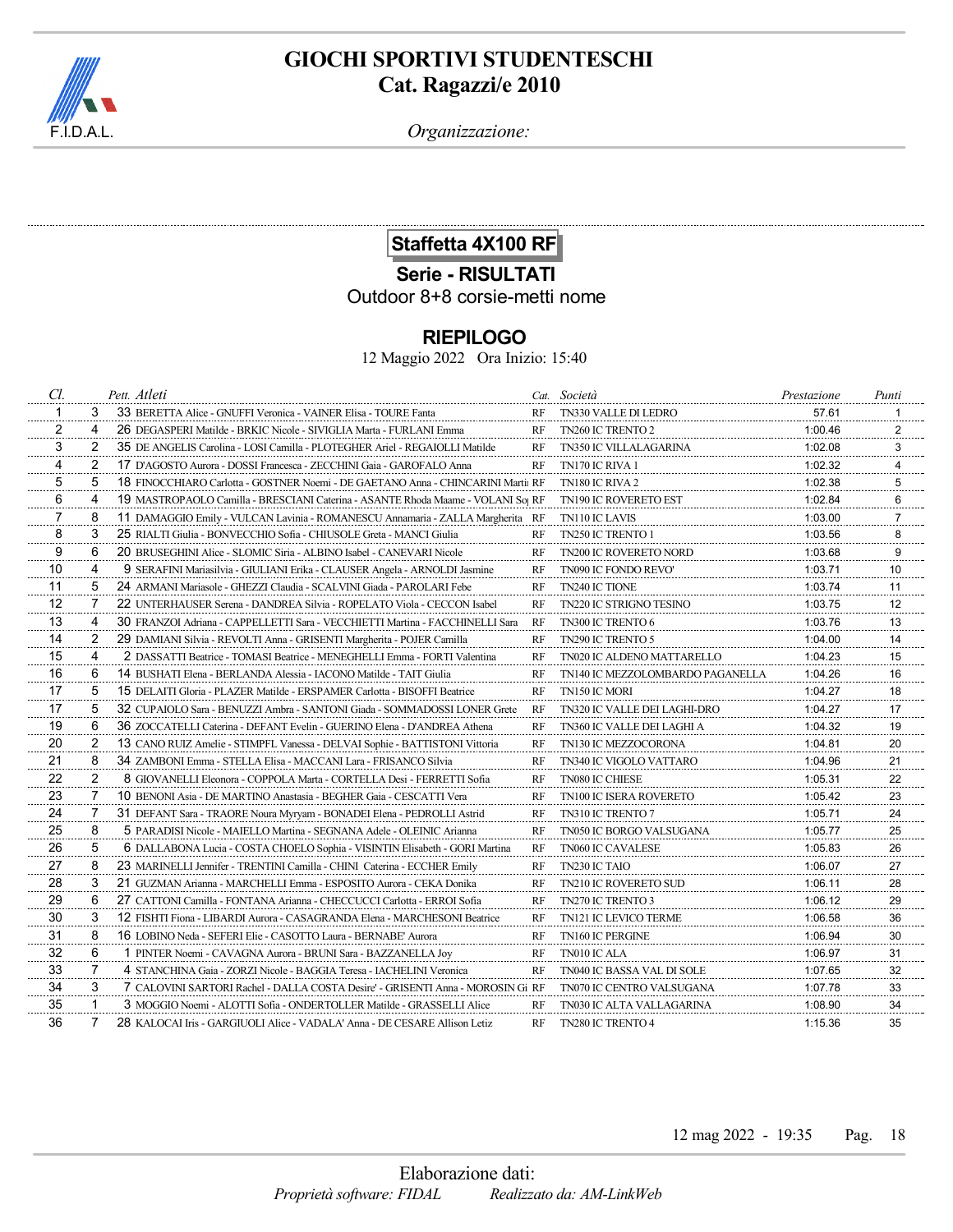

*Organizzazione:* 

### **Serie 1**

12 Maggio 2022 Ora Inizio: 15:20

|     | Corsia Pett Atleti                                                                         |           |                            |         |  |
|-----|--------------------------------------------------------------------------------------------|-----------|----------------------------|---------|--|
| 4   | 2 DASSATTI Beatrice - TOMASI Beatrice - MENEGHELLI Emma - FORTI Valentina                  | RF        | TN020 IC ALDENO MATTARELLO | 1.0423  |  |
|     | 8 GIOVANELLI Eleonora - COPPOLA Marta - CORTELLA Desi - FERRETTI Sofia                     |           | <b>TNO80 IC CHIESE</b>     | 1.05.31 |  |
| -8  | 5 PARADISI Nicole - MAIELLO Martina - SEGNANA Adele - OLEINIC Arianna                      | <b>RF</b> | TN050 IC BORGO VALSUGANA   |         |  |
| -5  | 6 DALLABONA Lucia - COSTA CHOELO Sophia - VISINTIN Elisabeth - GORI Martina                | RF        | TN060 IC CAVALESE          | 1.05.83 |  |
| - 6 | 1 PINTER Noemi - CAVAGNA Aurora - BRUNI Sara - BAZZANELLA Joy                              |           | TN010 IC ALA               | 1.06.97 |  |
|     | 4 STANCHINA Gaia - ZORZI Nicole - BAGGIA Teresa - IACHELINI Veronica                       |           | TN040 IC BASSA VAL DI SOLE | 1·በ7 65 |  |
|     | <sup>7</sup> CALOVINI SARTORI Rachel - DALLA COSTA Desire' - GRISENTI Anna - MOROSIN Gi RF |           | TN070 IC CENTRO VAI SUGANA | 1.07 78 |  |
|     | 3 MOGGIO Noemi - ALOTTI Sofia - ONDERTOLLER Matilde - GRASSELLI Alice                      |           | TN030 IC ALTA VALLAGARINA  |         |  |

### **Serie 2**

12 Maggio 2022 Ora Inizio: 15:25

|   | ! Corsia Pett Atleti                                                                          |    |                                     |         |  |
|---|-----------------------------------------------------------------------------------------------|----|-------------------------------------|---------|--|
| 8 | 11 DAMAGGIO Emily - VULCAN Lavinia - ROMANESCU Annamaria - ZALLA Margherita RF TN110 IC LAVIS |    |                                     | 1·በ3 በበ |  |
|   | 9 SERAFINI Mariasilvia - GIULIANI Erika - CLAUSER Angela - ARNOLDI Jasmine                    |    | RE TN090 IC FONDO REVO'             |         |  |
|   | 6 14 BUSHATI Elena - BERLANDA Alessia - IACONO Matilde - TAIT Giulia                          |    | RE TN140 IC MEZZOLOMBARDO PAGANELLA | 1.04.26 |  |
|   | 5 15 DELAITI Gloria - PLAZER Matilde - ERSPAMER Carlotta - BISOFFI Beatrice                   |    | TN150 IC MORI                       | 1.04.27 |  |
|   | 2 13 CANO RUIZ Amelie - STIMPFL Vanessa - DELVAI Sophie - BATTISTONI Vittoria                 |    | RE TN130 IC MEZZOCORONA             |         |  |
|   | 7 10 BENONI Asia - DE MARTINO Anastasia - BEGHER Gaia - CESCATTI Vera                         |    | TN100 IC ISERA ROVERETO             |         |  |
|   | 12 FISHTI Fiona - LIBARDI Aurora - CASAGRANDA Elena - MARCHESONI Beatrice                     | RF | TN121 IC LEVICO TERME               |         |  |

### **Serie 3**

12 Maggio 2022 Ora Inizio: 15:30

|    | "I Corsia Pett Atleti                                                                                  |    | Società                 |         | Punti |
|----|--------------------------------------------------------------------------------------------------------|----|-------------------------|---------|-------|
|    | 2 17 D'AGOSTO Aurora - DOSSI Francesca - ZECCHINI Gaia - GAROFALO Anna                                 | RF | <b>TN170 IC RIVA 1</b>  | 1.02.32 |       |
| 5  | 18 FINOCCHIARO Carlotta - GOSTNER Noemi - DE GAETANO Anna - CHINCARINI Martii RF TN180 IC RIVA 2       |    |                         | 1.02.38 |       |
|    | 19 MASTROPAOLO Camilla - BRESCIANI Caterina - ASANTE Rhoda Maame - VOLANI Soj RF TN190 IC ROVERETO EST |    |                         | 1.02.84 |       |
| -6 | 20 BRUSEGHINI Alice - SLOMIC Siria - ALBINO Isabel - CANEVARI Nicole                                   | RF | TN200 IC ROVERETO NORD  | 1.03.68 |       |
|    | 22 UNTERHAUSER Serena - DANDREA Silvia - ROPELATO Viola - CECCON Isabel                                | RF | TN220 IC STRIGNO TESINO | 1.03.75 |       |
|    | 3 21 GUZMAN Arianna - MARCHELLI Emma - ESPOSITO Aurora - CEKA Donika                                   | RF | TN210 IC ROVERETO SUD   |         |       |
|    | 16 LOBINO Neda - SEFERI Elie - CASOTTO Laura - BERNABE' Aurora                                         |    | TN160 IC PERGINE        |         |       |

### **Serie 4**

#### 12 Maggio 2022 Ora Inizio: 15:35

|              | Corsia Pett Atleti                                                         |                               |         | unti |
|--------------|----------------------------------------------------------------------------|-------------------------------|---------|------|
| 4            | 26 DEGASPERI Matilde - BRKIC Nicole - SIVIGLIA Marta - FURLANI Emma        | TN <sub>260</sub> IC TRENTO 2 | 1.00 46 |      |
| $\mathbf{R}$ | 25 RIALTI Giulia - BONVECCHIO Sofia - CHIUSOLE Greta - MANCI Giulia        | TN250 IC TRENTO 1             |         |      |
| .5           | 24 ARMANI Mariasole - GHEZZI Claudia - SCALVINI Giada - PAROLARI Febe      | IN240 IC TIONE                |         |      |
|              | 2 29 DAMIANI Silvia - REVOLTI Anna - GRISENTI Margherita - POJER Camilla   | <b>TN290 IC TRENTO 5</b>      |         |      |
| - 8          | 23 MARINELLI Jennifer - TRENTINI Camilla - CHINI Caterina - ECCHER Emily   | TN230 IC TAIO                 |         |      |
| - 6          | 27 CATTONI Camilla - FONTANA Arianna - CHECCUCCI Carlotta - ERROI Sofia    | <b>FN270 IC TRENTO 2</b>      |         |      |
|              | 28 KALOCAI Iris - GARGIUOLI Alice - VADALA' Anna - DE CESARE Allison Letiz | IN280 IC TRENTO 4             |         |      |

12 mag 2022 - 19:35 Pag. 19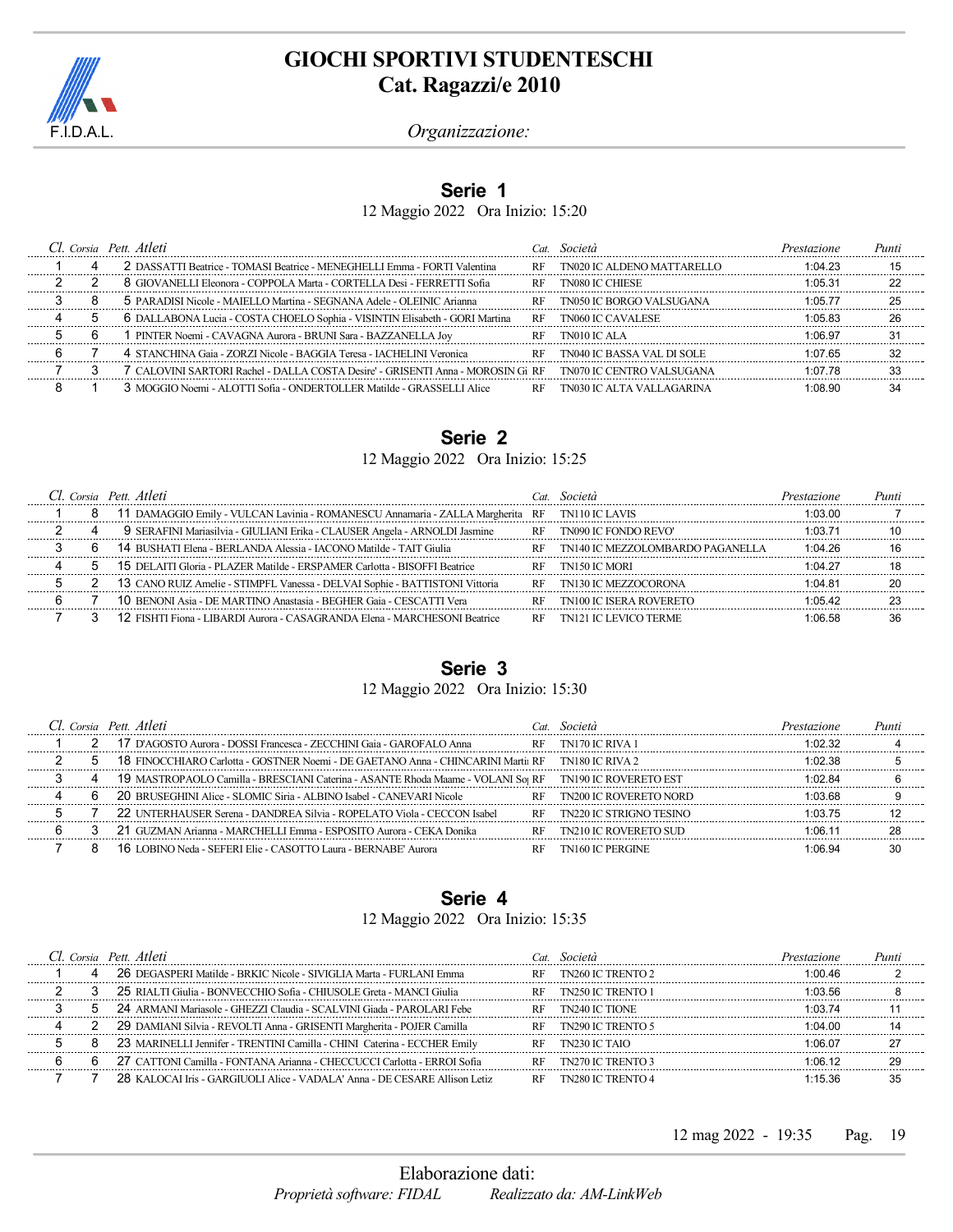

*Organizzazione:* 

# **Serie 5**

12 Maggio 2022 Ora Inizio: 15:40

|    | Corsia Pett Atleti                                                                                 |           |                             |                      | Punti |
|----|----------------------------------------------------------------------------------------------------|-----------|-----------------------------|----------------------|-------|
| 3  | 33 BERETTA Alice - GNUFFI Veronica - VAINER Elisa - TOURE Fanta                                    |           | TN330 VALLE DI LEDRO        | 57.61                |       |
| -2 | 35 DE ANGELIS Carolina - LOSI Camilla - PLOTEGHER Ariel - REGAIOLLI Matilde                        | RF        | TN350 IC VILLALAGARINA      | 1·በ2 በጸ              |       |
|    | 30 FRANZOI Adriana - CAPPELLETTI Sara - VECCHIETTI Martina - FACCHINELLI Sara RF TN300 IC TRENTO 6 |           |                             | 1 <sup>.</sup> በ3 76 |       |
|    | 5 32 CUPAIOLO Sara - BENUZZI Ambra - SANTONI Giada - SOMMADOSSI LONER Grete                        | <b>RF</b> | TN320 IC VALLE DELLAGHL DRO | 1.04.27              |       |
| 6  | 36 ZOCCATELLI Caterina - DEFANT Evelin - GUERINO Elena - D'ANDREA Athena                           | RF        | TN360 IC VALLE DELLAGHLA    | 1.04.32              |       |
| -8 | 34 ZAMBONI Emma - STELLA Elisa - MACCANI Lara - FRISANCO Silvia                                    |           | TN340 IC VIGOLO VATTARO     | 1.04.96              |       |
|    | 7 31 DEFANT Sara - TRAORE Noura Myryam - BONADEI Elena - PEDROLLI Astrid                           |           | RE TN310 IC TRENTO 7        |                      |       |
|    |                                                                                                    |           |                             |                      |       |

## **60m RM 100-lungo-vortex**

## **Serie - RISULTATI**

Outdoor 8+8 corsie-metti nome

### **RIEPILOGO**

12 Maggio 2022 Ora Inizio: 12:34

| Cl.                   |               | Pett. Atleta                | Anno Cat. Società |                                          | Prestazione | Punti |
|-----------------------|---------------|-----------------------------|-------------------|------------------------------------------|-------------|-------|
|                       | 2             | 25 GENTILINI Davide         |                   | 2010 RM TN090 IC FONDO REVO'             | 8.32        | 624   |
| 2<br>. <del>. .</del> |               | 106 SANTORO Christian       |                   | 2010 RM TN360 IC VALLE DEI LAGHI A       | 8.64        | 527   |
| 3<br>                 | 8             | 22 MARATTI Riccardo         |                   | 2010 RM TN080 IC CHIESE                  | 8.65        | 524   |
| 4                     |               | 77 CAROBELLO Mario          |                   | 2010 RM TN260 IC TRENTO 2                | 8.74        | 498   |
| 5                     | 4             | 52 CAVALLETTI Gabriele      |                   | 2010 RM TN180 IC RIVA 2                  | 8.75        | 496   |
| 6                     | 3             | 7 VALDUGA Alberto           |                   | 2010 RM TN030 IC ALTA VALLAGARINA        | 8.78        | 487   |
| 7                     | 5             | 97 SIGNORELLI Mattia        |                   | 2010 RM TN330 IC VALLE DI LEDRO          | 8.84        | 470   |
| 7                     |               | 92 RIGOTTI Federico         | 2010 rm           | TN310 IC TRENTO 7                        | 8.84        | 470   |
| 9                     |               | 53 MAROCCHI Thomas          |                   | 2010 RM TN180 IC RIVA 2                  | 8.86        | 465   |
| 10                    | 3             | 51 CARMELLINI Matteo        |                   | 2010 RM TN170 IC RIVA 1                  | 8.88        | 459   |
| 11                    |               | 101 OBUH Nikita             |                   | 2010 RM TN340 IC VIGOLO VATTARO          | 8.89        | 457   |
| 12                    | 8             | 43 ALI Elmedin              |                   | 2010 RM TN150 IC MORI                    | 8.90        | 454   |
| 13                    |               | 42 CRISTOFORETTI Stefano    |                   | 2010 RM TN140 IC MEZZOLOMBARDO PAGANELLA | 8.93        | 446   |
| 14                    | 6             | 60 BIASI Luca               |                   | 2010 RM TN200 IC ROVERETO NORD           | 8.95        | 440   |
| 15                    |               | 98 BONISOLLI Amedeo         |                   | 2010 RM TN330 IC VALLE DI LEDRO          | 9.00        | 427   |
| 16<br>.               | 6             | 16 CIRESA Filippo           |                   | 2010 RM TN060 IC CAVALESE                | 9.03        | 419   |
| 16                    |               | 99 CARLI Daniel             |                   | 2010 RM TN330 IC VALLE DI LEDRO          | 9.03        | 419   |
| 18                    | 4             | 95 DALLAPE' Alessandro      |                   | 2010 RM TN320 IC VALLE DEI LAGHI-DROB    | 9.04        | 417   |
| 18                    |               | 39 CORRADINI Enrico         |                   | 2010 RM TN130 IC MEZZOCORONA             | 9.04        | 417   |
| 20                    | 3             | 91 CAINELLI Misho           |                   | 2010 RM TN310 IC TRENTO 7                | 9.07        | 409   |
| 21                    |               | 88 CEKU YIIi                |                   | 2010 RM TN300 IC TRENTO 6                | 9.07        | 409   |
| 22<br>.               | 4             | 32 FURLANI Raffaele         |                   | 2010 RM TN110 IC LAVIS                   | 9.10        | 401   |
| 23                    |               | 107 <b>BONETTI Gabriele</b> |                   | 2010 RM TN360 IC VALLE DEI LAGHI A       | 9.16        | 386   |
| 23                    | $\mathcal{P}$ | 27 BETTA Cristian           |                   | 2010 RM TN090 IC FONDO REVO'             | 9.16        | 386   |
| 25                    |               | 79 FERRULLI Alberto         |                   | 2010 RM TN270 IC TRENTO 3                | 9.21        | 373   |
| 26                    | 6             | 58 JOVIVICH Mirko           |                   | 2010 RM TN200 IC ROVERETO NORD           | 9.24        | 366   |
| 27                    |               | 61 BOATENG Opambour         |                   | 2010 RM TN210 IC ROVERETO SUD            | 9.24        | 366   |
| 28                    | 8             | 85 APRILE Davide            |                   | 2010 RM TN290 IC TRENTO 5                | 9.25        | 363   |
|                       |               |                             |                   | $12 \text{ mag } 2022 - 19:35$           | Pag.        | 20    |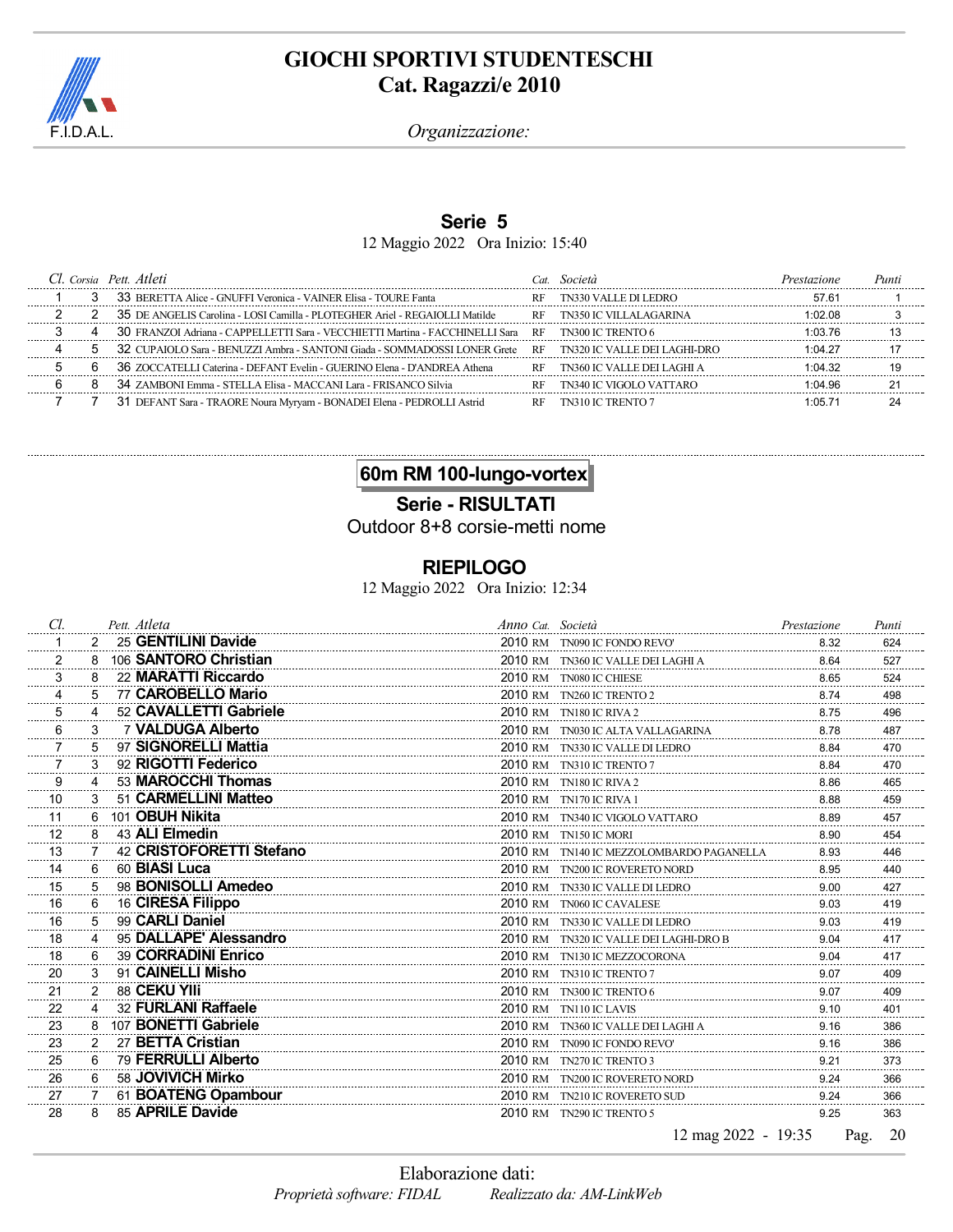

*Organizzazione:* 

| 28             | 6              | 38 SPINA Pietro           | 2010 RM TN130 IC MEZZOCORONA             | 9.25 | 363 |
|----------------|----------------|---------------------------|------------------------------------------|------|-----|
| 28             |                | 104 ROSSI Romeo           | 2010 RM TN350 IC VILLALAGARINA           | 9.25 | 363 |
| 31             |                | 73 FIERRO Jacopo          | 2010 RM TN250 IC TRENTO 1                | 9.25 | 363 |
| 31             | $\mathcal{P}$  | 89 ROSSI Pietro           | 2010 RM TN300 IC TRENTO 6                | 9.25 | 363 |
| 33             | 2              | 48 SHIMA Daniel           | 2010 RM TN160 IC PERGINE                 | 9.26 | 361 |
| 34             | $\overline{2}$ | 6 MIORI Davide            | 2010 RM TN020 IC ALDENO MATTARELLO       | 9.29 | 353 |
| 35             | $\mathbf{2}$   | 4 RUBIN PEDRAZZO Federico | 2010 RM TN020 IC ALDENO MATTARELLO       | 9.30 | 351 |
| 35             | 4              | 94 TURRINI Gabriele       | 2010 RM TN320 IC VALLE DEI LAGHI-DROB    | 9.30 | 351 |
| 37             | 7              | 20 BEN YECHRAK Mohamed    | 2010 RM TN070 IC CENTRO VALSUGANA        | 9.33 | 344 |
| 37             | 8              | 86 BERTOLINI Pietro       | 2010 RM TN290 IC TRENTO 5                | 9.33 | 344 |
| 39             |                | 36 SARTORI Federico       | 2010 RM TN121 IC LEVICO TERME            | 9.35 | 339 |
| 39             | 8              | 87 STECH Davide           | 2010 RM TN290 IC TRENTO 5                | 9.35 | 339 |
| 41             | $\overline{7}$ | 40 MAURINA Michele        | 2010 RM TN140 IC MEZZOLOMBARDO PAGANELLA | 9.36 | 336 |
| 41             | 3              | 93 CARLI Alessandro       | 2010 RM TN310 IC TRENTO 7                | 9.36 | 336 |
| 43             | 7              | 62 PEZZATI Pietro         | 2010 RM TN210 IC ROVERETO SUD            | 9.39 | 329 |
| 44             | 6              | 59 MARZULLO Andrea        | 2010 RM TN200 IC ROVERETO NORD           | 9.39 | 329 |
| 45             | 4              | 96 PERINI Elia            | 2010 RM TN320 IC VALLE DEI LAGHI-DRO B   | 9.41 | 325 |
| 46             |                | 6 102 FACCENDA Jacopo     | 2010 RM TN340 IC VIGOLO VATTARO          | 9.41 | 325 |
| 47             |                | 30 BORELLA Nicolas        | 2010 RM TN100 IC ISERA ROVERETO          | 9.43 | 320 |
| 47             | 5              | 57 PIAZZA Oscar Leonardo  | 2010 RM TN190 IC ROVERETO EST            | 9.43 | 320 |
| 49             | 3              | 49 PROSSER Leonardo       | 2010 RM TN170 IC RIVA 1                  | 9.44 | 318 |
| 50             | $\overline{2}$ | 68 DALLATINA Diego        | 2010 RM TN230 IC TAIO                    | 9.47 | 311 |
| 51             | 1              | 2 ZOARA Giacomo           | 2010 RM TN010 IC ALA                     | 9.48 | 308 |
| 52             | 3              | 29 BALDESSARELLI Giulio   | 2010 RM TN100 IC ISERA ROVERETO          | 9.50 | 304 |
| 53             |                | 45 BORTOLOTTI Michele     | 2010 RM TN150 IC MORI                    | 9.52 | 299 |
| 53             |                | 7 105 MAFFEI Leonardo     | 2010 RM TN350 IC VILLALAGARINA           | 9.52 | 299 |
| 55             |                | 8 108 DEPAOLI Remo        | 2010 RM TN360 IC VALLE DEI LAGHI A       | 9.52 | 299 |
| 56             | 8              | 44 COMANDELLA Alex        | 2010 RM TN150 IC MORI                    | 9.53 | 297 |
| 56             | $7^{\circ}$    | 63 HASANI Nicholas        | 2010 RM TN210 IC ROVERETO SUD            | 9.53 | 297 |
| 58             | 7              | 41 TEFERICI Ilvi          | 2010 RM TN140 IC MEZZOLOMBARDO PAGANELLA | 9.53 | 297 |
| 59             | $^{2}$         | 47 DEMOZZI Giacomo        | 2010 RM TN160 IC PERGINE                 | 9.54 | 295 |
| 60             | 5              | 56 MARTINI Pietro         | 2010 RM TN190 IC ROVERETO EST            | 9.54 | 295 |
| 61             |                | 7 103 BERTOLINI Davide    | 2010 RM TN350 IC VILLALAGARINA           | 9.55 | 292 |
| 62             |                | 67 SICHER Gianluca.       | 2010 RM TN230 IC TAIO                    | 9.56 | 290 |
| 63             | 5              | 14 FRANZOI Ivan           | 2010 RM TN050 IC BORGO VALSUGANA         | 9.57 | 288 |
| 64             | 5              | 78 PAGLIERANI Piergiulio  | 2010 RM TN260 IC TRENTO 2                | 9.59 | 283 |
| 65             | 5              | 35 BAK Denis              | 2010 RM TN121 IC LEVICO TERME            | 9.62 | 277 |
| 66             | $\overline{a}$ | 46 ZAMPEDRI Simone        | 2010 RM TN160 IC PERGINE                 | 9.63 | 275 |
| 66             |                | 11 BARJAMAJ Alessandro    | 2010 RM TN040 IC BASSA VAL DI SOLE       | 9.63 | 275 |
| 68             | 1              | 3 TOMASONI Mattia         | <b>2010 RM TN010 IC ALA</b>              | 9.66 | 268 |
| 69             |                | 19 LAZZERINI Emil         | 2010 RM TN070 IC CENTRO VALSUGANA        | 9.69 | 262 |
| $\frac{70}{2}$ |                | 54 GOTTOLI Ruben          | 2010 RM TN180 IC RIVA 2                  | 9.70 | 260 |
| 71             | 3              | 72 SUFALI Isuf            | 2010 RM TN240 IC TIONE                   | 9.71 | 257 |
| 72             | 3              | 50 GIOVANAZZI Lorenzo     | <b>2010 RM TN170 IC RIVA 1</b>           | 9.73 | 253 |
| 73             | 8              | 64 BALDI Fabio            | 2010 RM TN220 IC STRIGNO TESINO          | 9.74 | 251 |
| 74             | 5              | 55 PITTUI Alessandro      | 2010 RM TN190 IC ROVERETO EST            | 9.74 | 251 |
| 75             | 6              | 18 LOPATRIELLO Manuel     | 2010 RM TN060 IC CAVALESE                | 9.75 | 249 |
| 76             | 3              | 28 VALDUGA Edoardo        | 2010 RM TN100 IC ISERA ROVERETO          | 9.78 | 243 |
| 76             |                | 100 FRUET Tommaso         | 2010 RM TN340 IC VIGOLO VATTARO          | 9.78 | 243 |
| 76             | 4              | 74 NARDELLI Gabriele      | 2010 RM TN250 IC TRENTO 1                | 9.78 | 243 |
| 79             | 3              | 70 ANTOLINI Mattia        | 2010 RM TN240 IC TIONE                   | 9.83 | 232 |
| 80             | 8              | 23 TAGLIAFERRI Amedeo     | 2010 RM TN080 IC CHIESE                  | 9.85 | 228 |
| 81             | 6              | 80 BERNARDI Davide        | 2010 RM TN270 IC TRENTO 3                | 9.86 | 226 |
| 82             | 3              | 9 LASTA Matteo            | 2010 RM TN030 IC ALTA VALLAGARINA        | 9.87 | 224 |
|                |                |                           | 12 mag 2022 - 19:35                      | Pag. | 21  |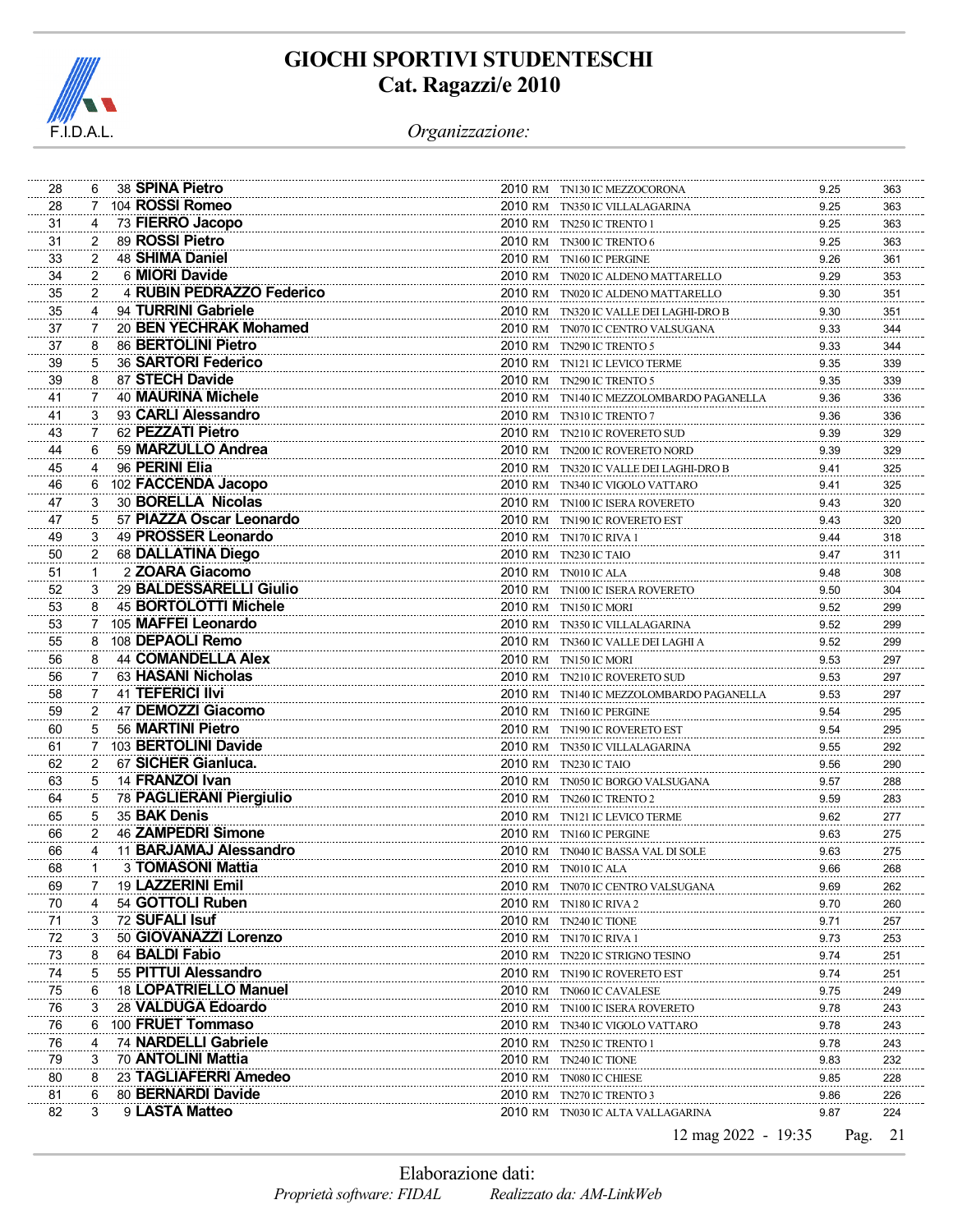

#### *Organizzazione:*

| 83       | 8              | 24 ZULBERTI Nicola    | 2010 RM | TN080 IC CHIESE                    | 9.87  | 224 |
|----------|----------------|-----------------------|---------|------------------------------------|-------|-----|
| 84       |                | 90 MIZZON Tobia       |         | 2010 RM TN300 IC TRENTO 6          | 9.89  | 220 |
| 85       | 5              | 34 MOSER Luca         |         | 2010 RM TN121 IC LEVICO TERME      | 9.91  | 216 |
| 86       |                | 17 DAPRA' Tommaso     |         | 2010 RM TN060 IC CAVALESE          | 9.92  | 214 |
| 87       | 5              | 76 MARTINO Alessadnro |         | 2010 RM TN260 IC TRENTO 2          | 9.94  | 210 |
| 88       | 3              | 8 PETERLINI Leonardo  | 2010 RM | TN030 IC ALTA VALLAGARINA          | 9.98  | 203 |
| 89<br>.  | 4              | 33 ROSSI Milo         |         | 2010 RM TN110 IC LAVIS             | 10.00 | 199 |
| 90<br>   |                | 82 BERTOLAZZI Jacopo  |         | 2010 RM TN280 IC TRENTO 4          | 10.01 | 197 |
| 91<br>.  | 8              | 66 <b>MURARO Joel</b> |         | 2010 RM TN220 IC STRIGNO TESINO    | 10.08 | 184 |
| 92<br>.  | 2              | 5 BETTINI Lorenzo     |         | 2010 RM TN020 IC ALDENO MATTARELLO | 10.09 | 182 |
| 93<br>   | 3              | 71 PEDERZOLLI Simone  |         | 2010 RM TN240 IC TIONE             | 10.17 | 167 |
| 94       | 4              | 10 BAGGIA Pietro      |         | 2010 RM TN040 IC BASSA VAL DI SOLE | 10.19 | 164 |
| 95       |                | 83 VICENZI Matteo     |         | 2010 RM TN280 IC TRENTO 4          | 10.21 | 160 |
| 96       | 5              | 13 STEFANI Nathan     |         | 2010 RM TN050 IC BORGO VALSUGANA   | 10.23 | 157 |
| 96       | $\mathcal{P}$  | 69 FALAPPI Emiliano   |         | 2010 RM TN230 IC TAIO              | 10.23 | 157 |
| 98<br>   |                | 1 DEBIASI Simone      |         | 2010 RM TN010 IC ALA               | 10.23 | 157 |
| 99<br>.  | 8              | 65 ROSSI Mattia       |         | 2010 RM TN220 IC STRIGNO TESINO    | 10.28 | 148 |
| 99       | 5              | 15 BASTIANI Rayan     |         | 2010 RM TN050 IC BORGO VALSUGANA   | 10.28 | 148 |
| 101<br>. | 4              | 31 BARBACOVI Davide   |         | 2010 RM TN110 IC LAVIS             | 10.30 | 145 |
| 102      | 6              | 37 ZAIMI Nikola       |         | 2010 RM TN130 IC MEZZOCORONA       | 10.30 | 145 |
| 103      | $\overline{c}$ | 26 BEVILACQUA Enrico  |         | 2010 RM TN090 IC FONDO REVO'       | 10.44 | 122 |
| 104      | 4              | 12 GIRARDI Alex       | 2010 RM | TN040 IC BASSA VAL DI SOLE         | 10.50 | 112 |
| 105      |                | 21 GIACCIO Mattia     | 2010 RM | TN070 IC CENTRO VALSUGANA          | 10.67 | 87  |
| 106      | 6              | 81 DAL LAGO Giovanni  |         | 2010 RM TN270 IC TRENTO 3          | 10.72 | 80  |
| 107      | $\Delta$       | 75 SARTORI Nicola     |         | 2010 RM TN250 IC TRENTO 1          | 13.94 |     |
| 108      |                | 84 LAUDON Federico    |         | 2010 RM TN280 IC TRENTO 4          | 13.94 |     |

## **Serie 1**

#### 12 Maggio 2022 Ora Inizio: 12:30

|   | Corsia Pett Atleta         |               |                            |       |  |
|---|----------------------------|---------------|----------------------------|-------|--|
| R | 22 MARATTI Riccardo        | 2010 RM       | <b>TNO80 IC CHIESE</b>     | 8 R.F |  |
|   | <b>VALDUGA Alberto</b>     | 2010 RM       | TN030 IC ALTA VALLAGARINA  |       |  |
|   | 16 CIRESA Filippo          | 2010 RM       | TN060 IC CAVALESE          |       |  |
| ົ | 4 RUBIN PEDRAZZO Federico  | 2010 RM       | TN020 IC ALDENO MATTARELLO |       |  |
|   | 19 LAZZERINI Emil          | 0.RM          | TN070 IC CENTRO VALSUGANA  |       |  |
|   | <b>BAGGIA Pietro</b><br>10 | ) RM          | TN040 IC BASSA VAL DI SOLE | 10 19 |  |
|   | 13 STEFANI Nathan          | 2010 RM       | TN050 IC BORGO VALSUGANA   |       |  |
|   |                            | <b>A10 RM</b> | TN010 IC ALA               |       |  |

### **Serie 2**

12 Maggio 2022 Ora Inizio: 12:34

| `orsia | Pett Atleta             |           |                                          |               |  |
|--------|-------------------------|-----------|------------------------------------------|---------------|--|
| ົ      | 25 GENTILINI Davide     | 2010 RM   | TN090 IC FONDO REVO'                     | 8.32          |  |
|        | . I Elmedin             |           | 2010 RM TN150 IC MORI                    | 8 ar          |  |
|        | MAURINA Michele<br>40   |           | 2010 RM TN140 IC MEZZOLOMBARDO PAGANELLA | 9.36          |  |
| ົ      | 28 VALDUGA Edoardo      | <b>RM</b> | TN100 IC ISERA ROVERETO                  |               |  |
|        | <b>DSER Luca</b><br>34  |           | <b>2010 RM TN121 IC LEVICO TERME</b>     | $9.9^{\circ}$ |  |
|        | <b>BARBACOVI Davide</b> |           | 2010 RM TN110 IC LAVIS                   | በ 30          |  |
|        | 37 ZAIMI Nikola         |           | 2010 RM TN130 IC MEZZOCORONA             | ገ 3Ր          |  |

12 mag 2022 - 19:35 Pag. 22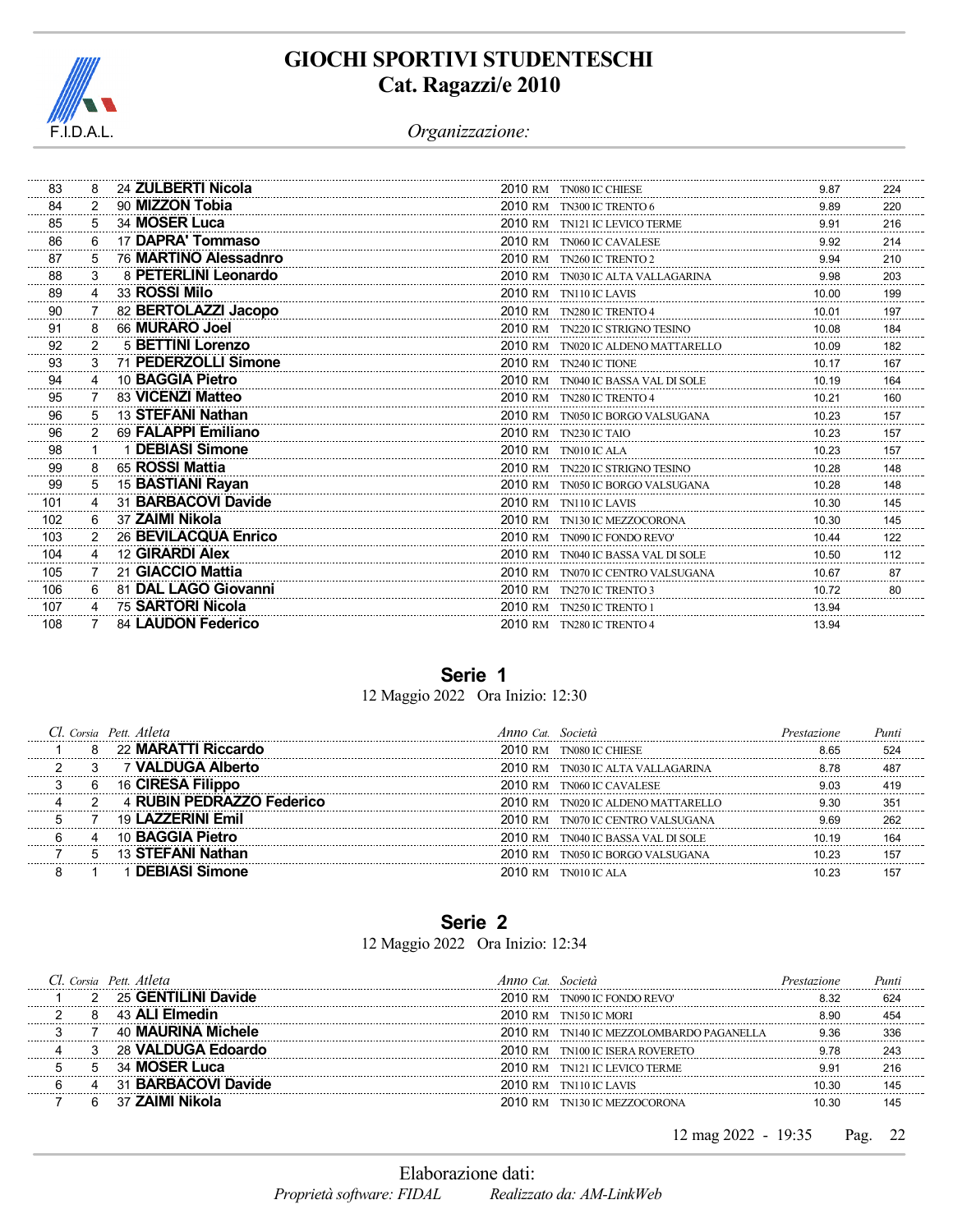

*Organizzazione:* 

## **Serie 3**

12 Maggio 2022 Ora Inizio: 12:40

| Corsia | Pett Atleta                        | Societa                                   | 17.ION P |  |
|--------|------------------------------------|-------------------------------------------|----------|--|
|        | 52 CAVALLETTI Gabriele             | ) RM<br><b>TN180 IC RIVA 2</b>            |          |  |
| а      | 58 JOVIVICH Mirko                  | 2010 RM<br>TN200 IC ROVERETO NORD         |          |  |
|        | <b>BOATENG Opambour</b><br>61      | 2010 RM TN210 IC ROVERETO SUD             |          |  |
|        | 49 PROSSER Leonardo                | 7 RM<br><b>TN170 IC RIVA 1</b>            |          |  |
|        | 46 ZAMPEDRI Simone                 | 2010 RM<br>TN160 IC PERGINE               |          |  |
|        | 64 <b>BALDI Fabio</b>              | 2010 RM<br><b>TN220 IC STRIGNO TESINO</b> |          |  |
|        | <b>FTI II Alessandro</b><br>55 PIT | 2010. rm – tn190 ic rovereto est          |          |  |

#### **Serie 4**

12 Maggio 2022 Ora Inizio: 12:45

| Corsia | Pett Atleta              | Società                      |      |  |
|--------|--------------------------|------------------------------|------|--|
|        | 79 FERRULLI Alberto      | 2010 RM TN270 IC TRENTO 3    |      |  |
|        | 85 APRILE Davide         | 2010 RM<br>TN290 IC TRENTO 5 |      |  |
|        | 73 FIERRO Jacopo         | 2010 RM TN250 IC TRENTO 1    |      |  |
|        | <b>SICHER Gianluca</b>   | <b>2010 RM TN230 IC TAIO</b> |      |  |
|        | 70 ANTOLINI Mattia       | 2010 RM TN240 IC TIONE       | ∘ סי |  |
| Б.     | <b>76 MARTINO Alessa</b> | 2010 RM<br>TN260 IC TRENTO 2 |      |  |
|        | 82 BERTOLAZZI Jacopo     | ) RM<br>TN280 IC TRENTO 4    |      |  |

### **Serie 5**

12 Maggio 2022 Ora Inizio: 12:50

|  | 'orsia       | Pett Atleta                 |         | Societa                             | stazione | unt |
|--|--------------|-----------------------------|---------|-------------------------------------|----------|-----|
|  |              | <b>SANTORO Christian</b>    | 2010 RM | TN360 IC VALLE DELLAGHI A           | 8 R Z    |     |
|  | $\mathbf{h}$ | <b>GNORELLI Mattia</b>      | 2010 RM | TN330 IC VALLE DI LEDRO             | 8 R.A    |     |
|  |              |                             | 2010 RM | TN310 IC TRENTO 7                   |          |     |
|  |              | CEKI I YIII<br>88           |         | 2010 RM TN300 IC TRENTO 6           |          |     |
|  |              | QΔ                          | - RM    | TN320 IC VALI<br>LE DEI LAGHL-DRO B | 7ט ס     |     |
|  |              | 103 <b>BERTOLINI Davide</b> | ) RM    | TN350 IC VILLALAGARINA              | こ にに     |     |
|  |              |                             | . RM    | TN340 IC VIGOI O VATTARO            |          |     |

### **Serie 6**

12 Maggio 2022 Ora Inizio: 14:20

|   | 20 BEN YECHRAK Mohamed     | 2010 RM   | TN070 IC CENTRO VALSUGANA          | 9.33 |  |
|---|----------------------------|-----------|------------------------------------|------|--|
|   | 2 ZOARA Giacomo            | 2010 RM   | TN010 IC ALA                       | 948  |  |
|   | <b>FRANZOI Ivan</b>        | <b>RM</b> | EN050 IC BORGO VAI SUGANA          | 9.57 |  |
|   | <b>BARJAMAJ Alessandro</b> | <b>RM</b> | INA4A IC RASSA VAL DI SOLE         | 9.63 |  |
|   | 23 TAGLIAFERRI Amedeo      | 2010 RM   | TN080 IC CHIESE                    | 9.85 |  |
|   | DAPRA' Tommaso             | 2010 RM   | TN060 IC CAVALESE                  | 992  |  |
|   | <b>PETERLINI Leonardo</b>  | 2010 RM   | TN030 IC ALTA VALLAGARINA          | 9.98 |  |
| າ | 5 BETTINI Lorenzo          |           | 2010 RM TN020 IC ALDENO MATTARELLO | N 09 |  |
|   |                            |           |                                    |      |  |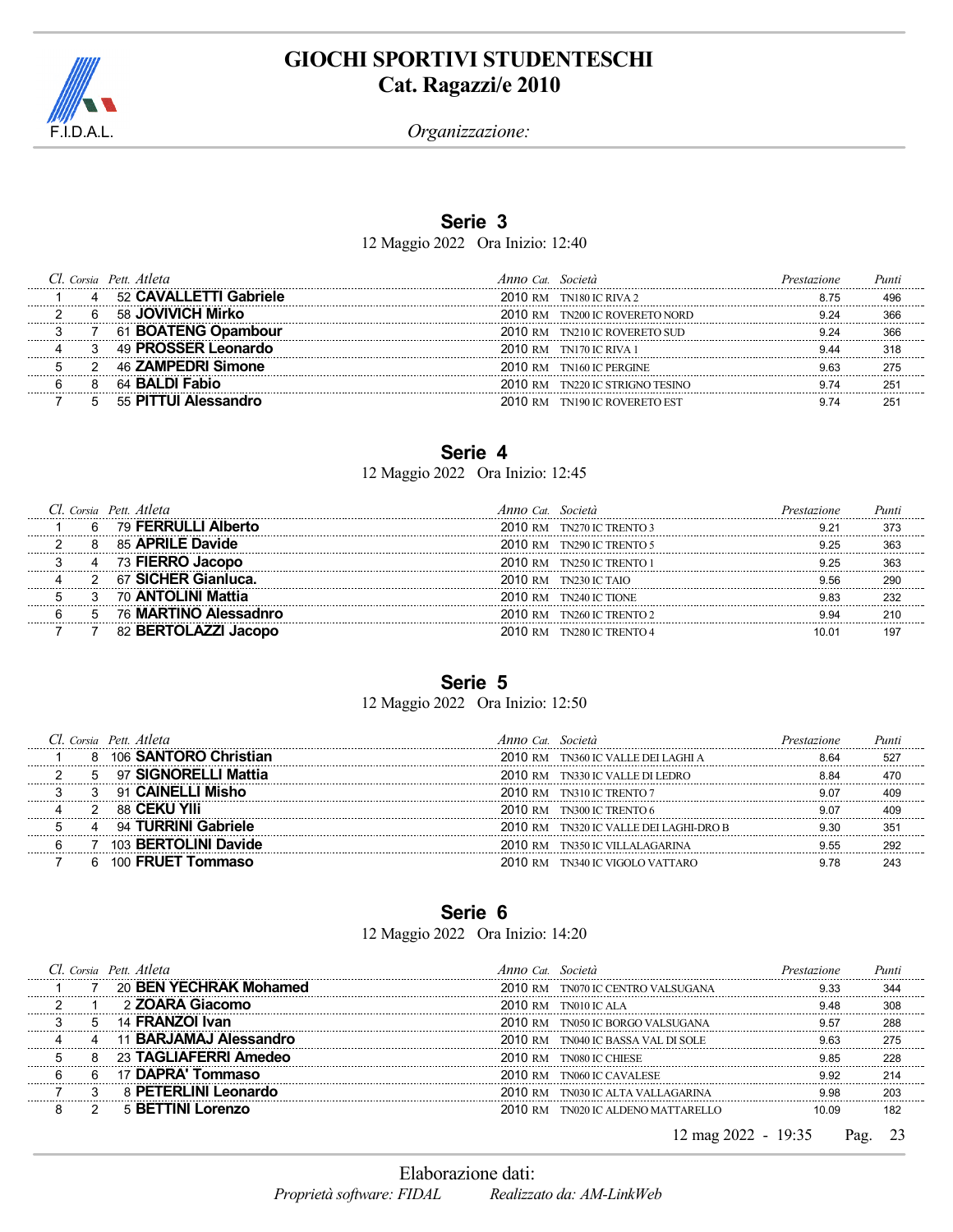

*Organizzazione:* 

### **Serie 7**

12 Maggio 2022 Ora Inizio: 14:23

| Corsia | Pett Atleta                |                                          |     |
|--------|----------------------------|------------------------------------------|-----|
|        | 32 FURLANI Raffaele        | 2010 RM<br>TN110 IC LAVIS                |     |
|        | 38 SPINA Pietro            | 2010 RM TN130 IC MEZZOCORONA             |     |
|        | 29 BALDESSARELLI Giulio    | 2010 RM TN100 IC ISERA ROVERETO          |     |
|        | <b>NANDELLA Alex</b>       | 2010 RM<br>TN150 IC MORI                 | 29  |
|        | <b>TEFERICI IIvi</b><br>41 | 2010 RM TN140 IC MEZZOLOMBARDO PAGANELLA | -29 |
| h      | 35 <b>BAK Denis</b>        | 2010 RM TN121 IC LEVICO TERME            |     |
| ົ      | 26 BEVILACQUA Enrico       | ) RM<br>TN090 IC FONDO REVO'             |     |

#### **Serie 8**

12 Maggio 2022 Ora Inizio: 14:26

|   | Corsia Pett Atleta    | Inno Cat | Società                        | stazione |  |
|---|-----------------------|----------|--------------------------------|----------|--|
| Δ | 53 MAROCCHI Thomas    |          | <b>2010 RM TN180 IC RIVA 2</b> | 886      |  |
|   | 62 PEZZATI Pietro     | 2010 RM  | TN210 IC ROVERETO SUD          |          |  |
|   | 59 MARZULLO Andrea    | ) RM     | <b>TN200 IC ROVERETO NORD</b>  |          |  |
|   | DEMOZZI Giacomo       | 0 RM     | TN160 IC PERGINE               |          |  |
|   | 56 MARTINI Pietro     | 2010 RM  | TN190 IC ROVERETO EST          |          |  |
|   | 50 GIOVANAZZI Lorenzo | 0 RM     | TN170 IC RIVA 1                |          |  |
|   |                       |          | <b>TN220 IC STRIGNO TESINO</b> |          |  |

### **Serie 9**

12 Maggio 2022 Ora Inizio: 14:29

| 'orsia | Pett Atleta               | Societa                      | stazione<br>ит |
|--------|---------------------------|------------------------------|----------------|
|        | <b>CAROBELLO Mario</b>    | 2010 RM TN260 IC TRENTO 2    |                |
| я      | 86 BERTOLINI Pietro       | 2010 RM<br>TN290 IC TRENTO 5 |                |
|        | 68 DALLATINA Diego        | 2010 RM<br>TN230 IC TAIO     |                |
|        |                           | 2010 RM<br>TN250 IC TRENTO 1 |                |
|        | 80 <b>BERNARDI Davide</b> | TN270 IC TRENTO 3<br>I RM    |                |
|        | <b>PEDERZOLLI Simone</b>  | RM<br>TN240 IC TIONE         | 10 1.          |
|        |                           | TN280 IC TRENTO 4            |                |

### **Serie 10**

12 Maggio 2022 Ora Inizio: 14:32

|  |   | Corsia Pett. Atleta           | Anno Cat. Società |                                        |       | Punti |
|--|---|-------------------------------|-------------------|----------------------------------------|-------|-------|
|  | З | 92 RIGOTTI Federico           | 2010 RM           | TN310 IC TRENTO 7                      | 8 R.A |       |
|  |   | <b>OBUH Nikita</b>            |                   | <b>2010 RM TN340 IC VIGOLO VATTARO</b> | 9.84  |       |
|  |   | <b>BONISOLLI Amedeo</b><br>98 | 2010 RM           | TN330 IC VALLE DI LEDRO                | a nr  |       |
|  |   | 95 DALLAPE' Alessandro        | 2010 RM           | TN320 IC VALLE DELLAGHI-DRO B          |       |       |
|  |   | <b>BONETTI Gabriele</b>       | 2010 RM           | TN360 IC VALLE DELLAGHLA               |       |       |
|  |   | 104 ROSSI Romeo               |                   | 2010 RM TN350 IC VILLALAGARINA         |       |       |
|  |   |                               |                   | TN300 IC TRENTO 6                      |       |       |

12 mag 2022 - 19:35 Pag. 24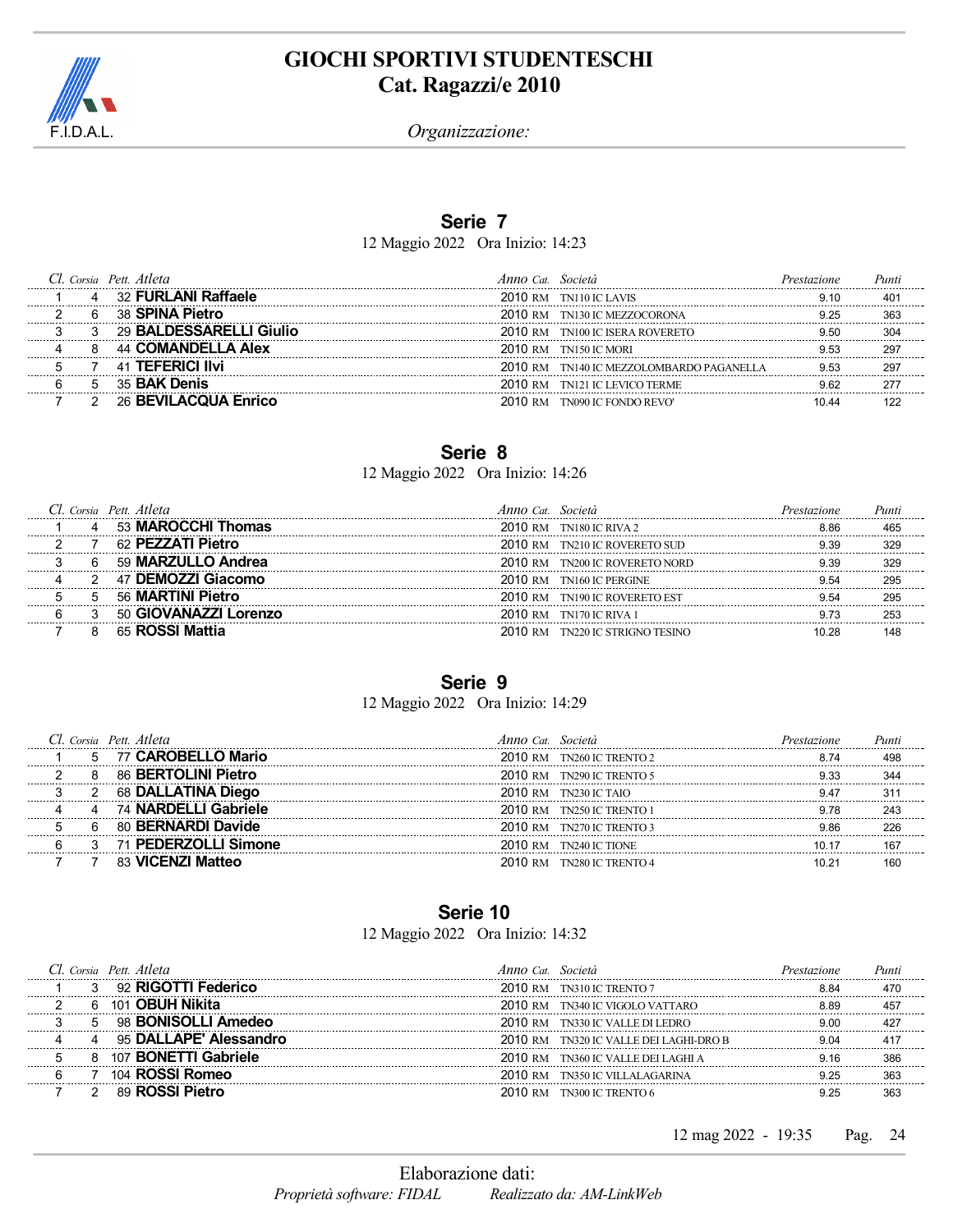

*Organizzazione:* 

# **Serie 11**

12 Maggio 2022 Ora Inizio: 12:45

|   | Corsia Pett Atleta       |                                       |       |  |
|---|--------------------------|---------------------------------------|-------|--|
| ົ | <b>MIORI Davide</b>      | 2010 RM<br>TN020 IC ALDENO MATTARELLO |       |  |
|   | <b>TOMASONI Mattia</b>   | <b>2010 RM TN010 IC ALA</b>           |       |  |
| ĥ | 18 LOPATRIELLO Manuel    | 2010 RM TN060 IC CAVALESE             |       |  |
|   | 9 LASTA Matteo           | 2010 RM TN030 IC ALTA VALLAGARINA     |       |  |
|   | 24 ZULBERTI Nicola       | 2010 RM TN080 IC CHIESE               |       |  |
| 5 | 15 <b>BASTIANI Ravan</b> | 2010 RM<br>TN050 IC BORGO VALSUGANA   |       |  |
|   | 12 GIRARDI Alex          | 2010 RM<br>TN040 IC BASSA VAL DI SOLE | 1በ 50 |  |
|   | <b>GIACCIO Mattia</b>    | 2010 RM TN070 IC CENTRO VALSUGANA     |       |  |

### **Serie 12**

12 Maggio 2022 Ora Inizio: 12:48

| Corsia - |    | Pett Atleta                |       |                                  |  |
|----------|----|----------------------------|-------|----------------------------------|--|
|          |    | 42 CRISTOFORETTI Stefano   | .) RM | TN140 IC MEZZOLOMBARDO PAGANELLA |  |
|          |    | 39 CORRADINI Enrico        | RM    | TN130 IC MEZZOCORONA             |  |
|          |    | 27 BETTA Cristian          | 1 RM  | TN090 IC FONDO REVO'             |  |
| 5        |    | 36 <b>SARTORI Federico</b> |       | 2010 RM TN121 IC LEVICO TERME    |  |
|          |    | 30 BORELLA Nicolas         |       | 0 RM TN100 IC ISERA ROVERETO     |  |
|          | 45 |                            | I RM  | TN150 IC MORI                    |  |
|          |    |                            |       | TN110 IC LAVIS                   |  |

### **Serie 13**

12 Maggio 2022 Ora Inizio: 12:51

|  | Corsia | Pett Atleta              |           |                                       |        | unt |
|--|--------|--------------------------|-----------|---------------------------------------|--------|-----|
|  |        | <b>CARMELLINI Matteo</b> |           | 2010 RM TN170 IC RIVA 1               | 8.88   |     |
|  | а      | 60 <b>BIASI Luca</b>     |           | <b>2010 RM TN200 IC ROVERETO NORD</b> | 8.95 k |     |
|  |        | 48 SHIMA Daniel          |           | 2010 RM TN160 IC PERGINE              |        |     |
|  | h      | 57 PIAZZA Oscar Leonardo | 2010 RM   | <b>TN190 IC ROVERETO EST</b>          |        |     |
|  |        | 63 HASANI Nicholas       | <b>RM</b> | TN210 IC ROVERETO SLID                |        |     |
|  |        | 54 GOTTOLI Ruben         |           | 2010 RM TN180 IC RIVA 2               |        | 260 |
|  |        |                          |           | RM TN220 IC STRIGNO<br>TESINC         |        |     |

### **Serie 14**

12 Maggio 2022 Ora Inizio: 12:54

|    | Atleta                         |                                  |      |     |
|----|--------------------------------|----------------------------------|------|-----|
| R  | <b>STECH Davide</b><br>87      | -RM<br>IN290 IC TRENTO 5         | 9.35 |     |
| .5 | 78 PAGLIERANI Pier             | ) RM<br><b>IN260 IC TRENTO 2</b> | 9.59 | د28 |
|    | 72 SUFALI Isuf                 | 2010 RM<br>TN240 IC TIONE        |      |     |
|    | 69 FALAPPI Emiliano            | RM<br><b>EN230 IC TAIO</b>       |      |     |
|    | <b>DAL LAGO Giovanni</b><br>81 | 2010 RM<br>TN270 IC TRENTO 3     | በ 72 | 80  |
|    | 75 SARTORI Nicola              | 2010 RM<br>TN250 IC TRENTO 1     | 3.94 |     |
|    | 84 LAUDON Federico             | <b>RM</b><br>TN280 IC TRENTO 4   | ያ 94 |     |
|    |                                |                                  |      |     |

12 mag 2022 - 19:35 Pag. 25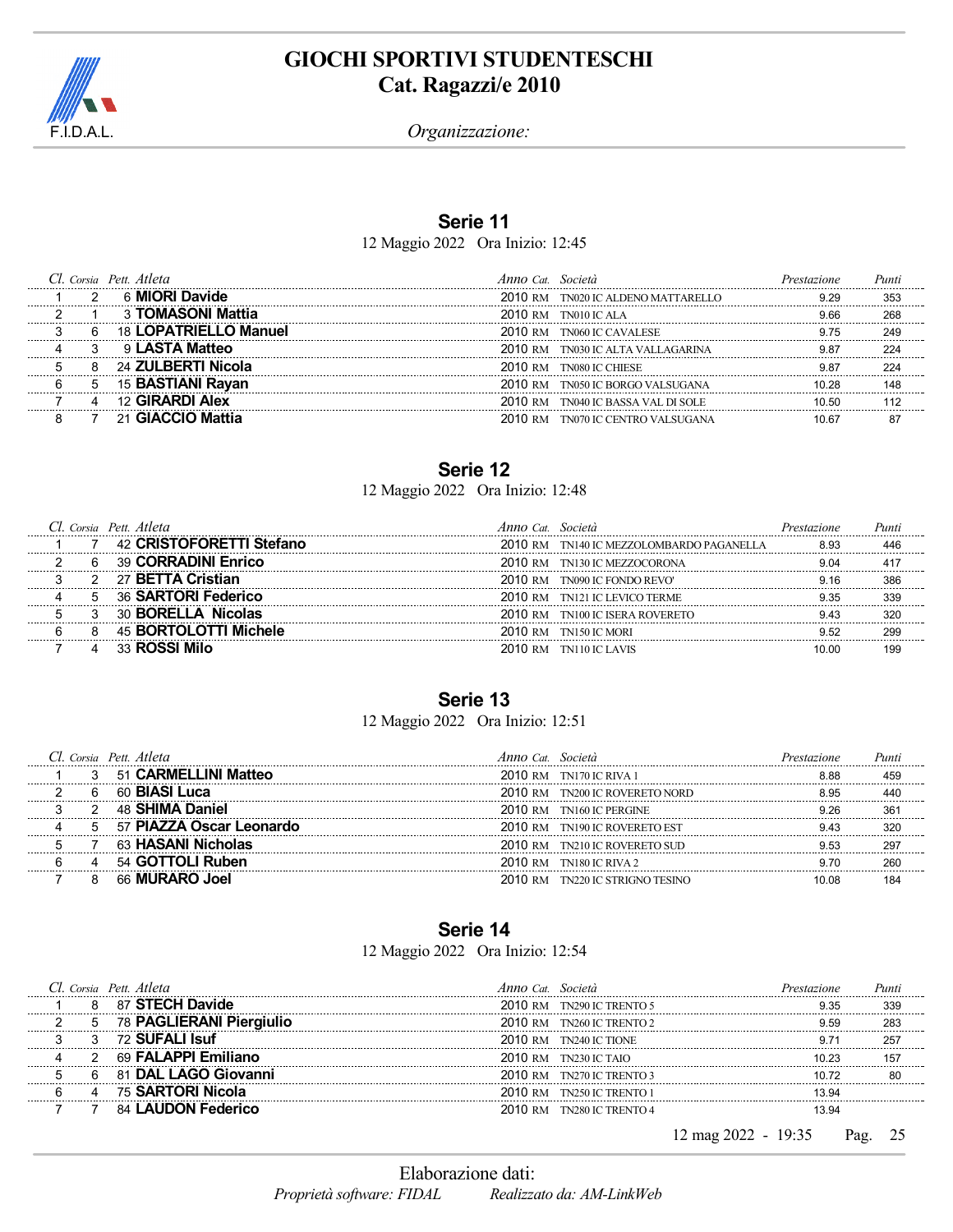

*Organizzazione:* 

### **Serie 15**

12 Maggio 2022 Ora Inizio: 12:57

| "orsia |     | Pett Atleta         | Inno Cat | Societa                                | stazione |     |
|--------|-----|---------------------|----------|----------------------------------------|----------|-----|
| h      |     | 99 CARLI Daniel     | 2010 RM  | TN330 IC VALLE DI LEDRO                |          |     |
|        | 93  |                     |          | <b>2010 RM TN310 IC TRENTO 7</b>       |          |     |
|        | 96. | <b>PERINI Elia</b>  | 2010 RM  | TN320 IC VALLE DELLAGHI-DRO B          |          |     |
|        |     | 102 FACCENDA Jacopo |          | <b>2010 RM TN340 IC VIGOLO VATTARO</b> |          |     |
|        |     | 105 MAFFEL Leonardo |          | 2010 RM TN350 IC VILLALAGARINA         |          | 299 |
|        |     | 108 DEPAOLI Remo    | 2010 RM  | TN360 IC VALLE DELLAGHI A              |          | 299 |
|        |     | <b>MIZZON Tobia</b> |          | 2010 RM TN300 IC TRENTO 6              |          |     |

## **Salto in lungo RM 100-lungo-vortex**

# **Serie - RISULTATI**

Outdoor 8+8 corsie-metti nome

### **RIEPILOGO**

12 Maggio 2022 Ora Inizio: 11:45

| Cl.                   | Pett. Atleta           | Anno Cat. Società |                                          | Prestazione | Punti |
|-----------------------|------------------------|-------------------|------------------------------------------|-------------|-------|
|                       | 77 CAROBELLO Mario     |                   | 2010 RM TN260 IC TRENTO 2                | 4.38        | 612   |
| 2<br>. <del>. .</del> | 98 BONISOLLI Amedeo    |                   | 2010 RM TN330 IC VALLE DI LEDRO          | 4.11        | 554   |
| 3<br>. <del>. .</del> | 107 BONETTI Gabriele   |                   | 2010 RM TN360 IC VALLE DEI LAGHI A       | 4.07        | 545   |
| $\overline{4}$        | 94 TURRINI Gabriele    |                   | 2010 RM TN320 IC VALLE DEI LAGHI-DROB    | 4.05        | 541   |
| 5                     | 22 MARATTI Riccardo    |                   | 2010 RM TN080 IC CHIESE                  | 4.05        | 541   |
| 6                     | 43 ALI Elmedin         |                   | 2010 RM TN150 IC MORI                    | 4.05        | 541   |
| $\overline{7}$<br>.   | 6 MIORI Davide         |                   | 2010 RM TN020 IC ALDENO MATTARELLO       | 4.04        | 539   |
| 8                     | 55 PITTUI Alessandro   |                   | 2010 RM TN190 IC ROVERETO EST            | 4.01        | 532   |
| 9<br>.                | 86 BERTOLINI Pietro    |                   | 2010 RM TN290 IC TRENTO 5                | 4.01        | 532   |
| 10                    | 61 BOATENG Opambour    |                   | 2010 RM TN210 IC ROVERETO SUD            | 4.01        | 532   |
| 11                    | 74 NARDELLI Gabriele   |                   | 2010 RM TN250 IC TRENTO 1                | 4.00        | 530   |
| 12                    | 40 MAURINA Michele     |                   | 2010 RM TN140 IC MEZZOLOMBARDO PAGANELLA | 4.00        | 530   |
| 13                    | 35 BAK Denis           |                   | 2010 RM TN121 IC LEVICO TERME            | 3.98        | 526   |
| 14                    | 92 RIGOTTI Federico    |                   | 2010 RM TN310 IC TRENTO 7                | 3.97        | 524   |
| 15<br>.               | 25 GENTILINI Davide    |                   | 2010 RM TN090 IC FONDO REVO'             | 3.97        | 524   |
| 16<br>.               | 52 CAVALLETTI Gabriele |                   | 2010 RM TN180 IC RIVA 2                  | 3.96        | 522   |
| 17                    | 101 OBUH Nikita        |                   | 2010 RM TN340 IC VIGOLO VATTARO          | 3.95        | 520   |
| 18                    | 51 CARMELLINI Matteo   |                   | 2010 RM TN170 IC RIVA 1                  | 3.95        | 520   |
| 19                    | 73 FIERRO Jacopo       |                   | 2010 RM TN250 IC TRENTO 1                | 3.95        | 520   |
| 20                    | 32 FURLANI Raffaele    |                   | 2010 RM TN110 IC LAVIS                   | 3.94        | 517   |
| 21                    | 60 BIASI Luca          |                   | 2010 RM TN200 IC ROVERETO NORD           | 3.93        | 515   |
| 22<br>.               | 2 ZOARA Giacomo        |                   | 2010 RM TN010 IC ALA                     | 3.92        | 513   |
| 23                    | 93 CARLI Alessandro    |                   | 2010 RM TN310 IC TRENTO 7                | 3.92        | 513   |
| 24                    | 58 JOVIVICH Mirko      |                   | 2010 RM TN200 IC ROVERETO NORD           | 3.92        | 513   |
| 25                    | 99 CARLI Daniel        |                   | 2010 RM TN330 IC VALLE DI LEDRO          | 3.91        | 511   |
| 26                    | 49 PROSSER Leonardo    |                   | 2010 RM TN170 IC RIVA 1                  | 3.90        | 509   |
| 27                    | 11 BARJAMAJ Alessandro |                   | 2010 RM TN040 IC BASSA VAL DI SOLE       | 3.90        | 509   |
| 28                    | 97 SIGNORELLI Mattia   |                   | 2010 RM TN330 IC VALLE DI LEDRO          | 3.90        | 509   |
|                       |                        |                   | 12 mag 2022 - 19:35                      | Pag.        | 26    |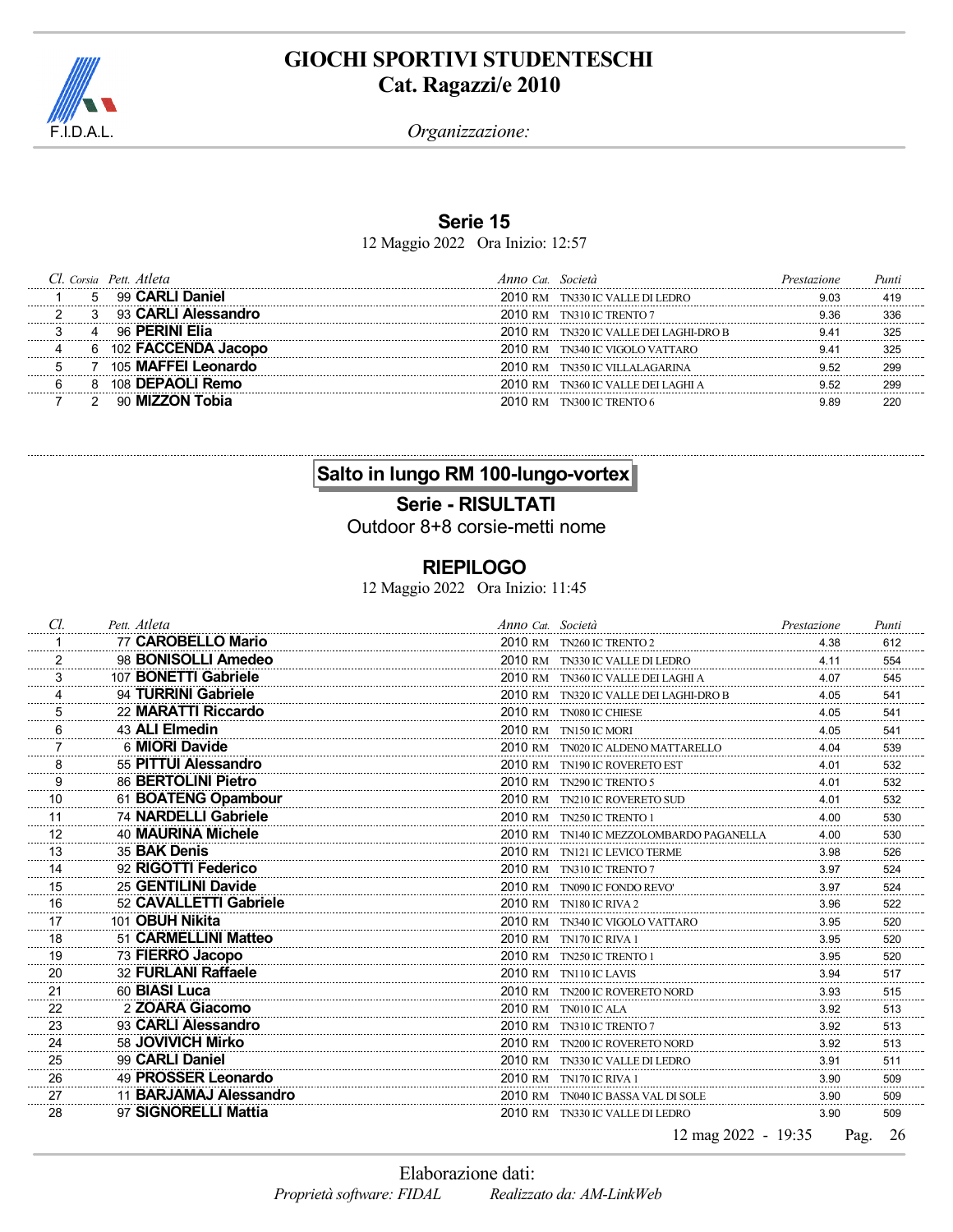

*Organizzazione:* 

| 29             | 20 BEN YECHRAK Mohamed          | 2010 RM TN070 IC CENTRO VALSUGANA            | 3.89 | 507 |
|----------------|---------------------------------|----------------------------------------------|------|-----|
| 30             | 7 VALDUGA Alberto               | 2010 RM TN030 IC ALTA VALLAGARINA            | 3.88 | 505 |
| 31             | 70 ANTOLINI Mattia              | 2010 RM TN240 IC TIONE                       | 3.88 | 505 |
| 32             | 65 ROSSI Mattia                 | 2010 RM TN220 IC STRIGNO TESINO              | 3.86 | 500 |
| 33             | 104 ROSSI Romeo                 | 2010 RM TN350 IC VILLALAGARINA               | 3.86 | 500 |
| 34             | 14 FRANZOI Ivan                 | 2010 RM TN050 IC BORGO VALSUGANA             | 3.85 | 498 |
| 35             | 4 RUBIN PEDRAZZO Federico       | 2010 RM TN020 IC ALDENO MATTARELLO           | 3.85 | 498 |
| 36             | 59 MARZULLO Andrea              | 2010 RM TN200 IC ROVERETO NORD               | 3.84 | 496 |
| 37             | 96 PERINI Elia                  | 2010  RM      TN320 IC VALLE DEI LAGHI-DRO B | 3.84 | 496 |
| 38             | 57 PIAZZA Oscar Leonardo        | 2010 RM TN190 IC ROVERETO EST                | 3.82 | 492 |
| 39             | 79 FERRULLI Alberto             | 2010 RM TN270 IC TRENTO 3                    | 3.80 | 488 |
| 40             | 36 SARTORI Federico             | 2010 RM TN121 IC LEVICO TERME                | 3.80 | 488 |
| 41             | 69 FALAPPI Emiliano             | <b>2010 RM TN230 IC TAIO</b>                 | 3.79 | 486 |
| 42             | 16 CIRESA Filippo               | 2010 RM TN060 IC CAVALESE                    | 3.78 | 483 |
| 43             | 68 DALLATINA Diego              | <b>2010 RM TN230 IC TAIO</b>                 | 3.78 | 483 |
| 44             | 46 ZAMPEDRI Simone              | 2010 RM TN160 IC PERGINE                     |      |     |
|                | 8 PETERLINI Leonardo            |                                              | 3.75 | 477 |
| 45<br>46       | 42 CRISTOFORETTI Stefano        | 2010 RM TN030 IC ALTA VALLAGARINA            | 3.73 | 473 |
| 47             | 91 CAINELLI Misho               | 2010 RM TN140 IC MEZZOLOMBARDO PAGANELLA     | 3.71 | 469 |
|                | 5 BETTINI Lorenzo               | 2010 RM TN310 IC TRENTO 7                    | 3.70 | 467 |
| 48             | 28 VALDUGA Edoardo              | 2010 RM TN020 IC ALDENO MATTARELLO           | 3.69 | 465 |
| 49             |                                 | 2010 RM TN100 IC ISERA ROVERETO              | 3.67 | 460 |
| 50             | 45 BORTOLOTTI Michele           | 2010 RM TN150 IC MORI                        | 3.67 | 460 |
| 51             | 84 LAUDON Federico              | 2010 RM TN280 IC TRENTO 4                    | 3.65 | 456 |
| 52             | 53 MAROCCHI Thomas              | <b>2010 RM TN180 IC RIVA 2</b>               | 3.65 | 456 |
| 53             | 19 LAZZERINI Emil               | 2010 RM TN070 IC CENTRO VALSUGANA            | 3.64 | 454 |
| 54             | <b>78 PAGLIERANI Piergiulio</b> | 2010 RM TN260 IC TRENTO 2                    | 3.64 | 454 |
| 55             | 39 CORRADINI Enrico             | 2010 RM TN130 IC MEZZOCORONA                 | 3.61 | 448 |
| 56             | 3 TOMASONI Mattia               | <b>2010 RM TN010 IC ALA</b>                  | 3.61 | 448 |
| 57             | 17 DAPRA' Tommaso               | 2010 RM TN060 IC CAVALESE                    | 3.61 | 448 |
| 58             | 33 ROSSI Milo                   | 2010 RM TN110 IC LAVIS                       | 3.61 | 448 |
| 59             | 76 MARTINO Alessadnro           | 2010 RM TN260 IC TRENTO 2                    | 3.60 | 446 |
| 60             | 31 BARBACOVI Davide             | 2010 RM TN110 IC LAVIS                       | 3.60 | 446 |
| 61             | 106 SANTORO Christian           | 2010 RM TN360 IC VALLE DEI LAGHI A           | 3.58 | 441 |
| 62             | 34 MOSER Luca                   | 2010 RM TN121 IC LEVICO TERME                | 3.56 | 437 |
| 63             | 71 PEDERZOLLI Simone            | 2010 RM TN240 IC TIONE                       | 3.56 | 437 |
| 64             | 56 MARTINI Pietro               | 2010 RM TN190 IC ROVERETO EST                | 3.56 | 437 |
| 65             | 85 APRILE Davide                | 2010 RM TN290 IC TRENTO 5                    | 3.55 | 435 |
| 66             | 24 ZULBERTI Nicola              | 2010 RM TN080 IC CHIESE                      | 3.55 | 435 |
| 67             | <b>44 COMANDELLA Alex</b>       | 2010 RM TN150 IC MORI                        | 3.54 | 433 |
| 68             | 27 BETTA Cristian               | 2010 RM TN090 IC FONDO REVO'                 | 3.52 | 429 |
| 69             | 108 DEPAOLI Remo                | 2010 RM TN360 IC VALLE DEI LAGHI A           | 3.51 | 427 |
| $\frac{70}{2}$ | 38 SPINA Pietro                 | 2010 RM TN130 IC MEZZOCORONA                 | 3.50 | 425 |
| 71             | 89 ROSSI Pietro                 | 2010 RM TN300 IC TRENTO 6                    | 3.48 | 421 |
| 72             | 54 GOTTOLI Ruben                | 2010 RM TN180 IC RIVA 2                      | 3.47 | 419 |
| 73             | 90 MIZZON Tobia                 | 2010 RM TN300 IC TRENTO 6                    | 3.46 | 416 |
| 74             | 47 DEMOZZI Giacomo              | 2010 RM TN160 IC PERGINE                     | 3.46 | 416 |
| 75             | 37 ZAIMI Nikola                 | 2010 RM TN130 IC MEZZOCORONA                 | 3.45 | 414 |
| 76             | 10 BAGGIA Pietro                | 2010 RM TN040 IC BASSA VAL DI SOLE           | 3.44 | 412 |
| 77             | 29 BALDESSARELLI Giulio         | 2010 RM<br>TN100 IC ISERA ROVERETO           | 3.42 | 408 |
| 78             | 100 FRUET Tommaso               | 2010 RM TN340 IC VIGOLO VATTARO              | 3.41 | 406 |
| 79             | 64 BALDI Fabio                  | 2010 RM TN220 IC STRIGNO TESINO              | 3.40 | 404 |
| 80             | 50 GIOVANAZZI Lorenzo           | <b>2010 RM TN170 IC RIVA 1</b>               | 3.39 | 402 |
| 81             | 26 BEVILACQUA Enrico            | 2010 RM TN090 IC FONDO REVO                  | 3.39 | 402 |
| 82             | 23 TAGLIAFERRI Amedeo           | 2010 RM TN080 IC CHIESE                      | 3.38 | 400 |
|                |                                 |                                              |      |     |
|                |                                 | 12 mag 2022 - 19:35                          | Pag. | 27  |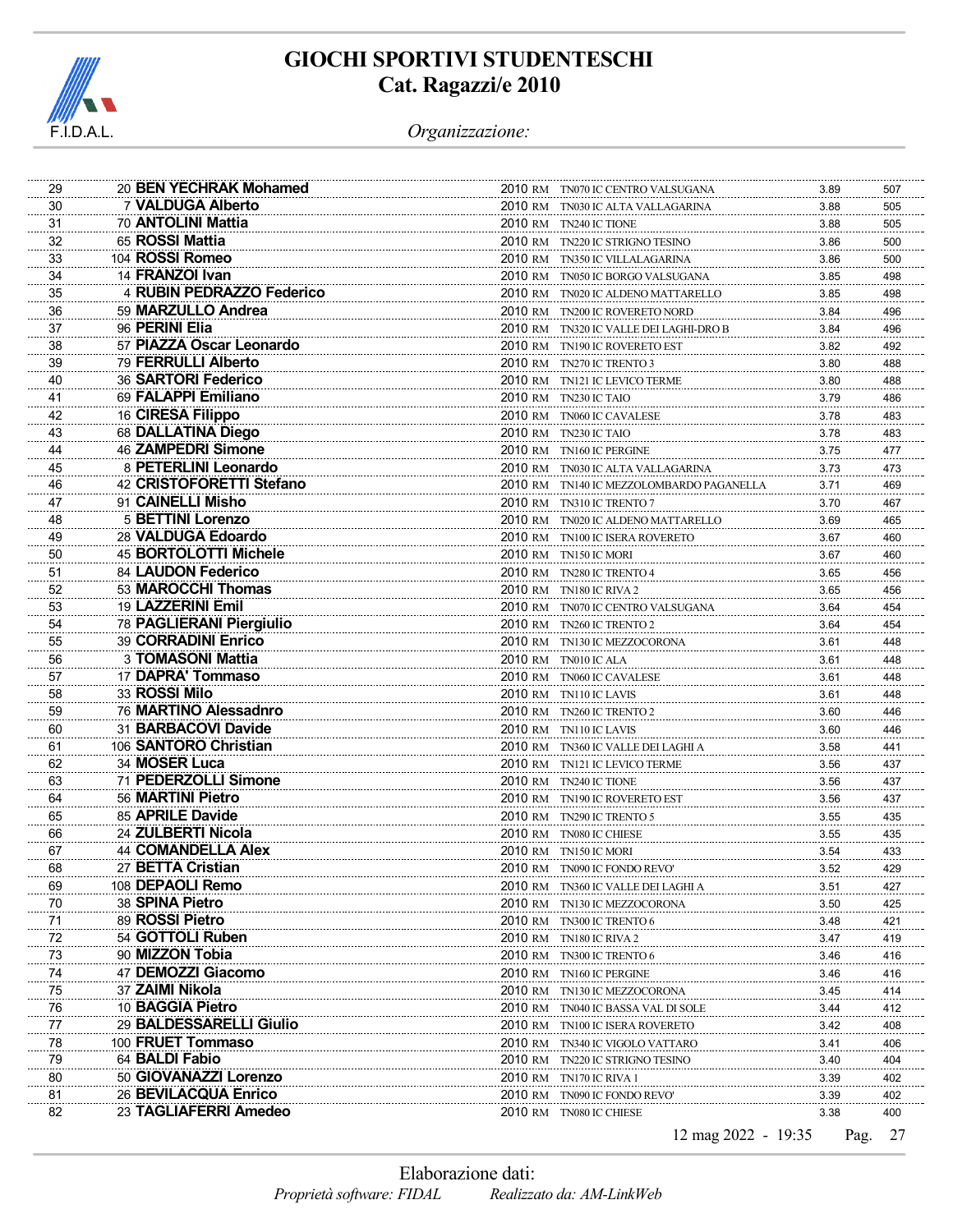

### *Organizzazione:*

| 83<br>. <del>.</del>   | 102 FACCENDA Jacopo    | 2010 RM<br>TN340 IC VIGOLO VATTARO       | 3.37 | 398   |
|------------------------|------------------------|------------------------------------------|------|-------|
| 84                     | 9 LASTA Matteo         | 2010 RM TN030 IC ALTA VALLAGARINA        | 3.37 | 398   |
| 85<br>.                | 81 DAL LAGO Giovanni   | 2010 RM TN270 IC TRENTO 3                | 3.35 | 394   |
| 86<br>.                | 95 DALLAPE' Alessandro | 2010 RM TN320 IC VALLE DEI LAGHI-DROB    | 3.34 | 392   |
| $rac{87}{2}$           | 105 MAFFEI Leonardo    | 2010 RM TN350 IC VILLALAGARINA           | 3.33 | 390   |
| 88                     | 80 BERNARDI Davide     | 2010 RM TN270 IC TRENTO 3                | 3.31 | 385   |
| 89                     | 1 DEBIASI Simone       | 2010 RM TN010 IC ALA                     | 3.26 | 375   |
| 90                     | 87 STECH Davide        | 2010 RM TN290 IC TRENTO 5                | 3.26 | 375   |
| 91                     | 72 SUFALI Isuf         | 2010 RM TN240 IC TIONE                   | 3.25 | 373   |
| 92                     | 83 VICENZI Matteo      | 2010 RM TN280 IC TRENTO 4                | 3.25 | 373   |
| 93                     | 62 PEZZATI Pietro      | 2010 RM TN210 IC ROVERETO SUD            | 3.24 | 371   |
| 94                     | 48 SHIMA Daniel        | 2010 RM TN160 IC PERGINE                 | 3.24 | 371   |
| 95                     | 67 SICHER Gianluca.    | 2010 RM TN230 IC TAIO                    | 3.24 | 371   |
| 96<br>                 | 18 LOPATRIELLO Manuel  | 2010 RM TN060 IC CAVALESE                | 3.21 | 365   |
| 97<br>. <del>. .</del> | 13 STEFANI Nathan      | 2010 RM TN050 IC BORGO VALSUGANA         | 3.18 | 359   |
| 98                     | 88 CEKU YIIi           | 2010 RM TN300 IC TRENTO 6                | 3.17 | 357   |
| $\frac{99}{2}$         | 15 BASTIANI Rayan      | 2010 RM TN050 IC BORGO VALSUGANA         | 3.17 | 357   |
| 100                    | 103 BERTOLINI Davide   | 2010 RM TN350 IC VILLALAGARINA           | 3.15 | 353   |
| 101                    | 30 BORELLA Nicolas     | 2010 RM TN100 IC ISERA ROVERETO          | 3.12 | $347$ |
| 102                    | 63 HASANI Nicholas     | 2010 RM TN210 IC ROVERETO SUD            | 3.09 | 340   |
| 103                    | 41 TEFERICI IIvi       | 2010 RM TN140 IC MEZZOLOMBARDO PAGANELLA | 3.06 | 334   |
| 104                    | 82 BERTOLAZZI Jacopo   | 2010 RM TN280 IC TRENTO 4                | 3.05 | 332   |
| 105                    | 66 MURARO Joel         | 2010 RM TN220 IC STRIGNO TESINO          | 3.01 | 324   |
| 106                    | 12 GIRARDI Alex        | 2010 RM TN040 IC BASSA VAL DI SOLE       | 2.86 | 294   |
| 107                    | 75 SARTORI Nicola      | 2010 RM TN250 IC TRENTO 1                | 2.85 | 292   |
| 108                    | 21 GIACCIO Mattia      | 2010 RM TN070 IC CENTRO VALSUGANA        | 2.31 | 185   |

#### **Serie 1** 12 Maggio 2022 Ora Inizio: 13:00 - Ora Fine: 13:50

| Cl.           | Pett. Atleta              | Anno Cat. Società |                                          | Prestazione | Punti |
|---------------|---------------------------|-------------------|------------------------------------------|-------------|-------|
|               | 94 TURRINI Gabriele       |                   | 2010 RM TN320 IC VALLE DEI LAGHI-DRO B   | 4.05        | 541   |
| $\frac{2}{2}$ | 22 MARATTI Riccardo       |                   | 2010 RM TN080 IC CHIESE                  | 4.05        | 541   |
| 3             | 43 ALI Elmedin            |                   | 2010 RM TN150 IC MORI                    | 4.05        | 541   |
| 4             | 55 PITTUI Alessandro      |                   | 2010 RM TN190 IC ROVERETO EST            | 4.01        | 532   |
| 5             | 61 BOATENG Opambour       |                   | 2010 RM TN210 IC ROVERETO SUD            | 4.01        | 532   |
| 6             | <b>40 MAURINA Michele</b> |                   | 2010 RM TN140 IC MEZZOLOMBARDO PAGANELLA | 4.00        | 530   |
|               | 25 GENTILINI Davide       |                   | 2010 RM TN090 IC FONDO REVO'             | 3.97        | 524   |
| 8             | 52 CAVALLETTI Gabriele    |                   | 2010 RM TN180 IC RIVA 2                  | 3.96        | 522   |
| 9<br>.        | 73 FIERRO Jacopo          |                   | 2010 RM TN250 IC TRENTO 1                | 3.95        | 520   |
| 10            | 58 JOVIVICH Mirko         |                   | 2010 RM TN200 IC ROVERETO NORD           | 3.92        | 513   |
| 11<br>.       | 49 PROSSER Leonardo       |                   | 2010 RM TN170 IC RIVA 1                  | 3.90        | 509   |
| 12            | 97 SIGNORELLI Mattia      |                   | 2010 RM TN330 IC VALLE DI LEDRO          | 3.90        | 509   |
| 13            | 7 VALDUGA Alberto         |                   | 2010 RM TN030 IC ALTA VALLAGARINA        | 3.88        | 505   |
| 14            | 70 ANTOLINI Mattia        |                   | 2010 RM TN240 IC TIONE                   | 3.88        | 505   |
| 15            | 4 RUBIN PEDRAZZO Federico |                   | 2010 RM TN020 IC ALDENO MATTARELLO       | 3.85        | 498   |
| 16            | 79 FERRULLI Alberto       |                   | 2010 RM TN270 IC TRENTO 3                | 3.80        | 488   |
| 17            | 16 CIRESA Filippo         |                   | 2010 RM TN060 IC CAVALESE                | 3.78        | 483   |
| 18<br>.       | 46 ZAMPEDRI Simone        |                   | 2010 RM TN160 IC PERGINE                 | 3.75        | 477   |
| 19            | 91 CAINELLI Misho         |                   | 2010 RM TN310 IC TRENTO 7                | 3.70        | 467   |
| 20<br>.       | 28 VALDUGA Edoardo        |                   | 2010 RM TN100 IC ISERA ROVERETO          | 3.67        | 460   |
| 21            | 19 LAZZERINI Emil         |                   | 2010 RM TN070 IC CENTRO VALSUGANA        | 3.64        | 454   |
| 22            | 76 MARTINO Alessadnro     |                   | 2010 RM TN260 IC TRENTO 2                | 3.60        | 446   |
|               |                           |                   | 12 mag 2022 - 19:35                      | Pag.        | 28    |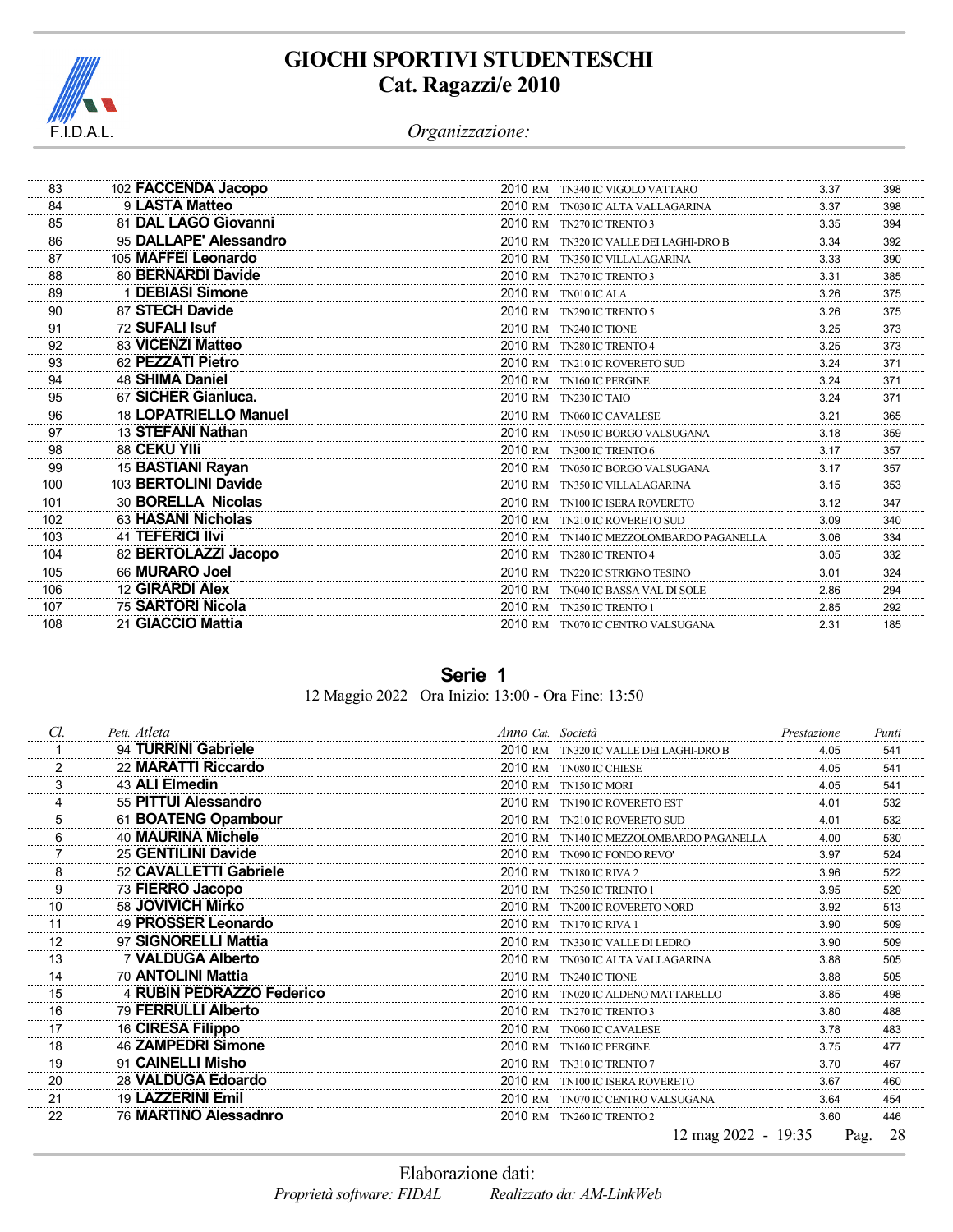

#### *Organizzazione:*

| 23     | 31 BARBACOVI Davide             | 2010 RM TN110 IC LAVIS               | 3.60 |  |
|--------|---------------------------------|--------------------------------------|------|--|
| 24     | <b>SANTORO Christian</b><br>106 | 2010 RM<br>TN360 IC VALLE DELLAGHI A | 3.58 |  |
| 25     | 34 MOSER Luca                   | 2010 RM TN121 IC LEVICO TERME        | 3.56 |  |
|        | 85 APRILE Davide                | TN290 IC TRENTO 5                    | 3.55 |  |
|        | 37 ZAIMI Nikola                 | 2010 RM TN130 IC MEZZOCORONA         |      |  |
| ററ     | <b>BAGGIA Pietro</b>            | 2010 RM TN040 IC BASSA VAL DI SOLE   | 3.44 |  |
|        | 100 FRUET Tommaso               | 2010 RM TN340 IC VIGOLO VATTARO      |      |  |
| 30<br> | 64 <b>BALDI Fabio</b>           | 2010 RM TN220 IC STRIGNO TESINO      | 340  |  |
|        | <b>DEBIASI Simone</b>           | RM<br>TN010 IC ALA                   |      |  |
|        | 67 SICHER Gianluca.             | 2010 RM TN230 IC TAIO                | 3.24 |  |
| ২৭     | 13 STEFANI Nathan               | 2010 RM<br>TN050 IC BORGO VAI SUGANA | 3.18 |  |
|        | CEKU YIII<br>88                 | 2010 RM TN300 IC TRENTO 6            | 3 17 |  |
| 35     | 103 BERTOLINI Davide            | 2010 RM - TN350 IC VILLALAGARINA     | 3 15 |  |
|        | 82 BERTOLAZZI Jacopo            | <b>2010 RM TN280 IC TRENTO 4</b>     |      |  |

#### **Serie 2**

12 Maggio 2022 Ora Inizio: 11:45 - Ora Fine: 12:45

| Cl.           | Pett. Atleta              | Anno Cat. Società                     | Prestazione                 | Punti |
|---------------|---------------------------|---------------------------------------|-----------------------------|-------|
| $\mathbf 1$   | 77 CAROBELLO Mario        | 2010 RM TN260 IC TRENTO 2             | 4.38                        | 612   |
| 2             | 98 BONISOLLI Amedeo       | 2010 RM TN330 IC VALLE DI LEDRO       | 4.11                        | 554   |
| 3             | 107 BONETTI Gabriele      | 2010 RM TN360 IC VALLE DEI LAGHI A    | 4.07                        | 545   |
| $\frac{4}{2}$ | 86 BERTOLINI Pietro       | 2010 RM TN290 IC TRENTO 5             | 4.01                        | 532   |
| 5             | 74 NARDELLI Gabriele      | 2010 RM TN250 IC TRENTO 1             | 4.00                        | 530   |
| 6             | 35 BAK Denis              | 2010 RM TN121 IC LEVICO TERME         | 3.98                        | 526   |
| 7             | 92 RIGOTTI Federico       | 2010 RM TN310 IC TRENTO 7             | 3.97                        | 524   |
| .<br>8        | 101 OBUH Nikita           | 2010 RM TN340 IC VIGOLO VATTARO       | 3.95                        | 520   |
| 9<br>         | 32 FURLANI Raffaele       | 2010 RM TN110 IC LAVIS                | 3.94                        | 517   |
| 10            | 2 ZOARA Giacomo           | 2010 RM TN010 IC ALA                  | 3.92                        | 513   |
| 11            | 11 BARJAMAJ Alessandro    | 2010 RM TN040 IC BASSA VAL DI SOLE    | 3.90                        | 509   |
| 12            | 20 BEN YECHRAK Mohamed    | 2010 RM TN070 IC CENTRO VALSUGANA     | 3.89                        | 507   |
| 13            | 65 ROSSI Mattia           | 2010 RM TN220 IC STRIGNO TESINO       | 3.86                        | 500   |
| 14            | 104 ROSSI Romeo           | 2010 RM TN350 IC VILLALAGARINA        | 3.86                        | 500   |
| 15            | 14 FRANZOI Ivan           | 2010 RM TN050 IC BORGO VALSUGANA      | 3.85                        | 498   |
| 16            | 59 MARZULLO Andrea        | 2010 RM TN200 IC ROVERETO NORD        | 3.84                        | 496   |
| 17            | 68 DALLATINA Diego        | 2010 RM TN230 IC TAIO                 | 3.78                        | 483   |
| 18            | 8 PETERLINI Leonardo      | 2010 RM TN030 IC ALTA VALLAGARINA     | 3.73                        | 473   |
| 19            | <b>5 BETTINI Lorenzo</b>  | 2010 RM TN020 IC ALDENO MATTARELLO    | 3.69                        | 465   |
| 20            | 53 MAROCCHI Thomas        | 2010 RM TN180 IC RIVA 2               | 3.65                        | 456   |
| .21           | 17 DAPRA' Tommaso         | 2010 RM TN060 IC CAVALESE             | 3.61                        | 448   |
| 22            | 71 PEDERZOLLI Simone      | 2010 RM TN240 IC TIONE                | 3.56                        | 437   |
| 23            | 56 MARTINI Pietro         | 2010 RM TN190 IC ROVERETO EST         | 3.56                        | 437   |
| 24            | <b>44 COMANDELLA Alex</b> | 2010 RM TN150 IC MORI                 | 3.54                        | 433   |
| 25            | 38 SPINA Pietro           | 2010 RM TN130 IC MEZZOCORONA          | 3.50                        | 425   |
| 26            | 89 ROSSI Pietro           | 2010 RM TN300 IC TRENTO 6             | 3.48                        | 421   |
| 27            | 47 DEMOZZI Giacomo        | 2010 RM TN160 IC PERGINE              | 3.46                        | 416   |
| 28            | 29 BALDESSARELLI Giulio   | 2010 RM TN100 IC ISERA ROVERETO       | 3.42                        | 408   |
| 29            | 50 GIOVANAZZI Lorenzo     | 2010 RM TN170 IC RIVA 1               | 3.39                        | 402   |
| 30            | 26 BEVILACQUA Enrico      | 2010 RM TN090 IC FONDO REVO'          | 3.39                        | 402   |
| 31            | 23 TAGLIAFERRI Amedeo     | 2010 RM TN080 IC CHIESE               | 3.38                        | 400   |
| 32            | 95 DALLAPE' Alessandro    | 2010 RM TN320 IC VALLE DEI LAGHI-DROB | 3.34                        | 392   |
| 33            | 80 BERNARDI Davide        | 2010 RM TN270 IC TRENTO 3             | 3.31                        | 385   |
| 34            | 83 VICENZI Matteo         | 2010 RM TN280 IC TRENTO 4             | 3.25                        | 373   |
|               |                           |                                       | 12 mag 2022 - 19:35<br>Pag. | 29    |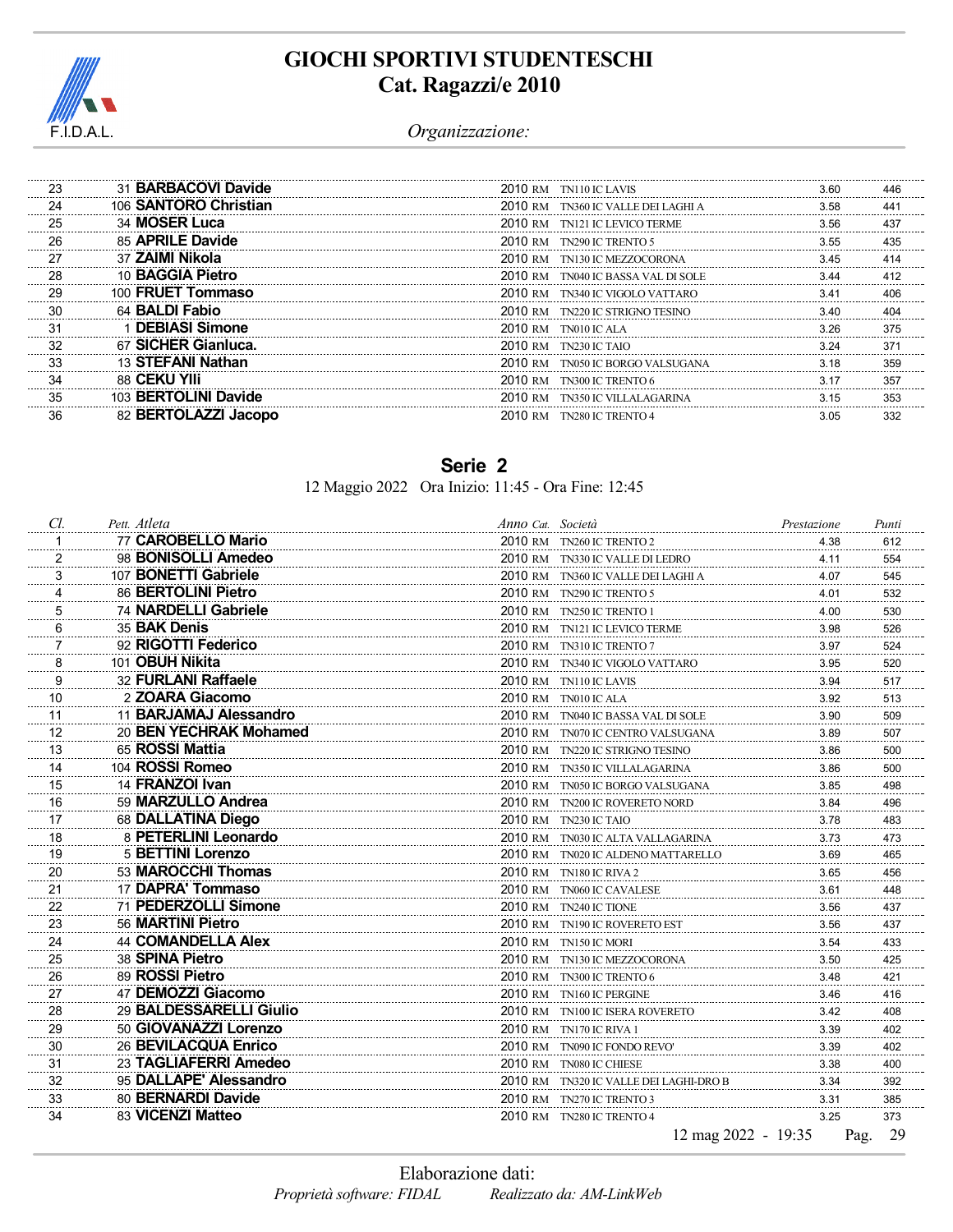

*Organizzazione:* 

| つん<br>ື | 2011<br>RN |      |     |
|---------|------------|------|-----|
| 36      | 2011<br>RN | 3.06 | 334 |

#### **Serie 3**

12 Maggio 2022 Ora Inizio: 14:00 - Ora Fine: 14:50

| Cl.            | Pett. Atleta             | Anno Cat. Società |                                          | Prestazione | Punti |
|----------------|--------------------------|-------------------|------------------------------------------|-------------|-------|
| $\mathbf{1}$   | 6 MIORI Davide           |                   | 2010 RM TN020 IC ALDENO MATTARELLO       | 4.04        | 539   |
| $\frac{2}{2}$  | 51 CARMELLINI Matteo     |                   | 2010 RM TN170 IC RIVA 1                  | 3.95        | 520   |
| $rac{3}{2}$    | 60 BIASI Luca            |                   | 2010 RM TN200 IC ROVERETO NORD           | 3.93        | 515   |
| 4<br>.         | 93 CARLI Alessandro      |                   | 2010 RM TN310 IC TRENTO 7                | 3.92        | 513   |
| 5              | 99 CARLI Daniel          |                   | 2010 RM TN330 IC VALLE DI LEDRO          | 3.91        | 511   |
| 6              | 96 PERINI Elia           |                   | 2010 RM TN320 IC VALLE DEI LAGHI-DRO B   | 3.84        | 496   |
| $\overline{7}$ | 57 PIAZZA Oscar Leonardo |                   | 2010 RM TN190 IC ROVERETO EST            | 3.82        | 492   |
| $rac{8}{2}$    | 36 SARTORI Federico      |                   | 2010 RM TN121 IC LEVICO TERME            | 3.80        | 488   |
| $rac{9}{2}$    | 69 FALAPPI Emiliano      |                   | 2010 RM TN230 IC TAIO                    | 3.79        | 486   |
| 10             | 42 CRISTOFORETTI Stefano |                   | 2010 RM TN140 IC MEZZOLOMBARDO PAGANELLA | 3.71        | 469   |
| 11             | 45 BORTOLOTTI Michele    |                   | 2010 RM TN150 IC MORI                    | 3.67        | 460   |
| 12             | 84 LAUDON Federico       |                   | 2010 RM TN280 IC TRENTO 4                | 3.65        | 456   |
| 13             | 78 PAGLIERANI Piergiulio |                   | 2010 RM TN260 IC TRENTO 2                | 3.64        | 454   |
| 14             | 39 CORRADINI Enrico      |                   | 2010 RM TN130 IC MEZZOCORONA             | 3.61        | 448   |
| 15             | 3 TOMASONI Mattia        |                   | 2010 RM TN010 IC ALA                     | 3.61        | 448   |
| 16             | 33 ROSSI Milo            |                   | 2010 RM TN110 IC LAVIS                   | 3.61        | 448   |
| 17             | 24 ZULBERTI Nicola       |                   | 2010 RM TN080 IC CHIESE                  | 3.55        | 435   |
| 18             | 27 BETTA Cristian        |                   | 2010 RM TN090 IC FONDO REVO'             | 3.52        | 429   |
| 19             | 108 DEPAOLI Remo         |                   | 2010 RM TN360 IC VALLE DEI LAGHI A       | 3.51        | 427   |
| 20             | 54 GOTTOLI Ruben         |                   | 2010 RM TN180 IC RIVA 2                  | 3.47        | 419   |
| 21             | 90 MIZZON Tobia          |                   | 2010 RM TN300 IC TRENTO 6                | 3.46        | 416   |
| 22             | 102 FACCENDA Jacopo      |                   | 2010 RM TN340 IC VIGOLO VATTARO          | 3.37        | 398   |
| 23             | 9 LASTA Matteo           |                   | 2010 RM TN030 IC ALTA VALLAGARINA        | 3.37        | 398   |
| 24             | 81 DAL LAGO Giovanni     |                   | 2010 RM TN270 IC TRENTO 3                | 3.35        | 394   |
| 25             | 105 MAFFEI Leonardo      |                   | 2010 RM TN350 IC VILLALAGARINA           | 3.33        | 390   |
| 26             | 87 STECH Davide          |                   | 2010 RM TN290 IC TRENTO 5                | 3.26        | 375   |
| 27             | 72 SUFALI Isuf           |                   | 2010 RM TN240 IC TIONE                   | 3.25        | 373   |
| 28             | 48 SHIMA Daniel          |                   | 2010 RM TN160 IC PERGINE                 | 3.24        | 371   |
| 29             | 18 LOPATRIELLO Manuel    |                   | 2010 RM TN060 IC CAVALESE                | 3.21        | 365   |
| 30             | 15 BASTIANI Rayan        |                   | 2010 RM TN050 IC BORGO VALSUGANA         | 3.17        | 357   |
| 31             | 30 BORELLA Nicolas       |                   | 2010 RM TN100 IC ISERA ROVERETO          | 3.12        | 347   |
| 32             | 63 HASANI Nicholas       |                   | 2010 RM TN210 IC ROVERETO SUD            | 3.09        | 340   |
| 33             | 66 MURARO Joel           |                   | 2010 RM TN220 IC STRIGNO TESINO          | 3.01        | 324   |
| 34             | 12 GIRARDI Alex          |                   | 2010 RM TN040 IC BASSA VAL DI SOLE       | 2.86        | 294   |
| 35             | <b>75 SARTORI Nicola</b> |                   | 2010 RM TN250 IC TRENTO 1                | 2.85        | 292   |
| 36             | 21 GIACCIO Mattia        |                   | 2010 RM TN070 IC CENTRO VALSUGANA        | 2.31        | 185   |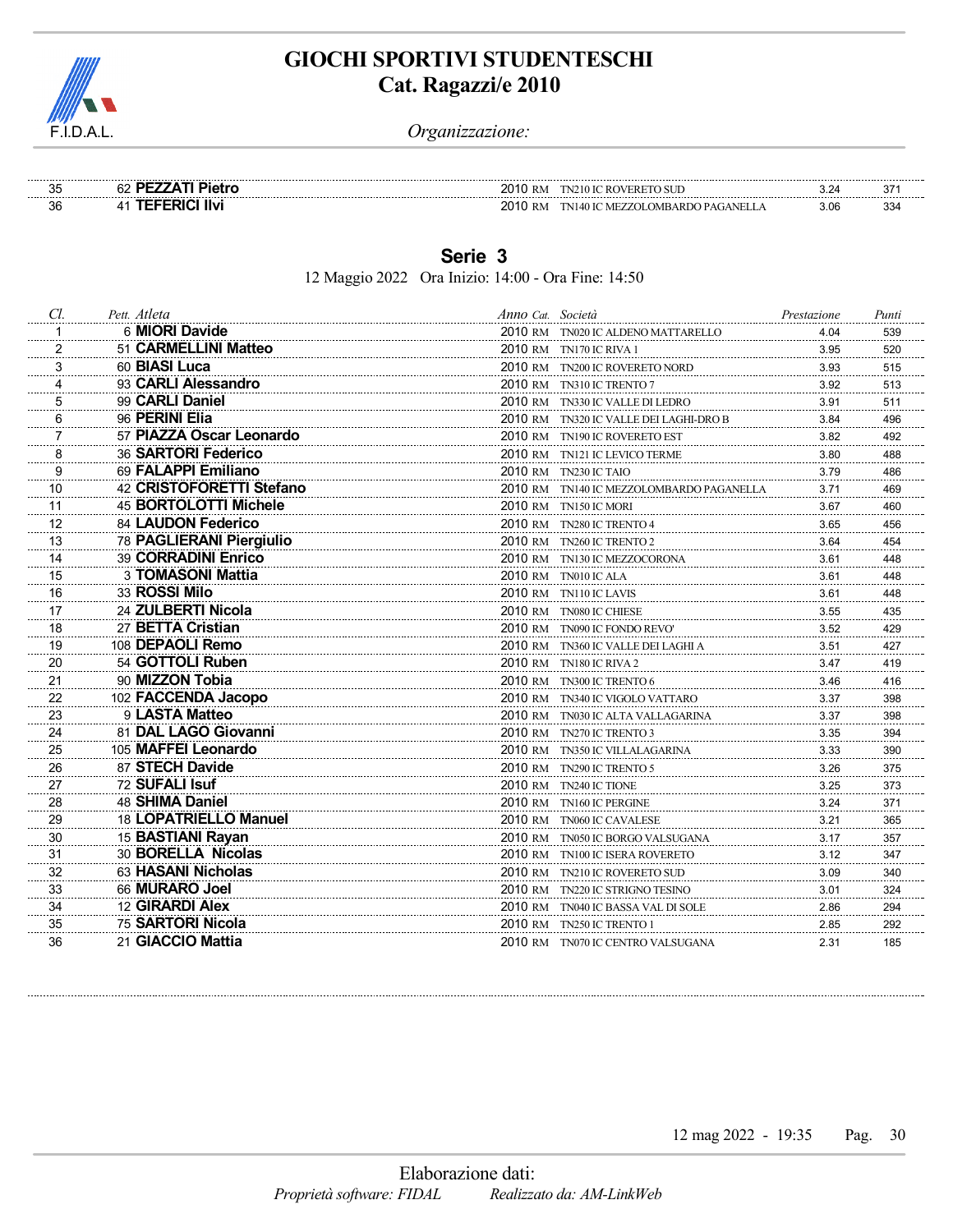

*Organizzazione:* 

# **Vortex RM 100-lungo-vortex**

**Serie - RISULTATI**

Outdoor 8+8 corsie-metti nome

#### **RIEPILOGO**

12 Maggio 2022 Ora Inizio: 11:44

| Cl.            | Pett. Atleta                | Anno Cat. Società |                                          | Prestazione | Punti |
|----------------|-----------------------------|-------------------|------------------------------------------|-------------|-------|
| $\overline{1}$ | 58 JOVIVICH Mirko           |                   | 2010 RM TN200 IC ROVERETO NORD           | 47.21       | 637   |
| 2              | 93 CARLI Alessandro         |                   | 2010 RM TN310 IC TRENTO 7                | 43.79       | 584   |
| $\overline{3}$ | 89 ROSSI Pietro             |                   | 2010 RM TN300 IC TRENTO 6                | 43.41       | 578   |
| 4              | 106 SANTORO Christian       |                   | 2010 RM TN360 IC VALLE DEI LAGHI A       | 41.77       | 553   |
| 5              | 4 RUBIN PEDRAZZO Federico   |                   | 2010 RM TN020 IC ALDENO MATTARELLO       | 41.48       | 548   |
| 6              | <b>5 BETTINI Lorenzo</b>    |                   | 2010 RM TN020 IC ALDENO MATTARELLO       | 41.26       | 545   |
| 7              | 49 PROSSER Leonardo         |                   | 2010 RM TN170 IC RIVA 1                  | 41.04       | 541   |
| 8              | 1 DEBIASI Simone            |                   | 2010 RM TN010 IC ALA                     | 40.65       | 535   |
| 9              | 10 BAGGIA Pietro            |                   | 2010 RM TN040 IC BASSA VAL DI SOLE       | 40.57       | 534   |
| 10             | 67 SICHER Gianluca.         |                   | 2010 RM TN230 IC TAIO                    | 40.27       | 529   |
| 11             | 76 MARTINO Alessadnro       |                   | 2010 RM TN260 IC TRENTO 2                | 40.19       | 528   |
| 12             | 94 TURRINI Gabriele         |                   | 2010 RM TN320 IC VALLE DEI LAGHI-DROB    | 39.30       | 514   |
| 13             | 62 PEZZATI Pietro           |                   | 2010 RM TN210 IC ROVERETO SUD            | 39.10       | 511   |
| 13             | 17 DAPRA' Tommaso           |                   | 2010 RM TN060 IC CAVALESE                | 39.10       | 511   |
| 15             | 22 MARATTI Riccardo         |                   | 2010 RM TN080 IC CHIESE                  | 38.84       | 507   |
| 16             | 107 <b>BONETTI Gabriele</b> |                   | 2010 RM TN360 IC VALLE DEI LAGHI A       | 38.41       | 501   |
| 17             | 27 BETTA Cristian           |                   | 2010 RM TN090 IC FONDO REVO'             | 38.26       | 498   |
| 18             | 32 FURLANI Raffaele         |                   | 2010 RM TN110 IC LAVIS                   | 38.18       | 497   |
| 19             | 80 BERNARDI Davide          |                   | 2010 RM TN270 IC TRENTO 3                | 38.00       | 494   |
| 20             | 61 BOATENG Opambour         |                   | 2010 RM TN210 IC ROVERETO SUD            | 37.95       | 494   |
| 21             | 43 ALI Elmedin              |                   | 2010 RM TN150 IC MORI                    | 37.23       | 482   |
| 22             | 74 NARDELLI Gabriele        |                   | 2010 RM TN250 IC TRENTO 1                | 37.22       | 482   |
| 23             | 102 FACCENDA Jacopo         |                   | 2010 RM TN340 IC VIGOLO VATTARO          | 36.79       | 476   |
| 24             | 52 CAVALLETTI Gabriele      |                   | 2010 RM TN180 IC RIVA 2                  | 36.70       | 474   |
| 25             | 83 VICENZI Matteo           |                   | 2010 RM TN280 IC TRENTO 4                | 36.65       | 473   |
| 26             | 16 CIRESA Filippo           |                   | 2010 RM TN060 IC CAVALESE                | 35.60       | 457   |
| 26             | 65 ROSSI Mattia             |                   | 2010 RM TN220 IC STRIGNO TESINO          | 35.60       | 457   |
| 28             | 7 VALDUGA Alberto           |                   | 2010 RM TN030 IC ALTA VALLAGARINA        | 35.32       | 453   |
| 29             | 91 CAINELLI Misho           |                   | 2010 RM TN310 IC TRENTO 7                | 35.27       | 452   |
| 30             | 97 SIGNORELLI Mattia        |                   | 2010 RM TN330 IC VALLE DI LEDRO          | 35.15       | 450   |
| 30             | 60 BIASI Luca               |                   | 2010 RM TN200 IC ROVERETO NORD           | 35.15       | 450   |
| 32             | 79 FERRULLI Alberto         |                   | 2010 RM TN270 IC TRENTO 3                | 35.10       | 450   |
| 33             | 69 FALAPPI Emiliano         |                   | 2010 RM TN230 IC TAIO                    | 35.09       | 449   |
| 34             | 30 BORELLA Nicolas          |                   | 2010 RM TN100 IC ISERA ROVERETO          | 34.99       | 448   |
| 35             | 54 GOTTOLI Ruben            |                   | 2010 RM TN180 IC RIVA 2                  | 34.97       | 447   |
| 36             | 64 BALDI Fabio              |                   | 2010 RM TN220 IC STRIGNO TESINO          | 34.93       | 447   |
| 37             | 6 MIORI Davide              |                   | 2010 RM TN020 IC ALDENO MATTARELLO       | 34.88       | 446   |
| 38             | 28 VALDUGA Edoardo          |                   | 2010 RM TN100 IC ISERA ROVERETO          | 34.69       | 443   |
| 39             | 71 PEDERZOLLI Simone        |                   | 2010 RM TN240 IC TIONE                   | 34.52       | 441   |
| 40             | 108 DEPAOLI Remo            |                   | 2010 RM TN360 IC VALLE DEI LAGHI A       | 34.46       | 440   |
| 41             | 96 PERINI Elia              |                   | 2010 RM TN320 IC VALLE DEI LAGHI-DRO B   | 34.30       | 437   |
| 42             | 88 CEKU YIII                |                   | 2010 RM TN300 IC TRENTO 6                | 34.24       | 436   |
| 43             | 41 TEFERICI IIvi            |                   | 2010 RM TN140 IC MEZZOLOMBARDO PAGANELLA | 33.80       | 429   |
| 44             | 19 <b>LAZZERINI Emil</b>    |                   | 2010 RM TN070 IC CENTRO VALSUGANA        | 33.79       | 429   |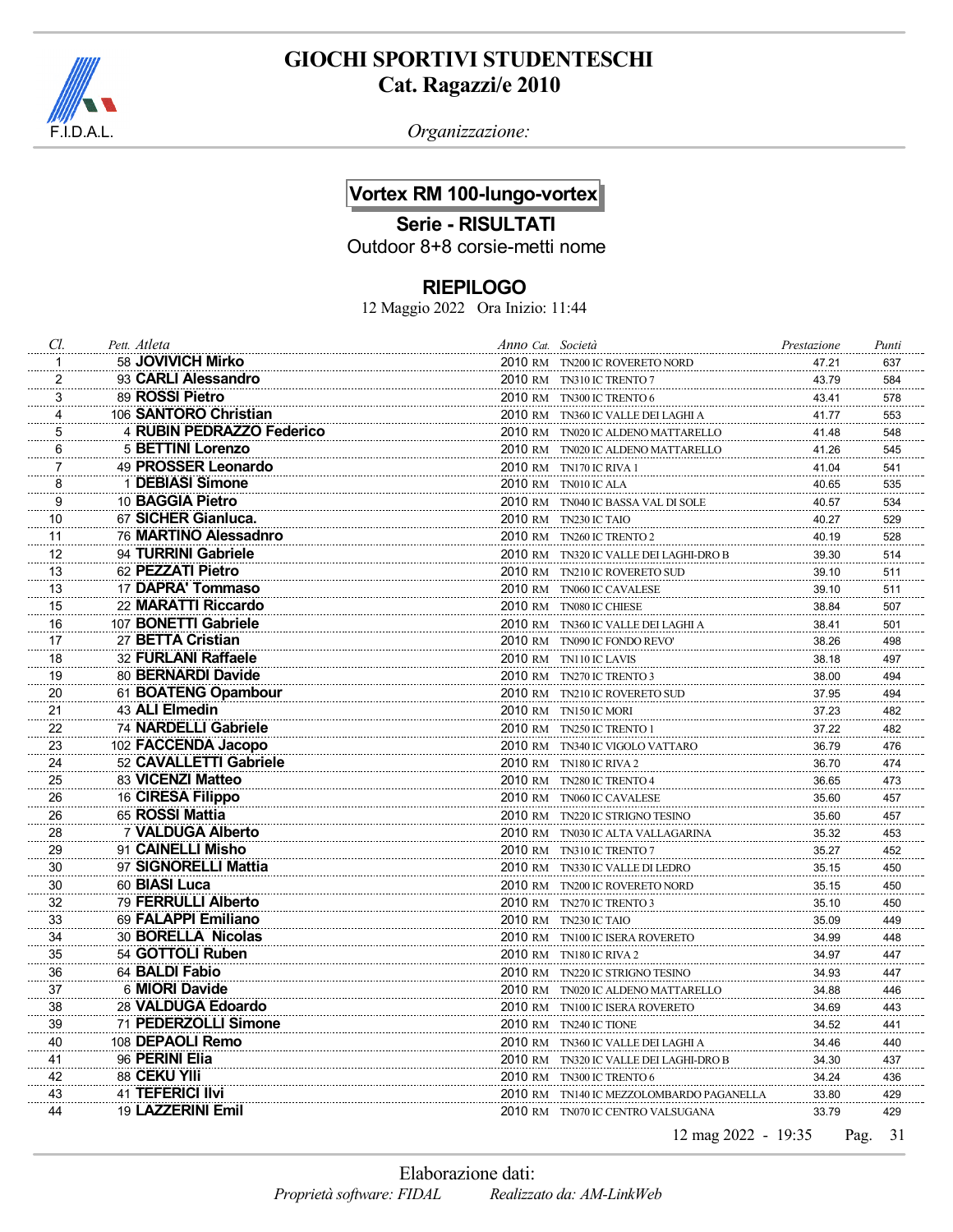

*Organizzazione:* 

| 44                   | 78 PAGLIERANI Piergiulio | 2010 RM TN260 IC TRENTO 2                | 33.79 | 429 |
|----------------------|--------------------------|------------------------------------------|-------|-----|
| 46                   | 45 BORTOLOTTI Michele    | 2010 RM TN150 IC MORI                    | 33.67 | 427 |
| 47                   | 95 DALLAPE' Alessandro   | 2010 RM TN320 IC VALLE DEI LAGHI-DROB    | 33.61 | 426 |
| 48                   | 101 OBUH Nikita          | 2010 RM TN340 IC VIGOLO VATTARO          | 32.98 | 417 |
| 49                   | 31 BARBACOVI Davide      | 2010 RM TN110 IC LAVIS                   | 32.88 | 415 |
| 50                   | 103 BERTOLINI Davide     | 2010 RM TN350 IC VILLALAGARINA           | 32.58 | 411 |
| 51                   | 25 GENTILINI Davide      | 2010 RM TN090 IC FONDO REVO'             | 32.52 | 410 |
| 52                   | 44 COMANDELLA Alex       | 2010 RM TN150 IC MORI                    | 32.32 | 407 |
| 53                   | 77 CAROBELLO Mario       | 2010 RM TN260 IC TRENTO 2                | 32.25 | 405 |
| 54                   | 8 PETERLINI Leonardo     | 2010 RM TN030 IC ALTA VALLAGARINA        | 31.81 | 399 |
| 55                   | 53 MAROCCHI Thomas       | 2010 RM TN180 IC RIVA 2                  | 31.73 | 397 |
| 56                   | 75 SARTORI Nicola        | 2010 RM TN250 IC TRENTO 1                | 31.70 | 397 |
| 57                   | 36 SARTORI Federico      | 2010 RM TN121 IC LEVICO TERME            | 31.60 | 395 |
| 58                   | 40 MAURINA Michele       | 2010 RM TN140 IC MEZZOLOMBARDO PAGANELLA | 31.44 | 393 |
| 59                   | 56 MARTINI Pietro        | 2010 RM TN190 IC ROVERETO EST            | 31.43 | 393 |
| 60                   | 87 STECH Davide          | 2010 RM TN290 IC TRENTO 5                | 31.38 | 392 |
| 61                   | 66 MURARO Joel           | 2010 RM TN220 IC STRIGNO TESINO          | 31.25 | 390 |
| 62                   | 12 GIRARDI Alex          | 2010 RM TN040 IC BASSA VAL DI SOLE       | 31.16 | 389 |
| 63                   | 59 MARZULLO Andrea       | 2010 RM TN200 IC ROVERETO NORD           | 30.86 | 384 |
| 64                   | 11 BARJAMAJ Alessandro   | 2010 RM TN040 IC BASSA VAL DI SOLE       | 30.51 | 379 |
| 65                   | 39 CORRADINI Enrico      | 2010 RM TN130 IC MEZZOCORONA             | 30.40 | 377 |
| 66                   | 68 DALLATINA Diego       | 2010 RM TN230 IC TAIO                    | 30.32 | 376 |
| 66                   | 35 BAK Denis             | 2010 RM TN121 IC LEVICO TERME            | 30.32 | 376 |
| 68                   | 24 ZULBERTI Nicola       | 2010 RM TN080 IC CHIESE                  | 30.30 | 375 |
| 69                   | 70 ANTOLINI Mattia       | 2010 RM TN240 IC TIONE                   | 30.05 | 371 |
| 70                   | 82 BERTOLAZZI Jacopo     | 2010 RM TN280 IC TRENTO 4                | 29.96 | 370 |
|                      | 23 TAGLIAFERRI Amedeo    | 2010 RM TN080 IC CHIESE                  | 29.64 | 365 |
| $\frac{71}{2}$<br>72 | 57 PIAZZA Oscar Leonardo | 2010 RM TN190 IC ROVERETO EST            | 29.56 | 364 |
| 73                   | 2 ZOARA Giacomo          | 2010 RM TN010 IC ALA                     | 29.53 | 363 |
| 74                   | 50 GIOVANAZZI Lorenzo    | <b>2010 RM TN170 IC RIVA 1</b>           | 29.52 | 363 |
| 75                   | 98 BONISOLLI Amedeo      | 2010 RM TN330 IC VALLE DI LEDRO          | 29.23 | 359 |
| 76                   | 90 MIZZON Tobia          | 2010 RM TN300 IC TRENTO 6                | 29.06 | 356 |
| 77                   | 105 MAFFEI Leonardo      | 2010 RM TN350 IC VILLALAGARINA           | 29.04 | 356 |
| 78                   | 15 BASTIANI Rayan        | 2010 RM TN050 IC BORGO VALSUGANA         | 28.92 | 354 |
| 79                   | 100 FRUET Tommaso        | 2010 RM TN340 IC VIGOLO VATTARO          | 28.91 | 354 |
| 80                   | 85 APRILE Davide         | 2010 RM TN290 IC TRENTO 5                | 28.44 | 347 |
| 81                   | 73 FIERRO Jacopo         | 2010 RM TN250 IC TRENTO 1                | 28.18 | 342 |
| 82                   | 48 SHIMA Daniel          | 2010 RM TN160 IC PERGINE                 | 27.99 | 340 |
| 83                   | 33 ROSSI Milo            | 2010 RM TN110 IC LAVIS                   | 27.92 | 338 |
| 84                   | 86 BERTOLINI Pietro      | 2010 RM TN290 IC TRENTO 5                | 27.89 | 338 |
| 84                   | 21 GIACCIO Mattia        | 2010 RM TN070 IC CENTRO VALSUGANA        | 27.89 | 338 |
| 86                   | 63 HASANI Nicholas       | 2010 RM TN210 IC ROVERETO SUD            | 27.87 | 338 |
| 87                   | 3 TOMASONI Mattia        | 2010 RM TN010 IC ALA                     | 27.51 | 332 |
| 88                   | 9 LASTA Matteo           | 2010 RM TN030 IC ALTA VALLAGARINA        | 27.37 | 330 |
| 89                   | 81 DAL LAGO Giovanni     | 2010 RM TN270 IC TRENTO 3                | 27.26 | 328 |
| 90                   | 104 ROSSI Romeo          | 2010 RM TN350 IC VILLALAGARINA           | 27.15 | 327 |
| 91                   | 92 RIGOTTI Federico      | 2010 RM TN310 IC TRENTO 7                | 26.69 | 319 |
| 92                   | 55 PITTUI Alessandro     | 2010 RM TN190 IC ROVERETO EST            | 26.49 | 316 |
| 93                   | 47 DEMOZZI Giacomo       | 2010 RM TN160 IC PERGINE                 | 26.47 | 316 |
| 94                   | 51 CARMELLINI Matteo     | <b>2010 RM TN170 IC RIVA 1</b>           | 26.07 | 310 |
| 95                   | 99 CARLI Daniel          | 2010 RM TN330 IC VALLE DI LEDRO          | 25.16 | 296 |
| 96                   | 20 BEN YECHRAK Mohamed   | 2010 RM TN070 IC CENTRO VALSUGANA        | 24.98 | 293 |
| 97                   | 18 LOPATRIELLO Manuel    | 2010 RM TN060 IC CAVALESE                | 24.96 | 293 |
| 98                   | 13 STEFANI Nathan        | 2010 RM TN050 IC BORGO VALSUGANA         | 24.83 | 291 |
|                      |                          |                                          |       |     |
|                      |                          | 12 mag 2022 - 19:35                      | Pag.  | 32  |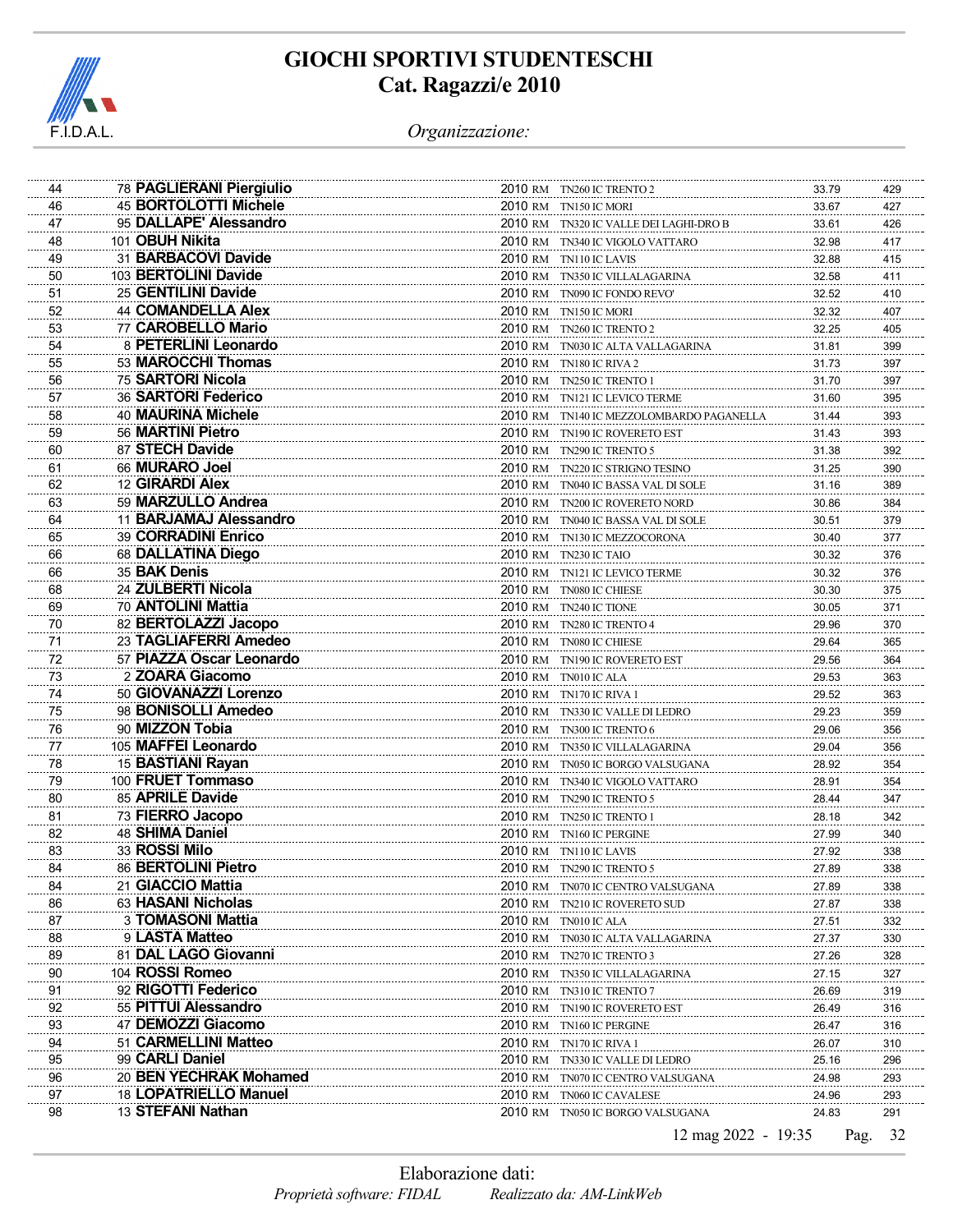

#### *Organizzazione:*

| o٢  | 72 SUFALI Isuf           | 2010 RM TN240 IC TIONE                   | 24.57 |  |
|-----|--------------------------|------------------------------------------|-------|--|
| 100 | 84 LAUDON Federico       | 2010 RM TN280 IC TRENTO 4                |       |  |
|     | 38 SPINA Pietro          | 2010 RM TN130 IC MEZZOCORONA             |       |  |
| 102 | 42 CRISTOFORETTI Stefano | 2010 RM TN140 IC MEZZOLOMBARDO PAGANELLA |       |  |
|     | 37 ZAIMI Nikola          | 2010 RM TN130 IC MEZZOCORONA             |       |  |
|     | 46 ZAMPEDRI Simone       | 2010 RM TN160 IC PERGINE                 |       |  |
|     | 34 MOSER Luca            | 2010 RM TN121 IC LEVICO TERME            |       |  |
|     | 29 BALDESSARELLI Giulio  | 2010 RM TN100 IC ISERA ROVERETO          |       |  |
|     | 14 FRANZOI Ivan          | 2010 RM TN050 IC BORGO VALSUGANA         | 21.86 |  |
|     | 26 BEVILACOUA Enrico     | RM TN090 IC FONDO REVO                   |       |  |

**Serie 1**

12 Maggio 2022 Ora Inizio: 11:44 - Ora Fine: 12:50

| Cl.            | Pett. Atleta              | Anno Cat. Società                     | Prestazione                                       | Punti |
|----------------|---------------------------|---------------------------------------|---------------------------------------------------|-------|
| 1              | 58 JOVIVICH Mirko         | 2010 RM TN200 IC ROVERETO NORD        | 47.21                                             | 637   |
| 2              | 106 SANTORO Christian     | 2010 RM TN360 IC VALLE DEI LAGHI A    | 41.77                                             | 553   |
| 3              | 4 RUBIN PEDRAZZO Federico | 2010 RM TN020 IC ALDENO MATTARELLO    | 41.48                                             | 548   |
| 4              | 49 PROSSER Leonardo       | 2010 RM TN170 IC RIVA 1               | 41.04                                             | 541   |
| 5              | 1 DEBIASI Simone          | 2010 RM TN010 IC ALA                  | 40.65                                             | 535   |
| 6              | 10 BAGGIA Pietro          | 2010 RM TN040 IC BASSA VAL DI SOLE    | 40.57                                             | 534   |
| 7              | 67 SICHER Gianluca.       | 2010 RM TN230 IC TAIO                 | 40.27                                             | 529   |
| $rac{8}{2}$    | 76 MARTINO Alessadnro     | 2010 RM TN260 IC TRENTO 2             | 40.19                                             | 528   |
| $rac{9}{2}$    | 94 TURRINI Gabriele       | 2010 RM TN320 IC VALLE DEI LAGHI-DROB | 39.30                                             | 514   |
| 10             | 22 MARATTI Riccardo       | 2010 RM TN080 IC CHIESE               | 38.84                                             | 507   |
| 11             | 61 BOATENG Opambour       | 2010 RM TN210 IC ROVERETO SUD         | 37.95                                             | 494   |
| 12             | 43 ALI Elmedin            | 2010 RM TN150 IC MORI                 | 37.23                                             | 482   |
| 13             | 52 CAVALLETTI Gabriele    | 2010 RM TN180 IC RIVA 2               | 36.70                                             | 474   |
| 14             | 16 CIRESA Filippo         | 2010 RM TN060 IC CAVALESE             | 35.60                                             | 457   |
| 15             | 7 VALDUGA Alberto         | 2010 RM TN030 IC ALTA VALLAGARINA     | 35.32                                             | 453   |
| 16             | 91 CAINELLI Misho         | 2010 RM TN310 IC TRENTO 7             | 35.27                                             | 452   |
| 17             | 97 SIGNORELLI Mattia      | 2010 RM TN330 IC VALLE DI LEDRO       | 35.15                                             | 450   |
| 18             | 79 FERRULLI Alberto       | 2010 RM TN270 IC TRENTO 3             | 35.10                                             | 450   |
| 19             | 64 BALDI Fabio            | 2010 RM TN220 IC STRIGNO TESINO       | 34.93                                             | 447   |
| 20             | 28 VALDUGA Edoardo        | 2010 RM TN100 IC ISERA ROVERETO       | 34.69                                             | 443   |
| 21             | 88 CEKU YIII              | 2010 RM TN300 IC TRENTO 6             | 34.24                                             | 436   |
| 22             | 19 LAZZERINI Emil         | 2010 RM TN070 IC CENTRO VALSUGANA     | 33.79                                             | 429   |
| 23             | 31 BARBACOVI Davide       | 2010 RM TN110 IC LAVIS                | 32.88                                             | 415   |
| 24             | 103 BERTOLINI Davide      | 2010 RM TN350 IC VILLALAGARINA        | 32.58                                             | 411   |
| 25             | 25 GENTILINI Davide       | 2010 RM TN090 IC FONDO REVO'          | 32.52                                             | 410   |
| 26             | 40 MAURINA Michele        |                                       | 2010 RM TN140 IC MEZZOLOMBARDO PAGANELLA<br>31.44 | 393   |
| 27             | 70 ANTOLINI Mattia        | 2010 RM TN240 IC TIONE                | 30.05                                             | 371   |
| 28             | 82 BERTOLAZZI Jacopo      | 2010 RM TN280 IC TRENTO 4             | 29.96                                             | 370   |
| 29             | 100 FRUET Tommaso         | 2010 RM TN340 IC VIGOLO VATTARO       | 28.91                                             | 354   |
| $\frac{30}{2}$ | 85 APRILE Davide          | 2010 RM TN290 IC TRENTO 5             | 28.44                                             | 347   |
| 31             | 73 FIERRO Jacopo          | 2010 RM TN250 IC TRENTO 1             | 28.18                                             | 342   |
| 32             | 55 PITTUI Alessandro      | 2010 RM TN190 IC ROVERETO EST         | 26.49                                             | 316   |
| 33             | 13 STEFANI Nathan         | 2010 RM TN050 IC BORGO VALSUGANA      | 24.83                                             | 291   |
| 34             | 37 ZAIMI Nikola           | 2010 RM TN130 IC MEZZOCORONA          | 22.86                                             | 260   |
| 35             | <b>46 ZAMPEDRI Simone</b> | 2010 RM TN160 IC PERGINE              | 22.65                                             | 257   |
| 36             | 34 MOSER Luca             | 2010 RM TN121 IC LEVICO TERME         | 22.46                                             | 254   |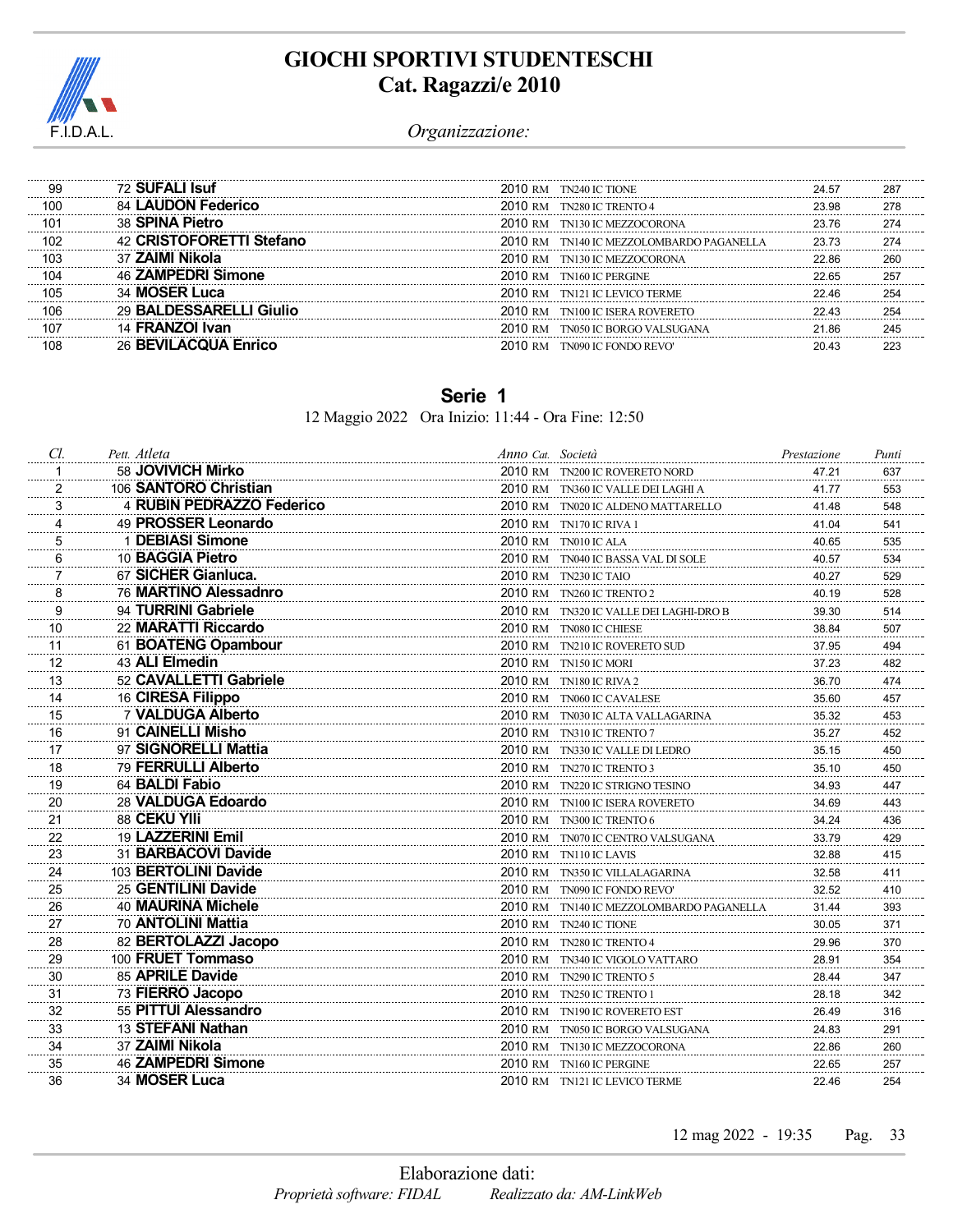

*Organizzazione:* 

## **Serie 2**

12 Maggio 2022 Ora Inizio: 13:15 - Ora Fine: 14:00

| Cl.                 | Pett. Atleta                  | Anno Cat. Società |                                          | Prestazione | Punti |
|---------------------|-------------------------------|-------------------|------------------------------------------|-------------|-------|
| $\mathbf 1$<br>.    | 89 ROSSI Pietro               |                   | 2010 RM TN300 IC TRENTO 6                | 43.41       | 578   |
| $\frac{2}{2}$       | 5 BETTINI Lorenzo             |                   | 2010 RM TN020 IC ALDENO MATTARELLO       | 41.26       | 545   |
| $\overline{3}$      | 62 PEZZATI Pietro             |                   | 2010 RM TN210 IC ROVERETO SUD            | 39.10       | 511   |
| $\overline{3}$      | 17 DAPRA' Tommaso             |                   | 2010 RM TN060 IC CAVALESE                | 39.10       | 511   |
| 5                   | 107 BONETTI Gabriele          |                   | 2010 RM TN360 IC VALLE DEI LAGHI A       | 38.41       | 501   |
| 6                   | 32 FURLANI Raffaele           |                   | 2010 RM TN110 IC LAVIS                   | 38.18       | 497   |
| $\overline{7}$<br>. | 80 BERNARDI Davide            |                   | 2010 RM TN270 IC TRENTO 3                | 38.00       | 494   |
| 8                   | 74 NARDELLI Gabriele          |                   | 2010 RM TN250 IC TRENTO 1                | 37.22       | 482   |
| 9                   | 83 VICENZI Matteo             |                   | 2010 RM TN280 IC TRENTO 4                | 36.65       | 473   |
| 10                  | 65 ROSSI Mattia               |                   | 2010 RM TN220 IC STRIGNO TESINO          | 35.60       | 457   |
| 11                  | 71 PEDERZOLLI Simone          |                   | 2010 RM TN240 IC TIONE                   | 34.52       | 441   |
| 12                  | 41 TEFERICI IIvi              |                   | 2010 RM TN140 IC MEZZOLOMBARDO PAGANELLA | 33.80       | 429   |
| 13                  | 95 DALLAPE' Alessandro        |                   | 2010 RM TN320 IC VALLE DEI LAGHI-DRO B   | 33.61       | 426   |
| 14                  | 101 OBUH Nikita               |                   | 2010 RM TN340 IC VIGOLO VATTARO          | 32.98       | 417   |
| 15                  | 44 COMANDELLA Alex            |                   | 2010 RM TN150 IC MORI                    | 32.32       | 407   |
| 16                  | 77 CAROBELLO Mario            |                   | 2010 RM TN260 IC TRENTO 2                | 32.25       | 405   |
| 17                  | 8 PETERLINI Leonardo          |                   | 2010 RM TN030 IC ALTA VALLAGARINA        | 31.81       | 399   |
| 18                  | 53 MAROCCHI Thomas            |                   | 2010 RM TN180 IC RIVA 2                  | 31.73       | 397   |
| 19                  | 56 MARTINI Pietro             |                   | 2010 RM TN190 IC ROVERETO EST            | 31.43       | 393   |
| 20                  | 59 MARZULLO Andrea            |                   | 2010 RM TN200 IC ROVERETO NORD           | 30.86       | 384   |
| 21                  | 11 <b>BARJAMAJ Alessandro</b> |                   | 2010 RM TN040 IC BASSA VAL DI SOLE       | 30.51       | 379   |
| 22                  | 68 DALLATINA Diego            |                   | 2010 RM TN230 IC TAIO                    | 30.32       | 376   |
| 22                  | 35 BAK Denis                  |                   | 2010 RM TN121 IC LEVICO TERME            | 30.32       | 376   |
| 24                  | 23 TAGLIAFERRI Amedeo         |                   | 2010 RM TN080 IC CHIESE                  | 29.64       | 365   |
| 25                  | 2 ZOARA Giacomo               |                   | 2010 RM TN010 IC ALA                     | 29.53       | 363   |
| 26                  | 50 GIOVANAZZI Lorenzo         |                   | 2010 RM TN170 IC RIVA 1                  | 29.52       | 363   |
| 27                  | 98 BONISOLLI Amedeo           |                   | 2010 RM TN330 IC VALLE DI LEDRO          | 29.23       | 359   |
| 28                  | 86 BERTOLINI Pietro           |                   | 2010 RM TN290 IC TRENTO 5                | 27.89       | 338   |
| 29                  | 104 ROSSI Romeo               |                   | 2010 RM TN350 IC VILLALAGARINA           | 27.15       | 327   |
| 30                  | 92 RIGOTTI Federico           |                   | 2010 RM TN310 IC TRENTO 7                | 26.69       | 319   |
| 31                  | 47 DEMOZZI Giacomo            |                   | 2010 RM TN160 IC PERGINE                 | 26.47       | 316   |
| 32                  | 20 BEN YECHRAK Mohamed        |                   | 2010 RM TN070 IC CENTRO VALSUGANA        | 24.98       | 293   |
| 33                  | 38 SPINA Pietro               |                   | 2010 RM TN130 IC MEZZOCORONA             | 23.76       | 274   |
| 34                  | 29 BALDESSARELLI Giulio       |                   | 2010 RM TN100 IC ISERA ROVERETO          | 22.43       | 254   |
| 35                  | 14 FRANZOI Ivan               |                   | 2010 RM TN050 IC BORGO VALSUGANA         | 21.86       | 245   |
| 36                  | 26 BEVILACQUA Enrico          |                   | 2010 RM TN090 IC FONDO REVO'             | 20.43       | 223   |

### **Serie 3**

12 Maggio 2022 Ora Inizio: 11:45 - Ora Fine: 12:50

| Pett<br>Atleta         | Anno Cat.<br>Società                     | zion       | Punti |
|------------------------|------------------------------------------|------------|-------|
| CARI I Alessan         | 2010 RM<br>TN310 IC TRENTO 7             |            | 584   |
| 27 BETTA Cristian      | 2010 RM<br>TN090 IC FONDO REVO'          |            | 49٤   |
| <b>FACCENDA Jacopo</b> | 2010 RM<br>TN340 IC VIGOLO VATTARO       |            |       |
| Luca                   | 2010 RM<br><b>IN200 IC ROVERETO NORD</b> |            | 450   |
| 69 FALAPPI Emiliano    | 2010 RM<br>TN <sub>230</sub> IC TAIO     | 35.09      |       |
|                        | $\sim$<br>$\sim$ $\sim$ $\sim$           | 1022<br>т. |       |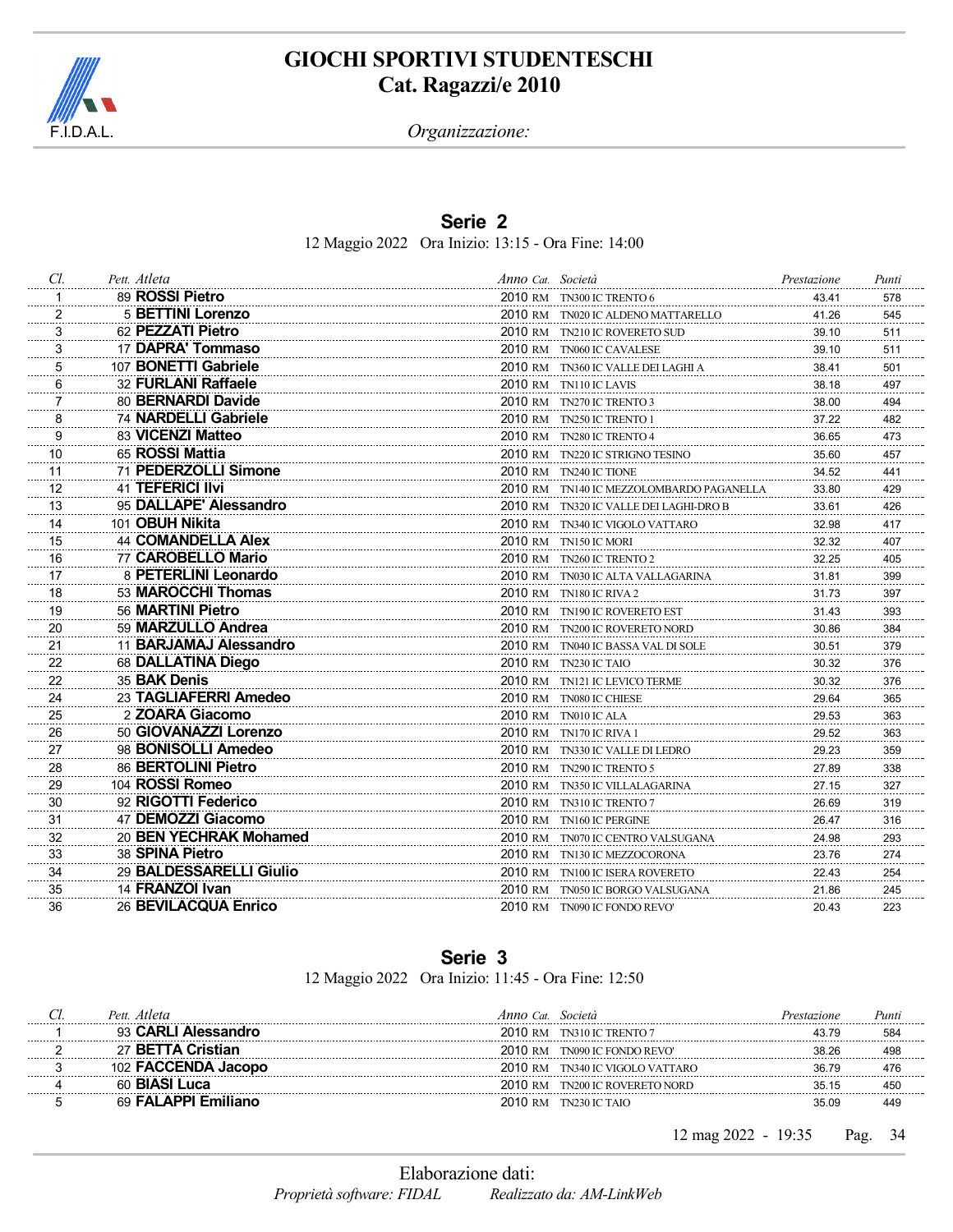

*Organizzazione:* 

| 6                     | 30 BORELLA Nicolas       | 2010 RM TN100 IC ISERA ROVERETO          | 34.99 | 448 |
|-----------------------|--------------------------|------------------------------------------|-------|-----|
| $\overline{7}$        | 54 GOTTOLI Ruben         | 2010 RM TN180 IC RIVA 2                  | 34.97 | 447 |
| 8<br>. <del>. .</del> | 6 MIORI Davide           | 2010 RM TN020 IC ALDENO MATTARELLO       | 34.88 | 446 |
| 9<br>.                | 108 DEPAOLI Remo         | 2010 RM TN360 IC VALLE DEI LAGHI A       | 34.46 | 440 |
| $\frac{10}{2}$        | 96 PERINI Elia           | 2010 RM TN320 IC VALLE DEI LAGHI-DROB    | 34.30 | 437 |
| 11                    | 78 PAGLIERANI Piergiulio | 2010 RM TN260 IC TRENTO 2                | 33.79 | 429 |
| 12                    | 45 BORTOLOTTI Michele    | 2010 RM TN150 IC MORI                    | 33.67 | 427 |
| 13                    | 75 SARTORI Nicola        | 2010 RM TN250 IC TRENTO 1                | 31.70 | 397 |
| 14<br>.               | 36 SARTORI Federico      | 2010 RM TN121 IC LEVICO TERME            | 31.60 | 395 |
| 15                    | 87 STECH Davide          | 2010 RM TN290 IC TRENTO 5                | 31.38 | 392 |
| 16                    | 66 MURARO Joel           | 2010 RM TN220 IC STRIGNO TESINO          | 31.25 | 390 |
| 17                    | 12 GIRARDI Alex          | 2010 RM TN040 IC BASSA VAL DI SOLE       | 31.16 | 389 |
| 18                    | 39 CORRADINI Enrico      | 2010 RM TN130 IC MEZZOCORONA             | 30.40 | 377 |
| 19<br>.               | 24 ZULBERTI Nicola       | 2010 RM TN080 IC CHIESE                  | 30.30 | 375 |
| 20                    | 57 PIAZZA Oscar Leonardo | 2010 RM TN190 IC ROVERETO EST            | 29.56 | 364 |
| 21                    | 90 MIZZON Tobia          | 2010 RM TN300 IC TRENTO 6                | 29.06 | 356 |
| 22                    | 105 MAFFEI Leonardo      | 2010 RM TN350 IC VILLALAGARINA           | 29.04 | 356 |
| 23<br>. <del>.</del>  | 15 BASTIANI Rayan        | 2010 RM TN050 IC BORGO VALSUGANA         | 28.92 | 354 |
| 24                    | 48 SHIMA Daniel          | 2010 RM TN160 IC PERGINE                 | 27.99 | 340 |
| 25                    | 33 ROSSI Milo            | 2010 RM TN110 IC LAVIS                   | 27.92 | 338 |
| 26                    | 21 GIACCIO Mattia        | 2010 RM TN070 IC CENTRO VALSUGANA        | 27.89 | 338 |
| 27                    | 63 HASANI Nicholas       | 2010 RM TN210 IC ROVERETO SUD            | 27.87 | 338 |
| 28                    | 3 TOMASONI Mattia        | 2010 RM TN010 IC ALA                     | 27.51 | 332 |
| 29                    | 9 LASTA Matteo           | 2010 RM TN030 IC ALTA VALLAGARINA        | 27.37 | 330 |
| 30                    | 81 DAL LAGO Giovanni     | 2010 RM TN270 IC TRENTO 3                | 27.26 | 328 |
| 31                    | 51 CARMELLINI Matteo     | 2010 RM TN170 IC RIVA 1                  | 26.07 | 310 |
| 32                    | 99 CARLI Daniel          | 2010 RM TN330 IC VALLE DI LEDRO          | 25.16 | 296 |
| 33                    | 18 LOPATRIELLO Manuel    | 2010 RM TN060 IC CAVALESE                | 24.96 | 293 |
| 34                    | 72 SUFALI Isuf           | 2010 RM TN240 IC TIONE                   | 24.57 | 287 |
| 35                    | 84 LAUDON Federico       | 2010 RM TN280 IC TRENTO 4                | 23.98 | 278 |
| 36                    | 42 CRISTOFORETTI Stefano | 2010 RM TN140 IC MEZZOLOMBARDO PAGANELLA | 23.73 | 274 |

**600m RM**

**Serie - RISULTATI**

Outdoor 8+8 corsie-metti nome

#### **RIEPILOGO**

12 Maggio 2022 Ora Inizio: 12:10

| <b>MERLER Francesco</b>        | 2010 RM TN020 IC ALDENO MATTARELLO  | 1.47.50 |  |
|--------------------------------|-------------------------------------|---------|--|
| <br>9 PATERNOSTER Pietro       | 2010 RM TN090 IC FONDO REVO'        | 1:52 19 |  |
| 30 CINTURA Nathan              | 2010 RM TN300 IC TRENTO 6           | 1.54.50 |  |
| 25 SEGATTA Nicola              | ) RM<br>TN250 IC TRENTO 1           | -55 17  |  |
| <b>REN AYED Ali</b><br>29.     | RM<br>TN290 IC TRENTO 5             | .56 35  |  |
| 20 FAIT Filippo                | EN TN200 IC ROVERETO NORD           | .56 48  |  |
| <b>CARRARA Gabriele</b>        | 2010 RM TN040 IC BASSA VAL DI SOLE  | 1.56.76 |  |
| <b>CORRADINI Giovanni Batt</b> | 2010 RM TN060 IC CAVALESE           | 1:57 69 |  |
| OMMADOSSI Sebasi<br>36.        | 2010 RM<br>TN360 IC VALLE DELLAGHLA | I 58 01 |  |
| ICENTINI Mirko                 | 2010 RM TN160 IC PERGINE            | . 58.21 |  |
|                                |                                     |         |  |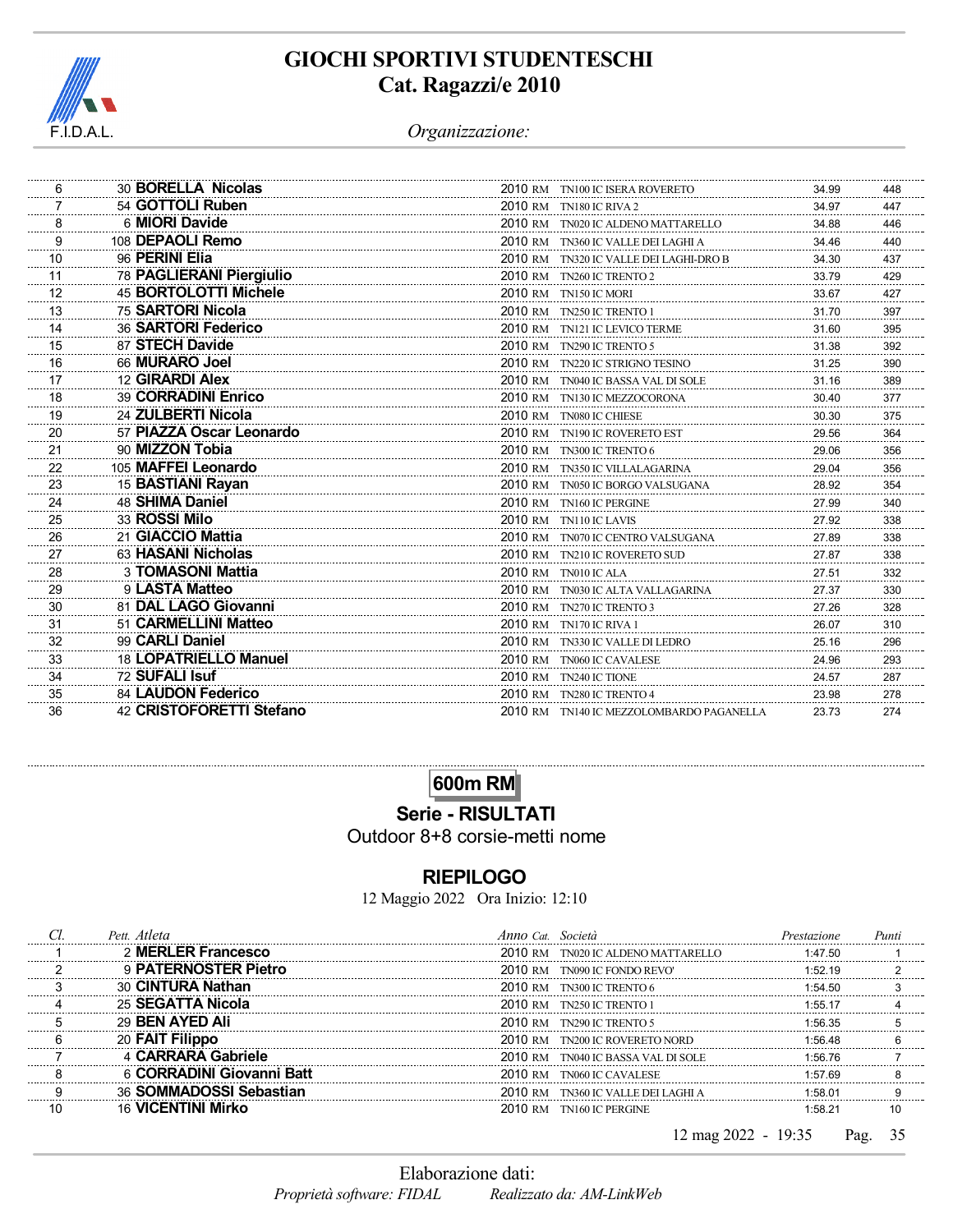

#### *Organizzazione:*

| 11<br>. | 13 MARTINTONI Omar         | 2010 RM TN130 IC MEZZOCORONA             | 1:59.07    | 11 |
|---------|----------------------------|------------------------------------------|------------|----|
| 12<br>. | 24 GASHI Elian             | 2010 RM TN240 IC TIONE                   | 1:59.10    | 12 |
| 13<br>. | 32 NOCE Giovanni Fabiano   | 2010 RM TN320 IC VALLE DEI LAGHI-DRO B   | 1:59.31    | 13 |
| 14      | 17 CALZOLARI Sebastian     | 2010 RM TN170 IC RIVA 1                  | 2:00.44    | 14 |
| 15      | 11 MOSANER Daniele Etienne | 2010 RM TN110 IC LAVIS                   | 2:00.44    | 15 |
| 16      | 23 AMMAR Wassim            | 2010 RM TN230 IC TAIO                    | 2:00.66    | 16 |
| 17      | 26 BERNARDI Gianluca       | 2010 RM TN260 IC TRENTO 2                | 2:01.91    | 17 |
| 18<br>. | 15 TONIOLLI Nicolo'        | 2010 RM TN150 IC MORI                    | 2:03.43    | 18 |
| 19<br>. | 3 CRISTOFORETTI Alessio    | 2010 RM TN030 IC ALTA VALLAGARINA        | 2:03.90    | 19 |
| 20<br>. | 31 HADANE Mohamed Amin     | 2010 RM TN310 IC TRENTO 7                | 2:03.92    | 20 |
| 21      | 7 ZEN Maicol               | 2010 RM TN070 IC CENTRO VALSUGANA        | 2:04.09    | 21 |
| 22      | 33 PIVA Daniele            | 2010 RM TN330 IC VALLE DI LEDRO          | 2:04.32    | 22 |
| 23      | 35 ALIMONTA Matteo         | 2010 RM TN350 IC VILLALAGARINA           | 2:05.09    | 23 |
| 24      | 34 FRANCESCOTTI Samuele    | 2010 RM TN340 IC VIGOLO VATTARO          | 2:05.47    | 24 |
| 25      | 5 VOLTOLINI Ramiro         | 2010 RM TN050 IC BORGO VALSUGANA         | 2:05.73    | 25 |
| 26      | 1 CIPRIANI David           | 2010 RM TN010 IC ALA                     | 2:07.09    | 26 |
| 27      | 18 STOICA Artur            | 2010 RM TN180 IC RIVA 2                  | 2:08.22    | 27 |
| 28      | 22 MARIGHETTI Eduard       | 2010 RM TN220 IC STRIGNO TESINO          | 2:08.79    | 28 |
| 29<br>. | 19 FORRER Giulio           | 2010 RM TN190 IC ROVERETO EST            | 2:14.33    | 29 |
| 30      | 14 FRANZOI Stefano         | 2010 RM TN140 IC MEZZOLOMBARDO PAGANELLA | 2:20.37    | 30 |
| 31      | 10 NEGRI Stefano           | 2010 RM TN100 IC ISERA ROVERETO          | 2:20.37    | 31 |
| 32      | 27 RADOANI Nicolo'         | 2010 RM TN270 IC TRENTO 3                | 2:22.37    | 32 |
| 33      | 21 ZOMER Gregory           | 2010 RM TN210 IC ROVERETO SUD            | 2:27.03    | 33 |
| 34      | 28 PEDROTTI Mattia         | 2010 RM TN280 IC TRENTO 4                | 2:59.68    | 34 |
|         | 8 SCALMAZZI Orazio         | 2010 RM TN080 IC CHIESE                  | <b>DNF</b> | 35 |

#### **Serie 1** 12 Maggio 2022 Ora Inizio: 12:10

|        | Pett. Atleta               | Anno Cat. Società                        | Prestazione | Punti |
|--------|----------------------------|------------------------------------------|-------------|-------|
|        | 2 MERLER Francesco         | 2010 RM<br>TN020 IC ALDENO MATTARELLO    | 1:47.50     |       |
|        | 9 PATERNOSTER Pietro       | 2010 RM<br><b>TN090 IC FONDO REVO'</b>   | 1:52.19     |       |
|        | 4 CARRARA Gabriele         | 2010 RM<br>TN040 IC BASSA VAL DI SOLE    | 1:56.76     |       |
|        | 6 CORRADINI Giovanni Batt  | 2010 RM TN060 IC CAVALESE                | 1:57.69     |       |
|        | <b>16 VICENTINI Mirko</b>  | 2010 RM TN160 IC PERGINE                 | 1:58.21     |       |
|        | 13 MARTINTONI Omar         | 2010 RM TN130 IC MEZZOCORONA             | 1:59.07     |       |
|        | 17 CALZOLARI Sebastian     | 2010 RM TN170 IC RIVA 1                  | 2:00.44     |       |
|        | 11 MOSANER Daniele Etienne | 2010 RM TN110 IC LAVIS                   | 2:00.44     |       |
|        | <b>15 TONIOLLI Nicolo'</b> | 2010 RM TN150 IC MORI                    | 2:03.43     |       |
| 10     | 3 CRISTOFORETTI Alessio    | 2010 RM TN030 IC ALTA VALLAGARINA        | 2:03.90     | 19    |
| 11     | 7 ZEN Maicol               | 2010 RM TN070 IC CENTRO VALSUGANA        | 2:04.09     | 21    |
| 12     | 5 VOLTOLINI Ramiro         | 2010 RM TN050 IC BORGO VALSUGANA         | 2:05.73     | 25    |
| 13     | 1 CIPRIANI David           | 2010 RM TN010 IC ALA                     | 2:07.09     | 26    |
| 14     | 18 STOICA Artur            | 2010 RM TN180 IC RIVA 2                  | 2:08.22     | 27    |
| 15     | 19 <b>FORRER Giulio</b>    | 2010 RM TN190 IC ROVERETO EST            | 2:14.33     | 29    |
| 16<br> | 14 FRANZOI Stefano         | 2010 RM TN140 IC MEZZOLOMBARDO PAGANELLA | 2:20.37     | 30    |
| 17     | 10 <b>NEGRI Stefano</b>    | 2010 RM<br>TN100 IC ISERA ROVERETO       | 2:20.37     | 31    |
|        | 8 SCALMAZZI Orazio         | 2010 RM TN080 IC CHIESE                  | DNF         | 35    |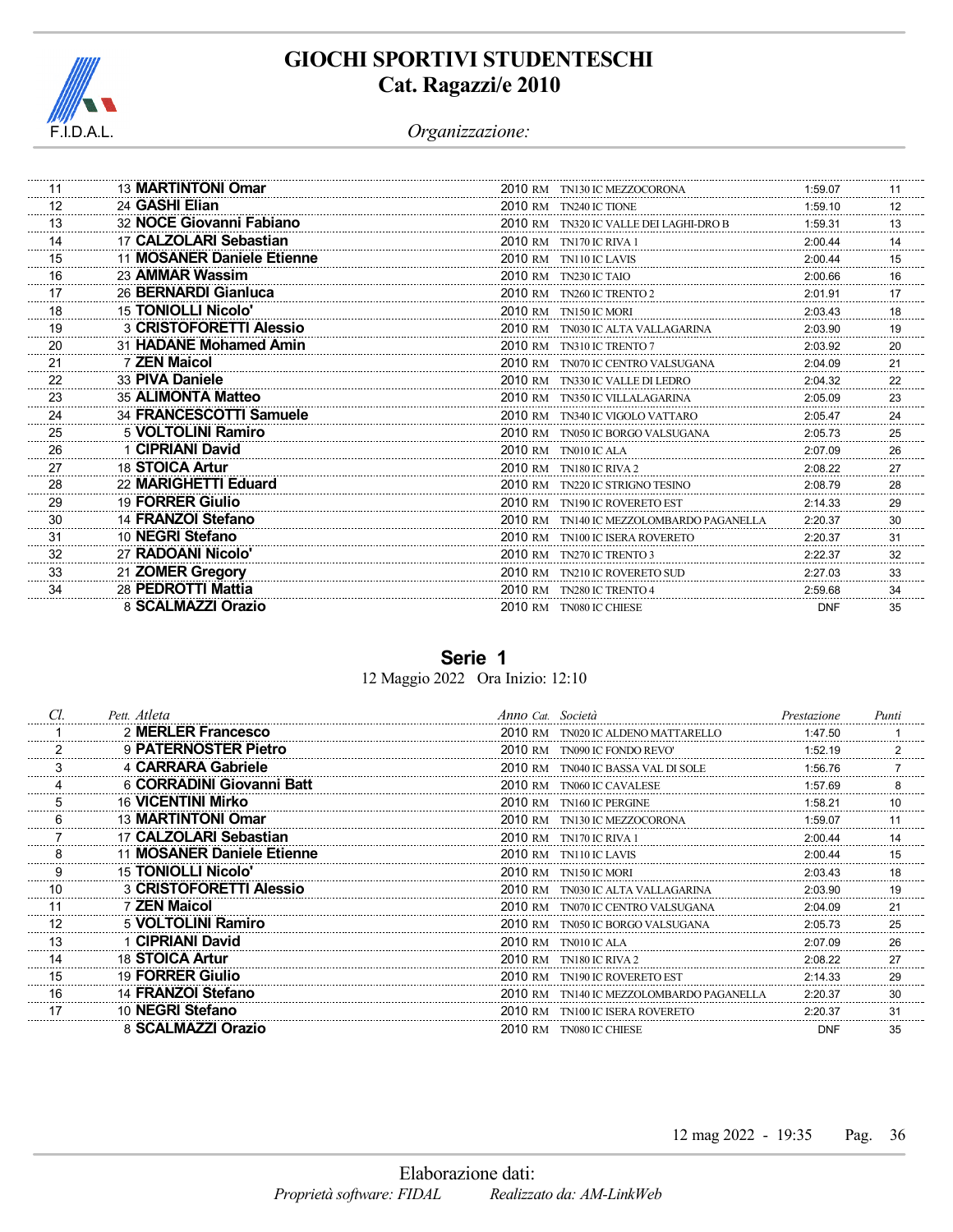

*Organizzazione:* 

**Serie 2**

12 Maggio 2022 Ora Inizio: 12:15

|    | Pett. Atleta             | Anno Cat. Società                      | Prestazione | Punti |
|----|--------------------------|----------------------------------------|-------------|-------|
|    | 30 CINTURA Nathan        | 2010 RM TN300 IC TRENTO 6              | 1:54.50     |       |
|    | 25 SEGATTA Nicola        | 2010 RM TN250 IC TRENTO 1              | 1:55.17     |       |
|    | 29 BEN AYED Ali          | 2010 RM<br>TN290 IC TRENTO 5           | 1:56.35     |       |
|    | 20 FAIT Filippo          | 2010 RM<br>TN200 IC ROVERETO NORD      | 1:56.48     |       |
|    | 36 SOMMADOSSI Sebastian  | 2010 RM<br>TN360 IC VALLE DEI LAGHI A  | 1.5801      |       |
|    | 24 GASHI Elian           | 2010 RM TN240 IC TIONE                 | 1.5910      |       |
|    | 32 NOCE Giovanni Fabiano | 2010 RM TN320 IC VALLE DEI LAGHI-DRO B | 1:59.31     |       |
|    | 23 AMMAR Wassim          | 2010 RM TN230 IC TAIO                  | 2:00.66     |       |
|    | 26 BERNARDI Gianluca     | 2010 RM TN260 IC TRENTO 2              | 2.0191      |       |
| 10 | 31 HADANE Mohamed Amin   | 2010 RM TN310 IC TRENTO 7              | 2:03.92     | 20    |
|    | 33 PIVA Daniele          | 2010 RM TN330 IC VALLE DI LEDRO        | 2.04.32     |       |
|    | 35 ALIMONTA Matteo       | 2010 RM TN350 IC VILLALAGARINA         | 2.0509      | 23    |
|    | 34 FRANCESCOTTI Samuele  | 2010 RM TN340 IC VIGOLO VATTARO        | 2.0547      | 24    |
|    | 22 MARIGHETTI Eduard     | 2010 RM<br>TN220 IC STRIGNO TESINO     | 2.0879      |       |
| 15 | 27 RADOANI Nicolo'       | 2010 RM<br>TN270 IC TRENTO 3           | 2:22.37     |       |
| 16 | 21 ZOMER Gregory         | 2010 RM<br>TN210 IC ROVERETO SUD       | 2:27.03     | 33    |
|    | 28 PEDROTTI Mattia       | 2010 RM TN280 IC TRENTO 4              | 2:59.68     |       |

### **Staffetta 4X100 RM**

### **Serie - RISULTATI** Outdoor 8+8 corsie-metti nome

### **RIEPILOGO**

12 Maggio 2022 Ora Inizio: 16:02

| Cl      |   | Pett. Atleti                                                                       |           | Cat. Società                   | Prestazione | Punti |
|---------|---|------------------------------------------------------------------------------------|-----------|--------------------------------|-------------|-------|
|         |   | 33 CARLI Daniel - BONISOLLI Amedeo - PIVA Daniele - SIGNORELLI Mattia              | <b>RM</b> | TN330 VALLE DI LEDRO           | 57.72       |       |
|         |   | 32 PERINI Elia - TURRINI Gabriele - DALLAPE' Alessandro - NOCE Giovanni Fabiano    | <b>RM</b> | TN320 IC VALLE DELLAGHI-DRO    | 59.46       |       |
|         |   | 20 FAIT Filippo - MARZULLO Andrea - BIASI Luca - JOVIVICH Mirko                    | RM        | <b>TN200 IC ROVERETO NORD</b>  | 59.50       |       |
|         |   | 26 PAGLIERANI Piergiulio - MARTINO Alessadnro - BERNARDI Gianluca - CAROBELLO I RM |           | <b>TN260 IC TRENTO 2</b>       | 1:00.04     |       |
|         |   | 15 COMANDELLA Alex - ALI Elmedin - BORTOLOTTI Michele - TONIOLLI Nicolo'           | RM        | TN150 IC MORI                  | 1:00.09     |       |
|         |   | 2 MERLER Francesco - MIORI Davide - BETTINI Lorenzo - RUBIN PEDRAZZO Federico      | RM        | TN020 IC ALDENO MATTARELLO     | 1:00.13     |       |
|         |   | 36 BONETTI Gabriele - SOMMADOSSI Sebastian - DEPAOLI Remo - SANTORO Christian      | RM        | TN360 IC VALLE DEI LAGHI A     | 1:00.29     |       |
|         |   | 17 CARMELLINI Matteo - GIOVANAZZI Lorenzo - CALZOLARI Sebastian - PROSSER Leor RM  |           | TN170 IC RIVA 1                | 1:00.32     |       |
| 9       |   | 18 GOTTOLI Ruben - MAROCCHI Thomas - STOICA Artur - CAVALLETTI Gabriele            | <b>RM</b> | TN180 IC RIVA 2                | 1:00.56     | a     |
| 10<br>. | 6 | 31 RIGOTTI Federico - HADANE Mohamed Amin - CARLI Alessandro - CAINELLI Misho      |           | RM TN310 IC TRENTO 7           | 1:00.64     | 10    |
| 11      |   | 9 BETTA Cristian - PATERNOSTER Pietro - BEVILACQUA Enrico - GENTILINI Davide       | <b>RM</b> | TN090 IC FONDO REVO            | 1:00.89     |       |
| 12      |   | 35 ALIMONTA Matteo - BERTOLINI Davide - MAFFEI Leonardo - ROSSI Romeo              | <b>RM</b> | TN350 IC VILLALAGARINA         | 1:00.98     | 12    |
| 13      |   | 29 BEN AYED Ali - BERTOLINI Pietro - APRILE Davide - STECH Davide                  | <b>RM</b> | TN290 IC TRENTO 5              | 1:01.01     | 13    |
| 14<br>. |   | 30 CINTURA Nathan - ROSSI Pietro - MIZZON Tobia - CEKU Ylli                        | <b>RM</b> | TN300 IC TRENTO 6              | 1:01.16     | 14    |
| 15      |   | 3 PETERLINI Leonardo - LASTA Matteo - VALDUGA Alberto - CRISTOFORETTI Alessio      | RM        | TN030 IC ALTA VALLAGARINA      | 1:01.20     | 15    |
| 16      |   | 10 BALDESSARELLI Giulio - NEGRI Stefano - BORELLA Nicolas - VALDUGA Edoardo        | RM        | <b>TN100 IC ISERA ROVERETO</b> | 1:02.06     | 16    |
| 17      |   | 6 DAPRA' Tommaso - LOPATRIELLO Manuel - CORRADINI Giovanni Batt - CIRESA Filip RM  |           | TN060 IC CAVALESE              | 1:02.20     | 17    |
| 18      |   | 1 CIPRIANI David - DEBIASI Simone - ZOARA Giacomo - TOMASONI Mattia                | RM        | TN010 IC ALA                   | 1:02.21     | 18    |
| 19      |   | 34 FRANCESCOTTI Samuele - FRUET Tommaso - FACCENDA Jacopo - OBUH Nikita            | RM        | <b>TN340 IC VIGOLO VATTARO</b> | 1:02.30     | 19    |
| 20      |   | 19 PIAZZA Oscar Leonardo - MARTINI Pietro - FORRER Giulio - PITTUI Alessandro      | <b>RM</b> | <b>TN190 IC ROVERETO EST</b>   | 1:02.40     | 20    |
|         |   |                                                                                    |           | $12 \text{ mag } 2022 - 19:35$ | Pag.        | 37    |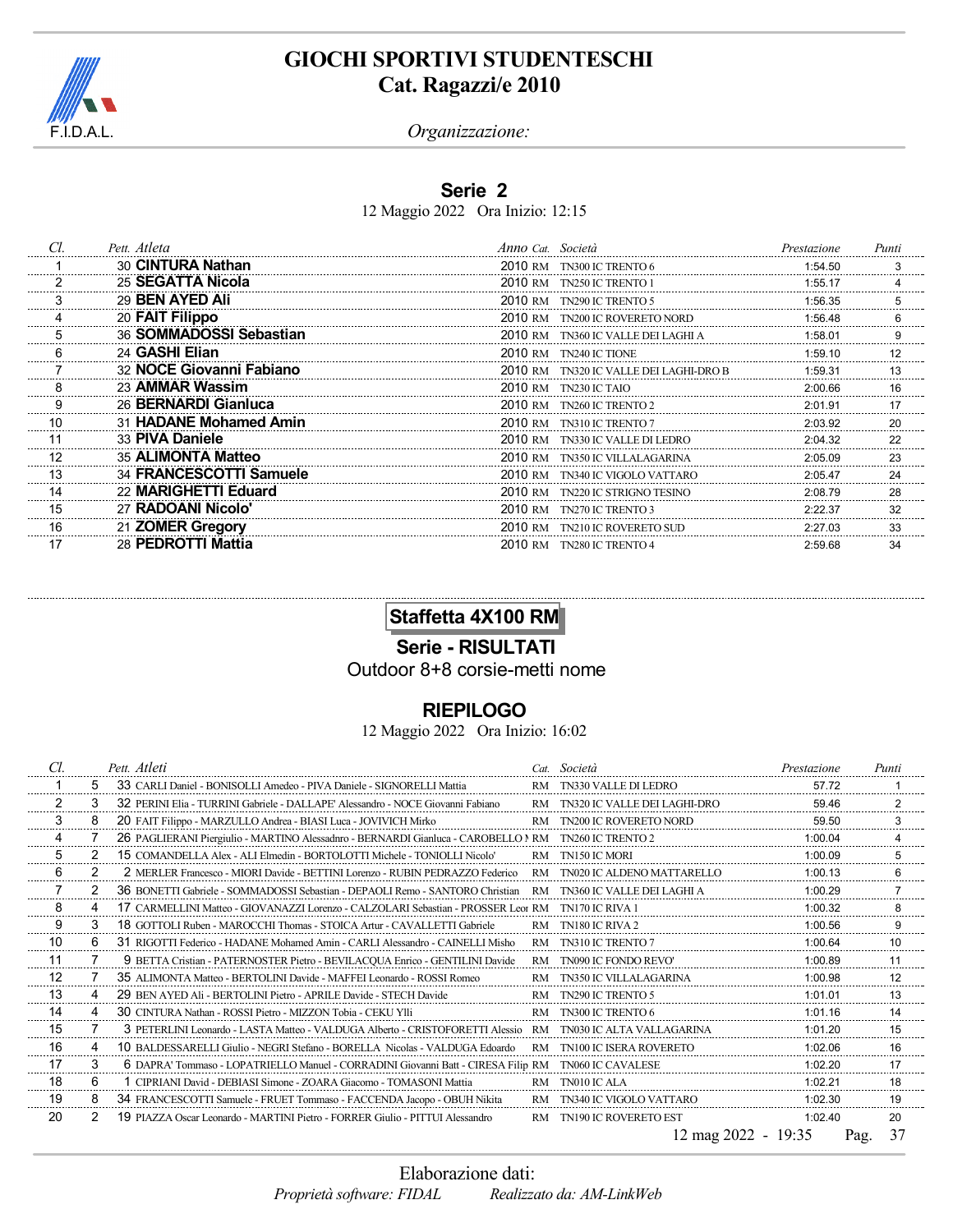

#### *Organizzazione:*

| 21 |    | 23 SICHER Gianluca. - DALLATINA Diego - FALAPPI Emiliano - AMMAR Wassim                         | RM | TN230 IC TAIO                    | 1:02.60 | 21 |
|----|----|-------------------------------------------------------------------------------------------------|----|----------------------------------|---------|----|
| 22 | რ  | 16 ZAMPEDRI Simone - DEMOZZI Giacomo - SHIMA Daniel - VICENTINI Mirko                           | RM | <b>TN160 IC PERGINE</b>          | 1:02.76 | 22 |
| 23 | 5  | 25 SARTORI Nicola - SEGATTA Nicola - NARDELLI Gabriele - FIERRO Jacopo                          | RM | TN250 IC TRENTO 1                | 1.0291  | 23 |
| 24 |    | 4 BAGGIA Pietro - GIRARDI Alex - CARRARA Gabriele - BARJAMAJ Alessandro                         |    | TN040 IC BASSA VAL DI SOLE       | 1:02.92 | 24 |
| 25 |    | <b>14 CRISTOFORETTI Stefano - TEFERICI Ilvi - FRANZOI Stefano - MAURINA Michele</b>             | RM | TN140 IC MEZZOLOMBARDO PAGANELLA | 1:03.05 | 25 |
| 26 |    | 11 ROSSI Milo - MOSANER Daniele Etienne - BARBACOVI Davide - FURLANI Raffaele                   | RM | TN110 IC LAVIS                   | 1:03.13 | 26 |
| 27 | 6  | 13 MARTINTONI Omar - CORRADINI Enrico - SPINA Pietro - ZAIMI Nikola                             | RM | TN130 IC MEZZOCORONA             | 1:03.46 | 27 |
| 28 |    | BEN YECHRAK Mohamed - GIACCIO Mattia - LAZZERINI Emil - ZEN Maicol                              |    | TN070 IC CENTRO VALSUGANA        | 1:0363  | 28 |
| 29 | n. | 27 RADOANI Nicolo' - BERNARDI Davide - DAL LAGO Giovanni - FERRULLI Alberto                     | RM | TN270 IC TRENTO 3                | 1:03.70 | 29 |
| 30 |    | 24 GASHI Elian - SUFALI Isuf - PEDERZOLLI Simone - ANTOLINI Mattia                              | RM | <b>TN240 IC TIONE</b>            | 1:03.76 | 30 |
| 31 |    | 21 ZOMER Gregory - HASANI Nicholas - PEZZATI Pietro - BOATENG Opambour                          | RM | TN210 IC ROVERETO SUD            | 1:03.85 | 31 |
| 32 |    | 22 BALDI Fabio - ROSSI Mattia - MARIGHETTI Eduard - MURARO Joel                                 | RM | <b>TN220 IC STRIGNO TESINO</b>   | 1:04.16 | 32 |
| 33 |    | 5 STEFANI Nathan - FRANZOI Ivan - VOLTOLINI Ramiro - BASTIANI Rayan                             | RM | TN050 IC BORGO VALSUGANA         | 1:05.53 | 33 |
| 34 | 5  | 8 SCALMAZZI Orazio - TAGLIAFERRI Amedeo - ZULBERTI Nicola - MARATTI Riccardo RM TN080 IC CHIESE |    |                                  | 1.0645  | 34 |
|    |    | 28 BERTOLAZZI Jacopo - VICENZI Matteo - LAUDON Federico - PEDROTTI Mattia                       | RM | <b>TN280 IC TRENTO 4</b>         | 1:07 73 | 35 |

#### **Serie 1** 12 Maggio 2022 Ora Inizio: 15:50

|  | CI Corsia Pett Atleti                                                                                       |    |                              | Prestazione | Punti |
|--|-------------------------------------------------------------------------------------------------------------|----|------------------------------|-------------|-------|
|  | 2 MERLER Francesco - MIORI Davide - BETTINI Lorenzo - RUBIN PEDRAZZO Federico RM TN020 IC ALDENO MATTARELLO |    |                              | 1:0013      |       |
|  | 3 PETERLINI Leonardo - LASTA Matteo - VALDUGA Alberto - CRISTOFORETTI Alessio RM TN030 IC ALTA VALLAGARINA  |    |                              | 1.01.20     |       |
|  | 6 DAPRA' Tommaso - LOPATRIELLO Manuel - CORRADINI Giovanni Batt - CIRESA Filip RM TN060 IC CAVALESE         |    |                              |             |       |
|  | CIPRIANI David - DEBIASI Simone - ZOARA Giacomo - TOMASONI Mattia                                           |    | TN010 IC ALA                 | 1.N2 21     |       |
|  | 4 BAGGIA Pietro - GIRARDI Alex - CARRARA Gabriele - BARJAMAJ Alessandro                                     | RM | TN040 IC BASSA VAL DI SOLE   | 1.N2 92     |       |
|  | 7 BEN YECHRAK Mohamed - GIACCIO Mattia - LAZZERINI Emil - ZEN Maicol                                        |    | RM TN070 IC CENTRO VALSUGANA | 1 በ3 63     |       |
|  | 5 STEFANI Nathan - FRANZOI Ivan - VOLTOLINI Ramiro - BASTIANI Ravan                                         |    | TN050 IC BORGO VALSUGANA     |             |       |

#### **Serie 2** 12 Maggio 2022 Ora Inizio: 15:53

|                | Corsia Pett Atleti                                                                                   |    |                                   |         | Punti |
|----------------|------------------------------------------------------------------------------------------------------|----|-----------------------------------|---------|-------|
| 2              | 15 COMANDELLA Alex - ALI Elmedin - BORTOLOTTI Michele - TONIOLLI Nicolo'                             | RM | TN150 IC MORI                     | 1.NU UJ |       |
|                | 9 BETTA Cristian - PATERNOSTER Pietro - BEVILACOUA Enrico - GENTILINI Davide RM TN090 IC FONDO REVO' |    |                                   | 1.00.89 |       |
| $\overline{4}$ | 10 BALDESSARELLI Giulio - NEGRI Stefano - BORELLA Nicolas - VALDUGA Edoardo                          |    | RM TN100 IC ISERA ROVERETO        |         |       |
| $\mathbf{3}$   | 14 CRISTOFORETTI Stefano - TEFERICI Ilvi - FRANZOI Stefano - MAURINA Michele                         | RM | TN140 IC MEZZOI OMBARDO PAGANELLA | 1 በ3 በ5 |       |
|                | 11 ROSSI Milo - MOSANER Daniele Etienne - BARBACOVI Davide - FURLANI Raffaele                        | RM | TN110 IC LAVIS                    |         |       |
|                | 13 MARTINTONI Omar - CORRADINI Enrico - SPINA Pietro - ZAIMI Nikola                                  |    | TN130 IC MEZZOCORONA              | 1 03 46 |       |
|                | 8 SCALMAZZI Orazio - TAGLIAFERRI Amedeo - ZULBERTI Nicola - MARATTI Riccardo RM TN080 IC CHIESE      |    |                                   |         |       |

# **Serie 3**

12 Maggio 2022 Ora Inizio: 15:56

|   | CI Corsia Pett Atleti                                                                             |    | Società                  |         | Punti |
|---|---------------------------------------------------------------------------------------------------|----|--------------------------|---------|-------|
| 8 | 20 FAIT Filippo - MARZULLO Andrea - BIASI Luca - JOVIVICH Mirko                                   | RM | TN200 IC ROVERETO NORD   | 59.50   |       |
|   | 17 CARMELLINI Matteo - GIOVANAZZI Lorenzo - CALZOLARI Sebastian - PROSSER Leor RM TN170 IC RIVA 1 |    |                          | 1:00.32 |       |
|   | 18 GOTTOLI Ruben - MAROCCHI Thomas - STOICA Artur - CAVALLETTI Gabriele                           |    | RM TN180 IC RIVA 2       | 1:00.56 |       |
|   | 19 PIAZZA Oscar Leonardo - MARTINI Pietro - FORRER Giulio - PITTUI Alessandro                     |    | TN190 IC ROVERETO EST    | 1.02.40 |       |
|   | 16 ZAMPEDRI Simone - DEMOZZI Giacomo - SHIMA Daniel - VICENTINI Mirko                             |    | TN160 IC PERGINE         | 1.02.76 |       |
|   | 5 21 ZOMER Gregory - HASANI Nicholas - PEZZATI Pietro - BOATENG Opambour                          |    | RM TN210 IC ROVERETO SUD | 1.03.85 |       |
|   |                                                                                                   |    | 12 mag 2022 - 19:35      |         |       |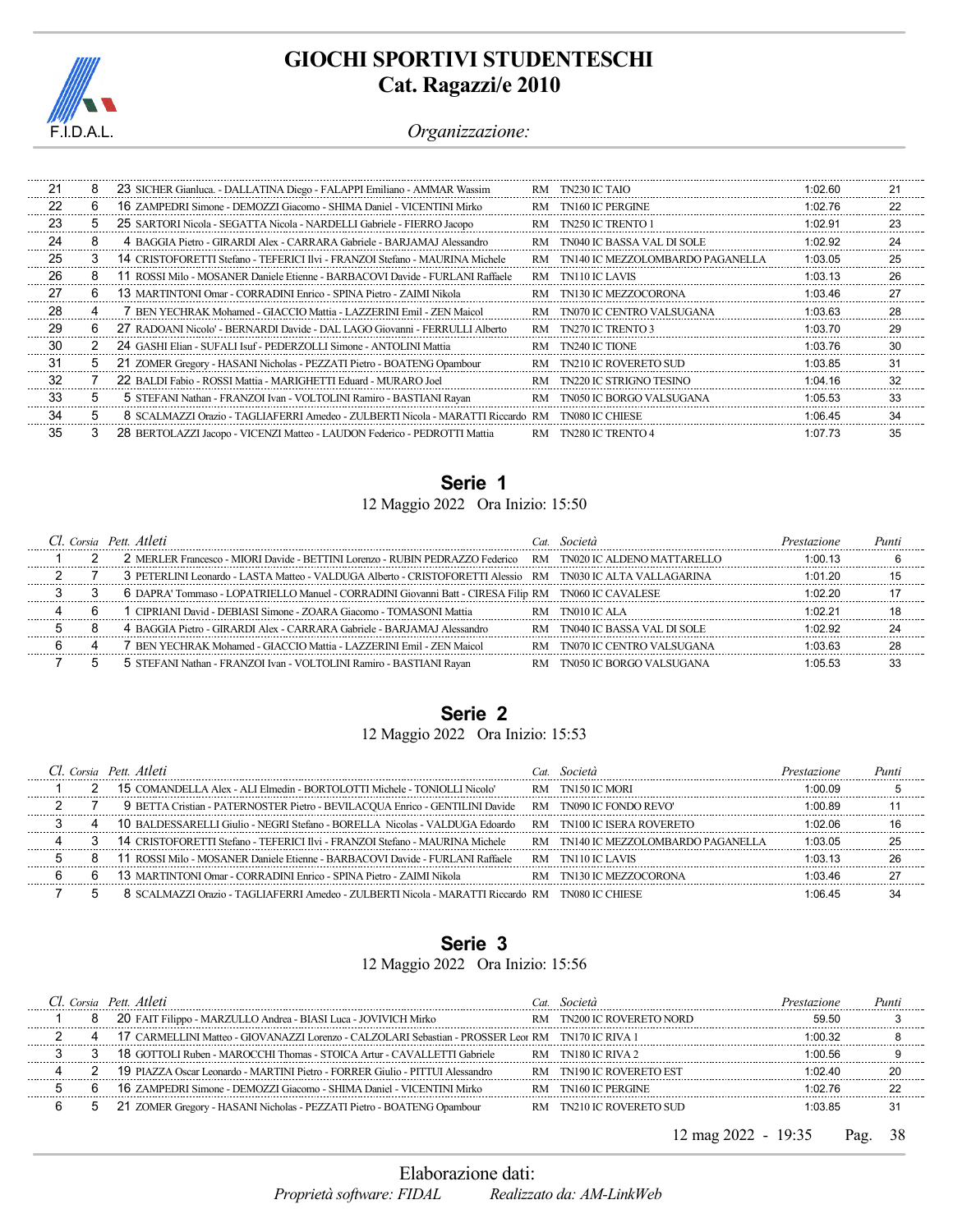

*Organizzazione:* 

7 7 22 BALDI Fabio - ROSSI Mattia - MARIGHETTI Eduard - MURARO Joel RM TN220 IC STRIGNO TESINO 1:04.16 32

#### **Serie 4**

12 Maggio 2022 Ora Inizio: 15:59

|  | Cl. Corsia Pett. Atleti                                                                              |    | Società              |           | Punti |
|--|------------------------------------------------------------------------------------------------------|----|----------------------|-----------|-------|
|  | 26 PAGLIERANI Piergiulio - MARTINO Alessadnro - BERNARDI Gianluca - CAROBELLO I RM TN260 IC TRENTO 2 |    |                      | 1:00 $04$ |       |
|  | 29 BEN AYED Ali - BERTOLINI Pietro - APRILE Davide - STECH Davide                                    |    | RM TN290 IC TRENTO 5 | 1.01.01   |       |
|  | 8 23 SICHER Gianluca. - DALLATINA Diego - FALAPPI Emiliano - AMMAR Wassim                            |    | RM TN230 IC TAIO     |           |       |
|  | 5 25 SARTORI Nicola - SEGATTA Nicola - NARDELLI Gabriele - FIERRO Jacopo                             | RM | TN250 IC TRENTO 1    | 1.N2 91   |       |
|  | 6 27 RADOANI Nicolo' - BERNARDI Davide - DAL LAGO Giovanni - FERRULLI Alberto                        |    | RM TN270 IC TRENTO 3 | 1·በ3 7በ   |       |
|  | 24 GASHI Elian - SUFALI Isuf - PEDERZOLLI Simone - ANTOLINI Mattia                                   |    | TN240 IC TIONE       | 1·กา 76   |       |
|  | 28 BERTOLAZZI Jacopo - VICENZI Matteo - LAUDON Federico - PEDROTTI Mattia                            |    | RM TN280 IC TRENTO 4 |           |       |

# **Serie 5**

12 Maggio 2022 Ora Inizio: 16:02

|    | ! Corsia Pett Atleti                                                                                        | 'at Società                     |          | Punti |
|----|-------------------------------------------------------------------------------------------------------------|---------------------------------|----------|-------|
| 5. | 33 CARLI Daniel - BONISOLLI Amedeo - PIVA Daniele - SIGNORELLI Mattia                                       | RM TN330 VALLE DI LEDRO         | 57.72    |       |
|    | 3 32 PERINI Elia - TURRINI Gabriele - DALLAPE' Alessandro - NOCE Giovanni Fabiano                           | RM TN320 IC VALLE DEI LAGHI-DRO | 59.46    |       |
| 2  | 36 BONETTI Gabriele - SOMMADOSSI Sebastian - DEPAOLI Remo - SANTORO Christian RM TN360 IC VALLE DEI LAGHI A |                                 | 1.00.29  |       |
|    | 31 RIGOTTI Federico - HADANE Mohamed Amin - CARLI Alessandro - CAINELLI Misho                               | RM TN310 IC TRENTO 7            | 1·በበ 64  |       |
|    | 35 ALIMONTA Matteo - BERTOLINI Davide - MAFFEI Leonardo - ROSSI Romeo                                       | - TN350 IC VILLALAGARINA        | 1.NO 98. |       |
|    | 30 CINTURA Nathan - ROSSI Pietro - MIZZON Tobia - CEKU Ylli                                                 | TN300 IC TRENTO 6               | 10116    |       |
|    | 34 FRANCESCOTTI Samuele - FRUET Tommaso - FACCENDA Jacopo - OBUH Nikita                                     | RM TN340 IC VIGOLO VATTARO      |          |       |

## **TRIATHLON RF**

#### Outdoor 8+8 corsie-metti nome

### **Classifica Finale**

|        |                            | no Cat  |                                |      |  |
|--------|----------------------------|---------|--------------------------------|------|--|
|        | <b>TOURE Fanta</b><br>97   | 2010 RF | TN330 IC VALLE DI LEDRO        | 1944 |  |
|        | 77 BRKIC Nicole            | 2010 RF | TN <sub>260</sub> IC TRENTO 2  |      |  |
|        | 76 <b>FURLANI Emma</b>     | 2010 RF | TN <sub>260</sub> IC TRENTO 2  | 1754 |  |
|        | 98 GNUFFI Veronica         | 2010 RF | TN330 IC VALLE DI LEDRO        | 164' |  |
|        | 104 REGAIOLLI Matilde      | 2010 RF | TN350 IC VILLALAGARINA<br>.    | 1617 |  |
|        | 99 BERETTA Alice           | 2010 RF | TN330 IC VALLE DI LEDRO        | 1609 |  |
|        | 79 <b>FONTANA Arianna</b>  | 2010 RF | <b>TN270 IC TRENTO 3</b>       | 1586 |  |
|        | 90 FRANZOI Adriana         | 2010 RF | TN300 IC TRENTO 6              | 1580 |  |
|        | <b>CECCON Isabel</b><br>64 | 2010 RF | <b>TN220 IC STRIGNO TESINO</b> |      |  |
| 10<br> | 70 GHEZZI Claudia          | 2010 RF | <b>TN240 IC TIONE</b>          | 155' |  |
|        | 101 <b>FRISANCO Silvia</b> | 2010 RF | <b>TN340 IC VIGOLO VATTARO</b> | 1542 |  |
|        | 73 MANCI Giulia            | 2010 RF | <b>TN250 IC TRENTO 1</b>       |      |  |
|        | 93 PEDROLLI Astrid         | 2010 RF | <b>TN310 IC TRENTO 7</b>       | 153' |  |
|        | 58 CANEVARI Nicole         | 2010 RF | TN200 IC ROVERETO NORD         | 1520 |  |
|        |                            |         | 12 mag 2022 - 19:35            |      |  |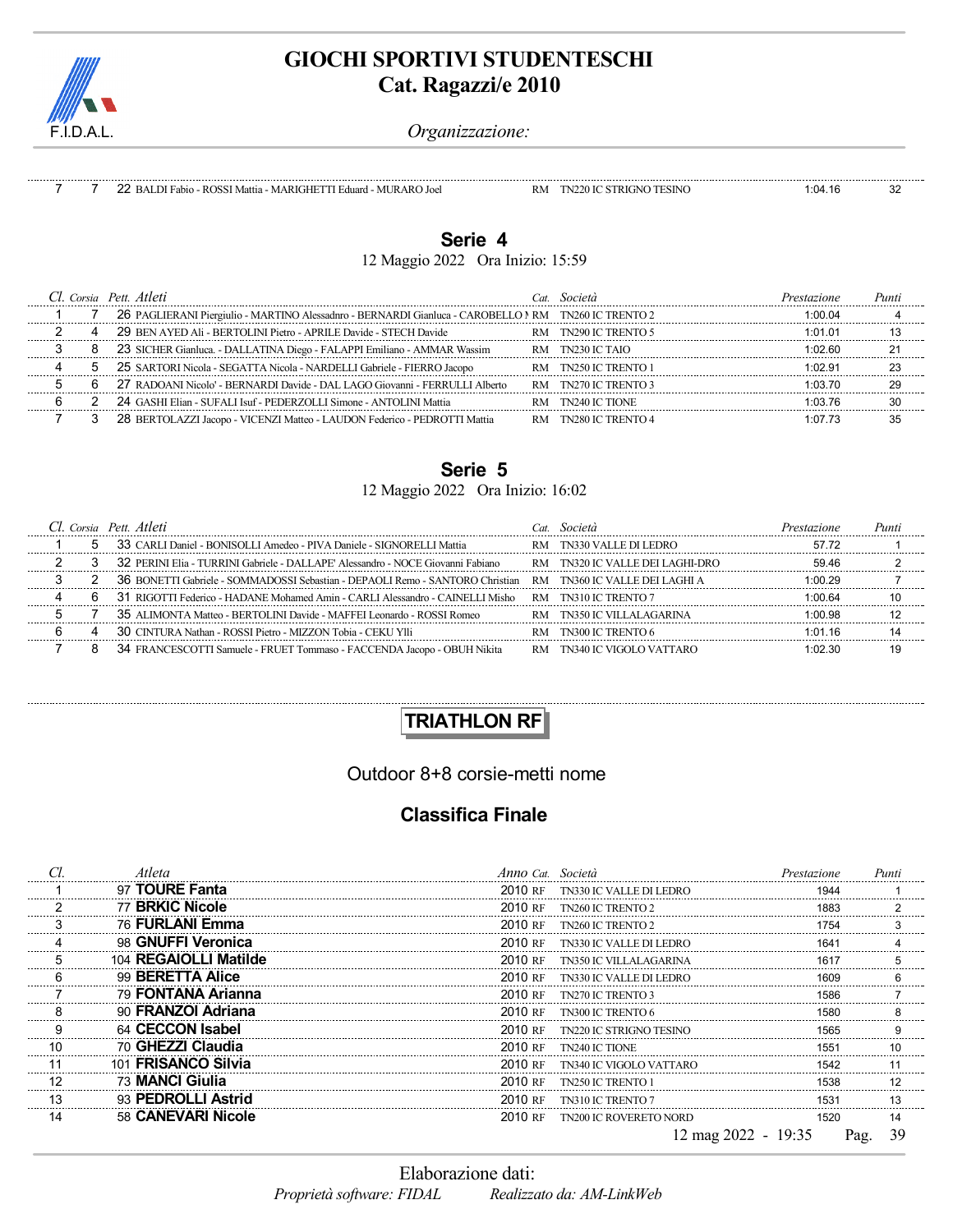

*Organizzazione:* 

| 15 | 13 PARADISI Nicole     |         | 2010 RF TN050 IC BORGO VALSUGANA | 1510 | 15 |
|----|------------------------|---------|----------------------------------|------|----|
| 16 | 32 ZALLA Margherita    | 2010 RF | TN110 IC LAVIS                   | 1498 | 16 |
| 17 | 1 BAZZANELLA Joy       | 2011 RF | TN010 IC ALA                     | 1498 | 17 |
| 18 | 103 PLOTEGHER Ariel    | 2010 RF | TN350 IC VILLALAGARINA           | 1489 | 18 |
| 19 | 86 DAMIANI Silvia      | 2010 RF | TN290 IC TRENTO 5                | 1484 | 19 |
| 20 | 5 FORTI Valentina      | 2010 RF | TN020 IC ALDENO MATTARELLO       | 1479 | 20 |
| 21 | 55 VOLANI Sophie       | 2010 RF | TN190 IC ROVERETO EST            | 1470 | 21 |
| 22 | 96 CUPAIOLO Sara       | 2010 RF | TN320 IC VALLE DEI LAGHI-DRO B   | 1458 | 22 |
| 23 | 40 TAIT Giulia         | 2010 RF | TN140 IC MEZZOLOMBARDO PAGANELLA | 1457 | 23 |
| 24 | 88 CAPPELLETTI Sara    | 2010 RF | TN300 IC TRENTO 6                | 1452 | 24 |
| 25 | 22 COPPOLA Marta       | 2010 RF | TN080 IC CHIESE                  | 1442 | 25 |
| 26 | 54 CHINCARINI Martina  | 2010 RF | TN180 IC RIVA 2                  | 1435 | 26 |
| 27 | 78 DEGASPERI Matilde   | 2010 RF | TN260 IC TRENTO 2                | 1425 | 27 |
| 28 | 52 GOSTNER Noemi       | 2010 RF | TN180 IC RIVA 2                  | 1418 | 28 |
| 29 | 31 VULCAN Lavinia      | 2010 RF | TN110 IC LAVIS                   | 1415 | 29 |
| 30 | 92 TRAORE Noura Myryam | 2010 RF | TN310 IC TRENTO 7                | 1409 | 30 |
| 31 | 28 BEGHER Gaia         | 2010 RF | TN100 IC ISERA ROVERETO          | 1408 | 31 |
| 32 | 44 PLAZER Matilde      | 2010 RF | TN150 IC MORI                    | 1405 | 32 |
| 33 | 51 GAROFALO Anna       | 2010 RF | TN170 IC RIVA 1                  | 1392 | 33 |
| 34 | 107 D'ANDREA Athena    | 2010 RF | TN360 IC VALLE DEI LAGHI A       | 1386 | 34 |
| 35 | 69 ECCHER Emily        | 2010 RF | TN230 IC TAIO                    | 1375 | 35 |
| 36 | 106 DEFANT Evelin      | 2010 RF | TN360 IC VALLE DEI LAGHI A       | 1368 | 36 |
| 37 | 45 DELAITI Gloria      | 2010 RF | TN150 IC MORI                    | 1367 | 37 |
| 38 | 75 RIALTI Giulia       | 2010 RF | TN250 IC TRENTO 1                | 1361 | 38 |
| 39 | 105 LOSI Camilla       | 2010 RF | TN350 IC VILLALAGARINA           | 1352 | 39 |
| 40 | 89 FACCHINELLI Sara    | 2010 RF | TN300 IC TRENTO 6                | 1350 | 40 |
| 41 | 24 FERRETTI Sofia      | 2010 RF | TN080 IC CHIESE                  | 1349 | 41 |
| 42 | 16 VISINTIN Elisabeth  | 2010 RF | TN060 IC CAVALESE                | 1347 | 42 |
| 43 | 67 CHINI Caterina      | 2010 RF | TN230 IC TAIO                    | 1344 | 43 |
| 44 | 18 COSTA CHOELO Sophia | 2010 RF | TN060 IC CAVALESE                | 1332 | 44 |
| 45 | 19 GRISENTI Anna       | 2010 RF | TN070 IC CENTRO VALSUGANA        | 1331 | 45 |
| 46 | 4 DASSATTI Beatrice    | 2010 RF | TN020 IC ALDENO MATTARELLO       | 1319 | 46 |
| 47 | 57 MASTROPAOLO Camilla | 2010 RF | TN190 IC ROVERETO EST            | 1316 | 47 |
| 48 | 43 BISOFFI Beatrice    | 2010 RF | TN150 IC MORI                    | 1314 | 48 |
| 49 | 39 CANO RUIZ Amelie    | 2010 RF | TN130 IC MEZZOCORONA             | 1312 | 49 |
| 50 | 47 BERNABE' Aurora     | 2010 RF | TN160 IC PERGINE                 | 1311 | 50 |
| 51 | 25 ARNOLDI Jasmine     | 2010 RF | TN090 IC FONDO REVO'             | 1308 | 51 |
| 52 | 36 FISHTI Fiona        | 2010 RF | TN121 IC LEVICO TERME            | 1285 | 52 |
| 53 | 100 MACCANI Lara       |         | 2011 RF TN340 IC VIGOLO VATTARO  | 1285 | 53 |
| 54 | 63 MARCHELLI Emma      | 2010 RF | TN210 IC ROVERETO SUD            | 1279 | 54 |
| 55 | 62 GUZMAN Arianna      | 2010 RF | TN210 IC ROVERETO SUD            | 1272 | 55 |
| 56 | 102 STELLA Elisa       | 2010 RF | TN340 IC VIGOLO VATTARC          | 1270 | 56 |
| 57 | 85 GRISENTI Margherita | 2010 RF | TN290 IC TRENTO 5                | 1267 | 57 |
| 58 | 80 ERROI Sofia         | 2010 RF | TN270 IC TRENTO 3                | 1254 | 58 |
| 59 | 49 DOSSI Francesca     | 2010 RF | TN170 IC RIVA 1                  | 1247 | 59 |
| 60 | 94 SANTONI Giada       | 2010 RF | TN320 IC VALLE DEI LAGHI-DRO B   | 1246 | 60 |
| 61 | 74 CHIUSOLE Greta      | 2010 RF | TN250 IC TRENTO 1                | 1245 | 61 |
| 62 | 6 TOMASI Beatrice      | 2010 RF | TN020 IC ALDENO MATTARELLO       | 1224 | 62 |
| 63 | 56 BRESCIANI Caterina  | 2010 RF | TN190 IC ROVERETO EST            | 1223 | 63 |
| 64 | 38 BATTISTONI Vittoria | 2010 RF | TN130 IC MEZZOCORONA             | 1217 | 64 |
| 65 | 7 ALOTTI Sofia         | 2010 RF | TN030 IC ALTA VALLAGARINA        | 1190 | 65 |
| 66 | 14 MAIELLO Martina     | 2010 RF | TN050 IC BORGO VALSUGANA         | 1187 | 66 |
| 67 | 46 LOBINO Neda         | 2010 RF | TN160 IC PERGINE                 | 1172 | 67 |
| 68 | 27 GIULIANI Erika      | 2010 RF | TN090 IC FONDO REVO              | 1164 | 68 |
|    |                        |         | 12 mag 2022 - 19:35              | Pag. | 40 |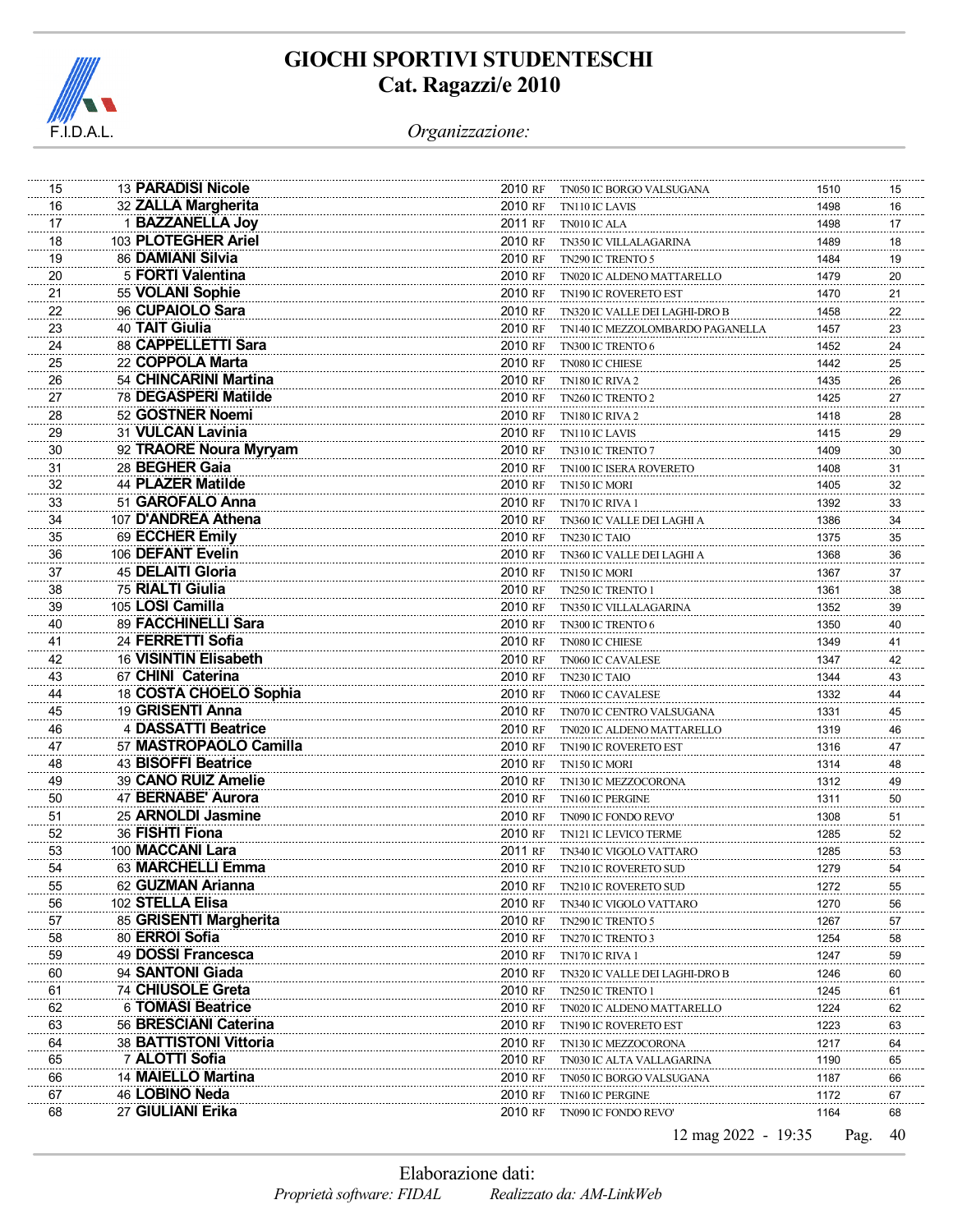

### *Organizzazione:*

| 69  | 108 GUERINO Elena            |         | 2010 RF TN360 IC VALLE DEI LAGHI A | 1156 | 69             |
|-----|------------------------------|---------|------------------------------------|------|----------------|
| 70  | 10 STANCHINA Gaia            | 2010 RF | TN040 IC BASSA VAL DI SOLE         | 1142 | 70             |
| 71  | 30 DE MARTINO Anastasia      | 2010 RF | TN100 IC ISERA ROVERETO            | 1141 | 71             |
| 72  | 71 PAROLARI Febe             | 2010 RF | TN240 IC TIONE                     | 1139 | 72             |
| 73  | 68 TRENTINI Camilla          | 2010 RF | TN230 IC TAIO                      | 1135 | 73             |
| 74  | 81 CHECCUCCI Carlotta        | 2010 RF | TN270 IC TRENTO 3                  | 1135 | $\frac{74}{2}$ |
| 75  | 29 CESCATTI Vera             | 2010 RF | TN100 IC ISERA ROVERETO            | 1135 | 75             |
| 76  | 33 ROMANESCU Annamaria       | 2010 RF | TN110 IC LAVIS                     | 1135 | 76             |
| 77  | 50 ZECCHINI Gaia             | 2010 RF | TN170 IC RIVA 1                    | 1131 | 77             |
| 78  | 59 ALBINO Isabel             | 2010 RF | TN200 IC ROVERETO NORD             | 1125 | 78             |
| 79  | 61 ESPOSITO Aurora           | 2010 RF | TN210 IC ROVERETO SUD              | 1110 | 79             |
| 80  | 26 SERAFINI Mariasilvia      | 2010 RF | TN090 IC FONDO REVO'               | 1108 | 80             |
| 81  | 20 MOROSIN Ginevra Frances   | 2010 RF | TN070 IC CENTRO VALSUGANA          | 1100 | 81             |
| 82  | 9 ONDERTOLLER Matilde        | 2010 RF | TN030 IC ALTA VALLAGARINA          | 1077 | 82             |
| 83  | 2 CAVAGNA Aurora             | 2010 RF | TN010 IC ALA                       | 1074 | 83             |
| 84  | 53 DE GAETANO Anna           | 2010 RF | TN180 IC RIVA 2                    | 1067 | 84             |
| 85  | 17 DALLABONA Lucia           | 2010 RF | TN060 IC CAVALESE                  | 1065 | 85             |
| 86  | 42 BERLANDA Alessia          | 2010 RF | TN140 IC MEZZOLOMBARDO PAGANELLA   | 1059 | 86             |
| 87  | 87 POJER Camilla             | 2010 RF | TN290 IC TRENTO 5                  | 1055 | 87             |
| 88  | 35 CASAGRANDA Elena          | 2010 RF | TN121 IC LEVICO TERME              | 1053 | 88             |
| 89  | 23 CORTELLA Desi             | 2010 RF | TN080 IC CHIESE                    | 1045 | 89             |
| 90  | 48 SEFERI Elie               | 2010 RF | TN160 IC PERGINE                   | 1043 | 90             |
| 91  | 12 <b>IACHELINI Veronica</b> | 2010 RF | TN040 IC BASSA VAL DI SOLE         | 1034 | 91             |
| 92  | 41 BUSHATI Elena             | 2010 RF | TN140 IC MEZZOLOMBARDO PAGANELLA   | 1021 | 92             |
| 93  | 34 LIBARDI Aurora            | 2010 RF | TN121 IC LEVICO TERME              | 977  | 93             |
| 94  | 60 SLOMIC Siria              | 2010 RF | TN200 IC ROVERETO NORD             | 959  | 94             |
| 95  | 84 DE CESARE Allison Letiz   | 2010 RF | TN280 IC TRENTO 4                  | 952  | 95             |
| 96  | 66 UNTERHAUSER Serena        | 2010 RF | TN220 IC STRIGNO TESINO            | 948  | 96             |
| 97  | 91 <b>BONADEI Elena</b>      | 2010 RF | TN310 IC TRENTO 7                  | 940  | 97             |
| 98  | 95 BENUZZI Ambra             | 2010 RF | TN320 IC VALLE DEI LAGHI-DRO B     | 934  | 98             |
| 99  | 82 GARGIUOLI Alice           | 2010 RF | TN280 IC TRENTO 4                  | 918  | 99             |
| 100 | 72 SCALVINI Giada            | 2010 RF | TN240 IC TIONE                     | 909  | 100            |
| 101 | 8 MOGGIO Noemi               | 2010 RF | TN030 IC ALTA VALLAGARINA          | 896  | 101            |
| 102 | 37 STIMPFL Vanessa           | 2010 RF | TN130 IC MEZZOCORONA               | 864  | 102            |
| 103 | 21 DALLA COSTA Desire'       | 2010 RF | TN070 IC CENTRO VALSUGANA          | 854  | 103            |
| 104 | 15 OLEINIC Arianna           | 2010 RF | TN050 IC BORGO VALSUGANA           | 813  | 104            |
| 105 | 3 BRUNI Sara                 | 2010 RF | TN010 IC ALA                       | 812  | 105            |
| 106 | 65 ROPELATO Viola            | 2010 RF | TN220 IC STRIGNO TESINO            | 804  | 106            |
| 107 | 11 ZORZI Nicole              |         | 2010 RF TN040 IC BASSA VAL DI SOLE | 789  | 107            |
| 108 | 83 KALOCAI Iris              | 2010 RF | <b>TN280 IC TRENTO 4</b>           | 662  | 108            |

## **TRIATHLON RM**

### Outdoor 8+8 corsie-metti nome

### **Classifica Finale**

| tleta               | Anno Cat. Società       | Prestazione                 | Punti |
|---------------------|-------------------------|-----------------------------|-------|
| 22 MARATTI Riccardo | 2010 RM TN080 IC CHIESE | 1572                        |       |
|                     |                         | 12 mag 2022 - 19:35 Pag. 41 |       |
|                     | .<br>___                |                             |       |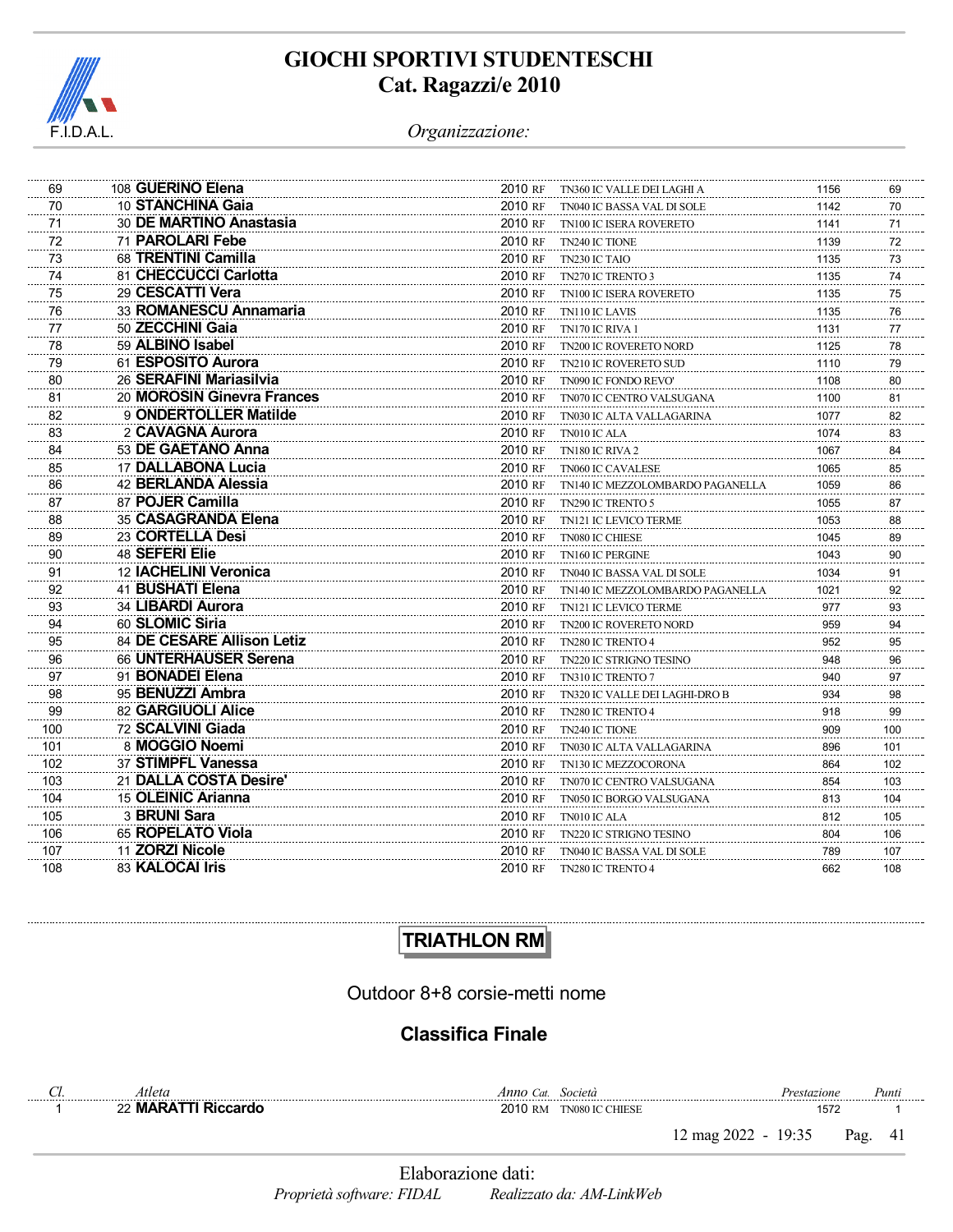

*Organizzazione:* 

|                       | 25 GENTILINI Davide       | 2010 RM TN090 IC FONDO REVO'             | 1558 | 2                    |
|-----------------------|---------------------------|------------------------------------------|------|----------------------|
| 3                     | 106 SANTORO Christian     | 2010 RM TN360 IC VALLE DEI LAGHI A       | 1521 | $\frac{3}{2}$        |
| . <del>. .</del><br>4 | 58 JOVIVICH Mirko         | 2010 RM TN200 IC ROVERETO NORD           | 1516 | $\frac{4}{2}$        |
| 5                     | 77 CAROBELLO Mario        | 2010 RM TN260 IC TRENTO 2                | 1515 | $\frac{5}{2}$        |
| 6                     | 52 CAVALLETTI Gabriele    | 2010 RM TN180 IC RIVA 2                  | 1492 | 6                    |
| 7                     | 43 ALI Elmedin            | 2010 RM TN150 IC MORI                    | 1477 | $\overline{I}$       |
| 8                     | 7 VALDUGA Alberto         | 2010 RM TN030 IC ALTA VALLAGARINA        | 1445 |                      |
| 9                     | 93 CARLI Alessandro       | <b>2010 RM TN310 IC TRENTO 7</b>         | 1433 | $\frac{8}{1}$<br>9   |
| 10                    | 107 BONETTI Gabriele      | 2010 RM TN360 IC VALLE DEI LAGHI A       | 1432 | 10                   |
| 11                    | 97 SIGNORELLI Mattia      | 2010 RM TN330 IC VALLE DI LEDRO          | 1429 |                      |
| 12                    | 32 FURLANI Raffaele       |                                          |      | 11                   |
|                       | 94 TURRINI Gabriele       | 2010 RM TN110 IC LAVIS                   | 1415 | 12                   |
| 13                    |                           | 2010 RM TN320 IC VALLE DEI LAGHI-DRO B   | 1406 | 13                   |
| 14                    | 60 BIASI Luca             | 2010 RM TN200 IC ROVERETO NORD           | 1405 | 14                   |
| 15                    | 4 RUBIN PEDRAZZO Federico | 2010 RM TN020 IC ALDENO MATTARELLO       | 1397 | 15                   |
| 16                    | 101 OBUH Nikita           | 2010 RM TN340 IC VIGOLO VATTARO          | 1394 | 16                   |
| 17                    | 61 BOATENG Opambour       | 2010 RM TN210 IC ROVERETO SUD            | 1392 | 17.                  |
| 18                    | 49 PROSSER Leonardo       | 2010 RM TN170 IC RIVA 1                  | 1368 | 18                   |
| 19                    | 89 ROSSI Pietro           | 2010 RM TN300 IC TRENTO 6                | 1362 | 19                   |
| 20                    | 16 CIRESA Filippo         | 2010 RM TN060 IC CAVALESE                | 1359 | 20                   |
| 21                    | 98 BONISOLLI Amedeo       | 2010 RM TN330 IC VALLE DI LEDRO          | 1340 | 21                   |
| 22                    | 6 MIORI Davide            | 2010 RM TN020 IC ALDENO MATTARELLO       | 1338 | 22                   |
| 23                    | 91 CAINELLI Misho         | <b>2010 RM TN310 IC TRENTO 7</b>         | 1328 | 23                   |
| 24                    | 53 MAROCCHI Thomas        | 2010 RM TN180 IC RIVA 2                  | 1318 | 24                   |
| 25                    | 92 RIGOTTI Federico       | <b>2010 RM TN310 IC TRENTO 7</b>         | 1313 | 25                   |
| 26                    | 27 BETTA Cristian         | 2010 RM TN090 IC FONDO REVO'             | 1313 | 26                   |
| 27                    | 79 FERRULLI Alberto       | 2010 RM TN270 IC TRENTO 3                | 1311 | 27                   |
| 28                    | 51 CARMELLINI Matteo      | 2010 RM TN170 IC RIVA 1                  | 1289 | 28                   |
| 29                    | 40 MAURINA Michele        | 2010 RM TN140 IC MEZZOLOMBARDO PAGANELLA | 1259 | 29                   |
| 30                    | 96 PERINI Elia            | 2010 RM TN320 IC VALLE DEI LAGHI-DRO B   | 1258 | 30                   |
| 31                    | 74 NARDELLI Gabriele      | 2010 RM TN250 IC TRENTO 1                | 1255 | 31                   |
| 32                    | 39 CORRADINI Enrico       | 2010 RM TN130 IC MEZZOCORONA             | 1242 | 32                   |
| 33                    | 95 DALLAPE' Alessandro    | 2010 RM TN320 IC VALLE DEI LAGHI-DROB    | 1235 | 33                   |
| 34                    | 99 CARLI Daniel           | 2010 RM TN330 IC VALLE DI LEDRO          | 1226 | 34                   |
| 35                    | 73 FIERRO Jacopo          | 2010 RM TN250 IC TRENTO 1                | 1225 | 35                   |
| 36                    | 36 SARTORI Federico       | 2010 RM TN121 IC LEVICO TERME            | 1222 |                      |
| 37                    | 86 BERTOLINI Pietro       | 2010 RM TN290 IC TRENTO 5                | 1214 | $\frac{36}{2}$<br>37 |
| 38                    | 62 PEZZATI Pietro         | 2010 RM TN210 IC ROVERETO SUD            | 1211 |                      |
|                       | 59 MARZULLO Andrea        |                                          |      | 38                   |
| 39                    | 88 CEKU YIIi              | 2010 RM TN200 IC ROVERETO NORD           | 1209 | 39                   |
| 40                    | 102 FACCENDA Jacopo       | 2010 RM TN300 IC TRENTO 6                | 1202 | 40                   |
| 41                    |                           | 2010 RM TN340 IC VIGOLO VATTARO          | 1199 | 41                   |
| 42                    | 5 BETTINI Lorenzo         | 2010 RM TN020 IC ALDENO MATTARELLO       | 1192 | 42                   |
| 43                    | 67 SICHER Gianluca.       | <b>2010 RM TN230 IC TAIO</b>             | 1190 | 43                   |
| 44                    | 104 ROSSI Romeo           | 2010 RM TN350 IC VILLALAGARINA           | 1190 | $\frac{44}{1}$       |
| 45                    | 42 CRISTOFORETTI Stefano  | 2010 RM TN140 IC MEZZOLOMBARDO PAGANELLA | 1189 | 45                   |
| 46                    | 45 BORTOLOTTI Michele     | 2010 RM TN150 IC MORI                    | 1186 | 46                   |
| 47                    | 76 MARTINO Alessadnro     | 2010 RM TN260 IC TRENTO 2                | 1184 | 47                   |
| 48                    | 2 ZOARA Giacomo           | 2010 RM TN010 IC ALA                     | 1184 | 48                   |
| 49                    | 35 BAK Denis              | 2010 RM TN121 IC LEVICO TERME            | 1179 | 49                   |
| 50                    | 57 PIAZZA Oscar Leonardo  | 2010 RM TN190 IC ROVERETO EST            | 1176 | 50                   |
| 51                    | 17 DAPRA' Tommaso         | 2010 RM TN060 IC CAVALESE                | 1173 | $\frac{51}{2}$       |
| 52                    | 68 DALLATINA Diego        | <b>2010 RM TN230 IC TAIO</b>             | 1170 | 52                   |
| 53                    | 108 DEPAOLI Remo          | 2010 RM TN360 IC VALLE DEI LAGHI A       | 1166 | 53                   |
| 54                    | 78 PAGLIERANI Piergiulio  | 2010 RM TN260 IC TRENTO 2                | 1166 | 54                   |
| 55                    | 11 BARJAMAJ Alessandro    | 2010 RM TN040 IC BASSA VAL DI SOLE       | 1163 | 55                   |
|                       |                           | 12 mag 2022 - 19:35                      | Pag. | 42                   |
|                       |                           |                                          |      |                      |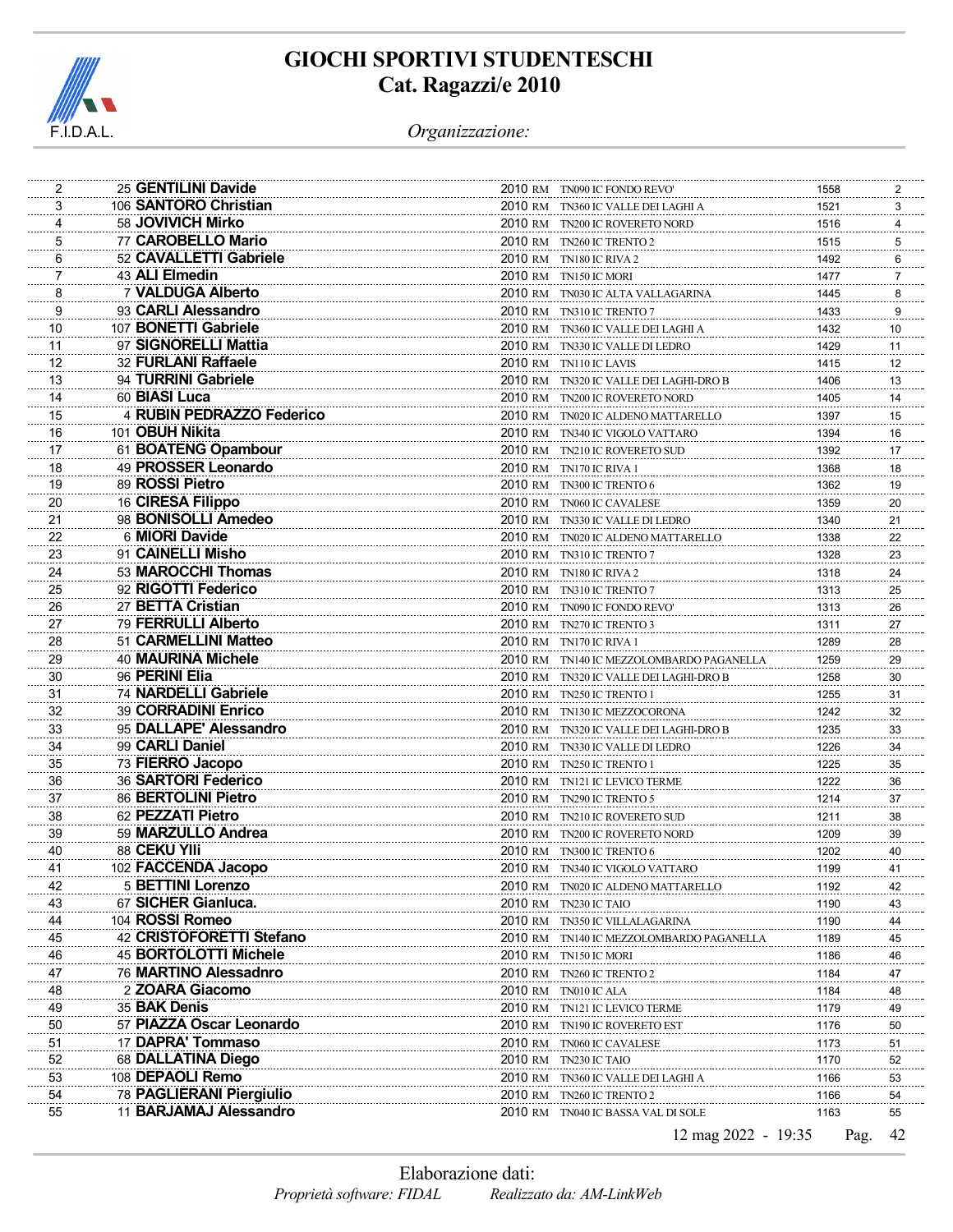

*Organizzazione:* 

| 56  | 28 VALDUGA Edoardo        | 2010 RM TN100 IC ISERA ROVERETO          | 1146 | 56         |
|-----|---------------------------|------------------------------------------|------|------------|
| 57  | 85 APRILE Davide          | 2010 RM TN290 IC TRENTO 5                | 1145 | 57         |
| 58  | 19 LAZZERINI Emil         | 2010 RM TN070 IC CENTRO VALSUGANA        | 1145 | 58         |
| 59  | 20 BEN YECHRAK Mohamed    | 2010 RM TN070 IC CENTRO VALSUGANA        | 1144 | 59         |
| 60  | <b>44 COMANDELLA Alex</b> | 2010 RM TN150 IC MORI                    | 1137 | 60         |
| 61  | 54 GOTTOLI Ruben          | 2010 RM TN180 IC RIVA 2                  | 1126 | 61         |
| 62  | 56 MARTINI Pietro         | 2010 RM TN190 IC ROVERETO EST            | 1125 | 62         |
| 63  | 30 <b>BORELLA Nicolas</b> | 2010 RM TN100 IC ISERA ROVERETO          | 1115 | 63         |
| 64  | 10 BAGGIA Pietro          | 2010 RM TN040 IC BASSA VAL DI SOLE       | 1110 | 64         |
| 65  | 70 ANTOLINI Mattia        | 2010 RM TN240 IC TIONE                   | 1108 | 65         |
| 66  | 87 STECH Davide           | <b>2010 RM TN290 IC TRENTO 5</b>         | 1106 | 66         |
| 67  | 80 BERNARDI Davide        | 2010 RM TN270 IC TRENTO 3                | 1105 | 67         |
| 68  | 65 ROSSI Mattia           | 2010 RM TN220 IC STRIGNO TESINO          | 1105 | 68         |
| 69  | 64 BALDI Fabio            | 2010 RM TN220 IC STRIGNO TESINO          | 1102 | 69         |
| 70  | 55 PITTUI Alessandro      | 2010 RM TN190 IC ROVERETO EST            | 1099 | 70         |
| 71  | 69 FALAPPI Emiliano       | <b>2010 RM TN230 IC TAIO</b>             | 1092 | 71         |
| 72  | 8 PETERLINI Leonardo      | 2010 RM TN030 IC ALTA VALLAGARINA        | 1075 | 72         |
| 73  | 48 SHIMA Daniel           | 2010 RM TN160 IC PERGINE                 | 1072 | 73         |
| 74  | 1 DEBIASI Simone          | 2010 RM TN010 IC ALA                     | 1067 | 74         |
| 75  | 38 SPINA Pietro           | 2010 RM TN130 IC MEZZOCORONA             | 1062 | ${\bf 75}$ |
| 76  | 41 TEFERICI IIvi          | 2010 RM TN140 IC MEZZOLOMBARDO PAGANELLA | 1060 | 76         |
| 77  | 103 BERTOLINI Davide      | 2010 RM TN350 IC VILLALAGARINA           | 1056 | 77         |
| 78  | 3 TOMASONI Mattia         | 2010 RM TN010 IC ALA                     | 1048 |            |
| 79  | 71 PEDERZOLLI Simone      | 2010 RM TN240 IC TIONE                   | 1045 | 78<br>79   |
|     | 105 MAFFEI Leonardo       |                                          |      |            |
| 80  | 24 ZULBERTI Nicola        | 2010 RM TN350 IC VILLALAGARINA           | 1045 | 80         |
| 81  | 14 FRANZOI Ivan           | 2010 RM TN080 IC CHIESE                  | 1034 | 81         |
| 82  | 47 DEMOZZI Giacomo        | 2010 RM TN050 IC BORGO VALSUGANA         | 1031 | 82         |
| 83  |                           | 2010 RM TN160 IC PERGINE                 | 1027 | 83         |
| 84  | 50 GIOVANAZZI Lorenzo     | 2010 RM TN170 IC RIVA 1                  | 1018 | 84         |
| 85  | 46 ZAMPEDRI Simone        | 2010 RM TN160 IC PERGINE                 | 1009 | 85         |
| 86  | 83 VICENZI Matteo         | 2010 RM TN280 IC TRENTO 4                | 1006 | 86         |
| 87  | 31 BARBACOVI Davide       | 2010 RM TN110 IC LAVIS                   | 1006 | 87         |
| 88  | 100 FRUET Tommaso         | 2010 RM TN340 IC VIGOLO VATTARO          | 1003 | 88         |
| 89  | 23 TAGLIAFERRI Amedeo     | 2010 RM TN080 IC CHIESE                  | 993  | 89         |
| 90  | 90 MIZZON Tobia           | 2010 RM TN300 IC TRENTO 6                | 992  | 90         |
| 91  | 33 ROSSI Milo             | 2010 RM TN110 IC LAVIS                   | 985  | 91         |
| 92  | 63 HASANI Nicholas        | 2010 RM TN210 IC ROVERETO SUD            | 975  | 92         |
| 93  | 29 BALDESSARELLI Giulio   | 2010 RM TN100 IC ISERA ROVERETO          | 966  | 93         |
| 94  | 9 LASTA Matteo            | 2010 RM TN030 IC ALTA VALLAGARINA        | 952  | 94         |
| 95  | 72 SUFALI Isuf            | 2010 RM TN240 IC TIONE                   | 917  | 95         |
| 96  | 34 MOSER Luca             | 2010 RM TN121 IC LEVICO TERME            | 907  | 96         |
| 97  | 18 LOPATRIELLO Manuel     | 2010 RM TN060 IC CAVALESE                | 907  | 97         |
| 98  | 82 BERTOLAZZI Jacopo      | 2010 RM TN280 IC TRENTO 4                | 899  | 98         |
| 99  | 66 MURARO Joel            | 2010 RM TN220 IC STRIGNO TESINO          | 898  | 99         |
| 100 | 15 BASTIANI Rayan         | 2010 RM TN050 IC BORGO VALSUGANA         | 859  | 100        |
| 101 | 37 ZAIMI Nikola           | 2010 RM TN130 IC MEZZOCORONA             | 819  | 101        |
| 102 | 13 STEFANI Nathan         | 2010 RM TN050 IC BORGO VALSUGANA         | 807  | 102        |
| 103 | 81 DAL LAGO Giovanni      | 2010 RM TN270 IC TRENTO 3                | 802  | 103        |
| 104 | 12 GIRARDI Alex           | 2010 RM TN040 IC BASSA VAL DI SOLE       | 795  | 104        |
| 105 | 26 BEVILACQUA Enrico      | 2010 RM TN090 IC FONDO REVO'             | 747  | 105        |
| 106 | 84 LAUDON Federico        | 2010 RM TN280 IC TRENTO 4                | 734  | 106        |
| 107 | 75 SARTORI Nicola         | 2010 RM TN250 IC TRENTO 1                | 689  | 107        |
| 108 | 21 GIACCIO Mattia         | 2010 RM TN070 IC CENTRO VALSUGANA        | 610  | 108        |

12 mag 2022 - 19:35 Pag. 43